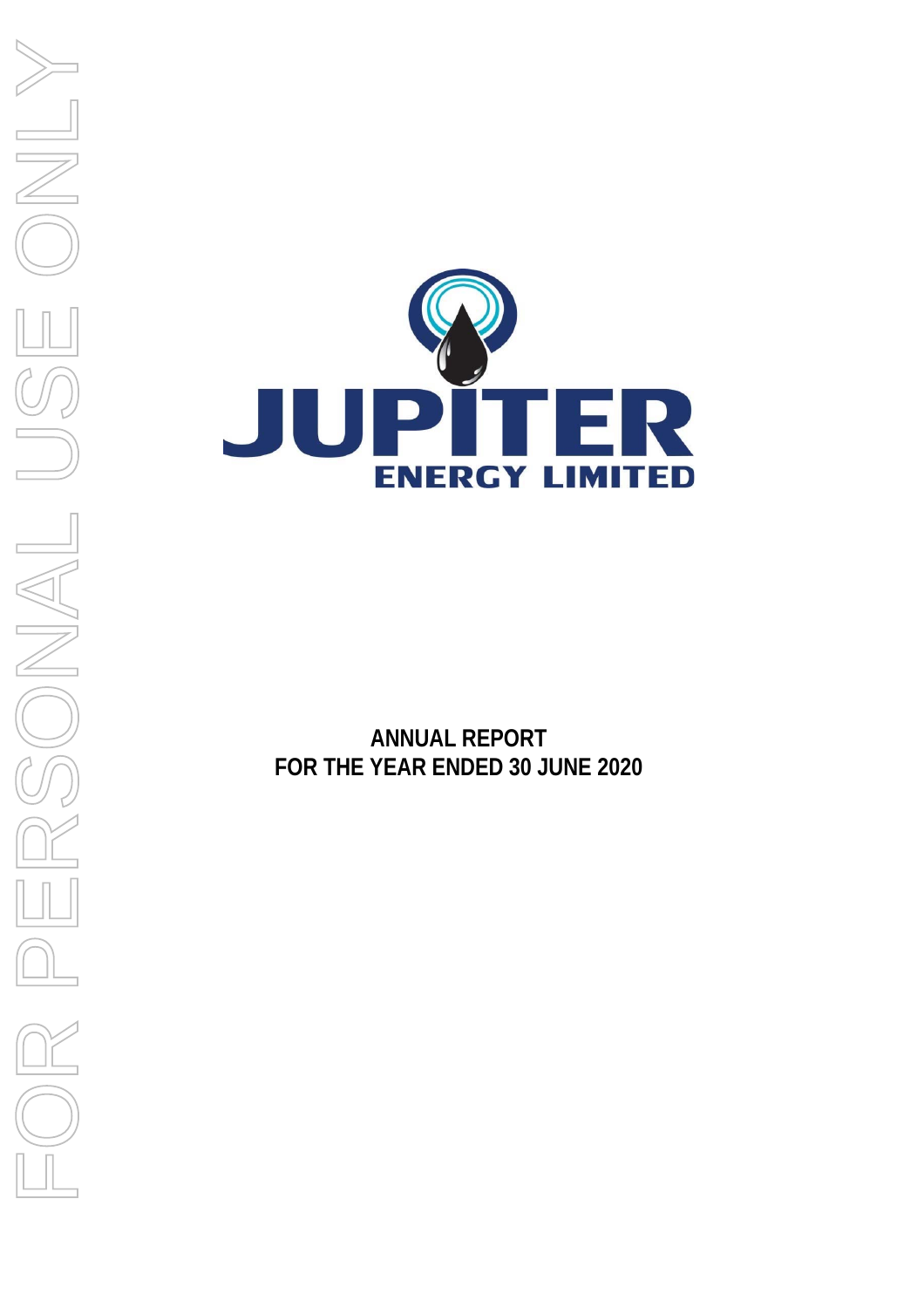### **CORPORATE INFORMATION**

**Jupiter Energy Limited**  ABN 65 084 918 481

**Directors**  Geoffrey Gander (Executive Chairman/Chief Executive Officer) Baltabek Kuandykov (Non-Executive Director) Alexey Kruzhkov (Non-Executive Director) Alexander Kuzev (Non-Executive Director) Phil Warren (Non-Executive Director)

**Group Secretary**  Emma Wates

**Registered Office & Principal Place of Business**  945 Wellington Street West Perth WA 6005 PO Box 1282 Western Australia 6872

Telephone +61 8 9322 8222 Email info@jupiterenergy.com<br>Website www.jupiterenergy.com www.jupiterenergy.com

**Solicitors** Steinepreis Paganin Level 4, 16 Milligan Street Perth WA 6000

**Auditors** Ernst & Young 11 Mounts Bay Road Perth WA 6000

**Bankers**  National Australia Bank Ltd UB13.03, 100 St Georges Terrace Perth WA 6000

**Share Registry**  Computershare Investor Services Pty Ltd Level 2, 45 St George's Terrace Perth WA 6000

| Telephone | 1300 557 010 (only within Australia) |
|-----------|--------------------------------------|
|           | +61 8 9323 2000                      |
| Facsimile | +61 8 9323 2033                      |
| Website   | www.computershare.com                |

**Stock Exchange Listing**  Jupiter Energy Limited shares are listed on the Australian Securities Exchange under the code "JPR".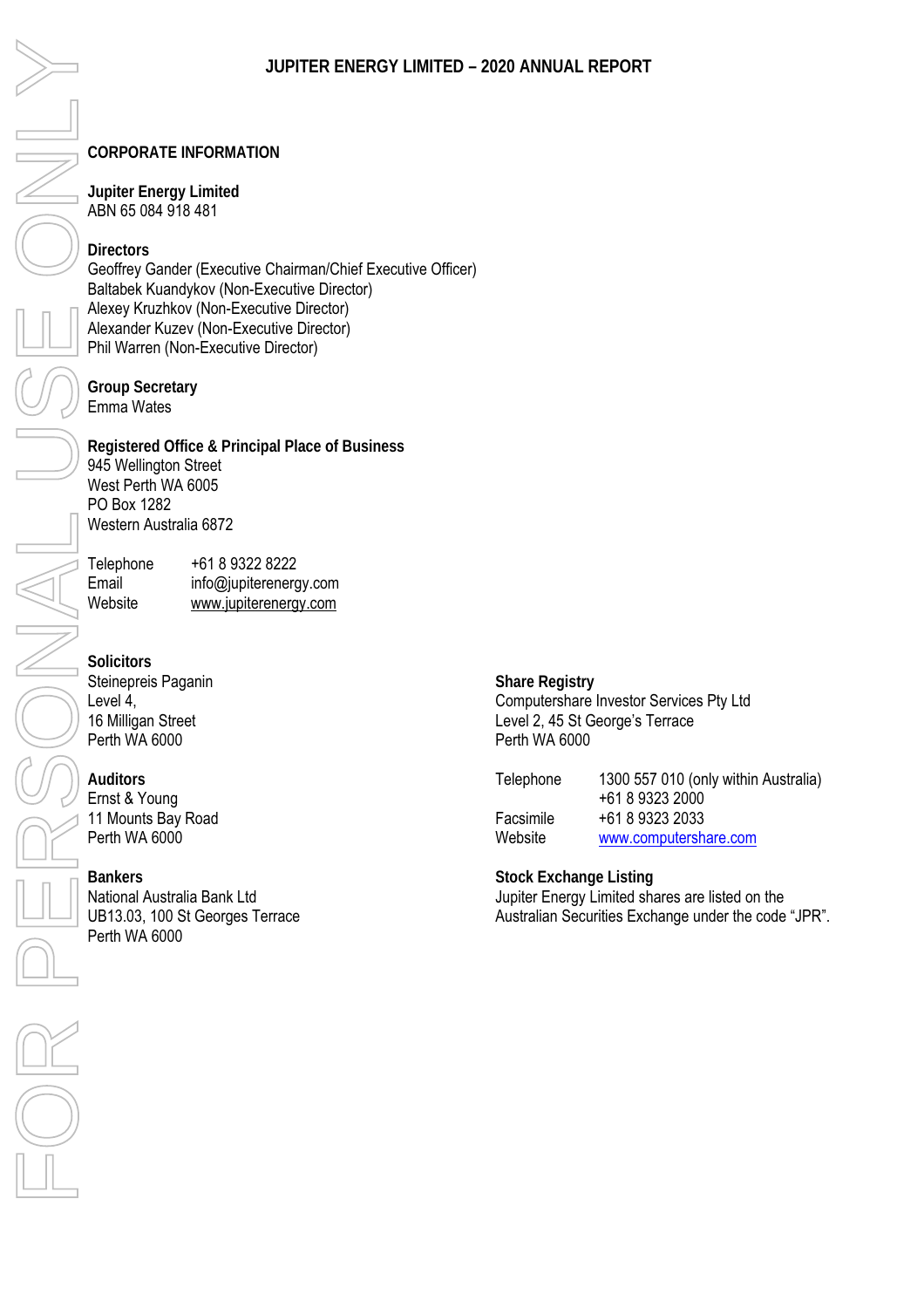### Contents of Financial Report

| <b>Consolidated Jupiter Energy Limited Financial Statements</b> |     |
|-----------------------------------------------------------------|-----|
|                                                                 |     |
|                                                                 |     |
|                                                                 |     |
|                                                                 |     |
|                                                                 |     |
|                                                                 |     |
|                                                                 |     |
|                                                                 | .63 |
|                                                                 |     |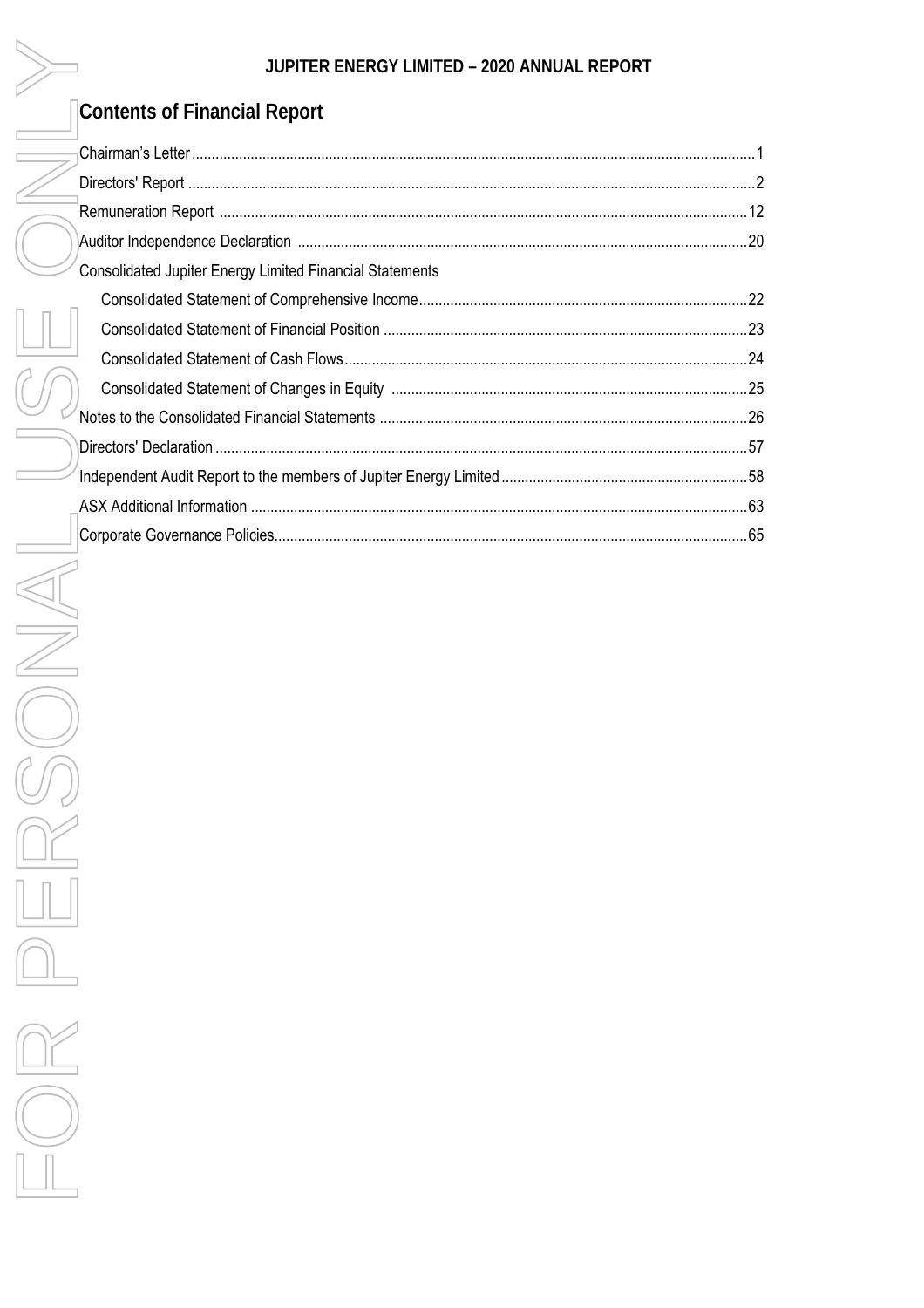### **CHAIRMAN'S LETTER**

### Dear Shareholder,

I present the 2020 Annual Report for Jupiter Energy Limited ("Jupiter Energy", "the Company" or "the Group").

The last financial year was one of two halves. In the first 6 months of the year, the Group produced approximately 134,000 barrels of oil and generated revenues of \$US3.7m, achieving above \$US27 per barrel for its Kazakh domestic oil. The 2nd half of the year saw a totally different operating environment. The global economy became severely impacted by the COVID-19 pandemic, resulting in a weak global oil price. The Company also suffered a significant drop in oil production as a result of the Akkar East field having to be shut in as Jupiter Energy awaited Kazakh regulatory approval to transition the field from producing oil under its Exploration Licence to operating under its 25 year Commercial Licence.

Kazakh domestic oil prices almost halved as a result of the impact of the COVID-19 pandemic and with oil production dropping in the 2<sup>nd</sup> half of the year to just over 40,000 barrels, corresponding revenues declined to less than \$US600,000. Overall, the Company recorded production of approximately 174,000 barrels over the 12 month period (down from 241,000 barrels in the previous year) and achieved sales revenue of \$A5,634,059 (down from \$A8,963,533 in the previous year).

Kazakhstan continues to be a difficult jurisdiction in which to operate. Delays in transitioning Akkar East to Commercial Production meant that total production was restricted to only two wells for the second half of the year and ultimately it took until mid September 2020 for the Akkar East oilfield to receive all the necessary regulatory approvals to commence Commercial Production. COVID-19 restrictions have certainly not helped the situation in terms of timely Kazakh Government approvals and Kazakhstan in general has experienced significant economic stress as a result of both the COVID-19 pandemic and the resulting decline in global oil prices.

Going forward, the Akkar North (East Block) field will continue to operate under its Trial production Licence until the end of December 2020 at which point it is planned to transition the field, just as Akkar East has just done, to production under the Company's Commercial Licence. The West Zhetybai field will continue to operate under an Exploration Licence until the beginning of September 2021, meaning that over the next 12 months the Company will need to complete the exploration drilling of the remainder of the West Zhetybai field and submit a Final Reserves Report for that oilfield to the relevant Kazakh authorities. This reserves report will be required before West Zhetybai can transition from production under an Exploration Licence to operating under a Commercial Licence.

Any future drilling on the permit area will require the necessary funding as will any plans to establish the requisite infrastructure to achieve 100% gas utilization for the three oilfields held by the Company. 100% gas utilization is mandatory for any field to operate under a full Commercial Licence and therefore resolving the issue of ongoing funding for drilling and building infrastructure remains a priority for the Board.

To that end, in July 2020, the Company announced that it had engaged VTB Capital to carry out a Strategic Review of the funding options available to the Company and, at the time of writing, the review process is ongoing. The Board expects to provide further details to shareholders on the outcome of this review before the end of 2020.

It has been a challenging 2020 calendar year thus far and I would like to thank all shareholders, debtholders and employees for their ongoing commitment to Jupiter Energy – it is much appreciated.

Sincerely

Geoff Gander **Chairman/CEO**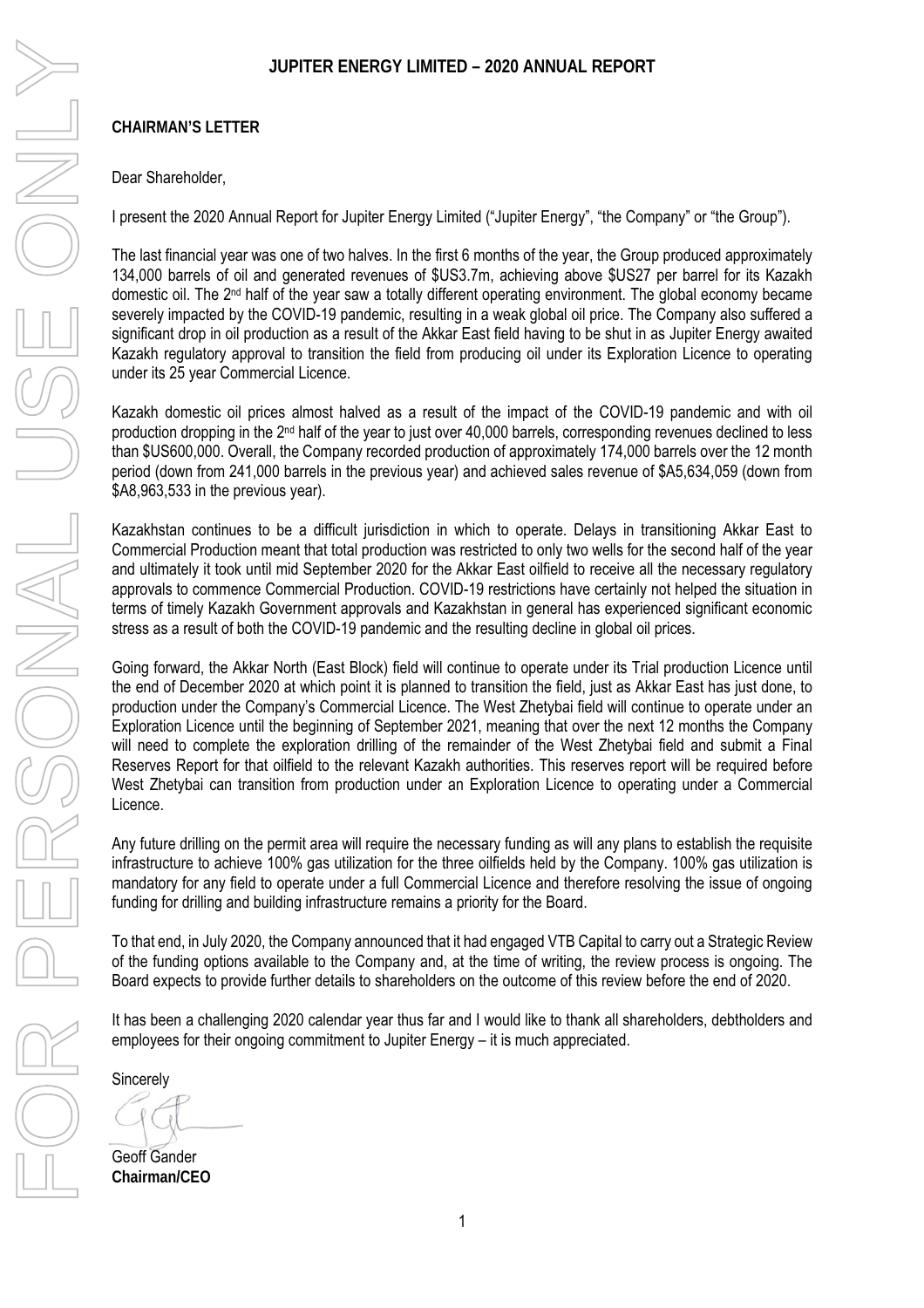### **DIRECTORS' REPORT**

Your Directors submit their report together with the financial statements for Jupiter Energy Limited ("Company") and its wholly owned subsidiaries ("Jupiter Energy" or "Group") for the financial year ended 30 June 2020.

Jupiter Energy Limited is a company limited by shares that is incorporated and listed in Australia.

### **DIRECTORS**

The names and details of the Group's Directors in office during the financial year and until the date of this report are as follows. Directors were in office for this entire period unless otherwise stated.

**Names, qualifications experience and special responsibilities** 

| Geoffrey Anthony Gander (57)<br><b>B.COM</b><br>Executive Chairman/CEO<br>Appointed 27 January 2005 | Mr Gander graduated from the University of Western Australia in<br>1984 where he completed a Bachelor of Commerce Degree.<br>Mr Gander was involved in the identification and purchase of the<br>Block 31 licence in Kazakhstan and has driven the development of<br>the business there since 2007. He is currently responsible for the<br>overall Operational Leadership of the Company as well as Investor<br>Relations and Group Corporate Development.<br>Other Current Directorships of Listed Companies<br>Powerhouse Ventures Limited (ASX)<br>Former Directorships of Listed Companies in last three years<br>Zyber Holdings Limited (ASX)                                               |
|-----------------------------------------------------------------------------------------------------|--------------------------------------------------------------------------------------------------------------------------------------------------------------------------------------------------------------------------------------------------------------------------------------------------------------------------------------------------------------------------------------------------------------------------------------------------------------------------------------------------------------------------------------------------------------------------------------------------------------------------------------------------------------------------------------------------|
| Baltabek Kuandykov (72)<br>Independent Non-Executive Director<br>Appointed 5 October 2010           | Mr Kuandykov has considerable experience in the oil and gas<br>industry in the region, having served as President of Kazakhoil<br>(predecessor of the Kazakh State oil company KazMunaiGas). He<br>was also seconded by the Kazakh Government to work with<br>Chevron Overseas Petroleum on CIS projects. Mr Kuandykov also<br>has extensive government experience in Kazakhstan, having<br>served as Deputy Minister of Geology, Head of the Oil and Gas<br>Directorate at the Ministry of Geology, and was Deputy Minister of<br>Energy and Fuel Resources.<br>Other Current Directorships of Listed Companies<br>None<br>Former Directorships of Listed Companies in last three years<br>None |
| Alexander Kuzev (55)<br>Independent Non-Executive Director<br>Appointed 12 September 2017           | Mr Kuzev is an oil industry professional with over 27 years of<br>experience.<br>Most of Alexander's career has been spent working in the Former<br>Soviet Union (FSU) with much of that time responsible for the<br>overall management of field operations with a focus on production<br>sustainability, technology and field maintenance. He has worked                                                                                                                                                                                                                                                                                                                                        |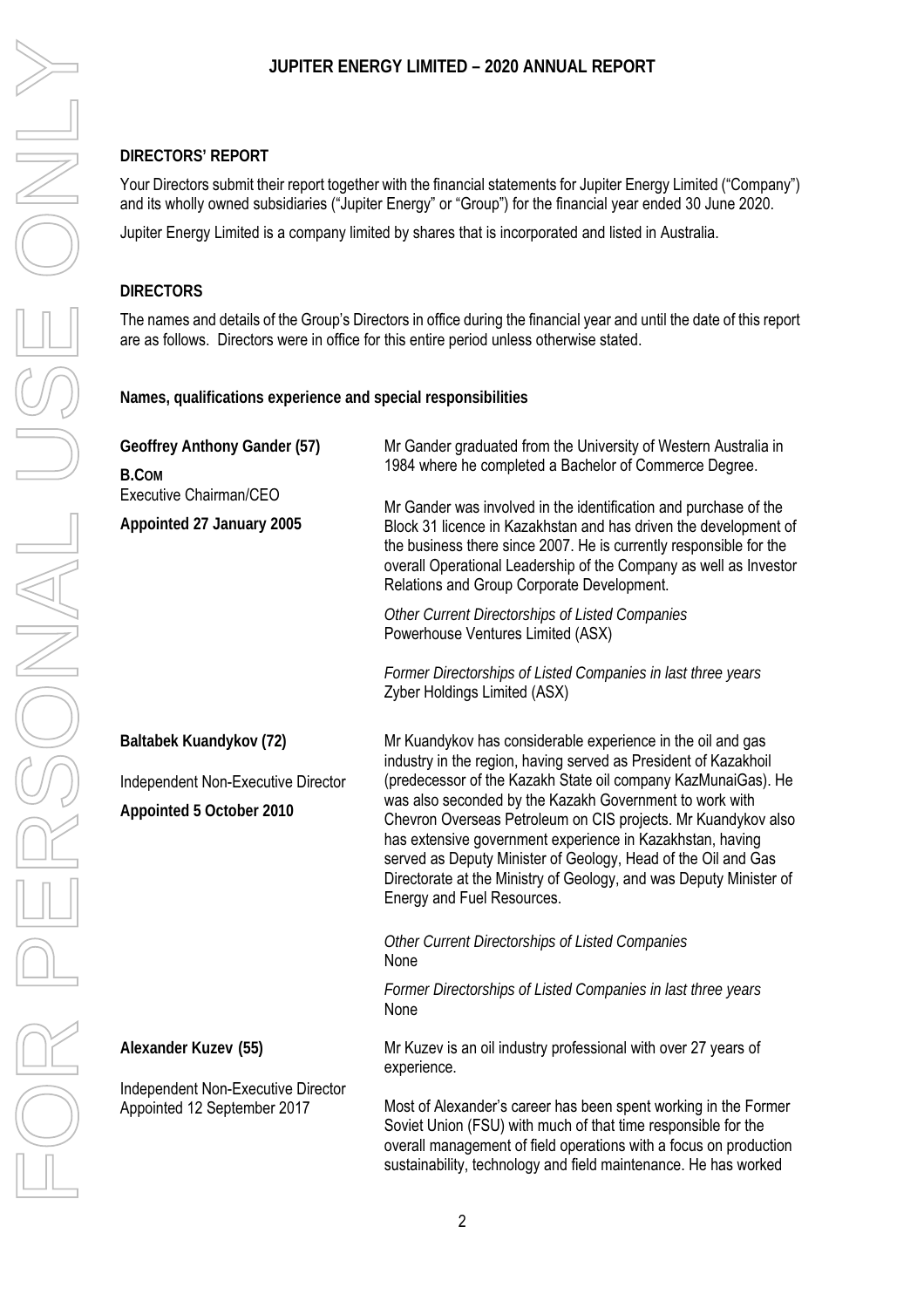with a range of oil and gas companies including Schlumberger and Gazprom Drilling.

Alexander brings an important technical skill set to the Jupiter Energy Board as well as in country experience, having been involved with various Kazakhstan based oil and gas operations since the late 1990's.

*Other Current Directorships of Listed Companies*  None

*Former Directorships of Listed Companies in last three years*  None

**Phil Warren (46)** 

**B.Com., CA**  Independent Non-Executive Director Appointed 20 April 2018

Mr Warren is a Chartered Accountant and has over 20 years experience in finance and corporate roles in Australia and Europe.

He is Managing Director of a corporate advisory services firm and has extensive experience in mergers and acquisitions, debt financing, equity raisings and corporate governance.

*Other Current Directorships of Listed Companies* Cassini Resources Limited, Rent.com.au Limited, Family Zone Cyber Safety Limited

*Former Directorships of Listed Companies in last three years* None

**Alexey Kruzhkov (53)** 

Non-Executive Director Appointed 29 August 2016 Mr Kruzhkov holds an Engineering Degree and an MBA and has over 10 years' experience working in the investment industry, focusing primarily on organisations involved in Oil & Gas, Mining and Real Estate. He has served as a Director on the Boards of companies listed in Canada and Norway. He is a board member and part of the executive team of Waterford Investment and Finance Limited and resides in Cyprus. He holds British and Russian citizenships.

*Other Current Directorships of Listed Companies*  None

*Former Directorships of Listed Companies in last three years*  None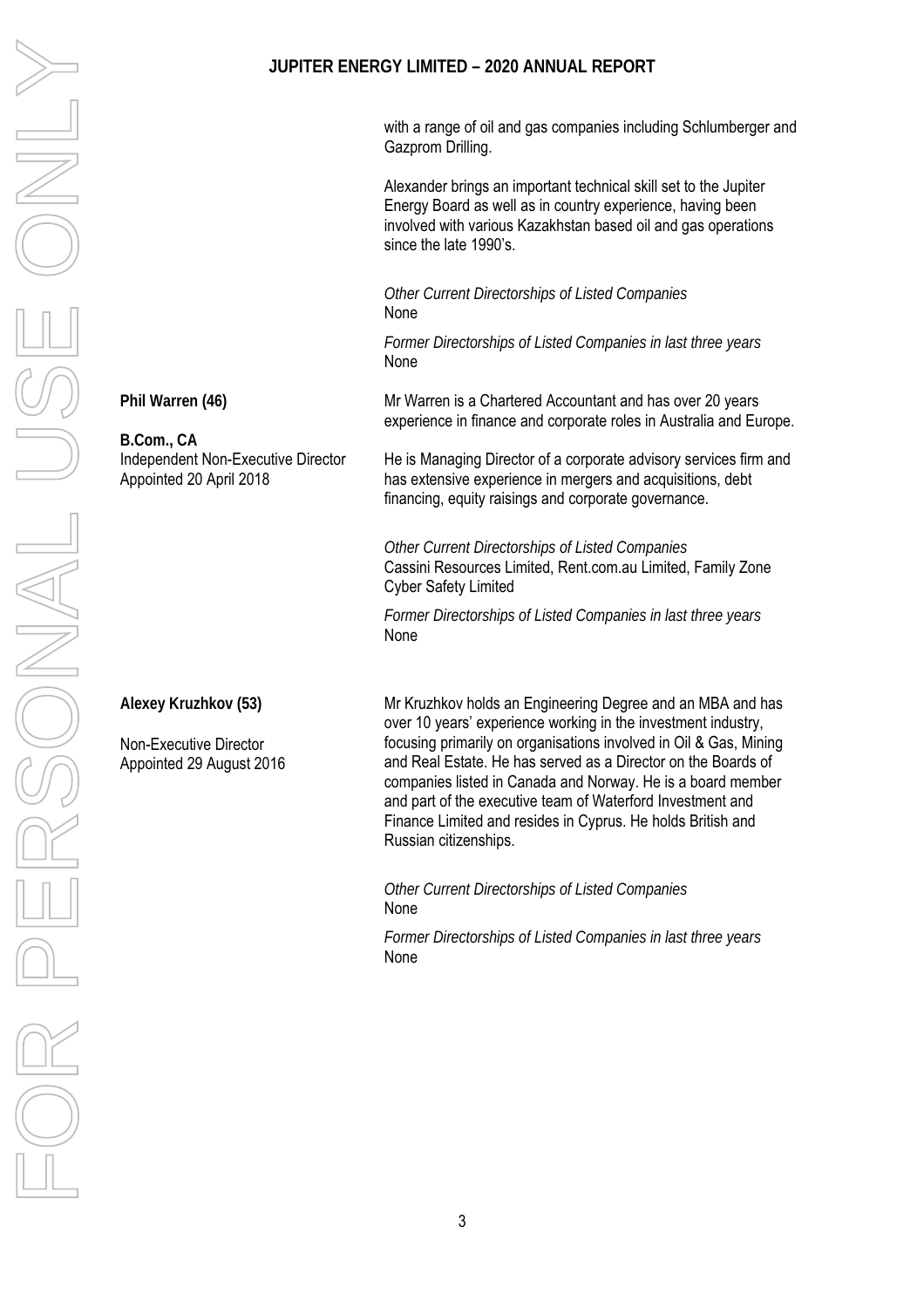**Interests in the shares and options of the Company and related bodies corporate** 

At the date of this report, the interests of the Directors in the shares of the Company are outlined below. The Company does not have any options on issue as at the date of this report:

| Director           | Number of<br>ordinary shares |
|--------------------|------------------------------|
| G Gander           |                              |
| <b>B</b> Kuandykov |                              |
| A Kruzhkov         |                              |
| A Kuzev            |                              |
| P Warren           |                              |

Each Director must disclose any changes via formal ASX announcement in accordance with regulatory requirements. Any changes in Directors' shareholdings are also confirmed at each Board meeting.

### **PRINCIPAL ACTIVITIES**

The principal activities of the consolidated entity during the course of the financial year included:

- $\bullet$ Exploration for oil and gas in Kazakhstan: and
- $\bullet$ Appraisal, development and production of oil and gas properties in Kazakhstan.

### **FINANCIAL REVIEW**

**Operating Results** 

The consolidated loss for the year after income tax was \$42,352,148 (2019: \$8,927,775).

**Review of Financial Condition** 

At the end of the 2020 financial year, cash resources were \$138,980 (2019: \$534,690). These accounts have been prepared on a going concern basis, predicated on the Group's ability to raise additional cash. Refer to note 2(a) for additional information surrounding going concern.

Assets decreased to \$21,831,285 (2019: \$54,478,718) and equity decreased to negative \$67,746,789 (2019: negative \$24,713,787).

**Funding and Capital Management:** 

As at 30 June 2020, the Group had 153,377,693 listed shares trading under the ASX ticker "JPR".

During the year the Company funded operations primarily from oil sales with small amounts being drawn down on a monthly basis from existing credit facilities to cover corporate expenses.

As at 30 June 2020 the Company had approximately \$US2.51m available to it under its 2016 and 2017 Funding Agreements.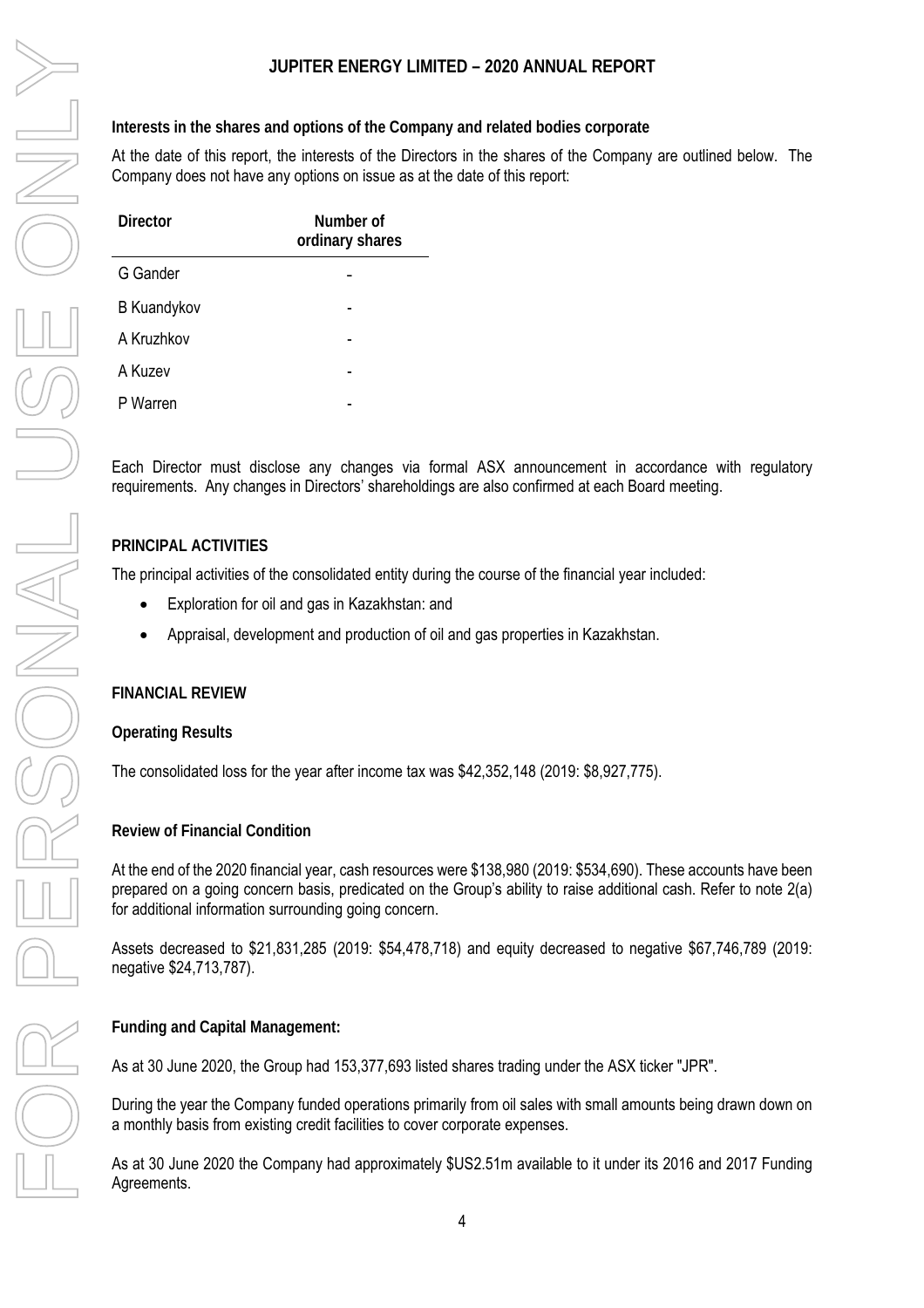# UPFITER ENERGY LIMITED - 2000 ANNUAL<br>The Group is still reviewing its ongoing funding requirements to enable it<br>The Trial Production Licence for the Alkier North (East Block) field will ongoing<br>the Trial Production Licence

The Group is still reviewing its ongoing funding requirements to enable it to complete its work program for the 2020/2021 financial year.

The Trial Production Licence for the Akkar North (East Block) field will expire at the end of December 2020 and the Trial Production Licence for the West Zhetybai field will expire at the beginning of September 2021. In both cases, the Company will be applying for these fields to transition from Trial Production to Commercial Production, under what is referred to as the "Preparatory Period" allowed for under the Sub Surface User Code by which oil production in Kazakhstan is regulated.

The Akkar East field has already transitioned to Commercial Production under this "Preparatory Period", with the final Kazakh regulatory approvals being received on 11 September 2020 to recommence production.

In order for any of the Company's oilfields to operate under a full Commercial Licence, the requisite infrastructure that is required to achieve 100% gas utilization must be in place and approved for use. The building of this topside infrastructure, which would most likely include a processing facility and a gas separation plant, can only be achieved with additional funding and the Company continues to seek opportunities to connect into existing infrastructure in the area rather than having to build its own new facilities.

### **OPERATING REVIEW**

The first half of the financial year saw oil production from the Akkar North (East Block), Akkar East and West Zhetybai oilfields but during the second half of the year, production was limited to one well located on the Akkar North (East Block) and one well on the West Zhetybai fields. The three wells on the Akkar East field were shut in, awaiting the necessary regulatory approvals to transition from Trial Production to Commercial Production.

**Production Report/Status of Well Licences:** 

*Production – Akkar East (J-51, J-52, J-53 and Well 19):* 

During the first half of the financial year, oil was produced from the Akkar East J-51, J-52 and 19 wells under their respective Trial Production Licences (TPL's). These three wells are all located on the northern section of the permit area and are part of the Akkar East oilfield.

These wells were all shut in at the end of December 2019 when their TPL's expired and the Company submitted the necessary paperwork to transition the field from Trial Production to Commercial Production. This approval process was not completed until 11 September 2020, meaning that there was no production from wells J-51, J-52 and well 19 during the second half of the financial year.

The J-53 well, which is also located on the Akkar East oilfield, was shut in for the entire financial year, awaiting further remedial work before potentially coming back onto production.

### *Production – Akkar North [East Block] (J-50 well):*

The J-50 well produced under Trial Production for the entire financial year. During the year, the Company completed its Final Reserves Report for the field and it is expected that this Report will be approved before the end of 2020. The Company then expects to commence the approval process of transitioning the Akkar North (East Block) field from Trial Production to Commercial Production – probably commencing this process during the 4<sup>th</sup> Quarter of 2020. The Akkar North (East Block) Trial production licence expires at the end of December 2020.

### *Production- West Zhetybai (J-55, 58, 59 wells):*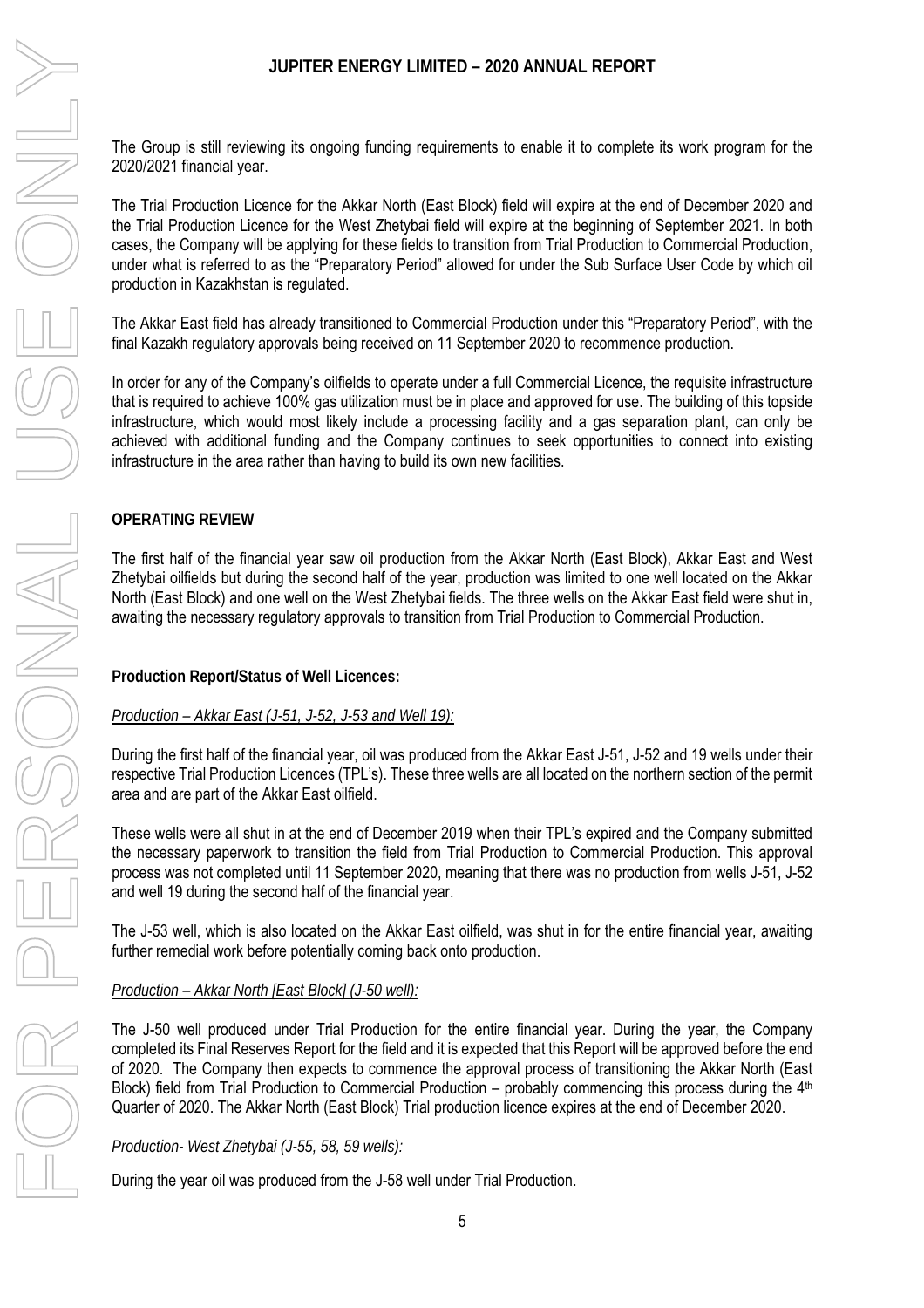| JUPITER ENERGY LIMITED - 2020 ANNUAL REPORT                                                                                                                                                                                                                                                                                                                                                                                                                                                |                                                                                                                    |                             |                             |                             |                                                                 |  |  |  |
|--------------------------------------------------------------------------------------------------------------------------------------------------------------------------------------------------------------------------------------------------------------------------------------------------------------------------------------------------------------------------------------------------------------------------------------------------------------------------------------------|--------------------------------------------------------------------------------------------------------------------|-----------------------------|-----------------------------|-----------------------------|-----------------------------------------------------------------|--|--|--|
| The J-55 well, which is also located on the West Zhetybai oilfield, was shut in for the entire financial year, awaiting<br>further remedial work before potentially coming back onto production. The J-59 well underwent limited testing<br>during the financial year and was not returned to production.                                                                                                                                                                                  |                                                                                                                    |                             |                             |                             |                                                                 |  |  |  |
|                                                                                                                                                                                                                                                                                                                                                                                                                                                                                            | A summary of the oil produced from the all wells during the financial year, broken down by quarter, is as follows: |                             |                             |                             |                                                                 |  |  |  |
| Well Number                                                                                                                                                                                                                                                                                                                                                                                                                                                                                | Production (1Q)<br>(bbls)                                                                                          | Production<br>$(2Q)$ (bbls) | Production<br>$(3Q)$ (bbls) | Production<br>$(4Q)$ (bbls) | <b>TOTAL bbls for</b><br>the 2019/2020<br><b>Financial Year</b> |  |  |  |
| $J-50$                                                                                                                                                                                                                                                                                                                                                                                                                                                                                     | 9,300                                                                                                              | 8,200                       | 3,600                       | 9,700                       | 30,800                                                          |  |  |  |
| $J-51$                                                                                                                                                                                                                                                                                                                                                                                                                                                                                     |                                                                                                                    |                             | <b>NIL</b>                  | <b>NIL</b>                  |                                                                 |  |  |  |
|                                                                                                                                                                                                                                                                                                                                                                                                                                                                                            | 13,300                                                                                                             | 11,000                      |                             |                             | 24,300                                                          |  |  |  |
| $J-52$                                                                                                                                                                                                                                                                                                                                                                                                                                                                                     | 15,600                                                                                                             | 12,500                      | <b>NIL</b>                  | <b>NIL</b>                  | 28,100                                                          |  |  |  |
| Well 19                                                                                                                                                                                                                                                                                                                                                                                                                                                                                    | 9,700                                                                                                              | 14,700                      | <b>NIL</b>                  | <b>NIL</b>                  | 24,400                                                          |  |  |  |
| $J-58$                                                                                                                                                                                                                                                                                                                                                                                                                                                                                     | 21,100                                                                                                             | 18,600                      | 4,900                       | 22,000                      | 66,600                                                          |  |  |  |
| ALL PRODUCING<br><b>WELLS</b>                                                                                                                                                                                                                                                                                                                                                                                                                                                              | 69,000                                                                                                             | 65,000                      | 8,500                       | 31,700                      | 174,200                                                         |  |  |  |
|                                                                                                                                                                                                                                                                                                                                                                                                                                                                                            |                                                                                                                    |                             |                             |                             |                                                                 |  |  |  |
| <b>Drilling Report:</b>                                                                                                                                                                                                                                                                                                                                                                                                                                                                    |                                                                                                                    |                             |                             |                             |                                                                 |  |  |  |
| There was no new drilling during the financial year.                                                                                                                                                                                                                                                                                                                                                                                                                                       |                                                                                                                    |                             |                             |                             |                                                                 |  |  |  |
| The drilling of any other new wells in the 2020/2021 financial year will require access to additional working capital<br>and/or agreement to deferred payment terms with a turnkey drilling operator. The current forward drilling plan is<br>for two wells to be drilled on the West Zhetybai field.                                                                                                                                                                                      |                                                                                                                    |                             |                             |                             |                                                                 |  |  |  |
| Oil Production and Revenues:                                                                                                                                                                                                                                                                                                                                                                                                                                                               |                                                                                                                    |                             |                             |                             |                                                                 |  |  |  |
| There were approximately 174,000 barrels of oil produced during the year, achieving revenues of \$A5,634,059.<br>This compared with 241,000 barrels produced in the previous reporting period, generating revenues of \$8,963,533.<br>All oil produced during the year was sold into the domestic market to a local trader (as per the terms of the Block<br>31 Exploration Period Licence). Oil was paid for on a prepayment basis and oil collected by the trader from the<br>well head. |                                                                                                                    |                             |                             |                             |                                                                 |  |  |  |
| <b>Status of Exploration and Commercial Licences:</b>                                                                                                                                                                                                                                                                                                                                                                                                                                      |                                                                                                                    |                             |                             |                             |                                                                 |  |  |  |
| The Company operated all three of its oilfields under an Exploration Licence until 29 December 2019. At that time,<br>the Trial Production Licence for the Akkar East field expired and the field was shut in as the Company sort approval<br>to transition the field from Trial Production to Commercial Production.                                                                                                                                                                      |                                                                                                                    |                             |                             |                             |                                                                 |  |  |  |
| The process of transitioning Akkar East from its Exploration Licence to its 25 year Commercial Licence has been<br>ongoing for most of 2020. Approval to produce under a Commercial Licence has now been granted to Akkar East<br>and the Akkar East oilfield was approved to recommence production on 11 September 2020.                                                                                                                                                                  |                                                                                                                    |                             |                             |                             |                                                                 |  |  |  |
| This means that the 3 wells on the Akkar East field (well 19, J-51 and J-52) were shut in for the entire 2 <sup>nd</sup> half of<br>the financial year and have only just recommenced production in September 2020, now operating under the<br>Company's 25 year Commercial Licence.                                                                                                                                                                                                       |                                                                                                                    |                             |                             |                             |                                                                 |  |  |  |
| The Trial Production Licence on the Akkar North (East Block) field will expire at the end of December 2020 and<br>the Trial Production Licence on the West Zhetybai field will expire at the beginning of September 2021.                                                                                                                                                                                                                                                                  |                                                                                                                    |                             |                             |                             |                                                                 |  |  |  |
| The Company is able to produce from well J-50 (Akkar North - East Block) and J-58 (West Zhetybai) until these<br>respective Trial Production Licences expire. On expiration, the Company will need to apply to transition the relevant                                                                                                                                                                                                                                                     |                                                                                                                    |                             |                             |                             |                                                                 |  |  |  |

### **Drilling Report:**

### **Oil Production and Revenues:**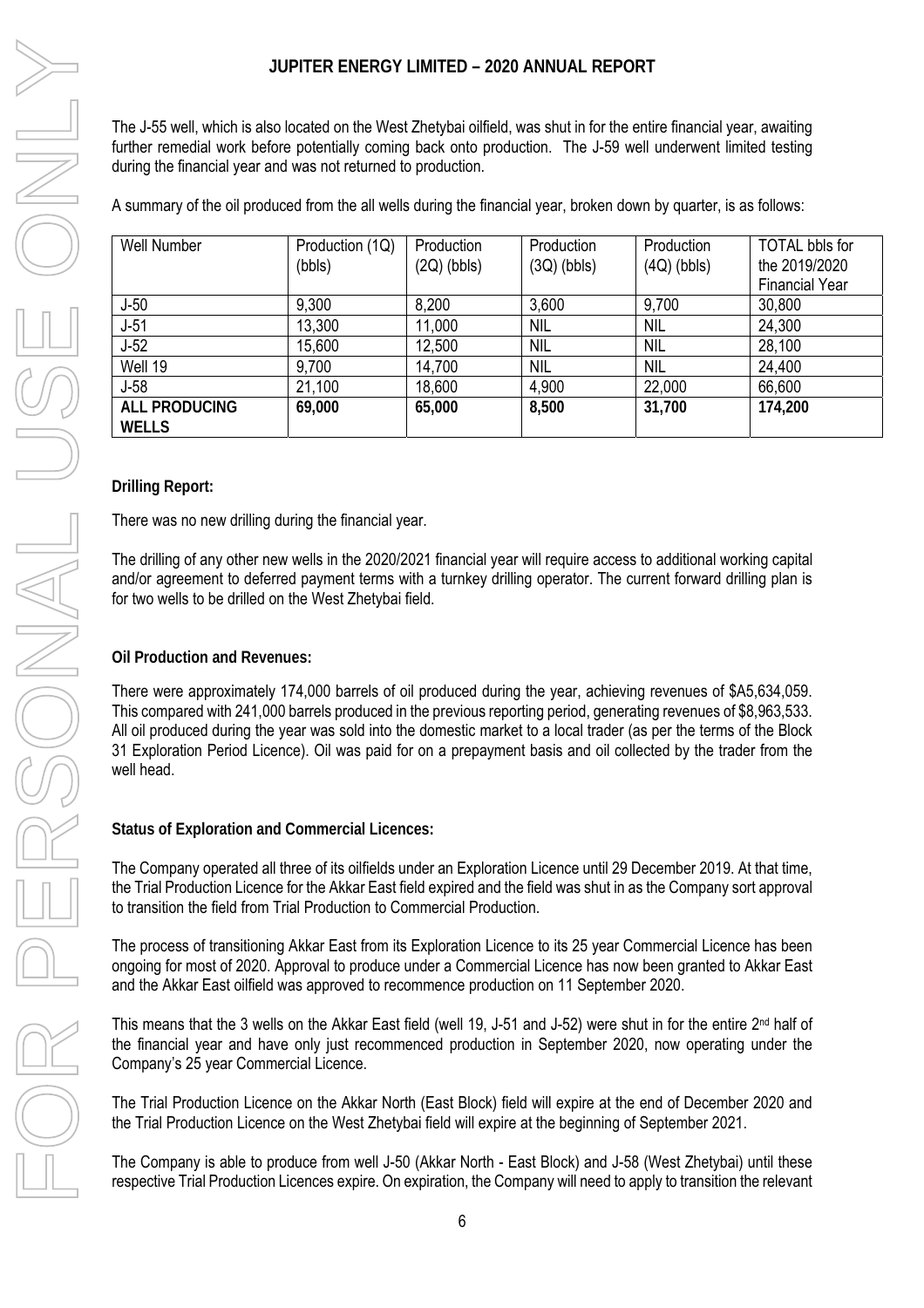field from Trial Production to Commercial Production, following the same process that was recently carried out for the Akkar East field. It is hoped that the approval process for these two oilfields will be somewhat quicker than was experienced with Akkar East, but no Kazakh regulatory approval timeline is certain.

The key issue facing the Company going forward is that in order to move any of the fields into full Commercial Production, the oilfield must have access to infrastructure that enables it to achieve 100% gas utilization – ie the flaring of excess gas produced during oil production, that is allowed during Trial Production, is not allowed when producing under Commercial Production.

The lack of this infrastructure means that when Akkar East recommenced production in September 2020, under the Company's Commercial Licence, it was only able to produce oil to the level that corresponds to the quantum of excess gas that can be 100% utilised on the field. This means that cumulative oil production from the Akkar East oilfield is now only ~150 barrels (20 tonnes) per day and this constrained level of production will continue until such time that the Company is either able to build, or get access to, the requisite gas utilisation infrastructure.

In the event that the building of this requisite infrastructure is not possible and there are no opportunities for Jupiter Energy to connect to infrastructure already in the area, the Company would need to review its underlying project cashflow and an impairment of the carrying value of the asset may be required.

Whilst the Company has a 25 year Commercial Production Licence, there are a number of key requirements that are needed before full Commercial Production can commence, the most critical of which is providing infrastructure to allow all three oilfields to produce oil whilst achieving 100% utilization of the excess gas produced. As already discussed above, this infrastructure is not currently in place and no arrangement to connect into nearby infrastructure has been concluded.

**Go Forward Drilling Program:** 

The Board is aware of the need to fully explore the West Zhetybai field before the end of its Trial Production period at the beginning of September 2021. A lack of further drilling could mean some of the West Zhetybai Contract Area is relinquished. Further drilling on the West Zhetybai oilfield is scheduled for 2021, with two wells being planned. The funding of this drilling program is expected to be met via increased debt funding from Waterford Finance & Investment Limited.

### **Strategic Review:**

On 21 July 2020, the Jupiter Energy Board announced that the Company had decided to undergo a Strategic Review to analyse all of its funding options regarding the future development of its acreage in the Mangistau Basin, Kazakhstan.

As part of this process, the Jupiter Board resolved to engage JSC VTB Capital (VTB Capital) as financial advisor to the Company to assist with this review. VTB Capital is part of the VTB Group, the Russian financial conglomerate, made up of more than 20 credit and financial companies operating in all segments of financial markets including capital market transactions, M&A advisory, financing and the like.

As already detailed earlier in this Operating Review, the move into Commercial Production brings with it the need for greater investment in field infrastructure to enable the Company to ultimately get access to the export oil market. The Board believes it is critical that the Company now considers the identification of the most optimal source of funding for this investment, together with exploring all alternatives to enable stakeholders to maximise value from the Company's assets.

The results of the Strategic Review are expected to be released before the end of December 2020.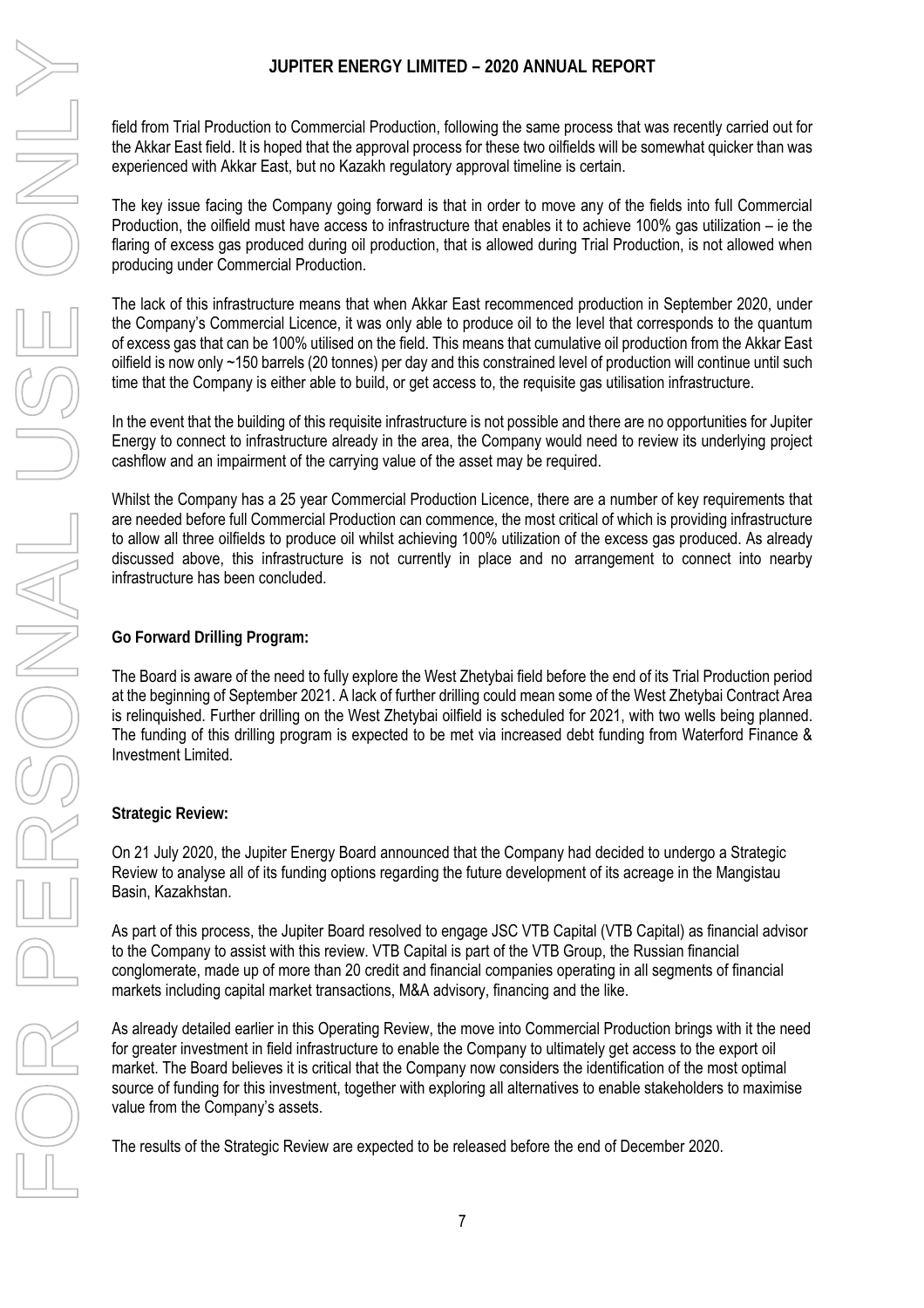### **Corporate Structure:**

The Company monitored its personnel numbers during the financial year and ended the year with 26 employees, a decrease of 13 over the year. An additional 4 operators were hired in late August 2020 and a further 4 in early September 2020, to resource production on the Akkar East oilfield, that recommenced in mid September 2020.

**Board Additions and Changes:** 

There were no changes to the Board during the financial year.

**Annual General Meeting:**

The COVID-19 pandemic has seen the ability to hold normal General Meetings suspended and the 2020 AGM will be held virtually on 24 November 2020. A Notice of Meeting outlining business to be covered at the 2020 AGM will be mailed to shareholders during October 2020, including details on how to attend online.

**Summary:** 

The 2019/20 Financial Year saw the Group suffer a decline in the number of barrels of oil produced and revenues achieved. These declines were as a result of a fall in global oil prices, driven by the COVID-19 pandemic, as well as the shutting in of the Akkar East oilfield for the 2<sup>nd</sup> half of the financial year, as the Company went through the approval process required to transition Akkar East from Trial Production to Commercial Production.

### **SIGNIFICANT CHANGES IN THE STATE OF AFFAIRS**

Except as otherwise set out in this report, the Directors are unaware of any significant changes in the state of affairs or principal activities of the consolidated entity that occurred during the financial year.

### **SUBSEQUENT EVENTS**

On 21 July 2020 the Company announced the engagement of VTB Capital to carry out a Strategic Review of the funding options available to the Group in relation to the ongoing development of its acreage in Kazakhstan. This is detailed earlier in the Operations Review.

On 15 September 2020 the Company announced that the Akkar East field had recommenced production after having received all the requisite Kazakh regulatory approvals to begin Commercial Production from wells 19, J-51 and J-52. These approvals are based on the Company producing oil under what is defined in the Sub Surface User Code as the "Preparatory Period" – that is a period when wells can produced under Commercial Production whilst not yet having 100% gas utilization infrastructure in place. The requirement for 100% gas utilization means production from the three wells will be constrained and production is currently ~150 barrels (20 tonnes) per day. This constrained production profile will continue until the Company has access to the requisite infrastructure that will enable it to achieve 100% gas utilization when the wells are producing at full capacity.

On 28 September 2020, the Company received a commitment to increase the facility under the 2017 Framework Agreement by an additional US\$6.0 million, with a repayment date of 1 July 2022.

In September 2020 Promissory Notes, that had a carrying value of US\$59.62m (A\$86.87m) as at 30 June 2020, had their repayment dates extended to 1 July 2022.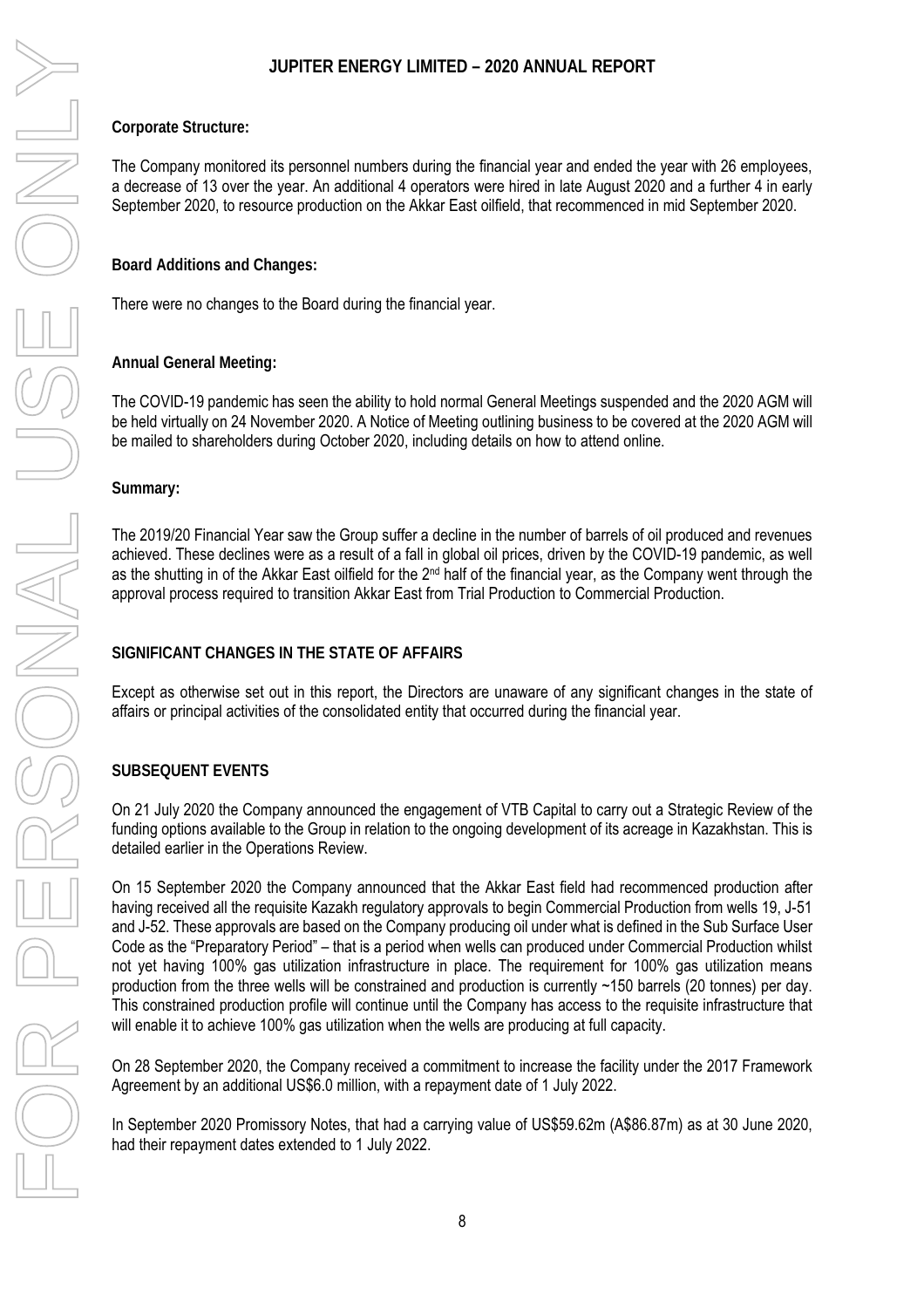### **LIKELY DEVELOPMENTS AND EXPECTED RESULTS**

The Directors will continue to pursue oil and gas exploration and production opportunities in the Republic of Kazakhstan.

### **ASX REPORTING**

As Jupiter Energy Limited is listed on the Australian Stock Exchange it is subject to the continuous disclosure requirements of the ASX Listing Rules for Companies which require immediate disclosure to the market of information that is likely to have a material effect on the price or value of Jupiter Energy Limited's securities.

During the financial year, specifically from 22 April to 6 May 2020, the Company responded to a number of queries from the ASX in relation to its share price and potential irregular trading. As detailed in its ASX announcement dated 6 May 2020, the Company advised that it had met all its obligations in terms of full disclosure and that the trading activity appeared related to day traders.

Letters requesting more information surrounding trading in Jupiter Energy's financial products were received from the Australian Securities and Investments Commission (ASIC) on 05 May 2020 and a follow up letter received on 16 September 2020. The Company supplied the initial information requested, to ASIC, on 19 May 2020 and is currently finalising its response to ASIC's 16 September 2020 request.

### **REMUNERATION**

As a result of the COVID-19 pandemic, related travel restrictions and the inability to enter Kazakhstan, Chairman/CEO Geoff Gander's contracted fee structure was suspended, effective 1 March 2020, and fees payable reduced by 25%. The contracted fee structure will be reviewed once travel restrictions are lifted and Kazakh operations return to some form of normality.

### **ENVIRONMENTAL REGULATION**

The consolidated entity is committed to achieving the highest standards of environmental performance. Standards set by the Government of Kazakhstan are comprehensive and highly regulated. The consolidated entity strives to comply not only with all Kazakh government regulations, but also maintain worldwide industry standards.

To maintain these high standards the Group is committed to a locally developed environmental monitoring program. This monitoring program will continue to expand as and when new regulations are implemented and adopted in Kazakhstan. There have been no known breaches of any environmental obligations.

### **HEALTH & SAFETY**

The Group has developed a comprehensive Health and Safety policy for its operations in Kazakhstan and has the appropriate personnel in place to monitor the performance of the Group with compliance under this policy. The Group outsources many of its key drilling functions and as part of any contract entered into with third parties, a commitment to Health & Safety and a demonstrated track record of success in this area is a key performance indicator in terms of deciding on which companies will be contracted.

The COVID-19 pandemic has provided additional challenges to the Company during 2020 and the Board believes it has done all it can to ensure that employees follow local area restrictions and that Aktau operation has exercised vigilance with respect to employee and contractor safety.

### **MEETINGS OF DIRECTORS**

The number of meetings of the Directors held during the year and the number of meetings attended by each Director was as follows: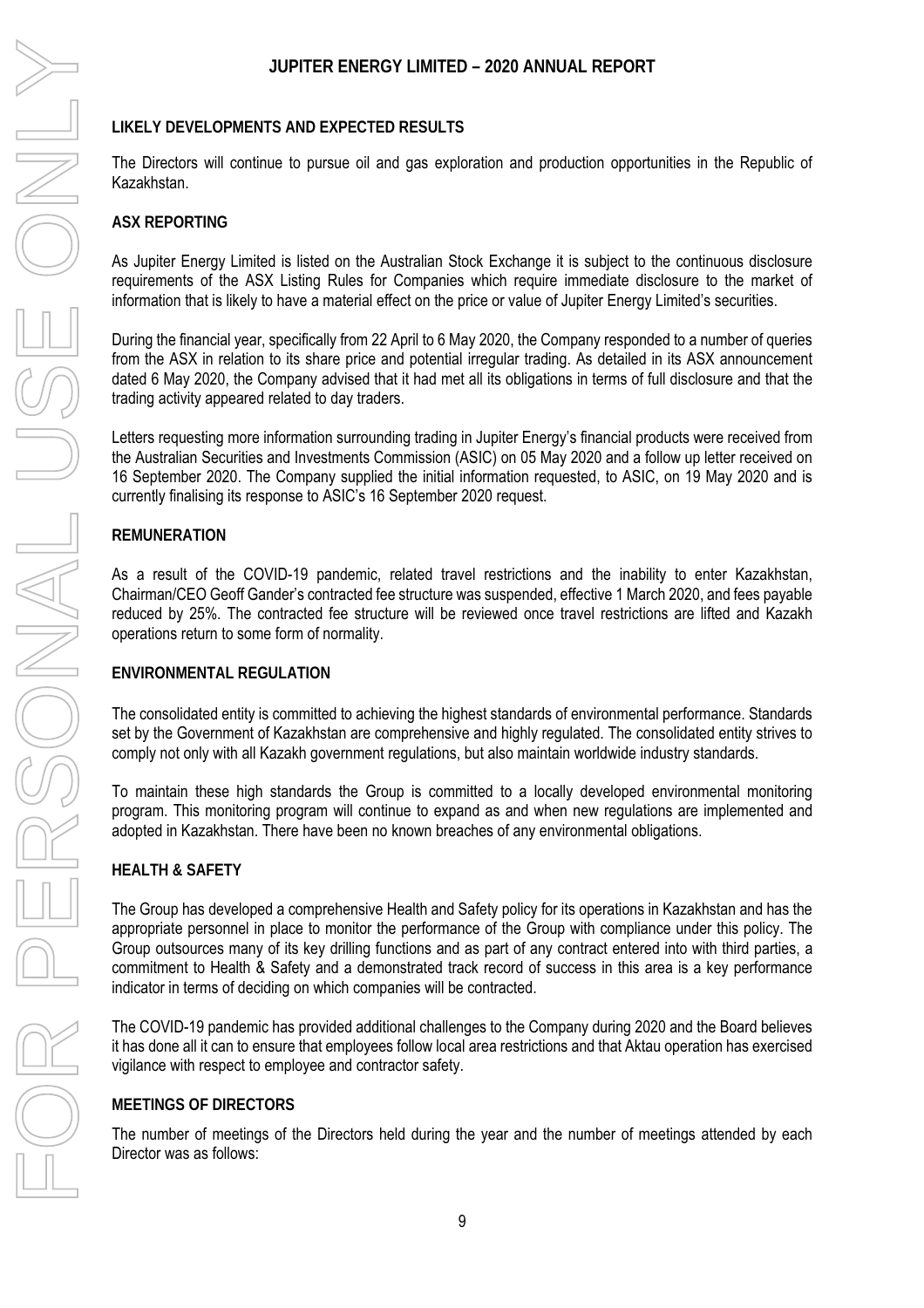|                          | <b>Board of Directors</b> |                                 |  |
|--------------------------|---------------------------|---------------------------------|--|
|                          | Number<br>attended        | Number<br>eligible to<br>attend |  |
| <b>Current Directors</b> |                           |                                 |  |
| G Gander                 | 4                         | 4                               |  |
| <b>B Kuandykov</b>       | 4                         | 4                               |  |
| A Kruzhkov               | 4                         | 4                               |  |
| P Warren                 | 4                         | 4                               |  |
| A Kuzev                  | 4                         | 4                               |  |
|                          |                           |                                 |  |

Due to the small number and geographical spread of the Directors, it was determined that the Board would undertake all of the duties of properly constituted Audit & Compliance and Remuneration Committees.

### **COMPETENT PERSONS STATEMENT**

### **General**

Alexey Glebov, PhD, with over 33 years' oil & gas industry experience, is the qualified person who has reviewed and approved the technical information contained in this report. Alexey PhD's in technical science (1992) and geology science (2006), an Honors Degree in Geology and Geophysics (1984) from Novosibirsk State University and a Gold Medal (1985) from USSR Academy of Sciences. He is a member since 2001 of the European Association of Geoscientists & Engineers (EAGE #M2001-097) and was made an Honorary Oilman in 2011 by the Ministry of Energy of the Russian Federation. Alexey Glebov is qualified in accordance with ASX Listing Rule 5.41.

### **Kazakh State Approved Reserves**

The information in this report which relates to the  $C<sup>1</sup>$  and  $C<sup>2</sup>$  Block 31 reserve estimations is based on information compiled by Reservoir Evaluation Services LLP ("RES"), a Kazakh based oil & gas consulting Group that specialises in oil & gas reserve estimations. RES has used the Kazakh Reserve classification system in determining their estimations. RES has sufficient experience which is relevant to oil & gas reserve estimation and to the specific permit in Kazakhstan to qualify as competent to verify the information pertaining to the C<sup>1</sup> and C<sup>2</sup> reserve estimations. RES has given and not withdrawn its written consent to the inclusion of the  $C^1$  and  $C^2$  reserve estimations in the form and context in which they appear in this report. RES has no financial interest in the Group.

### **INDEMNIFICATION AND INSURANCE OF DIRECTORS AND OFFICERS**

The Group has entered into Deeds of Indemnity with the Directors, indemnifying them against certain liabilities and costs to the extent permitted by law.

The Group has also agreed to pay a premium in respect of a contract insuring the Directors and Officers of the Group against certain liabilities and costs to the extent permitted by law. Full details of the cover and premium are not disclosed as the insurance policy prohibits the disclosure.

### **INDEMNIFICATION OF AUDITORS**

To the extent permitted by law, the Group has agreed to indemnify its auditors, Ernst & Young Australia, as part of the terms of its audit engagement agreement against claims by third parties arising from the audit (for an unspecified amount). No payment has been made to indemnify Ernst & Young during or since the financial year.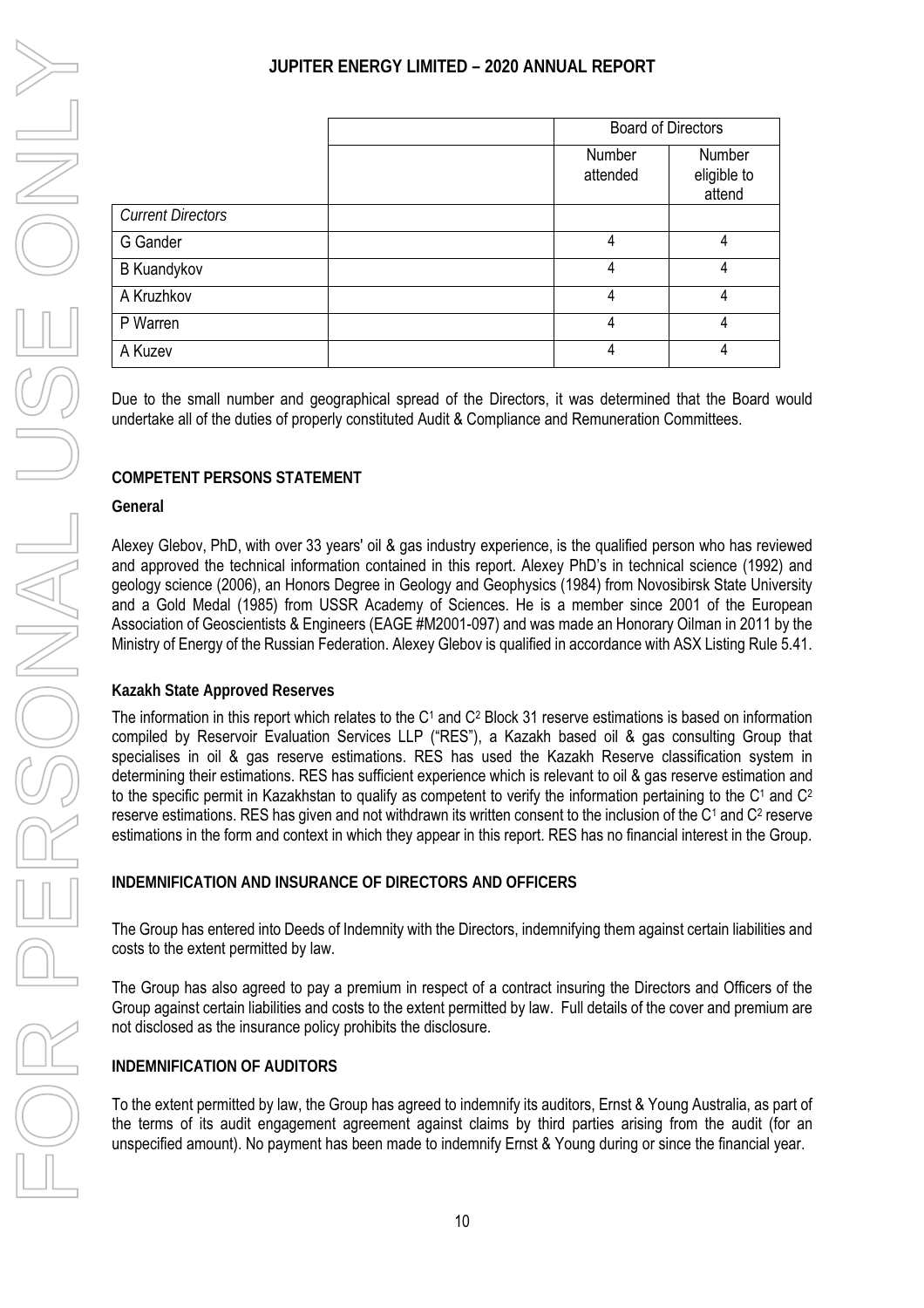### **AUDITOR INDEPENDENCE**

The Directors received the declaration included on page 20 of this annual report from the auditor of Jupiter Energy Limited.

### **NON-AUDIT SERVICES**

During the year, the Group incurred \$20,331 to Ernst & Young Kazakhstan LLP for taxation advisory services, which was payable as at 30 June 2020.

There were no other non-audit services provided by the entity's auditors, Ernst & Young during the year.

The directors are satisfied that the provision of non-audit services is compatible with the general standard of independence for auditors imposed by the Corporations Act 2001. None of the services undermine the general principles relating to auditor independence, including reviewing or auditing the auditor's own work, acting in a management or a decision making capacity for Jupiter Energy Limited, acting as an advocate for Jupiter Energy Limited or jointly sharing economic risks and rewards with Jupiter Energy Limited.

### **UNISSUED SHARES UNDER OPTION**

At the date of this report, there were no share options on issue and no shares were issued as a result of exercise of options during the year.

### **ROUNDING OF AMOUNTS**

Amounts included in this report and in the financial report have been rounded off to the nearest \$1, unless otherwise indicated.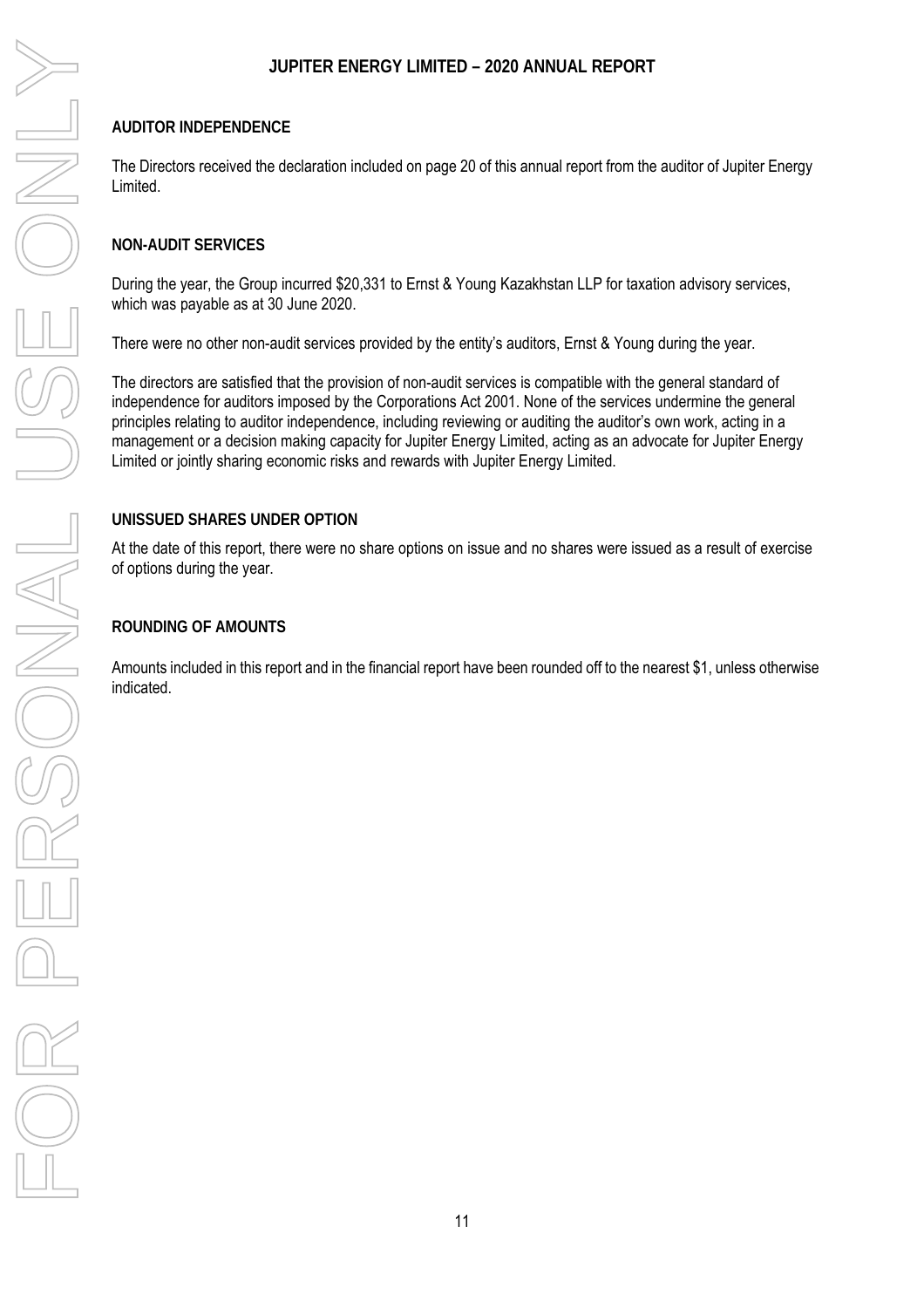### **REMUNERATION REPORT (Audited)**

This remuneration report outlines the Director and executive remuneration arrangements of the Group in accordance with the requirements of the Corporations Act 2001 and its Regulations. For the purposes of this report, key management personnel (KMP) of the Group are defined as those persons having authority and responsibility for planning, directing and controlling the major activities of the Group, directly or indirectly, including any Director (whether executive or otherwise) of the Company.

For the purposes of this report, the term 'executive' encompasses the chief executive, senior executives, general managers and secretaries of the Group.

### **DETAILS OF KEY MANAGEMENT PERSONNEL**

**Directors** 

| Geoff Gander       | Chairman / CEO (Executive)           |
|--------------------|--------------------------------------|
| Alexey Kruzhkov    | Director (Non-Executive)             |
| Baltabek Kuandykov | Independent Director (Non-Executive) |
| Alexander Kuzev    | Independent Director (Non-Executive) |
| Phil Warren        | Independent Director (Non-Executive) |

### **Remuneration Philosophy**

The remuneration policy of the Group has been designed to align Directors and executives interests with the shareholder and business objectives by providing a fixed remuneration component and offering long term incentives based on a key performance area – with a focus to the material improvement in share price performance. The Board of the Group believes the remuneration policy to be appropriate to attract and retain the best executives and Directors to run and manage the Group, as well as create goal congruence between Directors, executives and shareholders.

The Board's policy for determining the nature and amount of remuneration for Board members and senior executives of the Group is as follows:

- The remuneration policy, setting the terms and conditions for the executive directors and other senior executives, was developed by the Board after a review of similar listed and unlisted companies with activities in overseas jurisdictions and taking into account the experience and skill set required to successfully develop operations in these jurisdictions from early stage development. The Group does not have a remuneration committee. The Board is of the opinion that due to the size of the Group, the functions performed by a Remuneration Committee can be adequately handled by the full Board.
- All executives receive a base salary (which is based on factors such as length of service and experience), superannuation, fringe benefits and performance incentives.
- The Board reviews executive packages annually by reference to the Group's performance, executive performance and comparable information from industry sectors and other listed companies in similar industries.

The executive Directors receive a superannuation guarantee contribution as required by the government which is currently 9.5%, and do not receive any other retirement benefits. This contribution forms part of their total remuneration package.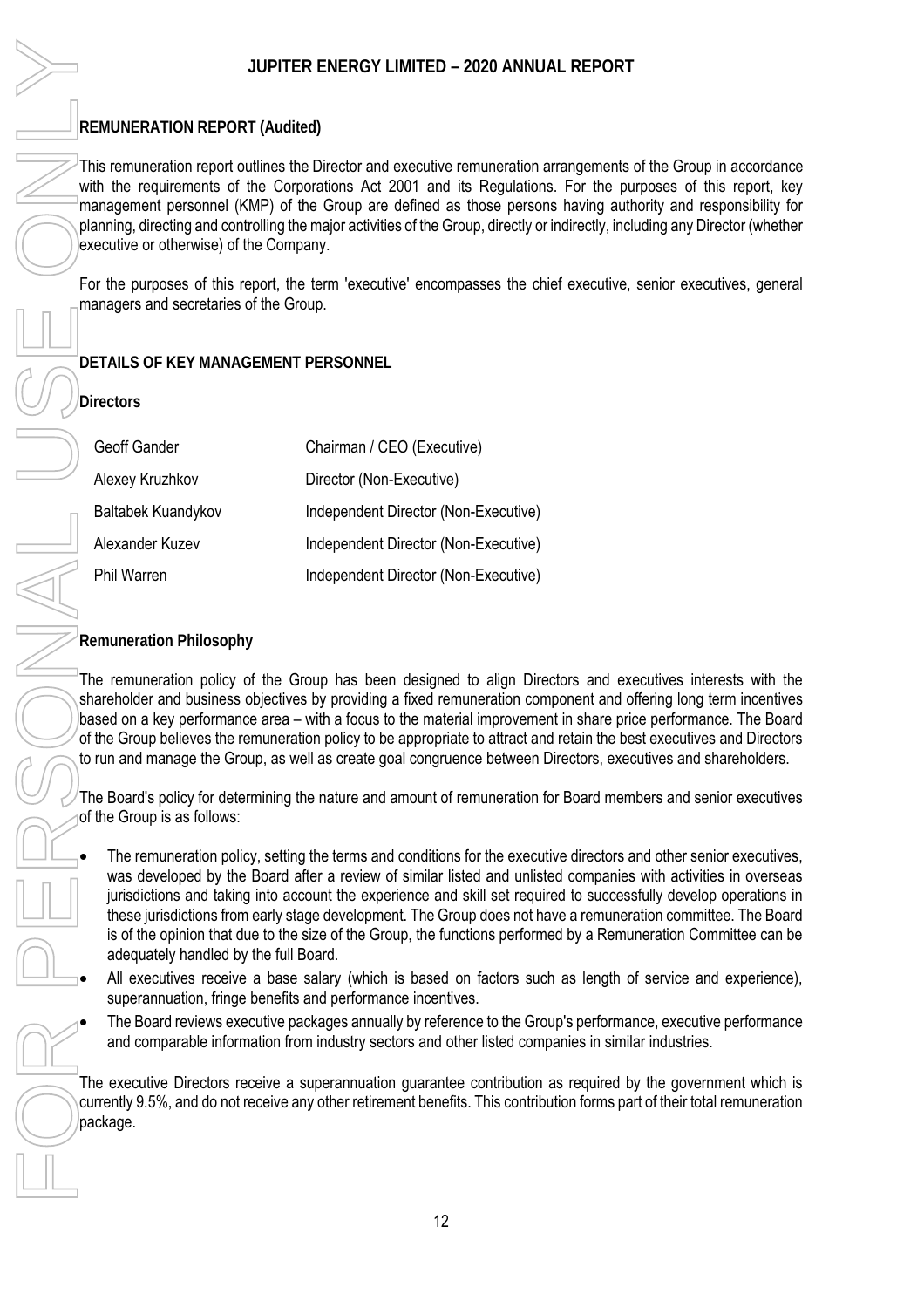### **REMUNERATION REPORT (Audited) (continued)**

### **REMUNERATION STRUCTURE**

**Non-Executive Director Remuneration**

### *Objective*

The Board seeks to set aggregate remuneration at a level which provides the Group with the ability to attract and retain directors of the highest calibre, whilst incurring a cost which is acceptable to shareholders.

### *Structure*

The Board policy is to remunerate non-executive directors at market rates for comparable companies for time, commitment and responsibilities. The Board determines payments to the non-executive Directors and reviews their remuneration annually, based on market practice, duties and accountability. Independent external advice is sought when required. The maximum aggregate amount of fees that can be paid to non-executive Directors is subject to approval by shareholders at the Annual General Meeting. Total remuneration for all non-executive Directors, is not to exceed \$350,000 per annum as approved by shareholders at the Annual General Meeting held on 15 November 2010. Fees for non-executive Directors are not linked to performance of the Group. Non-executive Directors are also encouraged to hold shares in the company. determined by the targets consistent of a number of a number of a number of a number of a number of a number of a number of a number of a number of a number of a number of a number of a number of a number of a number of a

Directors who are called upon to perform extra services beyond the director's ordinary duties may be paid additional fees for those services.

### **Executive Remuneration**

### *Objective*

The Group aims to reward executives with a level and mix of remuneration commensurate with their position and responsibilities within the Group so as to:

- $\bullet$ reward executives for Group, business unit and individual performance;
- $\bullet$ align the interests of executives with those of shareholders;
- link reward with the strategic goals and performance of the Group; and
- $\bullet$ ensure total remuneration is competitive by market standards.

### *Structure*

In determining the level and make-up of executive remuneration, the Board reviews remuneration packages provided by similar listed and unlisted companies with activities in overseas jurisdictions and taking into account the experience and skill set required to successfully develop operations in these jurisdictions from early stage development as well as the salary levels of local workers in that jurisdiction. It is the Board's policy that employment contracts are entered into with the Chief Executive Officer and all key management personnel.

### **Fixed Remuneration**

The fixed remuneration of executives is comprised of a base salary and superannuation. The fixed remuneration of executives is reviewed annually.

**Variable remuneration – Short Term Incentives (STI)** 

The Group operates a STI program for its Kazakh based employees, which is based on a cash bonus subject to the attainment of clearly defined Branch and individual measures.

Actual STI payments awarded to each employee depends on the extent to which specific targets are met, as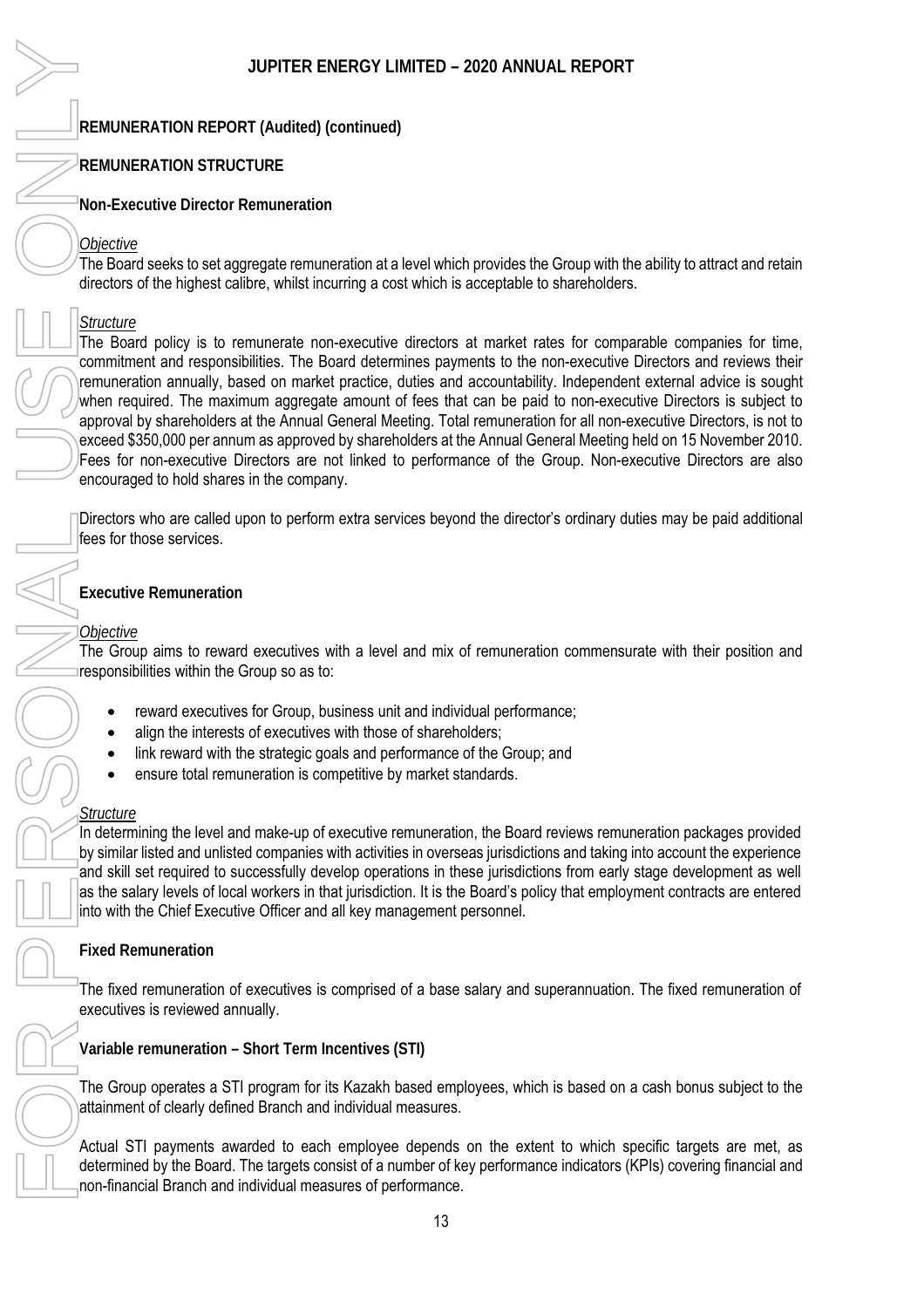### **REMUNERATION REPORT (Audited) (continued)**

Directors are not eligible for participation in the STI program.

The CEO may be awarded a one off annual bonus payment by mutual agreement and at the discretion of the Board. In the year ended 30 June 2020, no cash bonuses were paid.

**Variable Remuneration – Long Term Incentives (LTI)** 

### *Objective*

The objectives of long term incentives are to:

- align executives remuneration with the creation of shareholder wealth;
- $\bullet$  recognise the ability and efforts of the Directors, employees and consultants of the Group who have contributed to the success of the Group and to provide them with rewards where deemed appropriate;
- $\bullet$  provide an incentive to the Directors, employees and consultants to achieve the long term objectives of the Group and improve the performance of the Group; and
- $\bullet$  attract persons of experience and ability to employment with the Group and foster and promote loyalty between the Group and its Directors, employees and consultants.

### *Structure*

Long term incentives granted to Directors and senior executives are delivered either in the form of a defined bonus or via the issue of Performance Rights, issued under the Performance Rights Plan. There were no performance rights issued during the current financial year or prior financial year. There is a bonus that forms part of the CEO package which is linked to the sale of the permit area. Under the terms of the package, the CEO is entitled to \$US 350,000 or 0.5% (whichever is greater) of the value of the consideration received if Jupiter or Contract 2275 (pertaining to the main project) is assigned, transferred or sold to a third party during the term of the agreement.

### *Group Performance*

Due to the current developmental stage of the Group's growth it is not appropriate at this time to evaluate the Group's financial performance using generally accepted measures such as EBITDA and profitability; this assessment will be developed over the next few years.

The following information provides a summary of Jupiter Energy's financial performance for the last five years:

|                                  | 2020              | 2019        | 2018         | 2017                     | 2016           |
|----------------------------------|-------------------|-------------|--------------|--------------------------|----------------|
|                                  | \$                | \$          |              |                          | \$             |
| Revenue                          | 5,634,059         | 8,963,533   | 2,922,167    | $\overline{\phantom{0}}$ |                |
| Loss before income tax           | (42, 352, 148)    | (8,927,775) | (10,023,725) | (8,076,857)              | (10, 474, 870) |
| Loss per share (cents)           | (27.61)           | (5.82)      | (6.54)       | (5.27)                   | (6.81)         |
| Last share price at Balance Date | 0.015             | 0.011       | 0.041        | 0.25                     | 0.25           |
| Market capitalization            | 2.30 <sub>m</sub> | 0.942m      | 6.3m         | 38.3m                    | 38.3m          |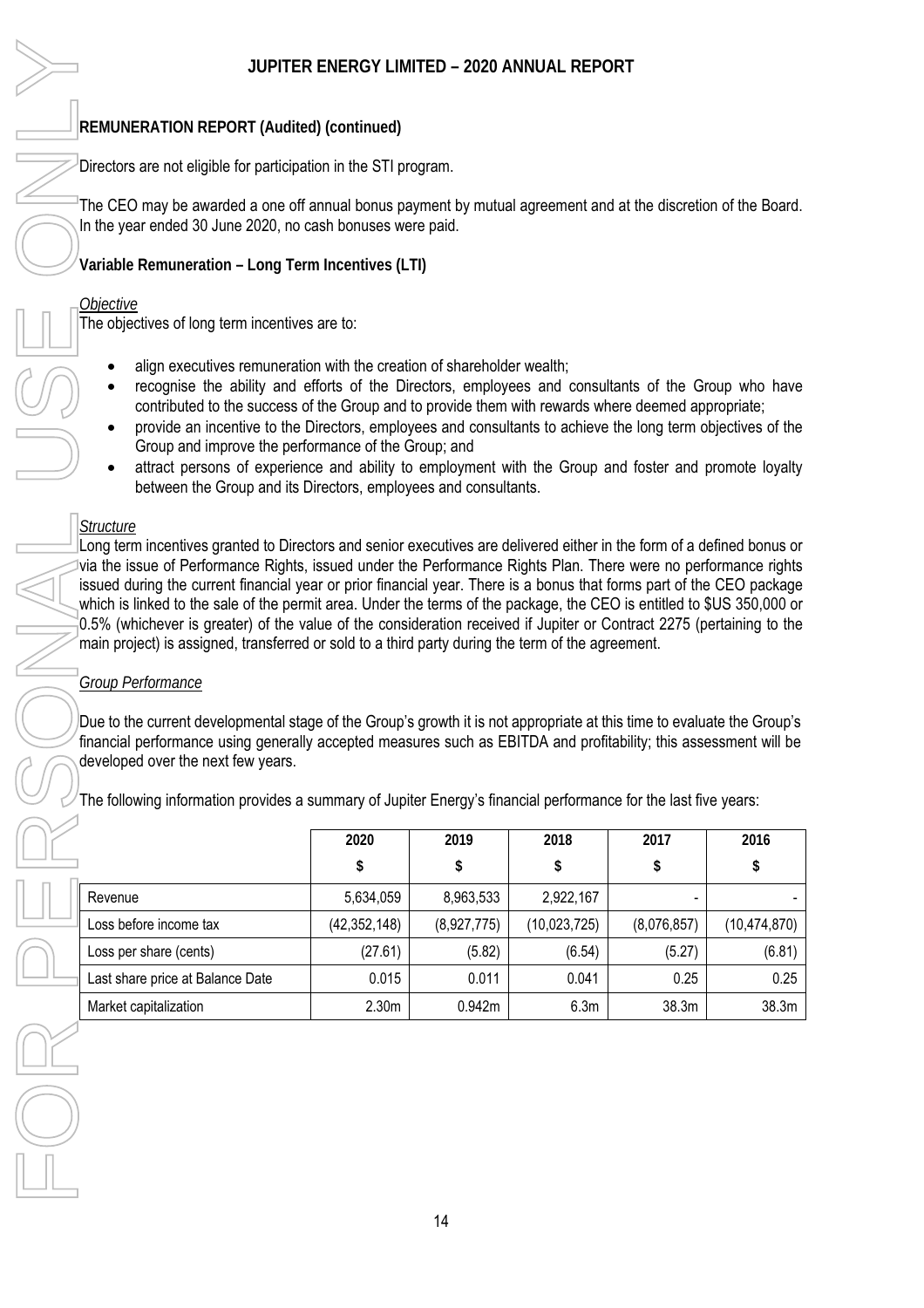### **REMUNERATION REPORT (Audited) (continued)**

**Remuneration of Directors and Executives** 

### **Table 1: Remuneration for the year ended 30 June 2020**

|                              | Short-term benefits                            |                          |                          | Post-<br>employment<br>benefits |             |                                |
|------------------------------|------------------------------------------------|--------------------------|--------------------------|---------------------------------|-------------|--------------------------------|
| Name                         | Cash<br>salary and<br>Consulting<br>fees<br>\$ | Cash<br>bonus<br>\$      | Other<br>\$              | Super-<br>annuation<br>\$       | Total<br>\$ | Performance<br>related<br>$\%$ |
|                              |                                                |                          |                          |                                 |             |                                |
| Non-executive director       |                                                |                          |                          |                                 |             |                                |
| A Kruzhkov*                  | 59,619                                         |                          |                          |                                 | 59,619      |                                |
| B Kuandykov* (a)             | 429,770                                        |                          |                          | ۰                               | 429,770     | ۰                              |
| P Warren (b)                 | $\overline{\phantom{a}}$                       |                          |                          |                                 |             | ٠                              |
| A Kuzev* (c)                 | 133,918                                        | ٠                        |                          |                                 | 133,918     |                                |
| Total non-executive director | 623,307                                        | $\overline{\phantom{a}}$ | ٠                        |                                 | 623,307     |                                |
| Executive director           |                                                |                          |                          |                                 |             |                                |
| G Gander* (d)                | 289,134                                        | $\overline{\phantom{a}}$ | $\overline{\phantom{a}}$ | 40,000                          | 329,134     |                                |
| <b>Total executives</b>      | 289,134                                        | $\blacksquare$           |                          | 40,000                          | 329,134     |                                |
| Totals                       | 912,441                                        | $\blacksquare$           |                          | 40,000                          | 952,441     |                                |

\*Directors fees from February 2015 have been deferred until such time that at least US\$5,000,000 in new equity is raised or alternatively the Group sells the Block 31 licence and receives the funds associated with that sale.

a) Amount includes Non Executive Director fee of US\$40,000 (A\$59,880), Consulting Fees of US\$100,000 (A\$147,727) and consulting fees of A\$222,163 (2019: A\$284,985) which are accrued and paid under normal terms and conditions to Meridian Petroleum LLP, of which Mr. Kuandykov is a director, for the provision of geological services at normal commercial rates.

b) In accordance with the agreement between Grange Consulting Group Pty Ltd ("Grange") and the Group, the Group incurred A\$144,011 in corporate consulting fees and office rent charged by Grange on normal commercial terms. Of this amount, A\$51,500 was incurred by the Group for services provided by Mr. Warren who is a Director of Grange Consulting. This amount is not included in the remuneration of Mr Warren and is not payable to Mr Warren.

c) Amount includes Non Executive Director fee of US\$30,000 (A\$44,714) and Consulting Fees of US\$60,000 (A\$89,204) which are paid on normal commercial terms.

d) During the year, consulting fees of A\$289,134 were accrued and paid under normal terms and conditions to Symdean Pty Ltd, of which Mr Gander is a director for his role as CEO. During the year, payments totaling A\$145,273 were made to Mr Geoff Gander in relation to deferred Director fees, which had been accrued in previous years.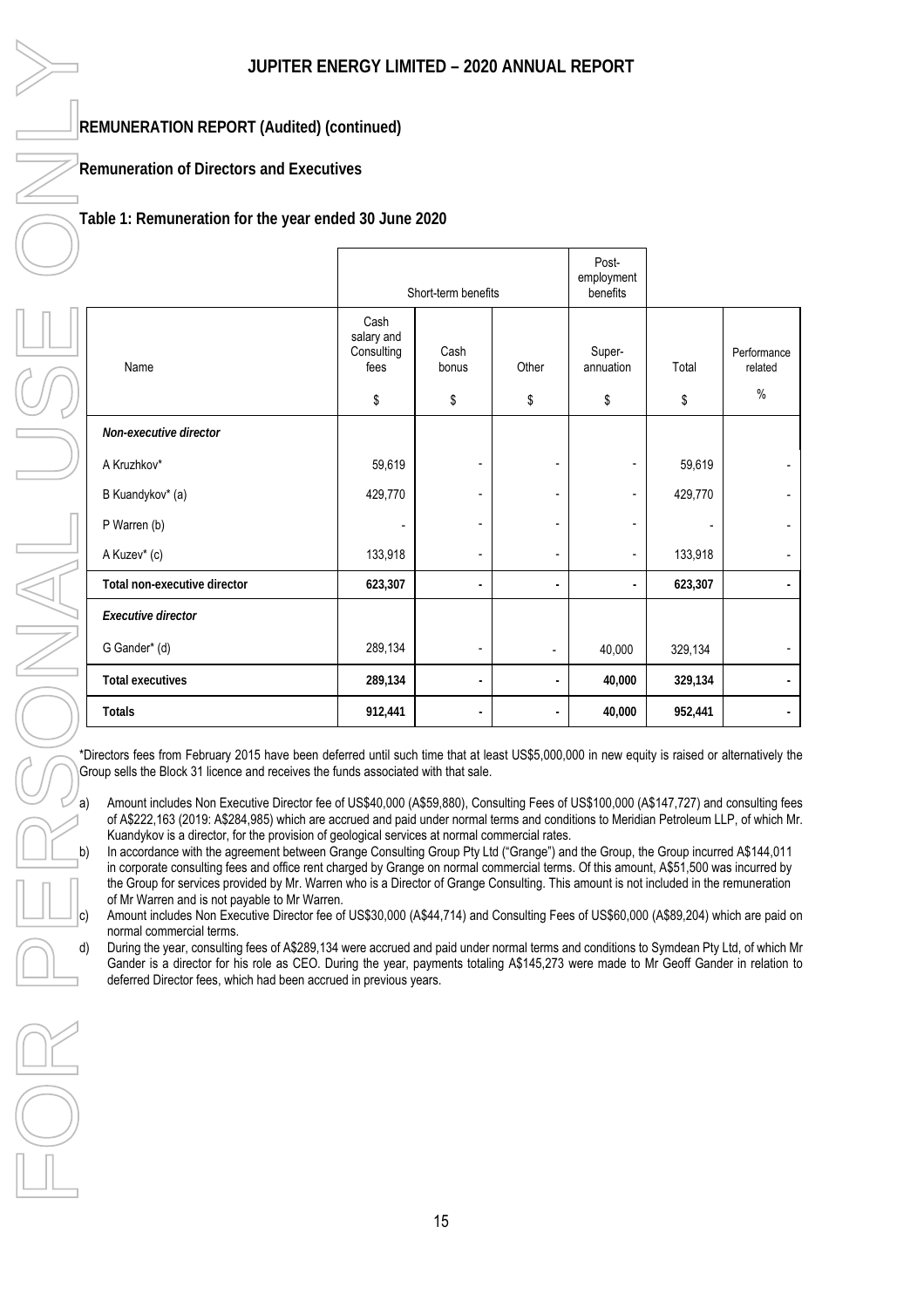### **REMUNERATION REPORT (Audited) (continued)**

**Table 2: Remuneration for the year ended 30 June 2019** 

|                              | Short-term benefits                      |                          |                          | Post-<br>employment<br>benefits |           |                                |
|------------------------------|------------------------------------------|--------------------------|--------------------------|---------------------------------|-----------|--------------------------------|
| Name                         | Cash<br>salary and<br>Consulting<br>fees | Cash<br>bonus            | Other                    | Super-<br>annuation             | Total     | Performance<br>related<br>$\%$ |
|                              | \$                                       | \$                       | \$                       | \$                              | \$        |                                |
| Non-executive director       |                                          |                          |                          |                                 |           |                                |
| A Kruzhkov*                  | 55,901                                   | ٠                        | $\overline{\phantom{a}}$ |                                 | 55,901    | -                              |
| B Kuandykov* (a)             | 508,588                                  | $\overline{\phantom{a}}$ | $\overline{\phantom{a}}$ |                                 | 508,588   |                                |
| P Warren (b)                 | $\blacksquare$                           | $\overline{\phantom{a}}$ | $\overline{\phantom{a}}$ |                                 |           | $\blacksquare$                 |
| A Kuzev* (c)                 | 83,851                                   |                          |                          |                                 | 83,851    |                                |
| Total non-executive director | 648,340                                  | $\overline{\phantom{a}}$ | $\overline{\phantom{a}}$ |                                 | 648,340   |                                |
| Executive director           |                                          |                          |                          |                                 |           |                                |
| G Gander* (d)                | 312,884                                  | 37,105                   | $\blacksquare$           | 40,000                          | 389,989   | 11.86%                         |
| <b>Total executives</b>      | 312,884                                  | 37,105                   | $\overline{a}$           | 40,000                          | 389,989   |                                |
| <b>Totals</b>                | 961,224                                  | 37,105                   | $\overline{\phantom{a}}$ | 40,000                          | 1,038,329 | 3.57%                          |

\*Directors fees from February 2015 have been deferred until such time that at least US\$5,000,000 in new equity is raised or alternatively the Group sells the Block 31 licence and receives the funds associated with that sale.

a) Amount includes Non Executive Director fee of US\$40,000 (A\$55,901), Consulting Fees of US\$120,000 (A\$167,702) and consulting fees of A\$284,985 (2018: A\$258,414) which are accrued and paid under normal terms and conditions to Meridian Petroleum LLP, of which Mr. Kuandykov is a director, for the provision of geological services at normal commercial rates.

In accordance with the agreement between Grange Consulting Group Pty Ltd ("Grange") and the Group, the Group incurred A\$151,000 in corporate consulting fees and office rent charged by Grange on normal commercial terms. Of this amount, A\$42,000 was incurred by the Group for services provided by Mr. Warren who is a Director of Grange Consulting. This amount is not included in the remuneration of Mr Warren and is not payable to Mr Warren.

c) Amount includes Non Executive Director fee of US\$30,000 (A\$41,926) and Consulting Fees of US\$30,000 (A\$41,926) which are paid on normal commercial terms.

During the year, consulting fees of A\$349,989 were accrued and paid under normal terms and conditions to Symdean Pty Ltd, of which Mr Gander is a director for his role as CEO. During the year, no payments were made to Mr Geoff Gander in relation to deferred Director fees, which had been accrued in previous years.

**Compensation Options: Granted and vested during the year ended 30 June 2020** 

During the 2020 and 2019 financial years, there were no options granted. No options, listed or unlisted, were exercised during the year.

**Performance Rights** 

During the 2020 and 2019 financial years, there were no performance rights granted.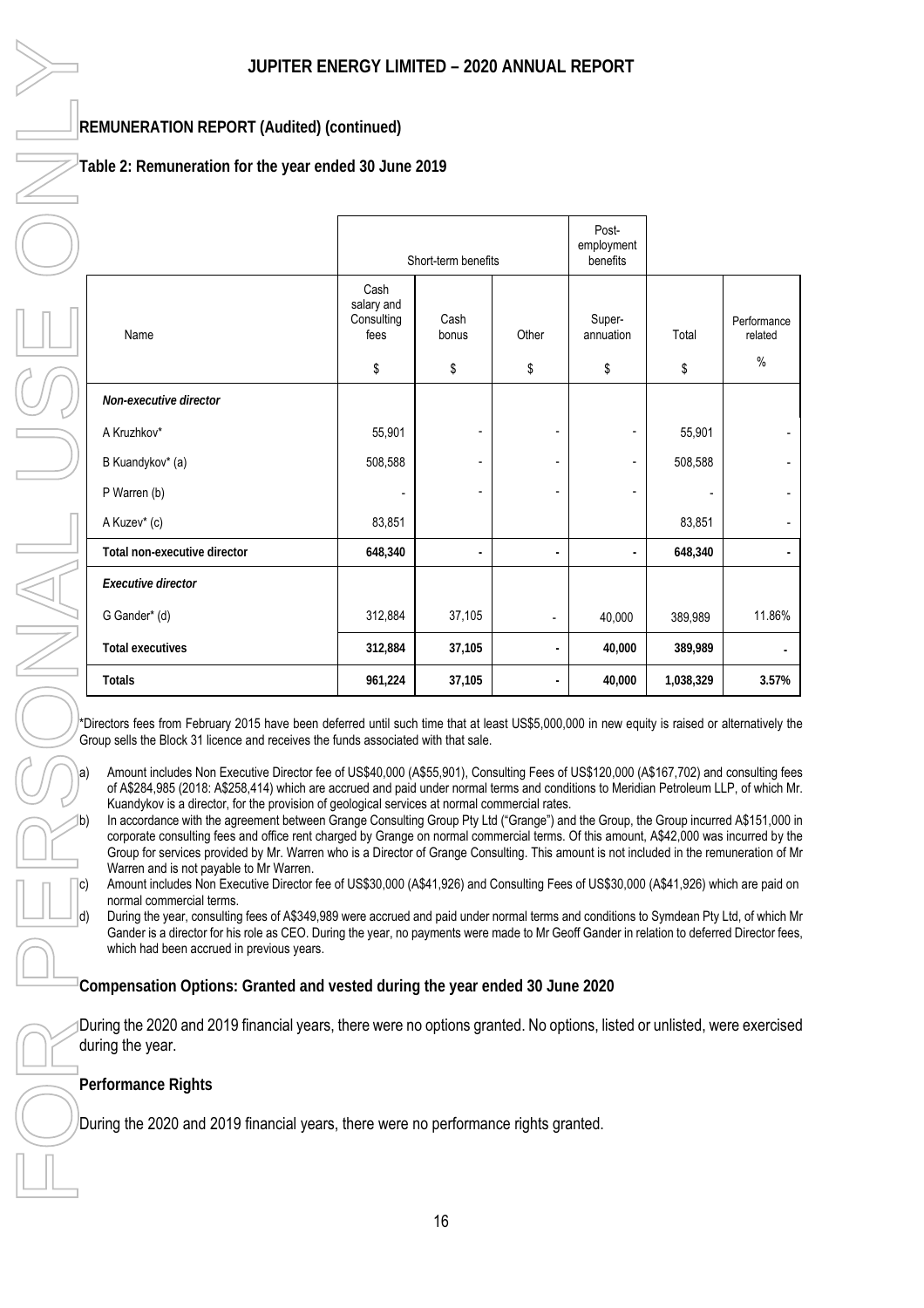### **REMUNERATION REPORT (Audited) (continued)**

### **Shares issued on Exercise of Compensation Options**

There were no shares issued on the exercise of compensation options during the financial years ended 30 June 2020 or 30 June 2019.

**Compensation Performance Rights: Granted and vested during the year ended 30 June 2020**

During the 2020 and 2019 year, there were no performance rights vested and no additional performance rights were granted.

### **Shareholdings**

The number of shares in the Company held by each Key Management Personnel of Jupiter Energy Limited during the financial year, including their personally-related entities, is set out below:

| 2020               | <b>Balance</b><br>1 July 2019 | Granted as<br>Remuneration | On Exercise<br>of Options | Net Change<br>Other | Balance<br>30 June 2020 |
|--------------------|-------------------------------|----------------------------|---------------------------|---------------------|-------------------------|
| <b>Directors</b>   |                               |                            |                           |                     |                         |
| G Gander           | 811,112                       |                            |                           | $(811, 112)^1$      |                         |
| A Kruzhkov         |                               |                            |                           | -                   |                         |
| A Kuzev            |                               | -                          |                           |                     | ۰.                      |
| <b>B</b> Kuandykov |                               |                            |                           | ۰                   |                         |
| P Warren           |                               |                            |                           |                     |                         |

1 On 23 April 2020, Mr Geoff Gander sold 811,112 shares via an on market trade.

| 2019               | <b>Balance</b><br>1 July 2018 | Granted as<br>Remuneration | On Exercise<br>of Options | Net Change<br>Other      | Balance<br>30 June 2019 |
|--------------------|-------------------------------|----------------------------|---------------------------|--------------------------|-------------------------|
| <b>Directors</b>   |                               |                            |                           |                          |                         |
| G Gander           | 811,112                       |                            |                           | $\blacksquare$           | 811,112                 |
| A Kruzhkov         |                               | -                          |                           | ۰                        |                         |
| A Kuzev            |                               | -                          |                           | -                        |                         |
| <b>B Kuandykov</b> |                               |                            |                           | $\overline{\phantom{0}}$ | ۰.                      |
| P Warren           |                               | -                          |                           | ۰                        |                         |

### **Performance Rights Holdings**

There were no performance rights held by, granted to or exercised by Key Management Personnel during the financial years ended 30 June 2020 or 30 June 2019.

### **Option Holdings**

There were no options held by, granted to or exercised by Key Management Personnel during the financial years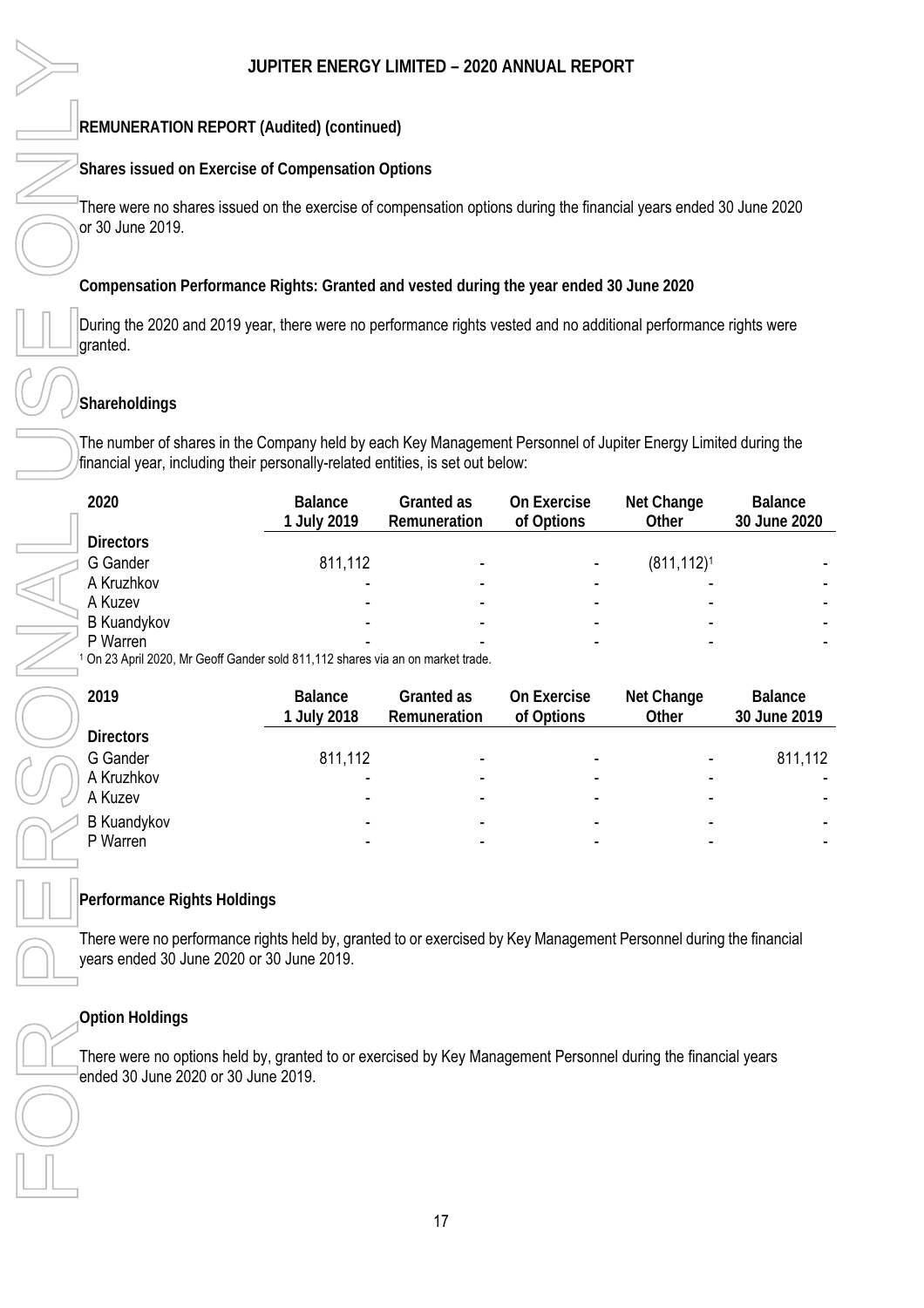### **REMUNERATION REPORT (Audited) (continued)**

### **Service agreements**

The Group has an Executive services agreement with its Executive Director and has non-executive appointment letters outlining the policies and terms of appointment, including compensation, for each non-executive Director. These represent the service agreements for all KMP's of the group. The main provisions of the agreements in relation to Directors holding management roles are set out below:

### *Geoff Gander, Executive Chairman (Effective – 8 September 2017)*

*Base Terms* 

- -This agreement was effective from 8 September 2017 and has no set term.
- - Base Salary of GBP200,000 (A\$340,000) including Director Fees and the current Superannuation Levy of 9.5%.
- $\bullet$  Mr Gander will be paid a Bonus of \$US350,000 or 0.5% (whichever is greater) of the value of the consideration received by the Group if the Company or Contract 2275 is assigned, transferred or sold to a third party during the term of the Agreement.
- $\bullet$  Director fees of A\$3,333 per month (included in Base Salary figure above), deferred until such time that at least US\$5,000,000 in new equity is raised or alternatively the Group sells the Block 31 licence and receives the funds associated with that sale.

As a result of the COVID-19 pandemic, related travel restrictions and the inability to enter Kazakhstan, Geoff Gander's contracted fee structure was suspended, effective 1 March 2020, and fees payable reduced by 25%. The contracted fee structure will be reviewed once travel restrictions are lifted and Kazakh operations return to some form of normality.

During the year, Mr Gander was paid some of his outstanding Director fees, that had been deferred since February 2015, as documented in the table in Note 20(b) of the Financial Statements.

The main provisions of the agreements in relation to non-executive Directors are set out below:

### *Baltabek Kuandykov, Non-Executive Director (Effective – 5 October 2010)*

Mr Kuandykov is entitled to a base fee of US\$ 40,000 per annum. Mr Kuandykov's fees are deferred until such time that at least US\$5,000,000 in new equity is raised or alternatively the Group sells the Block 31 licence and receives the funds associated with that sale. Mr Kuandykov will be reimbursed any expenses properly incurred concerning the Group's affairs. Mr Kuandykov has entered in to a management consulting agreement for which he is entitled to US\$ 10,000 per month for services to the Groups Kazakhstan operations. The appointment of Mr Kruzhkov as a nonexecutive Director is otherwise on terms that are customary for an appointment of this nature.

### *Alexey Kruzhkov, Non-Executive Director (Effective – 18 June 2016)*

Mr Kruzhkov is entitled to a base fee of US\$ 40,000 per annum. Mr Kruzhkov's fees are deferred until such time that at least US\$5,000,000 in new equity is raised or alternatively the Group sells the Block 31 licence and receives the funds associated with that sale. Mr Kruzhkov will be reimbursed reasonable expenses incurred in performing his duties, including the cost of attending Board Meetings, travel, accommodation and entertainment where agreed to by the Board. The appointment of Mr Kruzhkov as a non-executive Director is otherwise on terms that are customary for an appointment of this nature.

### *Alexander Kuzev, Non-Executive Director (Effective – 12 September 2017)*

Mr Kuzev is entitled to a base fee of US\$ 30,000 per annum. Mr Kuzev's fees are deferred until such time that at least US\$5,000,000 in new equity is raised or alternatively the Group sells the Block 31 licence and receives the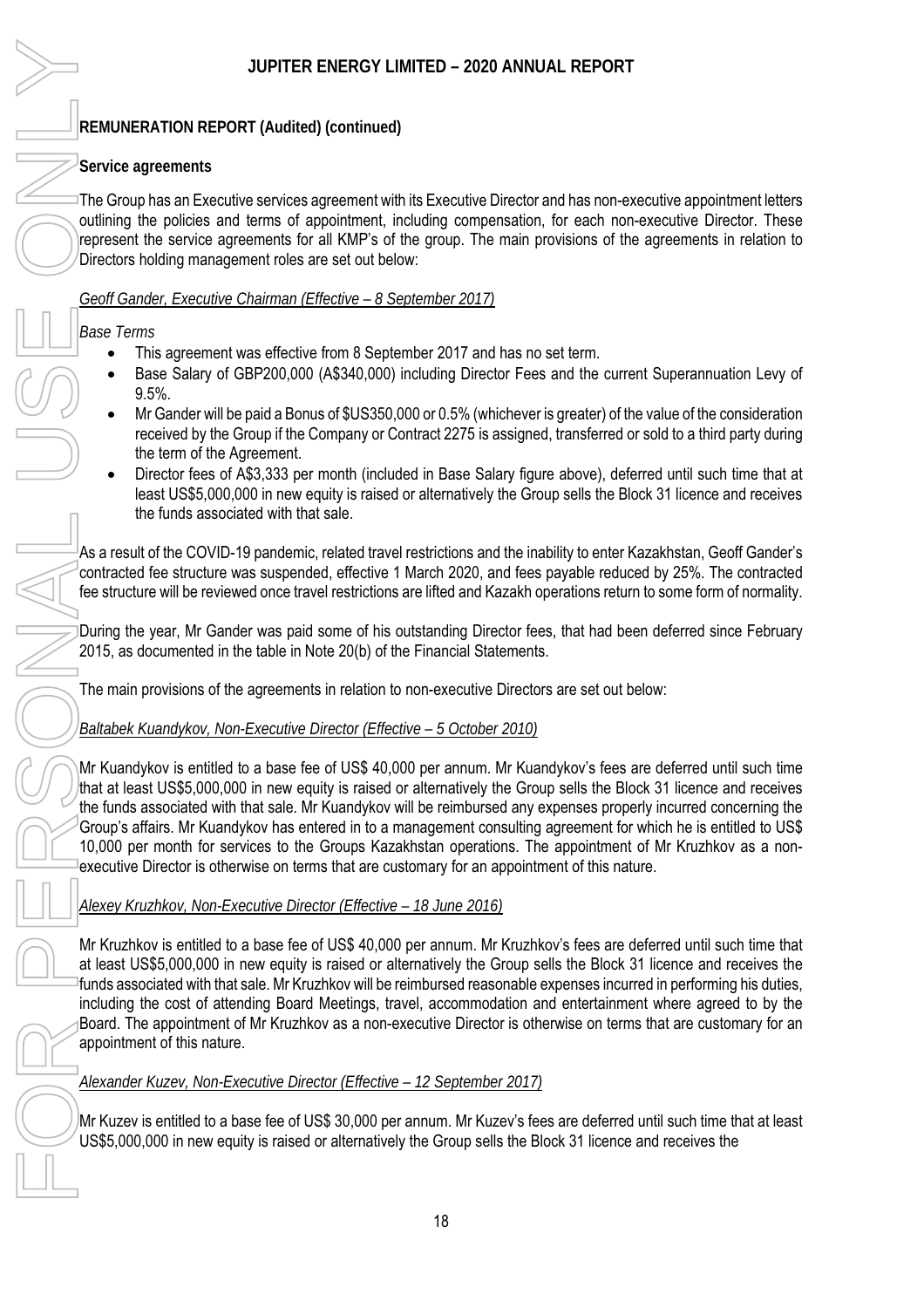### **REMUNERATION REPORT (Audited) (continued)**

Mr Warren is paid a base fee of \$nil and will be reimbursed reasonable expenses incurred in performing his duties, including the cost of attending Board Meetings, travel, accommodation and entertainment where agreed to by the Board. Mr Warren is the Managing Director of Grange Consulting Group Pty Ltd, with which the Group has entered in to a corporate consulting agreement for corporate compliance and financial management services. The appointment of Mr Warren as a non-executive Director is otherwise on terms that are customary for an appointment of this nature.

| JUPITER ENERGY LIMITED - 2020 ANNUAL REPORT                                                                                                                                                                                      |                   |                                      |                                                                                                                                                                                                                                                                                                                                                                                                                                                                                                                               |  |
|----------------------------------------------------------------------------------------------------------------------------------------------------------------------------------------------------------------------------------|-------------------|--------------------------------------|-------------------------------------------------------------------------------------------------------------------------------------------------------------------------------------------------------------------------------------------------------------------------------------------------------------------------------------------------------------------------------------------------------------------------------------------------------------------------------------------------------------------------------|--|
| REMUNERATION REPORT (Audited) (continued)                                                                                                                                                                                        |                   |                                      |                                                                                                                                                                                                                                                                                                                                                                                                                                                                                                                               |  |
| funds associated with that sale. Mr Kuzev will be reimbursed reasonable expenses incurred in performing his du<br>including the cost of attending Board Meetings, travel, accommodation and entertainment where agreed to by the |                   |                                      |                                                                                                                                                                                                                                                                                                                                                                                                                                                                                                                               |  |
| Board. The appointment of Mr Kuzev as a non-executive Director is otherwise on terms that are customary fo<br>appointment of this nature.                                                                                        |                   |                                      |                                                                                                                                                                                                                                                                                                                                                                                                                                                                                                                               |  |
| Phil Warren, Non-Executive Director (Effective - 20 April 2018)                                                                                                                                                                  |                   |                                      |                                                                                                                                                                                                                                                                                                                                                                                                                                                                                                                               |  |
| are customary for an appointment of this nature.                                                                                                                                                                                 |                   |                                      | Mr Warren is paid a base fee of \$nil and will be reimbursed reasonable expenses incurred in performin<br>duties, including the cost of attending Board Meetings, travel, accommodation and entertainment w<br>agreed to by the Board. Mr Warren is the Managing Director of Grange Consulting Group Pty Ltd, with w<br>the Group has entered in to a corporate consulting agreement for corporate compliance and fina<br>management services. The appointment of Mr Warren as a non-executive Director is otherwise on terms |  |
| The termination provisions are as follows:                                                                                                                                                                                       |                   |                                      |                                                                                                                                                                                                                                                                                                                                                                                                                                                                                                                               |  |
|                                                                                                                                                                                                                                  |                   | Notice period                        | Payment in lieu of notice                                                                                                                                                                                                                                                                                                                                                                                                                                                                                                     |  |
| Contractor - initiated termination with reason or for<br>Contractor incapacitation                                                                                                                                               |                   | 1 month                              | 12 months                                                                                                                                                                                                                                                                                                                                                                                                                                                                                                                     |  |
| Company - initiated termination without reason                                                                                                                                                                                   |                   | 12 months                            | 12 months                                                                                                                                                                                                                                                                                                                                                                                                                                                                                                                     |  |
| Company - initiated termination for serious misconduct                                                                                                                                                                           |                   | None                                 | None                                                                                                                                                                                                                                                                                                                                                                                                                                                                                                                          |  |
| Contractor - initiated termination without reason                                                                                                                                                                                |                   | 12 months                            | 12 months                                                                                                                                                                                                                                                                                                                                                                                                                                                                                                                     |  |
| Contractor – initiated termination with reason                                                                                                                                                                                   |                   | 30 days                              | 12 months                                                                                                                                                                                                                                                                                                                                                                                                                                                                                                                     |  |
| Other Transactions with Key Management Personnel                                                                                                                                                                                 |                   |                                      |                                                                                                                                                                                                                                                                                                                                                                                                                                                                                                                               |  |
| Baltabek Kuandykov                                                                                                                                                                                                               |                   |                                      | During the year, consulting fees of A\$222,164 (2019: \$284,985) were accrued<br>under normal terms and conditions to Meridian Petroleum LLP, of which Mr. Ku<br>is a director, for the provision of geological services at normal commercial ra<br>amount has been included as part of Mr. Kuandykov's remuneration.                                                                                                                                                                                                         |  |
| Phil Warren                                                                                                                                                                                                                      | commercial rates. |                                      | During the year, consulting fees of A\$144,011 (2019: A\$151,000) were acco<br>paid under normal terms and conditions to Grange Consulting, of which Mr. V<br>a director, for the provision of corporate consulting services and office rent a                                                                                                                                                                                                                                                                                |  |
|                                                                                                                                                                                                                                  |                   | End of Remuneration Report (Audited) |                                                                                                                                                                                                                                                                                                                                                                                                                                                                                                                               |  |
| This report has been made in accordance with a resolution of the Directors.                                                                                                                                                      |                   |                                      |                                                                                                                                                                                                                                                                                                                                                                                                                                                                                                                               |  |
|                                                                                                                                                                                                                                  |                   |                                      |                                                                                                                                                                                                                                                                                                                                                                                                                                                                                                                               |  |
| G A Gander<br>Director                                                                                                                                                                                                           |                   |                                      |                                                                                                                                                                                                                                                                                                                                                                                                                                                                                                                               |  |
| Perth, Western Australia<br>7 October 2020                                                                                                                                                                                       |                   |                                      |                                                                                                                                                                                                                                                                                                                                                                                                                                                                                                                               |  |

Baltabek Kuandykov During the year, consulting fees of A\$222,164 (2019: \$284,985) were accrued and paid under normal terms and conditions to Meridian Petroleum LLP, of which Mr. Kuandykov is a director, for the provision of geological services at normal commercial rates. This amount has been included as part of Mr. Kuandykov's remuneration.

Phil Warren **During the year, consulting fees of A\$144,011** (2019: A\$151,000) were accrued and paid under normal terms and conditions to Grange Consulting, of which Mr. Warren is a director, for the provision of corporate consulting services and office rent at normal commercial rates.

| G A Gander               |
|--------------------------|
| Director                 |
| Perth, Western Australia |
| 7 October 2020           |
|                          |

19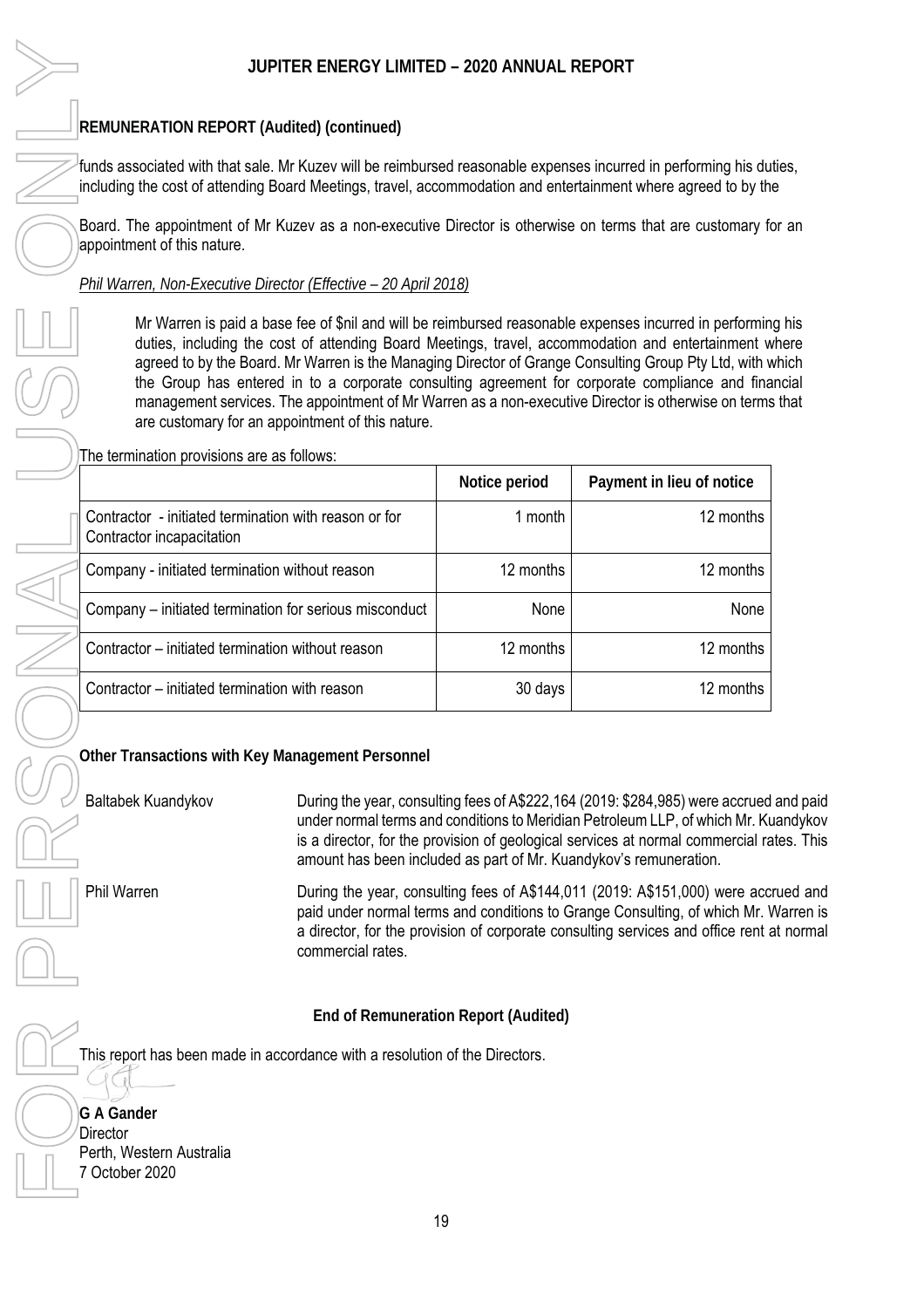

A member firm of Ernst & Young Global Limited Liability limited by a scheme approved under Professional Standards Legislation

DH:ML:JUPITER:007

### Ernst & Young 11 Mounts Bay Road Perth WA 6000 Australia GPO Box M939 Perth WA 6843

Tel: +61 8 9429 2222 Fax: +61 8 9429 2436 ey.com/au

### **Auditor's independence declaration to the Directors of Jupiter Energy Limited**

As lead auditor for the audit of Jupiter Energy Limited for the financial year ended 30 June 2020, I declare to the best of my knowledge and belief, there have been:

- a) no contraventions of the auditor independence requirements of the *Corporations Act 2001* in relation to the audit*;* and
- b) no contraventions of any applicable code of professional conduct in relation to the audit.

This declaration is in respect of Jupiter Energy Limited and the entities it controlled during the financial year.

Ernst & Young

**Building a better** working world

Darryn Hall Partner Perth 7 October 2020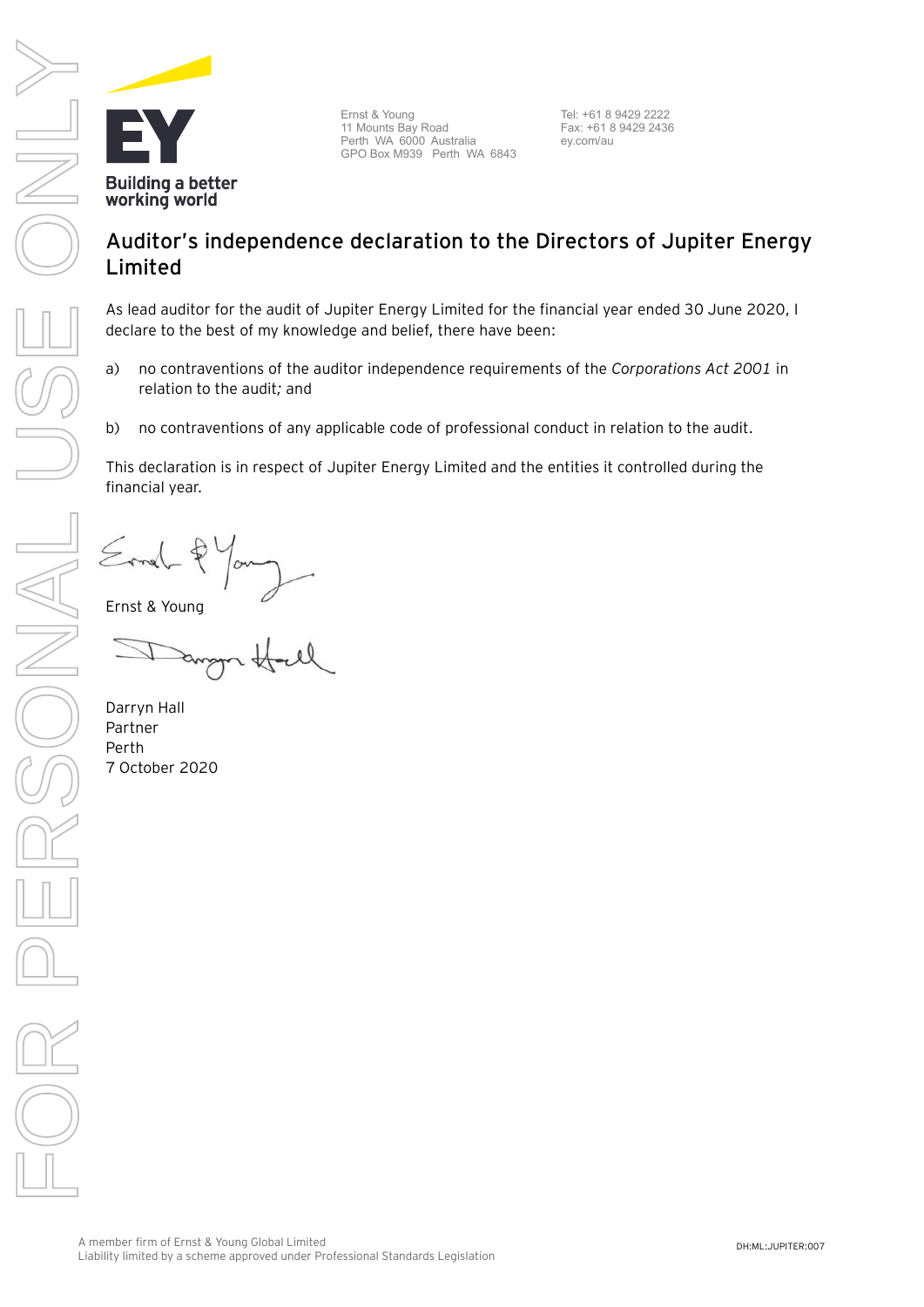## **Financial Statements**

**FOR THE YEAR ENDED 30 JUNE 2020** 

FOR PERSONAL VERSINEY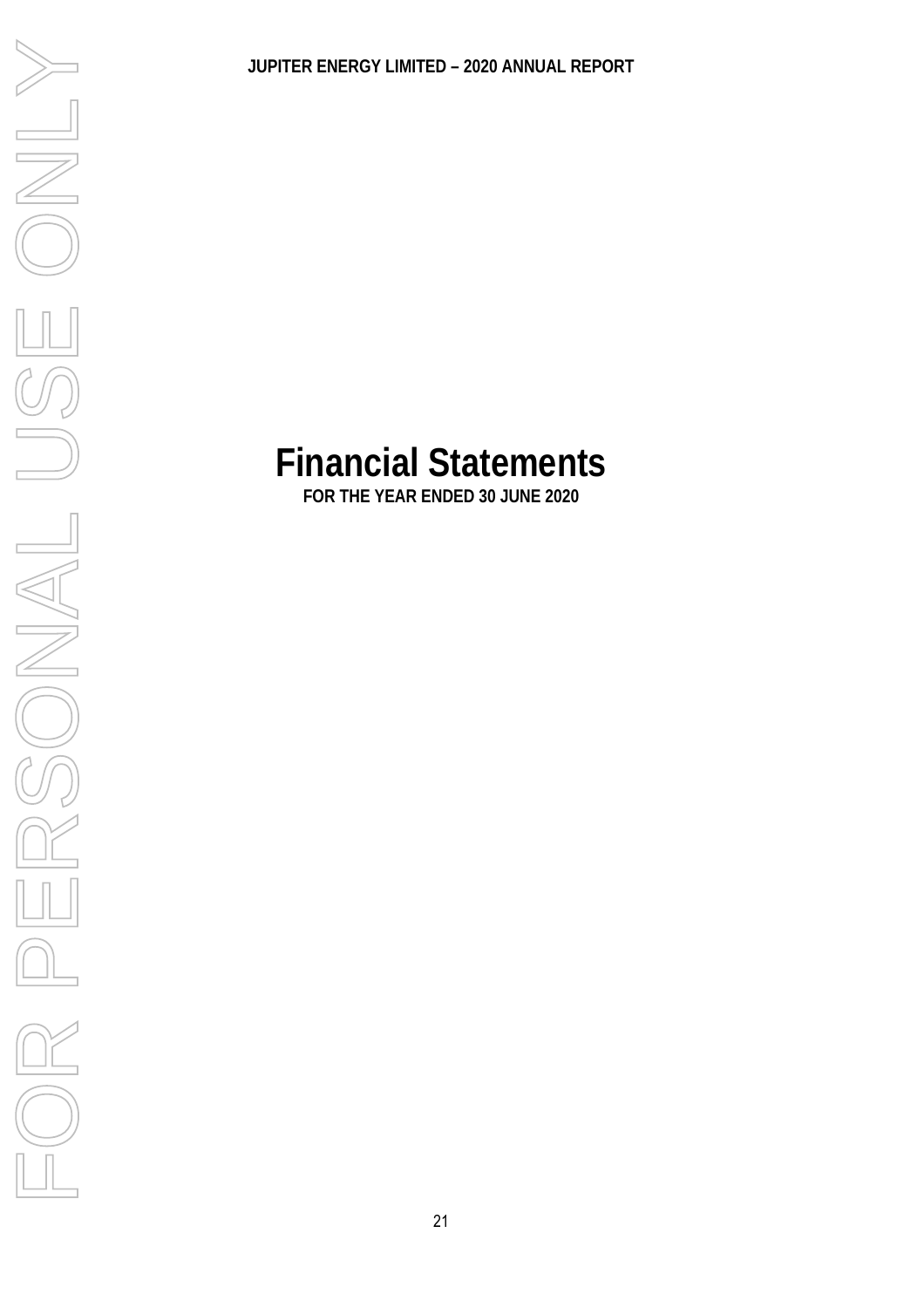### **CONSOLIDATED STATEMENT OF COMPREHENSIVE INCOME FOR THE YEAR ENDED 30 JUNE 2020**

| JUPITER ENERGY LIMITED - 2020 ANNUAL REPORT                                                                                |             |                      |                |  |
|----------------------------------------------------------------------------------------------------------------------------|-------------|----------------------|----------------|--|
| CONSOLIDATED STATEMENT OF COMPREHENSIVE INCOME<br>FOR THE YEAR ENDED 30 JUNE 2020                                          |             |                      |                |  |
|                                                                                                                            |             |                      |                |  |
|                                                                                                                            | <b>Note</b> | Consolidated<br>2020 | 2019           |  |
|                                                                                                                            |             | \$                   | \$             |  |
| Revenue from contracts with customers                                                                                      |             | 5,634,059            | 8,963,533      |  |
| Cost of sales                                                                                                              |             | (3, 194, 429)        | (3,403,531)    |  |
| Gross profit                                                                                                               |             | 2,439,630            | 5,560,002      |  |
| Other income                                                                                                               |             | 107,318              |                |  |
| Foreign exchange loss                                                                                                      |             | (1,406,647)          | (3, 552, 272)  |  |
| General and administrative expenses                                                                                        | 4           | (2,519,824)          | (3,403,807)    |  |
| Impairment expense                                                                                                         | 7, 13       | (32, 571, 270)       |                |  |
| Other expenses                                                                                                             |             | (4, 432)             |                |  |
| <b>Operating loss</b>                                                                                                      |             | (33,955,225)         | (1, 396, 077)  |  |
| Finance income                                                                                                             |             | 23,712               | 20,449         |  |
| Finance costs                                                                                                              | 17          | (8,420,635)          | (7, 552, 147)  |  |
| Loss before tax                                                                                                            |             | (42, 352, 148)       | (8,927,775)    |  |
| Income tax expense                                                                                                         | 5           |                      |                |  |
| Loss after income tax                                                                                                      |             | (42, 352, 148)       | (8,927,775)    |  |
| Other comprehensive (loss)/income to be reclassified to<br>profit or loss in subsequent periods                            |             |                      |                |  |
| Foreign currency translation                                                                                               |             | (680, 854)           | (1,437,707)    |  |
| Total comprehensive (loss)/income for the period                                                                           |             | (43,033,002)         | (10, 365, 482) |  |
| Loss per share for loss attributable to the ordinary equity<br>holders of the Group:                                       |             |                      |                |  |
| Basic loss per share (cents)                                                                                               | 23          | (27.61)              | (5.82)         |  |
| Diluted loss per share (cents)                                                                                             | 23          | (27.61)              | (5.82)         |  |
| The consolidated statement of comprehensive income is to be read in conjunction with the notes of the financial statements |             |                      |                |  |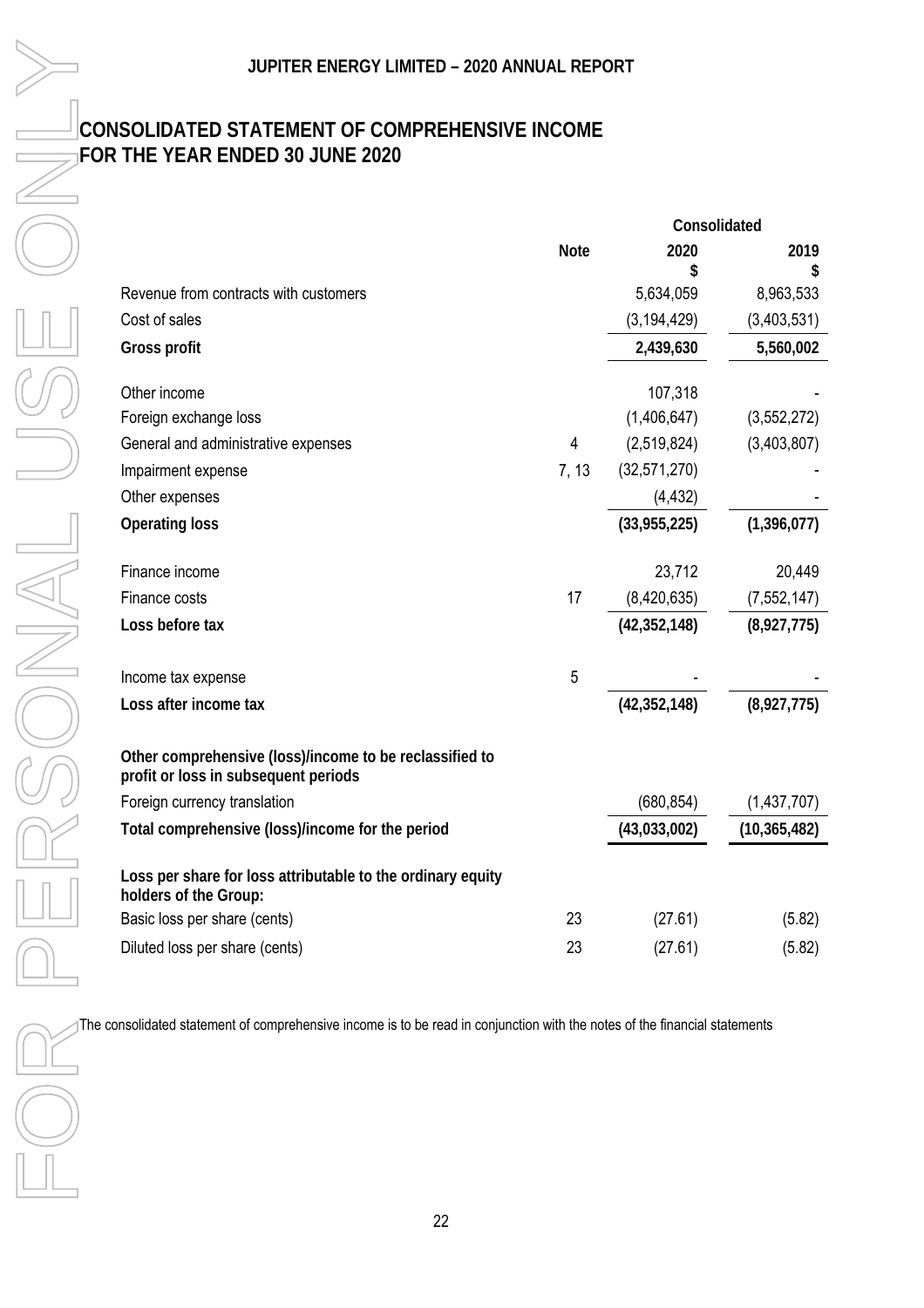### **CONSOLIDATED STATEMENT OF FINANCIAL POSITION AS AT 30 JUNE 2020**

| JUPITER ENERGY LIMITED - 2020 ANNUAL REPORT                                                                               |             |                 |                |
|---------------------------------------------------------------------------------------------------------------------------|-------------|-----------------|----------------|
| CONSOLIDATED STATEMENT OF FINANCIAL POSITION                                                                              |             |                 |                |
| <b>AS AT 30 JUNE 2020</b>                                                                                                 |             |                 |                |
|                                                                                                                           |             | Consolidated    |                |
|                                                                                                                           | <b>Note</b> | 2020            | 2019           |
|                                                                                                                           |             |                 | S              |
| <b>ASSETS</b>                                                                                                             |             |                 |                |
| <b>Current Assets</b>                                                                                                     |             |                 |                |
| Cash and cash equivalents                                                                                                 | 6           | 138,980         | 534,690        |
| Trade and other receivables                                                                                               | 7           | 65,579          | 79,950         |
| Other current assets                                                                                                      | 8           | 101,365         | 166,184        |
| Inventories                                                                                                               | 9           | 25,080          | 27,474         |
| <b>Total Current Assets</b>                                                                                               |             | 331,004         | 808,298        |
| <b>Non-Current Assets</b>                                                                                                 |             |                 |                |
| Trade and other receivables                                                                                               | 7           |                 | 2,277,059      |
| Oil and gas properties                                                                                                    | 11          | 19,549,250      | 20,427,153     |
| Plant and equipment                                                                                                       | 12          | 903,552         | 1,169,768      |
| Right of use assets                                                                                                       | 26          | 72,452          |                |
| Exploration and evaluation expenditure                                                                                    | 13          | 485,567         | 29,336,875     |
| Other financial assets                                                                                                    | 10          | 489,460         | 459,565        |
| <b>Total Non-Current Assets</b>                                                                                           |             | 21,500,281      | 53,670,420     |
| <b>Total Assets</b>                                                                                                       |             | 21,831,285      | 54,478,718     |
|                                                                                                                           |             |                 |                |
| <b>Current Liabilities</b>                                                                                                |             |                 |                |
| Trade and other payables                                                                                                  | 14          | 1,723,257       | 3,347,098      |
| Lease liabilities                                                                                                         | 26          | 83,071          |                |
| Other financial liabilities                                                                                               | 17          | 22,030,391      | 183,319        |
| <b>Contract liabilities</b>                                                                                               | 15          | 538,223         | 696,102        |
| <b>Total Current Liabilities</b>                                                                                          |             | 24,374,942      | 4,226,519      |
| <b>Non-current Liabilities</b>                                                                                            |             |                 |                |
| Provisions                                                                                                                | 16          | 358,816         | 347,411        |
| Other financial liabilities                                                                                               | 17          | 64,844,316      | 74,618,575     |
| <b>Total Non-Current Liabilities</b>                                                                                      |             | 65,203,132      | 74,965,986     |
| <b>Total Liabilities</b>                                                                                                  |             | 89,578,074      | 79,192,505     |
| Net Liability                                                                                                             |             | (67, 746, 789)  | (24, 713, 787) |
|                                                                                                                           |             |                 |                |
| Equity                                                                                                                    |             |                 |                |
| Contributed equity                                                                                                        | 18          | 85,633,935      | 85,633,935     |
| Share based payment reserve                                                                                               | 19          | 5,764,014       | 5,764,014      |
| Foreign currency translation reserve                                                                                      | 19          | (28, 381, 181)  | (27,700,327)   |
| <b>Accumulated losses</b>                                                                                                 |             | (130, 763, 557) | (88, 411, 409) |
| Total Equity / (Deficit)                                                                                                  |             | (67, 746, 789)  | (24, 713, 787) |
| The consolidated statement of financial position is to be read in conjunction with the notes of the financial statements. |             |                 |                |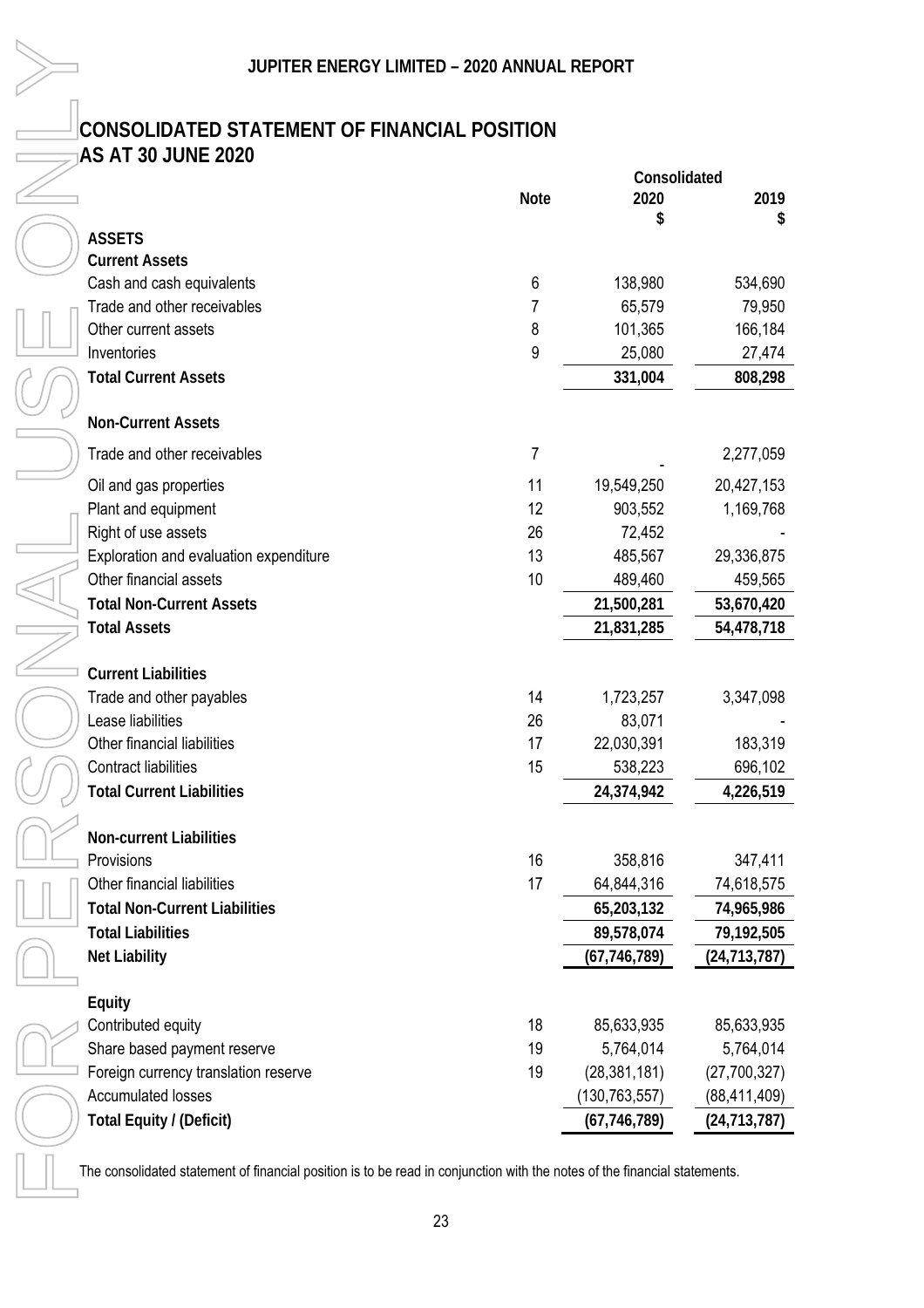### **CONSOLIDATED STATEMENT OF CASH FLOWS FOR THE YEAR ENDED 30 JUNE 2020**

|                                                     | <b>Note</b> | Consolidated |             |
|-----------------------------------------------------|-------------|--------------|-------------|
|                                                     |             | 2020         | 2019        |
|                                                     |             | \$           | \$          |
| Cash flow from operating activities                 |             |              |             |
| Receipts from customers                             |             | 6,147,984    | 10,781,020  |
| Payments to suppliers and employees                 |             | (6,745,436)  | (5,202,311) |
| Interest received                                   |             | 23,712       | 20,449      |
| Interest paid                                       |             | (56, 932)    | (9,660)     |
| Net cash flows from/(used in) operating activities  | 25          | (630, 672)   | 5,589,498   |
|                                                     |             |              |             |
| Cash flows from investing activities                |             |              |             |
| Payments for exploration and evaluation expenditure |             | (1,808,330)  | (6,321,647) |
| Payments for property, plant and equipment          |             | (112, 852)   | (320, 150)  |
| Net cash flows (used in) investing activities       |             | (1,921,182)  | (6,641,797) |
|                                                     |             |              |             |
| Cash flows from financing activities                |             |              |             |
| Proceeds from unsecured loan                        |             | 2,298,204    | 1,192,369   |
| Payments of principal portion of lease liabilities  |             | (146, 320)   |             |
| Net cash flows from financing activities            |             | 2,151,884    | 1,192,369   |
|                                                     |             |              |             |
| Net increase/(decrease) in cash held                |             | (399, 970)   | 140,070     |
| Effects of exchange rate changes                    |             | 4,260        | (13,621)    |
| Cash at beginning of the year                       |             | 534,690      | 408,241     |
| Cash at end of the year                             | 6           | 138,980      | 534,690     |

The statement of cash flows is to be read in conjunction with the notes of the financial statements.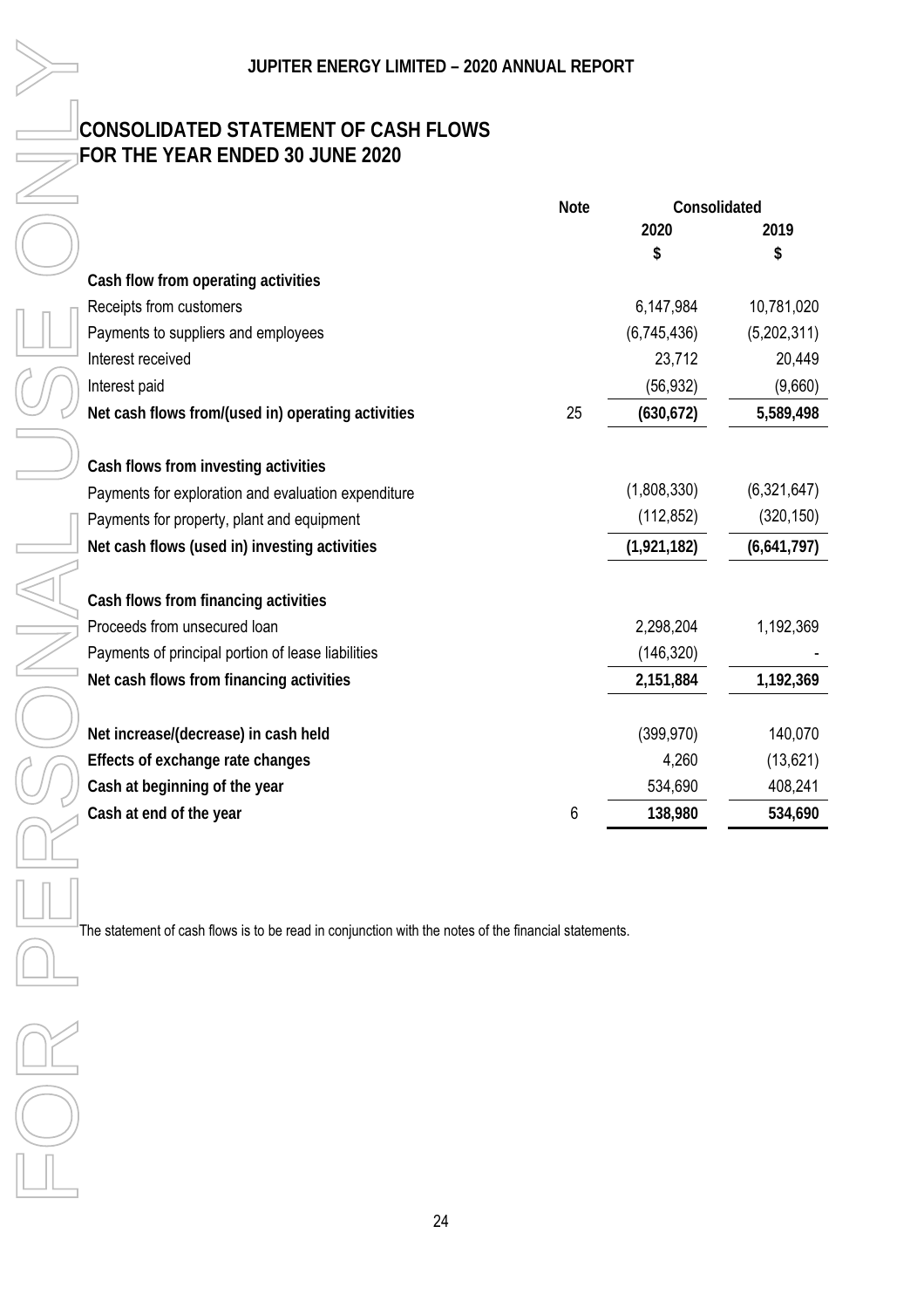### **CONSOLIDATED STATEMENT OF CHANGES IN EQUITY FOR THE YEAR ENDED 30 JUNE 2020**

|                          | Note | Contributed<br>Equity | Share<br><b>Based</b><br>Payment<br>Reserve | Foreign<br>Currency<br>Translation<br>Reserve | Accumulated<br>Losses | Total          |
|--------------------------|------|-----------------------|---------------------------------------------|-----------------------------------------------|-----------------------|----------------|
| CONSOLIDATED             |      | \$                    | \$                                          | \$                                            | \$                    | \$             |
| As at 1 July 2018        |      | 85,633,935            | 5,764,014                                   | (26, 262, 620)                                | (79, 483, 634)        | (14, 348, 305) |
| Loss for the period      |      |                       |                                             |                                               | (8,927,775)           | (8,927,775)    |
| Other comprehensive loss | 19   |                       |                                             | (1,437,707)                                   |                       | (1,437,707)    |
| Total comprehensive loss |      |                       | -                                           | (1,437,707)                                   | (8,927,775)           | (10, 365, 482) |
| At 30 June 2019          |      | 85,633,935            | 5,764,014                                   | (27,700,327)                                  | (88, 411, 409)        | (24, 713, 787) |
|                          |      |                       |                                             |                                               |                       |                |
| As at 1 July 2019        |      | 85,633,935            | 5,764,014                                   | (27,700,327)                                  | (88, 411, 409)        | (24, 713, 787) |
| Loss for the period      |      |                       |                                             |                                               | (42, 352, 148)        | (42, 352, 148) |
| Other comprehensive loss | 19   |                       |                                             | (680, 854)                                    |                       | (680, 854)     |
| Total comprehensive loss |      |                       |                                             | (680, 854)                                    | (42, 352, 148)        | (43,033,002)   |
| At 30 June 2020          |      | 85,633,935            | 5,764,014                                   | (28, 381, 181)                                | (130, 763, 557)       | (67, 746, 789) |

The statements of changes in equity is to be read in conjunction with the notes of the financial statements.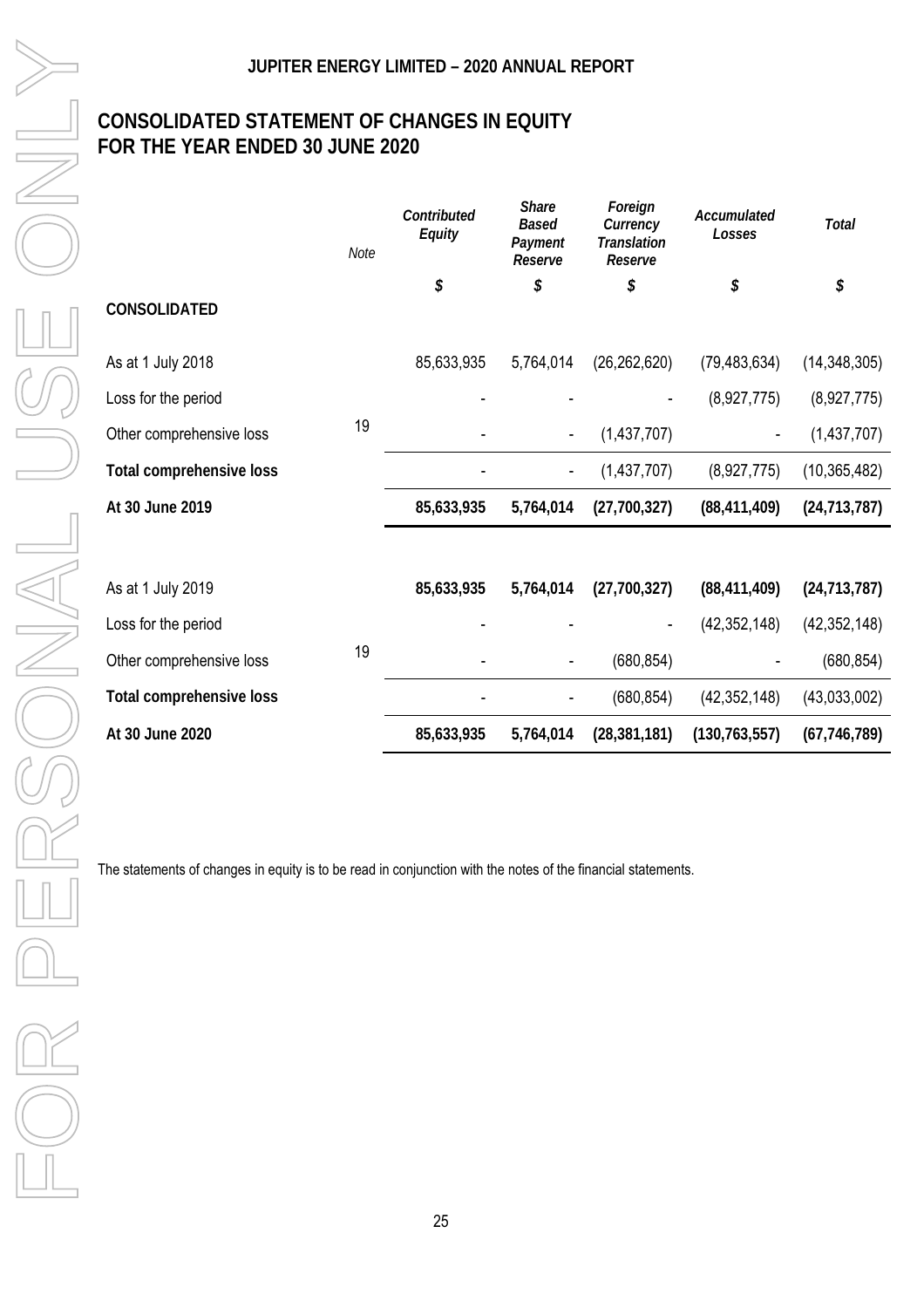### **1 CORPORATE INFORMATION**

The financial report of Jupiter Energy Limited for the year ended 30 June 2020 was authorised for issue in accordance with a resolution of the directors on 7 October 2020.

Jupiter Energy Limited is a Company limited by shares incorporated in Australia whose shares are publicly traded on the Australian Stock Exchange. Jupiter Energy Limited is a for profit entity.

The nature of the operations and principal activities of the Group are described in the Directors Report on pages 2 to 19 of this report.

### **2 SUMMARY OF SIGNIFICANT ACCOUNTING POLICIES**

### **(a) Basis of Preparation**

The financial report is a general purpose financial report, which has been prepared in accordance with the requirements of the *Corporations Act 2001*, Australian Accounting Standards and other authoritative pronouncements of the Australian Accounting Standards Board. The financial report has also been prepared on a historical cost basis. If required, certain financial instruments will be measured at fair value. The financial report is presented in Australian dollars.

Amounts included in this report and in the financial report have been rounded off to the nearest \$1, unless otherwise indicated.

### *Going Concern*

The consolidated financial statements have been prepared on a going concern basis with the Directors of the opinion that the Group can meet its obligations as and when they fall due.

As at 30 June 2020, the Group had a net current liability position of A\$24,042,938 and available funding of \$US4,980,000 (\$A7,256,000), net of overrun of US\$0.38m (A\$0.55m), under its two existing framework funding agreements (refer to note 17 for additional detail). The Group is able to settle its short term obligations from available funding as, included in the net current liability position balance, are accrued director fees of \$724,979 for which settlement has been deferred and contract liabilities of \$538,223 that will be settled through the physical delivery of oil.

For the Group to be able to continue to carry out intended drilling and evaluation of Block 31 and to have sufficient working capital the group is required to:

- secure additional funding;
- $\bullet$ extend the repayment terms of the remaining promissory notes;
- $\bullet$  obtain the necessary approvals to transition the Akkar North and West Zhetybai oilfields from exploration to commercial production; and
- $\bullet$  obtain approval to continue to flare gas in the transition period from exploration to production and search for a viable option to utilize 100% subsequent to the transition period.

Under the Sub Surface Code, once an oil field is in commercial production it must utilise 100% of the gas it emits via means other than flaring. In order to do this, the oil field requires onsite infrastructure to be in place to utilise gas from oil production. Once the requisite infrastructure is in place and approved, the Company will be able to extract and sell oil under the commercial production license that forms part of the Block 31, 2275 contract. Due to the significant infrastructure required, which is not currently in place, should the Group not receive approvals to produce from the oilfields without the infrastructure or find a suitable alternative:

 $\bullet$  the value of Block 31 may not be fully realised as intended and it could have implications on asset values currently recognised in the financial statements;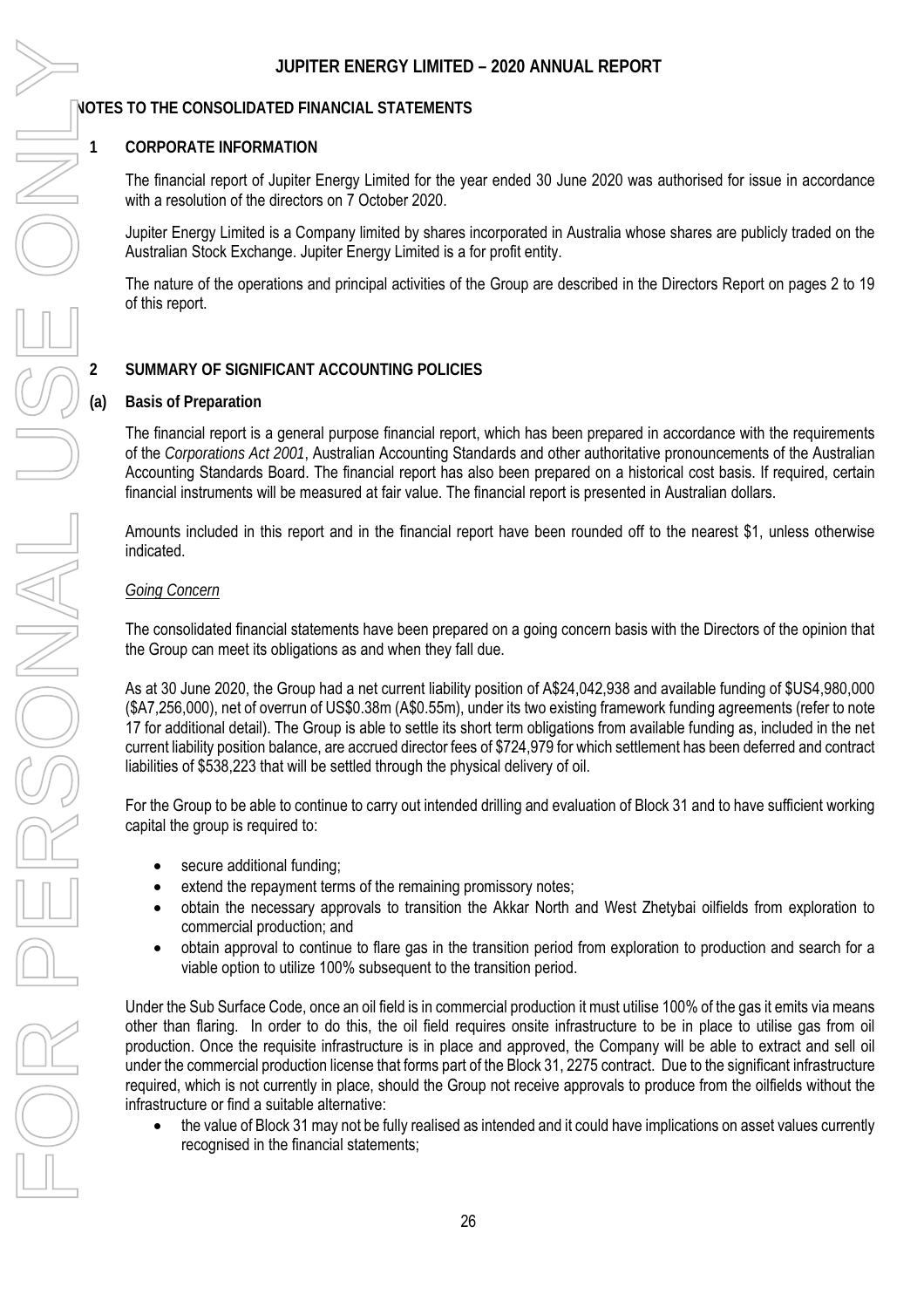$\bullet$  the promissory and convertible note facility holders may have right to demand repayment prior to their revised maturity date.

Subsequent to 30 June 2020 the Group has extended the repayment terms of existing promissory and convertible note facility holders to July 2022 and secured an additional US\$6.0million (A\$8.7million) in funding. At the date of this report the Group has a total of US\$10.98million (\$A14.86million) available funding for drawdown. The Directors, are confident of being able to secure further additional funding required to continue to develop Block 31 and after consultation with the Kazakhstan ministry of oil and gas, obtain approvals to both transition the Akkar North and West Zhetybai oilfields from exploration to commercial production and be able to produce and flare gas from the Akkar East and Akkar North oilfields; however there remains uncertainty as to whether all of these matters will be achieved.

Should the Group not achieve all the matters set out above, there is significant uncertainty as to whether the Group would continue as a going concern and therefore whether it would realise its assets and extinguish its liabilities in the normal course of business and at the amounts stated in the financial report. The financial report does not include adjustments relating to the recoverability or classification of the recorded assets amounts nor to the amounts or classification of liabilities that might be necessary should the Group not be able to continue as a going concern.

**(b) Statement of compliance** 

The financial report complies with Australian Accounting Standards as issued by the Australian Accounting Standards Board and International Financial Reporting Standards (IFRS) as issued by the International Accounting Standards Board.

**i. New or revised standards and interpretations that are first effective in the current reporting period** 

The financial report has been prepared using the same accounting policies as used in the annual financial statements for the year ended 30 June 2019 with the exception of the impact of new and amended standards and interpretations issued by the AASB and effective 1 July 2019.

### *AASB 16 Leases*

The Group has applied all new and revised Australian Accounting Standards that apply to annual reporting periods beginning on or after 1 July 2019, including AASB 16 Leases. AASB 16 replaces AASB 117 Leases and introduces a single lessee accounting model that requires a lessee to recognise right-of-use assets and lease liabilities for all leases with a term of more than 12 months, unless the underlying asset is of low value.

The Group recognises right-of-use assets at the commencement date of the lease (i.e., the date the underlying asset is available for use). Right-of-use assets are measured at cost, less any accumulated depreciation and impairment losses, and adjusted for any remeasurement of lease liabilities. The cost of right-of-use assets includes the amount of lease liabilities recognised, initial direct costs incurred, and lease payments made at or before the commencement date less any lease incentives received. Subsequent to initial recognition right-of-use assets are depreciated on a straight-line basis over the shorter of the lease term and the estimated useful lives of the assets.

At the commencement date of the lease, the Group recognises lease liabilities measured at the present value of lease payments to be made over the lease term. In calculating the present value of lease payments, the Group uses its incremental borrowing rate at the lease commencement date because the interest rate implicit in the lease is not readily determinable. After the commencement date, the amount of lease liabilities is increased to reflect the accretion of interest and reduced for the lease payments made.

In accordance with the transition requirements of AASB 16, the Group has elected to apply AASB 16 retrospectively to those contracts that were previously identified as leases under the predecessor standard at the date of initial application (i.e. at 1 July 2019). The Group has elected to apply AASB 16 using modified retrospective approach with the cumulative effect, if any, of initially applying the new leases standard recognised as an adjustment to opening accumulated losses at the date of initial application (i.e. at 1 July 2019). The Group recognised each right-of-use asset at the date of initial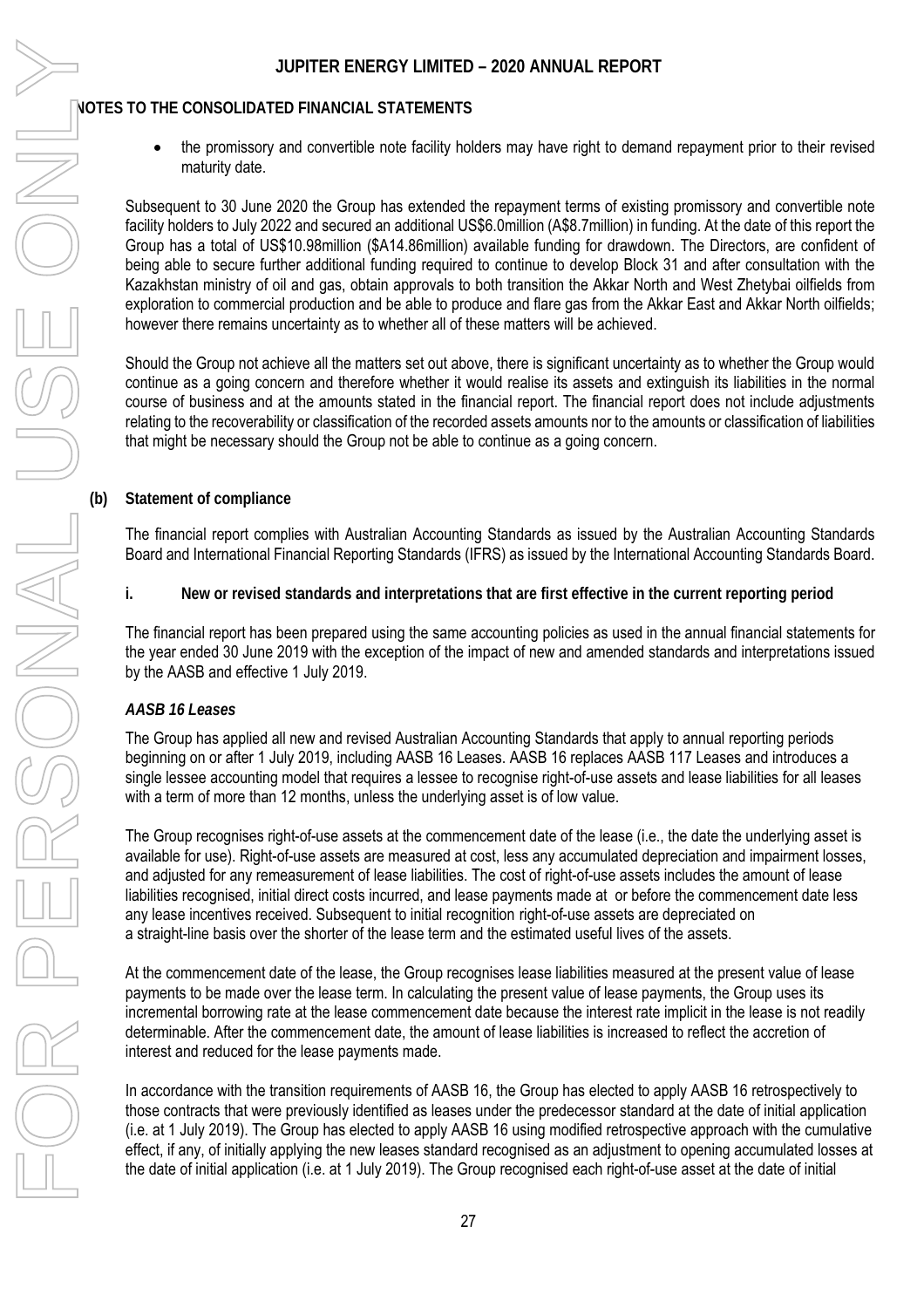application at an amount equal to the lease liability on the date of initial application. Accordingly, comparative information has not been restated. Accordingly, comparative information has not been restated. As at 1 July 2019, the Group only applied AASB 16 those contracts that were previously identified as leases under the legacy standards.

The Group has also elected to apply the following practical expedients to the measurement of right-of-use assets and lease liabilities in relation to those leases previously classified as operating leases under the predecessor standard:

- To not recognise a right-of-use asset and a lease liability for leases for which the underlying asset is of low value, that is, less than US\$5,000 (AU\$ 7,137);
- To rely on its assessment of whether leases are onerous applying AASB 137 *Provisions, Contingent Liabilities and Contingent Assets* immediately before the date of initial application as an alternative to performing an impairment review.
- To exclude initial direct costs from the measurement of the right-of-use asset at the date of initial application; and
- To not recognise a right-of-use asset and a lease liability for leases for which the lease term ends within 12 months of the date of initial application.

### Short term leases and low-value assets

The Group applies the short-term lease recognition exemption to its short-term leases of machinery and equipment (i.e. those leases that have a lease term of 12 months or less from the commencement date and do not contain a purchase option). It also applies the lease of low-value assets recognition exemption (i.e. below US\$5,000/A\$7,137). Lease payments on short-term leases and leases of low-value assets are recognised as an expense on a straight-line basis over the lease term.

Refer to Note 26 for further details of the impact of AASB 16 on transition.

Several other standard amendments and interpretations were applicable for the first time from 1 July 2019, but were not relevant to the Group and do not impact the Group's consolidated financial statements.

**ii. Standards and interpretations issued or amended but not yet effective** 

The Group has not elected to apply any pronouncements before their effective date in the financial year ended 30 June 2020.

The Australian Accounting Standards and Interpretations that have recently been issued or amended but are not yet effective and that have not been adopted by the Group are as follows:

*AASB 2018-6: Amendments to Australian Accounting Standards – Definition of a Business (applicable for annual reporting periods beginning on or after 1 July 2020).* 

AASB 2018-6 amends AASB 3: Business Combinations to clarify the definition of a business, assisting entities to determine whether a transaction should be accounted for as a business combination or as an asset acquisition. The amendments:

- a) clarify that to be considered a business, an acquired set of activities and assets must include, at a minimum, an input and a substantive process that together significantly contribute to the ability to create outputs;
- b) remove the assessment of whether market participants are capable of replacing any missing inputs or processes and continuing to produce outputs;
- c) add guidance and illustrative examples to help entities assess whether a substantive process has been acquired;
- d) narrow the definitions of a business and of outputs by focusing on goods and services provided to customers and by removing the reference to an ability to reduce costs; and
- e) add an optional concentration test that permits a simplified assessment of whether an acquired set of activities and assets is not a business.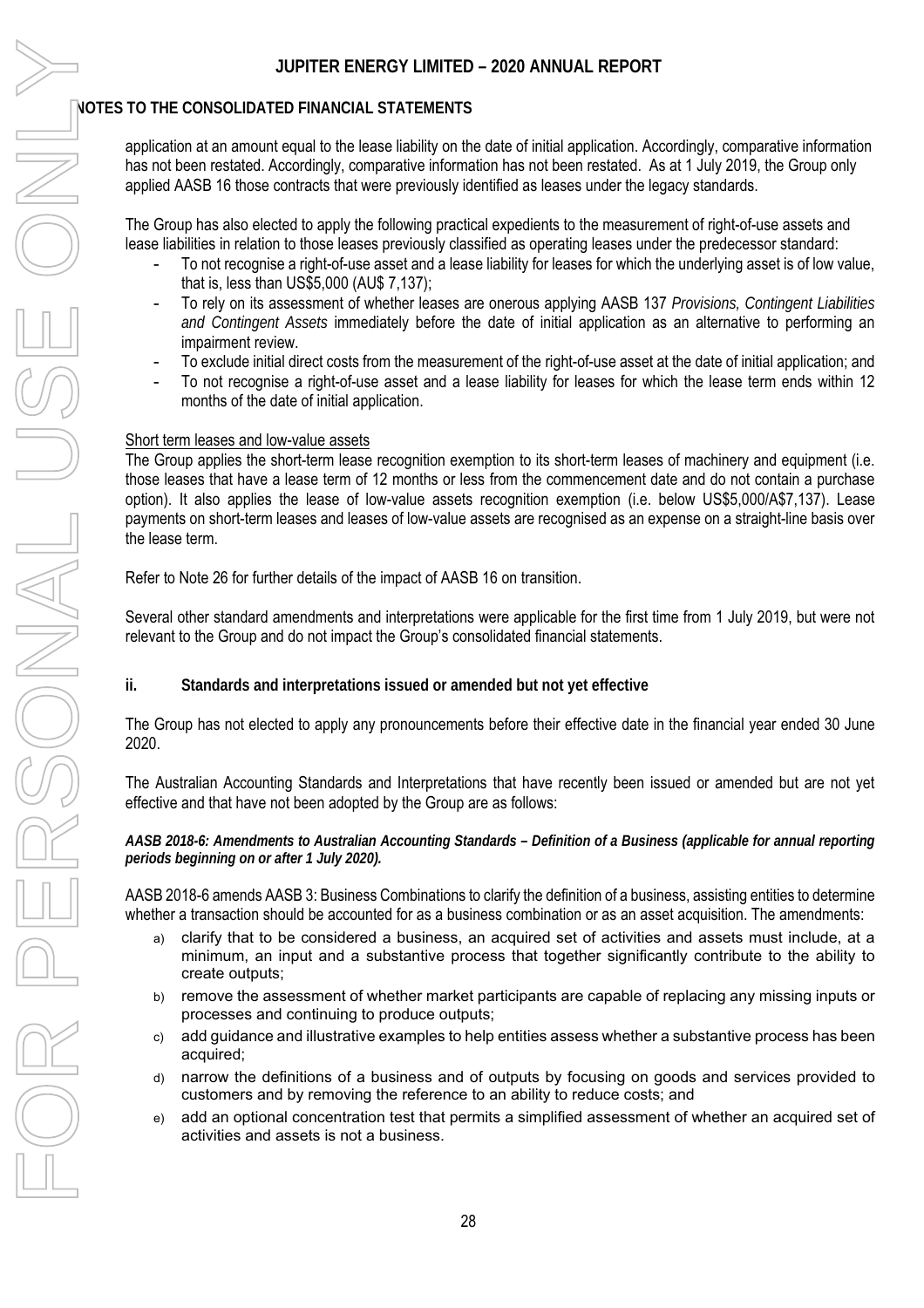This Standard is not expected to significantly impact the Group's financial statements.

### *AASB 2018-7: Amendments to Australian Accounting Standards – Definition of Material (applicable for annual reporting periods beginning on or after 1 July 2020).*

AASB 2018-7 principally amends AASB 101: Presentation of Financial Statements and AASB 108: Accounting Policies, Changes in Accounting Estimates and Errors. The amendments refine the definition of material in AASB 101. The amendments clarify the definition of material and its application by improving the wording and aligning the definition across AASB Standards and other publications. The amendment also includes some supporting requirements in AASB 101 in the definition to give it more prominence and clarifies the explanation accompanying the definition of material.

This Standard is not expected to significantly impact the Group's financial statements.

### *AASB 2020-1: Amendments to Australian Accounting Standards – Classification of Liabilities as Current or Non-current (applicable for annual reporting periods beginning on or after 1 July 2022).*

AASB 2020-1 amends AASB 101 *Presentation of Financial Statements* to clarify requirements for the presentation of liabilities in the statement of financial position as current or non-current.

This Standard is not expected to significantly impact the Group's financial statements.

### *AASB 2020-3: Amendments to Australian Accounting Standards – Annual Improvements 2018-2020 and Other Amendments (applicable for annual reporting periods beginning on or after 1 July 2022).*

AASB 2020-3 amends AASB 1 *First-time Adoption of Australian Accounting Standards*, AASB 3 *Business Combinations*, AASB 9 *Financial Instruments*, AASB 116 *Property, Plant and Equipment*, AASB 137 *Provisions, Contingent Liabilities and Contingent Assets* and AASB 141 *Agriculture* as a consequence of the recent issuance by IASB of the following IFRS: *Annual Improvements to IFRS Standards 2018-2020*, *Reference to the Conceptual Framework*, *Property, Plant and Equipment: Proceeds before Intended Use* and *Onerous Contracts – Cost of Fulfilling a Contract*.

This Standard is not expected to significantly impact the Group's financial statements.

The Group intends to adopt these standards when they become effective.

**(c) Basis of consolidation**

The consolidated financial statements comprise the financial statements of Jupiter Energy Limited and its subsidiaries (as outlined in Note 28). Control is achieved when the Group is exposed, or has rights, to variable returns from its involvement with the investee and has the ability to affect those returns through its power over the investee. Specifically, the Group controls an investee if and only if the Group has:

- Power over the investee (i.e. existing rights that give it the current ability to direct the relevant activities of the investee);
- Exposure, or rights, to variable returns from its involvement with the investee; and
- The ability to use its power over the investee to affect its returns.

When the Group has less than a majority of the voting or similar rights of an investee, the Group considers all relevant facts and circumstances in assessing whether it has power over an investee, including:

- The contractual arrangement with the other vote holders of the investee;
- Rights arising from other contractual arrangements; and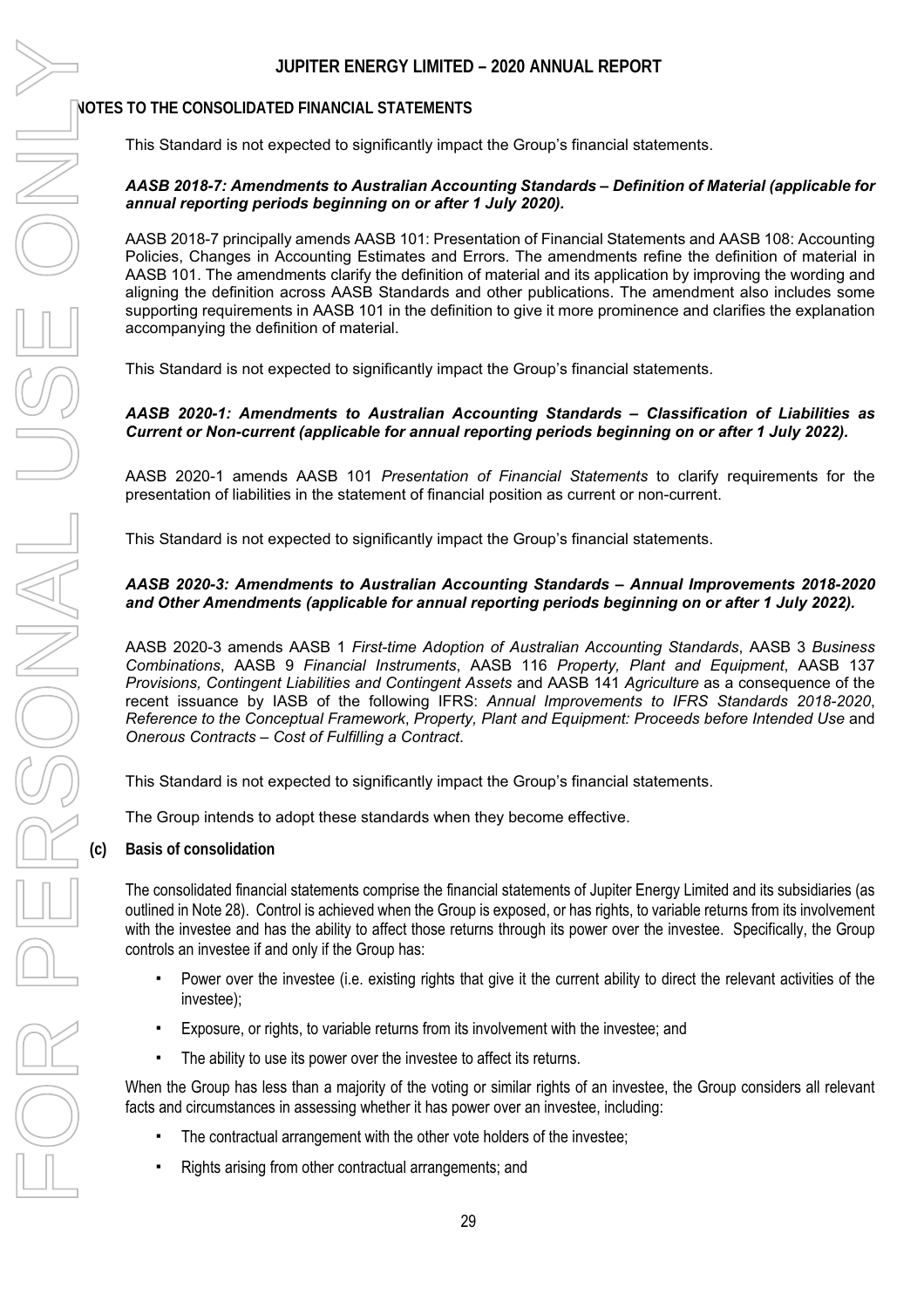### **NOTES TO THE CONSOLIDATED FINANCIAL STATEMENTS**

The Group's voting rights and potential voting rights.

The Group re-assesses whether or not it controls an investee if facts and circumstances indicate that there are changes to one or more of the three elements of control. Consolidation of a subsidiary begins when the Group obtains control over the subsidiary and ceases when the Group loses control of the subsidiary. Assets, liabilities, income and expenses of a subsidiary acquired or disposed of during the year are included in the statement of comprehensive income from the date the Group gains control until the date the Group ceases to control the subsidiary.

Profit or loss and each component of other comprehensive income (OCI) are attributed to the equity holders of the parent of the Group and to the non-controlling interests, even if this results in the non-controlling interests having a deficit balance.

When necessary, adjustments are made to the financial statements of subsidiaries to bring their accounting policies into line with the Group's accounting policies. All intra-group assets and liabilities, equity, income, expenses and cash flows relating to transactions between members of the Group are eliminated on consolidation.

A change in the ownership interest of a subsidiary, without a loss of control, is accounted for as an equity transaction. If the Group loses control over a subsidiary, it:

- De-recognises the assets (including goodwill) and liabilities of the subsidiary;
- De-recognises the carrying amount of any non-controlling interests;
- De-recognises the cumulative translation differences recorded in equity;
- Recognises the fair value of the consideration received:
- Recognises the fair value of any investment retained;
- Recognises any surplus or deficit in profit or loss; and

Reclassifies the parent's share of components previously recognised in OCI to profit or loss or retained earnings, as appropriate, as would be required if the Group had directly disposed of the related assets or liabilities.

### **(d) Significant accounting estimates and assumptions**

### *Judgments*

In the process of applying the Group's accounting policies, management has made the following judgments, which have the most significant effect on the amounts recognised in the consolidated financial statements:

### *Production start date*

The group assesses each well to determine when the well moves into the production stage. This is when the well is substantially completed and ready for intended use. The group considers various criteria in determining the production start date, including but not limited to, results of well testing, the ability of the well to sustain ongoing production, installation of the relevant well infrastructure and receiving the relevant regulatory approvals.

When the well moves into the production stage the capitalisation of certain development costs ceases and costs incurred are expensed as a production cost. It is also at this point when that the well commences depreciation. Any proceeds received from oil sales prior to the production start date as part of any well testing, are deducted from the asset.

### *Impairment of assets*

At each reporting date, the Group reviews the carrying values of its assets to determine whether there is any indication those assets have been impaired. The Group has determined that impairment indicators existed for the current reporting period, and assessed the recoverable value of Block 31. In making this judgement, management have considered internal and external sources of information including an assessment of operational performance as well as key modelling assumptions such as current and forecast oil price, discount rates, market valuations for similar assets and the market capitalisation of the group.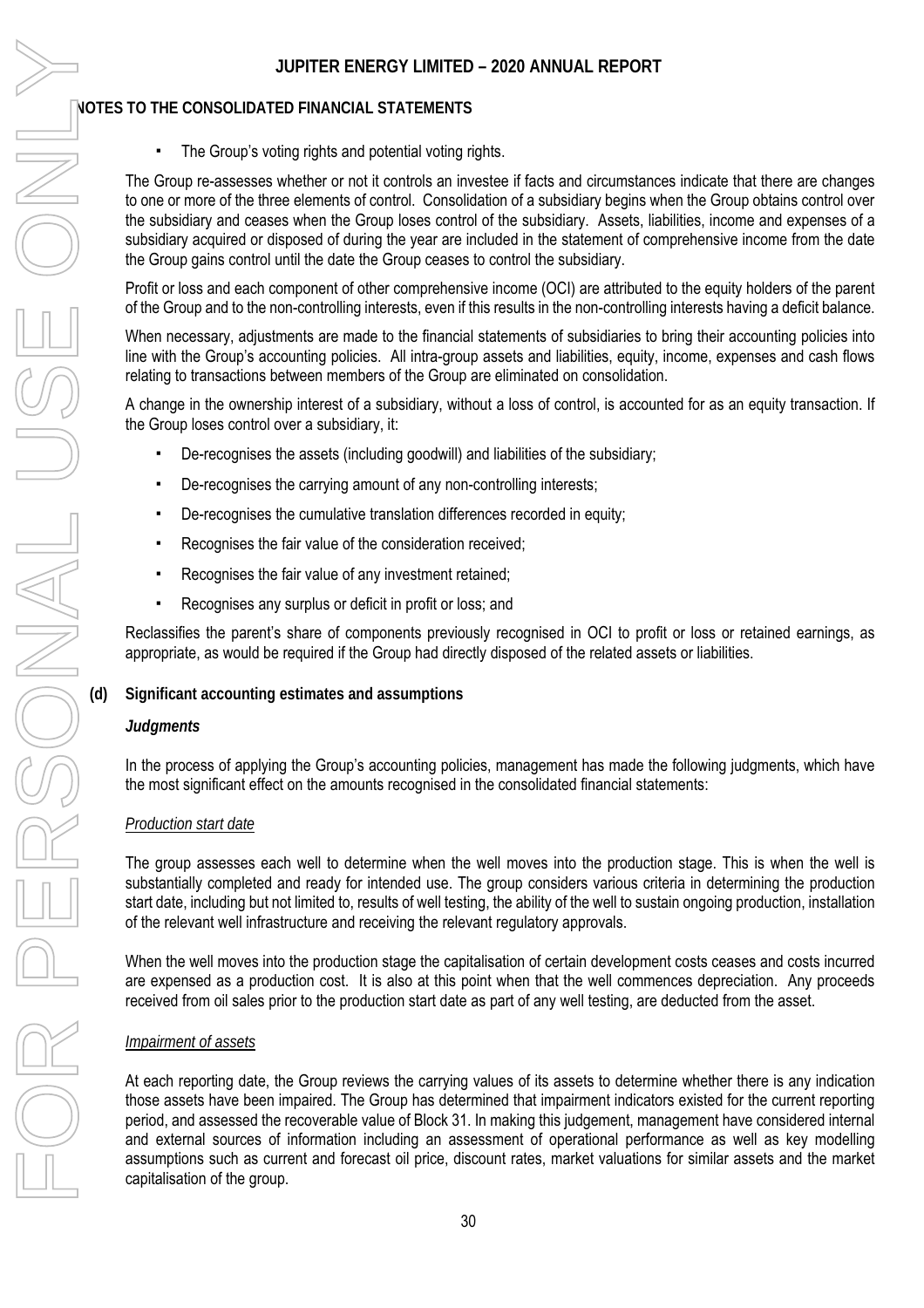### **NOTES TO THE CONSOLIDATED FINANCIAL STATEMENTS**

Specific consideration has been given to the external sources of information, in particular current and forecast oil prices, as a result of COVID-19 impacting the current economic climate. Global oil prices have been significantly affected during the year, which has been factored into management's impairment assessment. Refer to Note 13 for further details.

The Group has a 25 year Commercial Production Licence which could allow continued operations, but there are a number of key requirements that are needed before commercial production can commence, the most critical of which is providing infrastructure to allow all three oilfields to produce oil with 100% gas utilization. This infrastructure is not currently in place.

### *Recognition of deferred tax assets*

Judgement is required in determining whether deferred tax assets are recognised in the statement of financial position. Deferred tax assets, including those arising from unutilised tax losses, require the Group to assess the likelihood that the Group will generate sufficient taxable earnings in future periods, in order to utilise recognised deferred tax assets. Judgment is also required in respect of the application of existing tax laws in each jurisdiction.

Assumptions about the generation of future taxable profits depend on management's estimates of future cash flows. These estimates of future taxable income are based on forecast cash flows from operations (which are impacted by production and sales volumes oil prices, reserves, operating costs, closure and rehabilitation costs, capital expenditure, and other capital management transactions). To the extent that future cash flows and taxable income differ significantly from estimates, the ability of the Group to realise the deferred tax assets recorded at the reporting date could be impacted.

In addition, future changes in tax laws in the jurisdictions in which the Group operates could limit the ability of the Group to obtain tax deductions in future periods.

### *Estimates and assumptions*

The key assumptions concerning the future and other key sources of estimation uncertainty at the reporting date that have a significant risk of causing a material adjustment to the carrying amounts of assets and liabilities within the next financial year, are described below. The Group based its assumptions and estimates on parameters available when the consolidated financial statements were prepared. Existing circumstances and assumptions about future developments, however, may change due to market change or circumstances arising beyond the control of the Group. Such changes are reflected in the assumptions when they occur.

### *Exploration and evaluation*

The Group's accounting policy for exploration and evaluation is set out in note 2(f). The application of this policy necessarily requires management to make certain judgements, estimates and assumptions as to future events and circumstances, in particular the assessment of whether economic quantities of reserves may be found. Any such, estimates and assumptions may change as new information becomes available. If, after having capitalised expenditure under the Group's policy, management concludes that the Group is unlikely to recover the expenditure by future exploitation or sale, then the relevant capitalised amount will be written off to the profit and loss.

During the year the Group applied to transfer the Akkar East oilfield from an exploration phase to Commercial Production under the Block 31 contract. The Group also applied for extensions to trial production licenses for the Akkar North (East Block) and West Zhetybai oilfields. The trial production licences were extended by the Kazakh authorites with the requirement to transition these fields to Commercial production within defined periods. For Akkar North (East Block) this period runs until the end of December 2020 and for West Zhetybai the period ends at the beginning of September 2021.

As part of transitioning to Commercial Production a final reserves report for each oilfield needs to be submitted and approved by the Kazakh Ministry of Energy. This report defines the approved reserves for production during the Commercial Production period. Any acreage within the oilfield that has no defined reserves will be relinquished as part of this process. Based on the various approvals received or likely to be received from the Kazakh Ministry of Energy and the resulting expected future oil production from the Akkar East, Akkar North (East Block) and West Zhetybai oilfields, the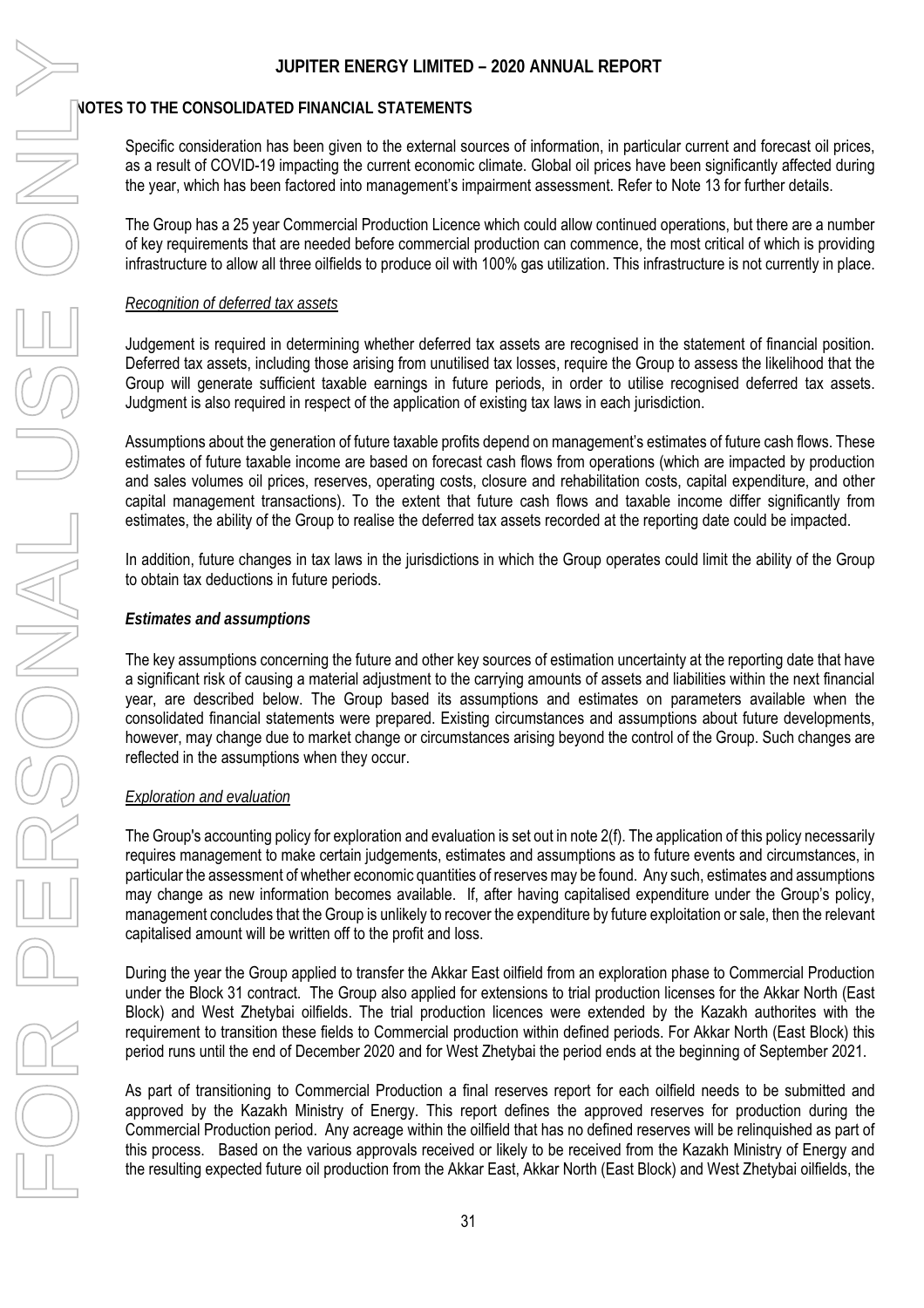### **NOTES TO THE CONSOLIDATED FINANCIAL STATEMENTS**

Group assessed whether it was appropriate to continue carry forward capitalised exploration and evaluation costs. During the year, the Group recognised an impairment expense of \$30,619,326 (2019: nil) in relation to its capitalised exploration and evaluation costs. Subsequent to 30 June 2020, the necessary approvals were granted to allow the Akkar East oilfield to move into commercial production. The same process will now be followed for Akkar North with final reserves for the oilfield in the process of being submitted. The Group is committed to continued expenditure towards developing new wells and currently has no plans to abandon or cease continued evaluation and development on any site.

### *Provision for restoration*

Costs of site restoration are provided over the life of the field and related facilities from when exploration commences and are included in the costs of that stage. Site restoration costs include the dismantling and removal of plant, equipment and building structures, waste removal, and rehabilitation of the site in accordance with clauses of the permits.

Any changes in the estimates for the costs are accounted on a prospective basis. In determining the costs of site restoration, there is uncertainty regarding the nature and extent of the restoration due to community expectations and future legislation. Accordingly the costs have been determined on the basis that the restoration will be completed within one year of abandoning the site.

### *Units of production depreciation of oil and gas properties*

Oil and gas properties are depreciated using the units of production (UOP) method over total proved and probable hydrocarbon reserves. This results in a depreciation/amortisation charge proportional to the depletion of the anticipated remaining production from the field/well.

Each item's life, which is assessed annually, has regard to both its physical life limitations and to present assessments of economically recoverable reserves of the field at which the asset is located. These calculations require the use of estimates and assumptions, including the amount of recoverable reserves. The calculation of the UOP rate of depreciation could be impacted to the extent that actual production in the future is different from current forecast production based on total proved and probable reserves. Changes to proved and probable reserves could arise due to changes in the factors or assumptions used in estimating reserves, including:

- **-** The effect on proved and probable reserves of differences between actual commodity prices and commodity price assumptions; or
- **-** Unforeseen operational issues.

Changes are accounted for prospectively.

### *Recoverability of oil and gas properties*

The Group assesses each asset or cash generating unit (CGU) (excluding goodwill, which is assessed annually regardless of indicators) every reporting period to determine whether any indication of impairment exists. Where an indicator of impairment exists, a formal estimate of the recoverable amount is made, which is considered to be the higher of the fair value less costs of disposal and value in use. These assessments require the use of estimates and assumptions such as long-term oil prices (considering current and historical prices, price trends and related factors), discount rates, operating costs, future capital requirements, decommissioning costs, exploration potential, reserves operating performance (which includes production and sales volumes).

These estimates and assumptions are subject to risk and uncertainty. Therefore, there is a possibility that changes in circumstances will impact these projections, which may impact the recoverable amount of assets and/or CGUs. Management has assessed Block 31 as being an individual CGU, which is the lowest level for which cash inflows are largely independent.

In measuring the recoverable amount, future cashflows are sensitive to changes in the following key assumptions;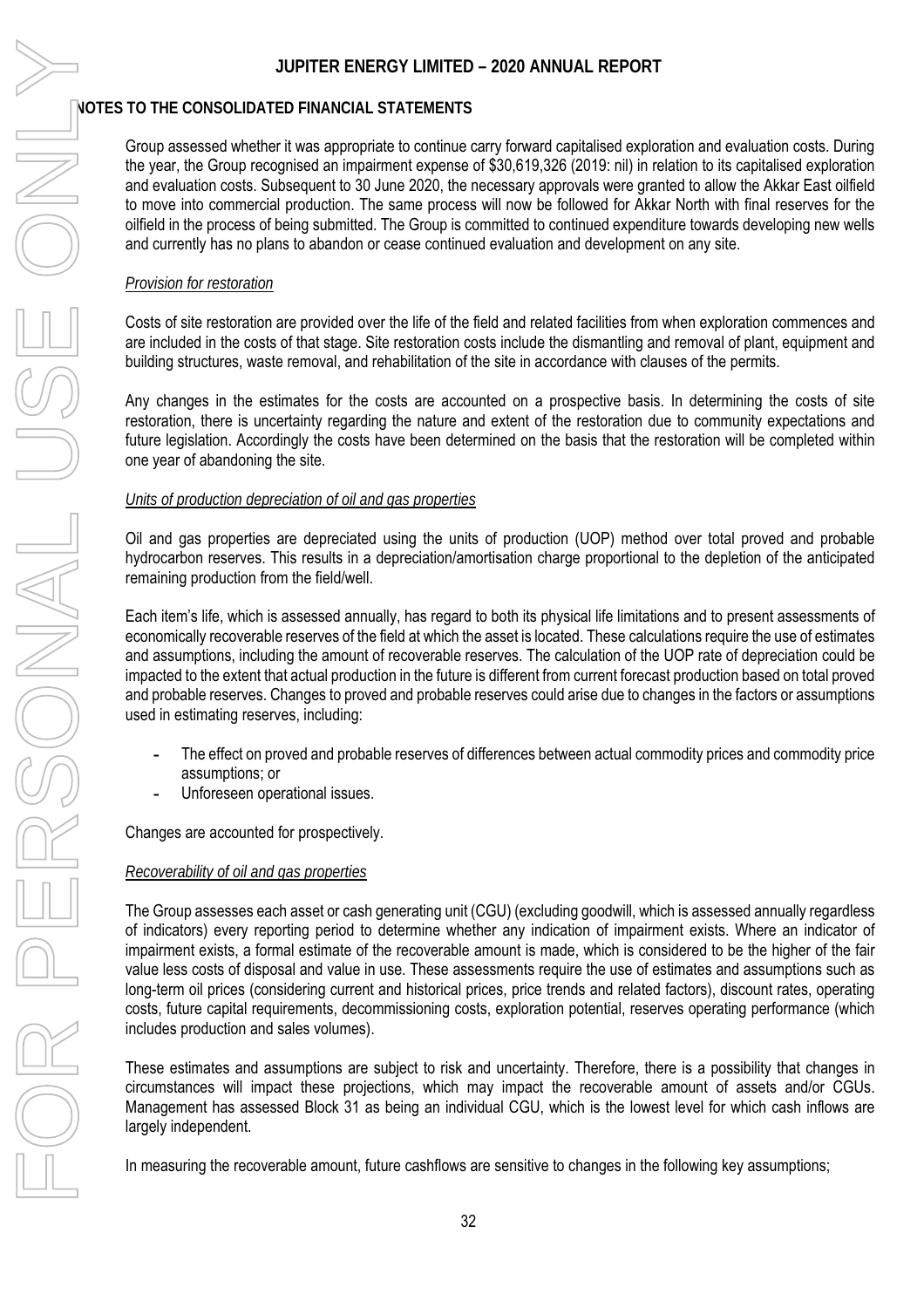- Forecast commodity prices and exchange rates;
- Production volumes, reserves and timing of export sales;
- Recoverable reserves:
- Cost assumptions: and
- Discount rate

In accordance with the Group's accounting policy, the Group's CGU was tested for indicators of impairment as at 30 June 2020 and the recoverable amount was determined through a value in use model. This assessment supported the recoverability of the Block 31 CGU consisting of the Akkar East, Akkar North (East Block) and West Zhetybai oil fields.

### *Fair value measurement*

Fair value is determined as the amount that would be obtained from the sale of the asset in an arm's length transaction between knowledgeable and willing parties. Fair value is generally determined as the present value of estimated future cash flows arising from the continued use of the assets, which includes estimates such as the cost of future expansion plans and eventual disposal, using assumptions that an independent market participant may take into account. Cash flows are discounted to their present value using a discount rate that reflects current market assessments of the time value of money and the risks specific to the asset.

### **(e) Plant and equipment**

Plant and equipment is stated at historical cost less accumulated depreciation and any accumulated impairment losses. Such cost includes the cost of replacing parts that are eligible for capitalisation when the cost of replacing the part is incurred. Similarly, when each major inspection is performed, its cost is recognised in the carrying amount of the plant and equipment as a replacement only if it is eligible for capitalisation. All other repairs and maintenance are recognised in profit or loss as incurred.

Depreciation is calculated on a straight-line basis over the estimated useful life of the assets as follows:

**-** Plant and equipment – over 3 to 10 years

The assets' residual values, useful lives and amortisation methods are reviewed, and adjusted if appropriate, at each financial year end.

### *Disposal*

An item of plant and equipment is derecognised upon disposal or when no further future economic benefits are expected to be derived from its use or disposal on a prospective basis.

Any gain or loss arising on derecognition of the asset (calculated as the difference between the net disposal proceeds and the carrying amount of the asset) is included in the profit or loss in the year the asset is derecognised.

### **(f) Exploration and evaluation expenditure**

Exploration and evaluation expenditure incurred is accumulated in respect of each identifiable area of interest. These costs are only carried forward to the extent that they are expected to be recouped through the successful development of the area or where activities in the area have not yet reached a stage that permits reasonable assessment of the existence of economically recoverable reserves. A regular review is undertaken of each area of interest to determine the appropriateness of continuing to carry forward costs in relation to that area of interest.

Unsuccessful exploration in the area of interest is expensed as incurred even if activities in this area of interest are continuing. Accumulated costs in relation to an abandoned area are written off in full to profit or loss in the year in which the decision to abandon the area is made.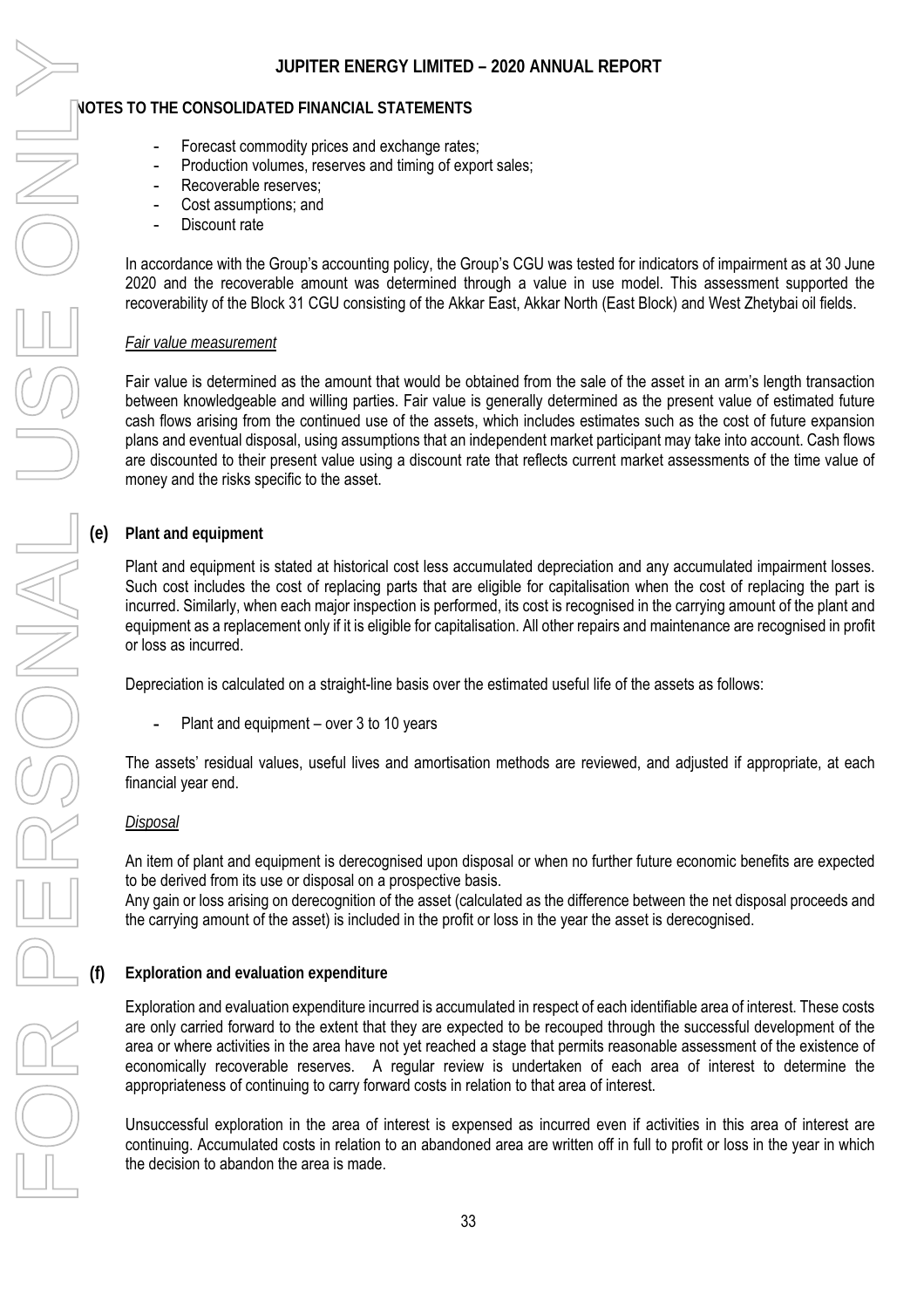When a discovered oil or gas field enters the development phase or an individual well is assessed as being in production (once a trial production licence is granted) the accumulated exploration and evaluation expenditure is transferred to oil and gas properties or property plant and equipment, depending on its nature.

### **(g) Oil and gas properties**

Oil and gas properties usually comprise single oil or gas fields being developed for future production or which are in the production phase. Where several individual oil fields are to be produced through common facilities, the individual oil field and the associated production facilities are managed and reported as a single oil and gas asset.

### *Assets in development*

When the technical and commercial feasibility of an undeveloped oil or gas field has been demonstrated, the field enters its development phase. The costs of oil and gas assets in the development phase are accounted for as tangible assets and include past exploration and evaluation costs, development drilling and plant and equipment and any associated land and buildings.

### *Producing assets*

The costs of oil and gas assets in production are accounted for as tangible assets and include past exploration and evaluation costs, pre-production development costs and the ongoing costs of continuing to develop reserves for production and to expand or replace plant and equipment and any associated land and buildings. Producing assets are depreciated over total proved and probable reserves on a unit of production basis.

### **(h) Impairment of assets**

At each reporting date, the Group reviews the carrying values of its tangible and intangible assets (excluding goodwill) to determine whether there is any indication that those assets have been impaired. If such an indication exists, the recoverable amount of the asset, being the higher of the asset's fair value less costs of disposal and value in use, is compared to the asset's carrying value. Any excess of the asset's carrying value over its recoverable amount is expensed to the profit or loss.

### **(i) Trade and other receivables**

Trade receivables, which generally have 30-90 day terms, are recognised and carried at amortised cost amount less an allowance for expected credit losses. A receivable represents the Group's right to an amount of consideration that is unconditional (i.e., only the passage of time is required before payment of the consideration is due).

### **(j) Cash and cash equivalents**

Cash and short-term deposits in the balance sheet comprise cash at bank and in hand. A deposit is defined as short-term, if it has a maturity of three months or less from the date of acquisition. For the purposes of the Cash Flow Statement, cash and cash equivalents consist of cash and cash equivalents as defined above, net of outstanding bank overdrafts.

### **(k) Inventories**

Inventories are stated at the lower of cost and net realisable value. Net realisable value is the estimated selling price in the ordinary course of business less the estimated costs of completion and any estimated selling costs.

### **(l) Trade and other payables**

Trade payables and other payables are carried at amortised costs and due to their short-term nature are not discounted. They represent liabilities for goods and services provided to the Group prior to the end of the financial year that are unpaid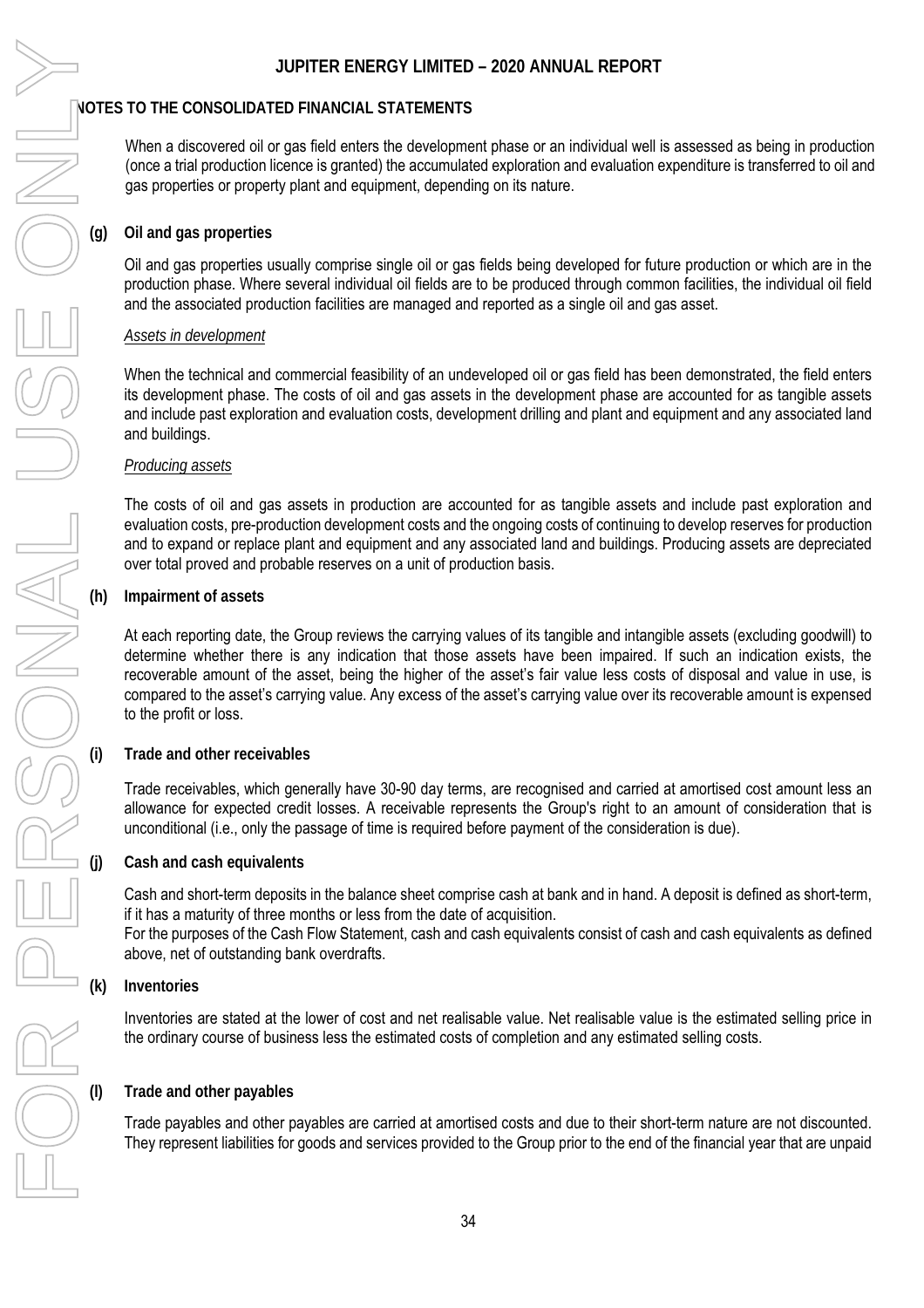and arise when the Group becomes obliged to make future payments in respect of the purchase of these goods and services. The amounts are unsecured and are usually paid within 30 days of recognition.

### **(m) Financial assets and liabilities**

Financial assets are classified as measured at amortised cost, fair value through profit or loss, or fair value through other comprehensive income. The classification is based on two criteria: the Group's business model for managing the assets; and whether the instruments' contractual cash flows represent 'solely payments of principal and interest' on the principal amount outstanding. The assessment of whether contractual cash flows on debt instruments are solely comprised of principal and interest are made based on the facts and circumstances at initial recognition of the assets.

Taxation receivables are considered statutory in nature and are measured at the tax rate when the transaction subject to tax occurred.

### *Impairment:*

Under AASB 9, impairments of financial assets classified as measured at amortised cost are recognised on an expected loss basis which incorporates forward-looking information when assessing credit risk. Movements in the expected loss reserve are recognised in profit or loss.

For trade receivables, a simplified approach is used and for all other receivables, a general approach is used whereby the Group recognises lifetime expected credit losses when there has been a significant increase in credit risk since initial recognition. If the credit risk on the financial instrument has not increased significantly since initial recognition, the Group measures the loss allowance for the financial instrument at an amount equal to expected credit losses within the next 12 months. Expected credit losses are a probability-weighted estimated of credit losses over the expected life of the financial instrument. Credit losses are measured as the present value of all cash shortfalls (i.e. the difference between the cash flows due to the entity in accordance with the contract and the cash flows that the Group expects to receive). Expected credit losses are discounted at the effective interest rate of the financial asset.

Financial liabilities are classified, at initial recognition, as financial liabilities at fair value through profit or loss ('FVTPL'), loans and borrowings, or as derivatives, as appropriate. A financial liability is classified as at FVTPL if it is classified as held-for-trading, it is a derivative or it is designated as such on initial recognition. Financial liabilities at FVTPL are measured at fair value and net gains and losses, including any interest expense, are recognised in profit or loss.

All financial liabilities are recognised initially at fair value and, in the case of loans and borrowings and payables, net of directly attributable transaction costs. The Group's financial liabilities include trade and other payables and loans and borrowings. The Group did not recognise any financial liabilities as at FVTPL.

Borrowings are classified as current liabilities unless the group has an unconditional right to defer settlement of the liability for at least 12 months after the reporting period.

**(n) Income tax**

The consolidated entity adopts the liability method of tax-effect accounting whereby the income tax expense is based on the profit adjusted for any non-assessable or disallowed items.

Deferred tax is accounted for using the liability method in respect of temporary differences arising between the tax bases of assets and liabilities and their carrying amounts in the financial statements. No deferred income tax will be recognised from the initial recognition of an asset or liability, excluding a business combination, where there is no effect on accounting or taxable profit or loss.

Deferred tax is calculated at the tax rates that are expected to apply to the period when the asset is realised or liability is settled. Deferred tax is credited in the income statement except where it relates to items that is credited directly to equity, in which case the deferred tax is adjusted directly against equity.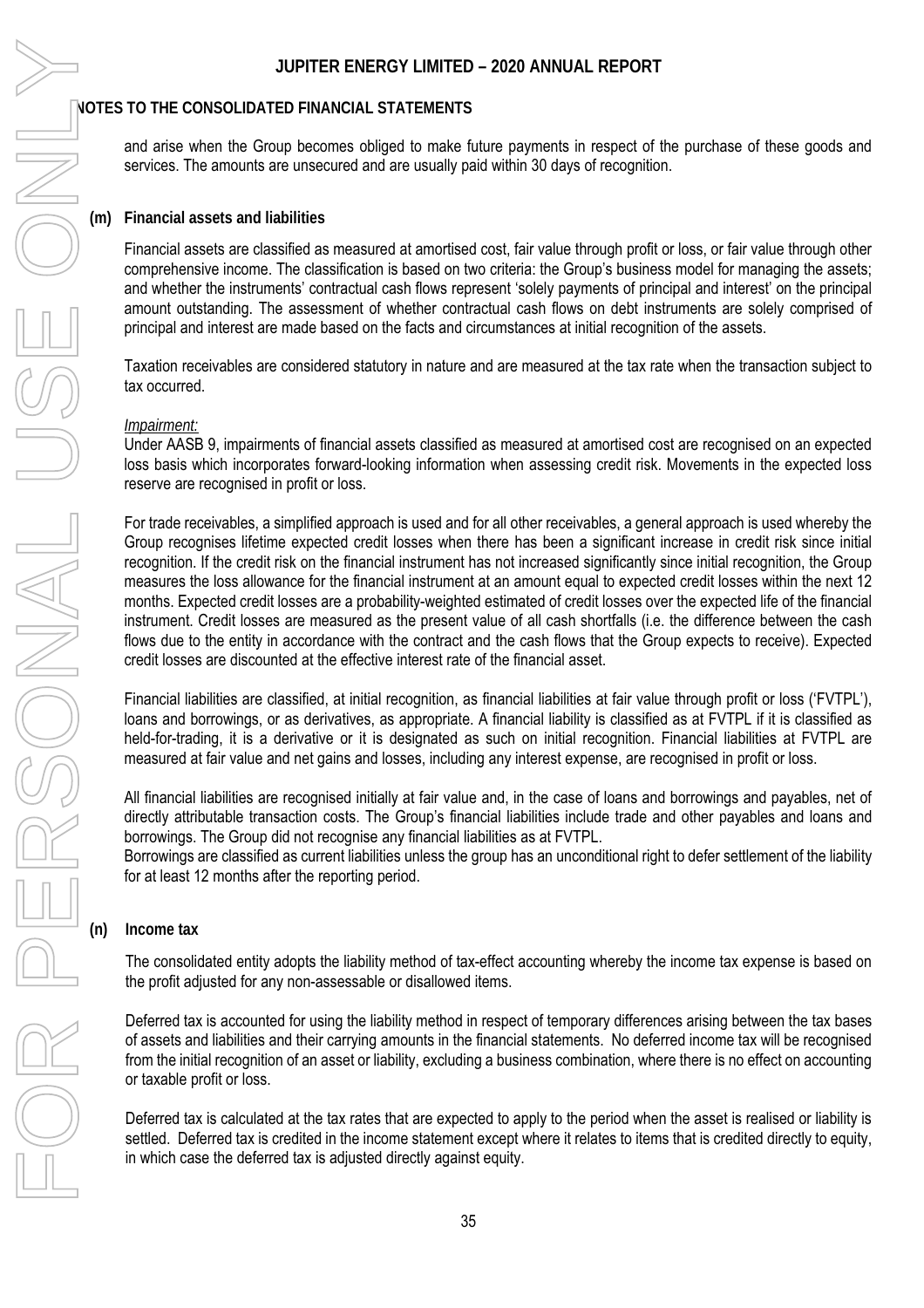### **NOTES TO THE CONSOLIDATED FINANCIAL STATEMENTS**

Deferred income tax assets are recognised to the extent that it is probable that future tax profits will be available against which deductible temporary differences can be utilised.

The amount of benefits brought to account or which may be realised in the future is based on the assumption that no adverse change will occur in income taxation legislation and the anticipation that the consolidated entity will derive sufficient future assessable income to enable the benefit to be realised and comply with the conditions of deductibility imposed by the law.

### **(o) Other taxes**

Revenues, expenses and assets are recognised net of the amount of GST or VAT except:

- **-** where the GST or VAT incurred on a purchase of goods and services is not recoverable from the taxation authority, in which case the GST or VAT is recognised as part of the cost of acquisition of the asset or as part of the expense item as applicable; and
- **-** receivables and payables are stated with the amount of GST or VAT included.

The net amount of GST or VAT recoverable from, or payable to, the taxation authority is included as part of receivables or payables in the balance sheet.

Cash flows are included in the Cash Flow Statement on a gross basis and the GST or VAT component of cash flows arising from investing and financing activities, which is recoverable from, or payable to, the taxation authority, are classified as operating cash flows.

Commitments and contingencies are disclosed net of the amount of GST or VAT recoverable from, or payable to, the taxation authority.

### **(p) Contributed equity**

Ordinary shares are classified as equity. Incremental costs directly attributable to the issue of new shares or options are shown in equity as a deduction, net of tax, from the proceeds.

### **(q) Revenue**

The Group's revenue accounting policy is detailed below:

### *Sale of Oil:*

Revenue from the sale of oil is recognised at a point in time when the control of the product is transferred to the customer, which occurs at the well head. Revenue is recognised at the amount to which the Group expects to be entitled. *Contract balances:* 

### Contract Assets:

A contract asset is the right to consideration in exchange for goods or services transferred to the customer. If the Group performs by transferring goods or services to a customer before the customer pays consideration or before payment is due, a contract asset is recognised for the earned consideration that is conditional.

### Contract liabilities:

A contract liability is the obligation to transfer goods or services to a customer for which the Group has received consideration (or an amount of consideration is due) from the customer. If a customer pays consideration before the Group transfers goods or services to the customer, a contract liability is recognised when the payment is made or the payment is due (whichever is earlier). Contract liabilities are recognised as revenue when the Group performs under the contract. The Group applies a practical expedient available under AASB 15 by which the Group does not adjust the promised amount of consideration for the effects of a significant financing component because the Group expects,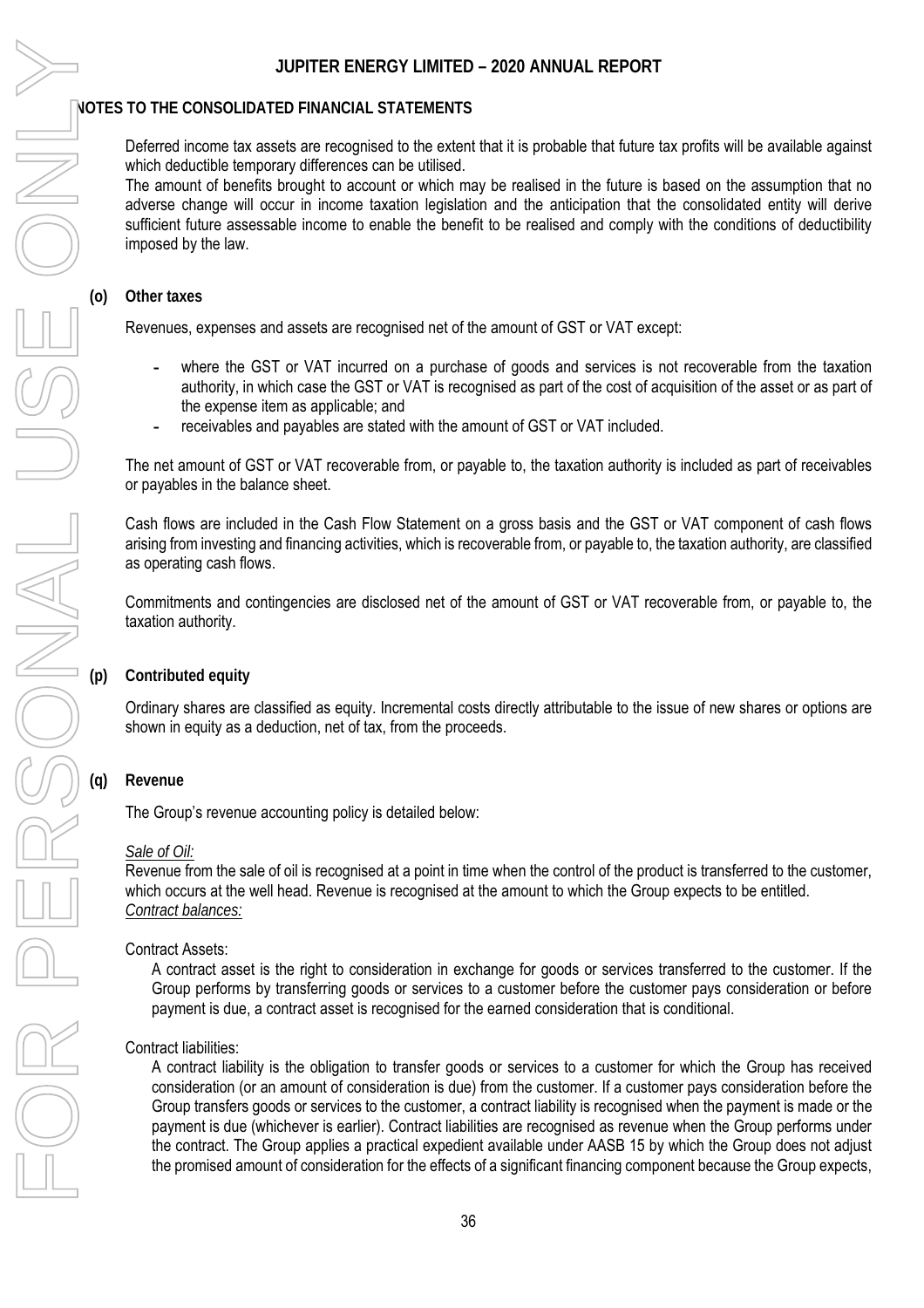at contract inception, that the period between when the Group transfers the goods or services to a customer and when the customer pays for those goods or services will be one year or less.

### **(r) Loss per share**

Basic loss per share is calculated as net profit attributable to members of the parent, adjusted to exclude any preference share dividends, divided by the weighted average number of ordinary shares, adjusted for any bonus element.

Diluted loss per share is calculated as net profit attributable to members of the parent, adjusted for:

- **-** the after tax effect of dividends and interest associated with dilutive potential ordinary shares that have been recognised as expenses; and
- **-** other non-discretionary changes in income or expenses during the period that would result from the dilution of potential ordinary shares;

divided by the weighted average number of ordinary shares and dilutive potential ordinary shares, adjusted for any bonus element.

### **(s) Provisions**

Provisions are recognised when the Group has a present obligation (legal or constructive) as a result of a past event, it is probable that an outflow of resources embodying economic benefits will be required to settle the obligation and a reliable estimate can be made of the amount of the obligation.

Where the Group expects some or all of a provision to be reimbursed, for example under an insurance contract, the reimbursement is recognised as a separate asset but only when the reimbursement is virtually certain. The expense relating to any provision is presented in the income statement net of any reimbursement.

If the effect of the time value of money is material, provisions are determined by discounting the expected future cash flows at a pre-tax rate that reflects current market assessments of the time value of money and, where appropriate, the risks specific to the liability.

Where discounting is used, the increase in the provision due to the passage of time is recognised as a finance cost.

### *Restoration*

Costs of site restoration are provided over the life of the field or facility from when exploration commences and are included in the costs of that stage. Site restoration costs include the dismantling and removal of plant, equipment and building structures, waste removal, and rehabilitation of the site in accordance with clauses of the permits. Such costs have been determined based on current legal requirements and technology. In calculating the provision the future estimated costs are discounted to present value.

Any changes in the estimates for the costs are accounted on a prospective basis. In determining the costs of site restoration, there is uncertainty regarding the nature and extent of the restoration due to community expectations and future legislation. Accordingly the costs have been determined on the basis that the restoration will be completed within one year of abandoning the site.

**(t) Employee leave benefits** 

Liabilities for wages and salaries, including non-monetary benefits, annual leave and accumulating sick leave expected to be settled wholly within 12 months of the reporting date are recognised in provisions in respect of employees' services up to the reporting date. They are measured at the nominal amounts based on current wage and salary rates, and include related on-costs. Liabilities for non-accumulating sick leave are recognised when the leave is taken and are measured at the rates paid or payable.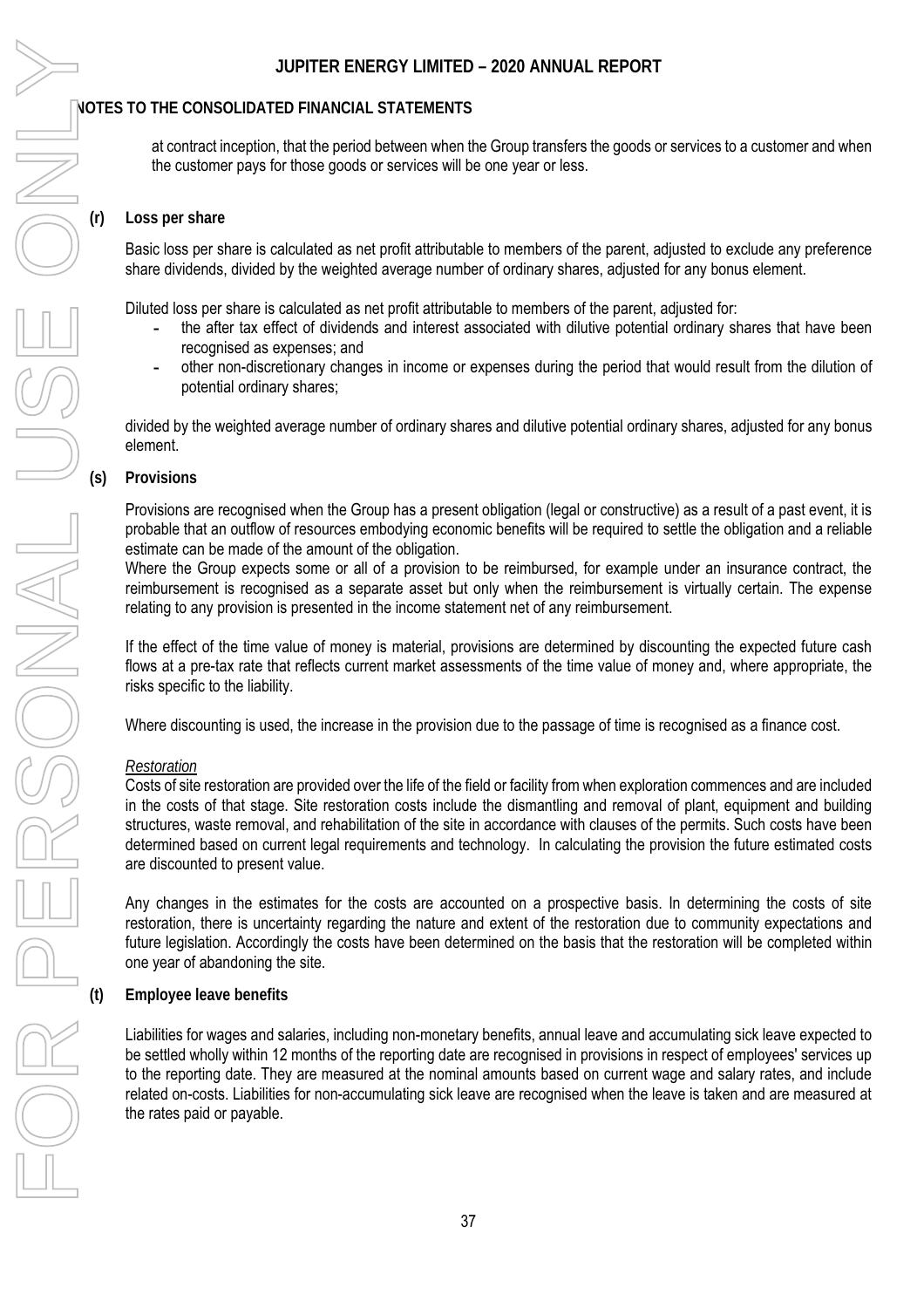### **NOTES TO THE CONSOLIDATED FINANCIAL STATEMENTS**

### **(u) Foreign currency transactions and balances**

### *Functional and presentation currency*

Both the functional and presentation currency of Jupiter Energy Limited and each of its Australian subsidiaries are Australian dollars (\$). The results and financial position of foreign subsidiaries whose functional currencies are not Australian dollars are translated to the presentation currency of the Group, being Australian dollars (\$).

### *Transactions and balances*

Transactions in foreign currencies are initially recorded in the functional currency by applying the exchange rates ruling at the date of the transaction. Monetary assets and liabilities denominated in foreign currencies are retranslated at the rate of exchange ruling at the reporting date.

Non-monetary items that are measured in terms of historical cost in a foreign currency are translated using the exchange rate as at the date of the initial transaction. Non-monetary items measured at fair value in a foreign currency are translated using the exchange rates at the date when the fair value was determined.

### *Translation of Group Companies' functional currency to presentation currency*

The results of the foreign subsidiaries are translated into Australian Dollars (presentation currency of the Group) using weighted average rates. Assets and liabilities are translated at exchange rates prevailing at reporting date. Exchange variations resulting from the translation are recognised in the foreign currency translation reserve in equity.

On consolidation, exchange differences arising from the translation of the net assets in the foreign subsidiaries are taken to the foreign currency translation reserve. If a foreign subsidiary was disposed, the related cumulative amount of exchange differences would be reclassified to profit or loss.

### **(v) Segments**

An operating segment is a component of an entity that engages in business activities from which it may earn revenue and incur expenses (including revenues and expenses relating to transactions with other components of the same entity), whose operating results are regularly reviewed by the Board of Directors (the chief operating decision makers) to make decisions about resources to be allocated to the segment and assess its performance and for which discrete financial information is available. Management will also consider other factors in determining operating segments such as the existence of a line manager and the level of segment information presented to the executive management team.

Operating segments are identified based on the information provided to the chief operating decision makers. Currently the Group has only one operating segment, being the Group.

### **Borrowing costs**

Borrowing costs consist of interest and other costs that an entity incurs in connection with the borrowing of funds.

Where funds are borrowed specifically to finance a project, the amount capitalised represents the actual borrowing costs incurred. Where surplus funds are available for a short term out of money borrowed specifically to finance a project, the income generated from the temporary investment of amounts is also capitalised and deducted from the total capitalised borrowing cost. Where the funds used to finance a project form part of general borrowings, the amount capitalised is calculated using a weighted average of rates applicable to relevant general borrowings of the Group during the period.

All other borrowing costs are recognised in profit or loss in the period in which they are incurred.

Even though exploration and evaluation assets can be qualifying assets, they generally do not meet the probable economic benefits test and also are rarely debt funded. Any related borrowing costs are therefore generally recognised in profit or loss in the period they are incurred.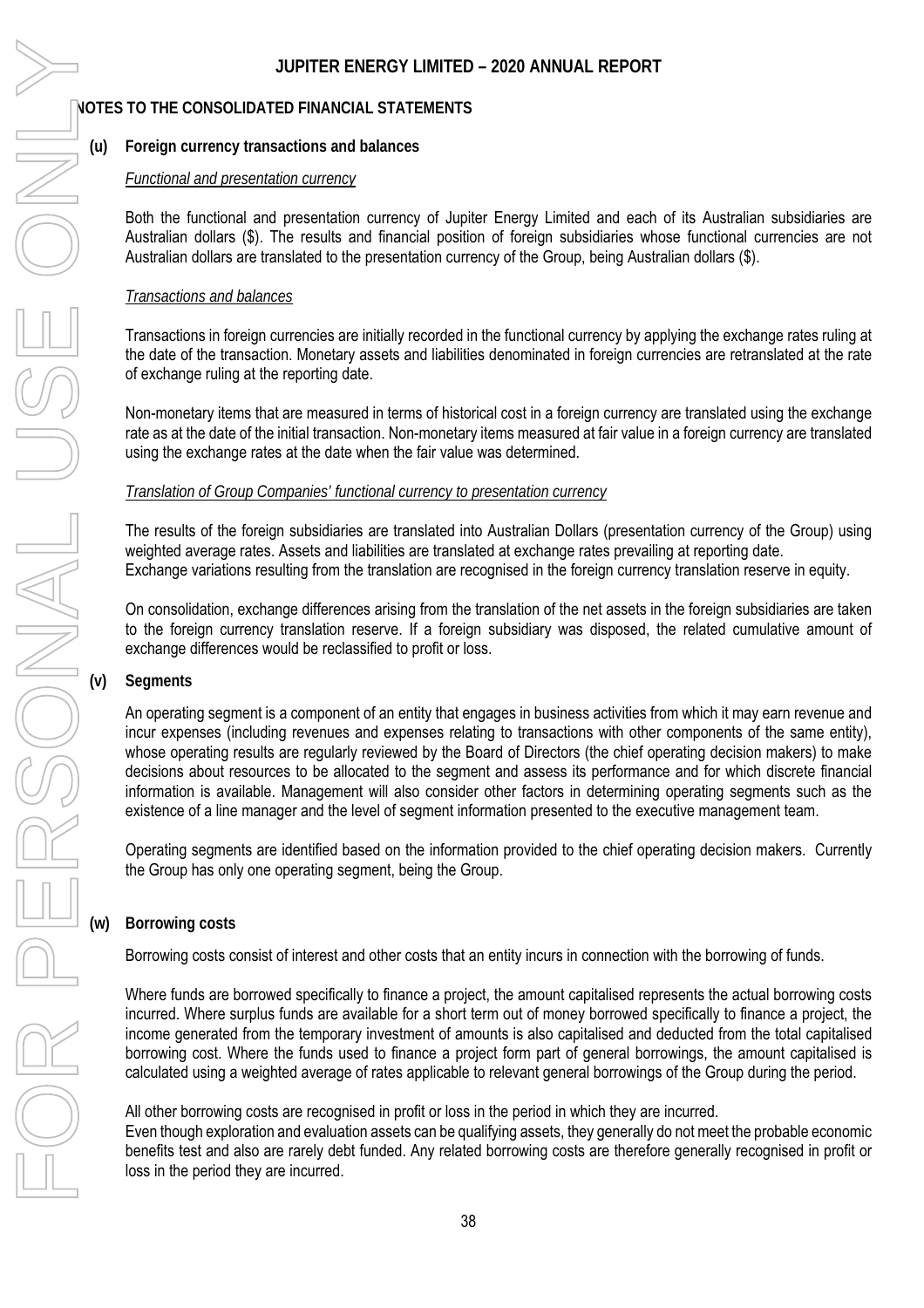### **NOTES TO THE CONSOLIDATED FINANCIAL STATEMENTS**

### **3 FINANCIAL RISK MANAGEMENT OBJECTIVES AND POLICIES**

### **Risk exposures and responses**

### *Interest rate risk*

| __                      | __   | Consolidated |  |
|-------------------------|------|--------------|--|
|                         | 2020 | 2019         |  |
|                         | S.   | \$           |  |
| <b>Financial Assets</b> |      |              |  |

| Cash and cash equivalents | 138,980 | 534,690 |
|---------------------------|---------|---------|
| ' Net exposure            | 138,980 | 534,690 |

| JUPITER ENERGY LIMITED - 2020 ANNUAL REPORT                                                                                                                                                                                                                                                                                                                                                                      |              |
|------------------------------------------------------------------------------------------------------------------------------------------------------------------------------------------------------------------------------------------------------------------------------------------------------------------------------------------------------------------------------------------------------------------|--------------|
| NOTES TO THE CONSOLIDATED FINANCIAL STATEMENTS                                                                                                                                                                                                                                                                                                                                                                   |              |
| FINANCIAL RISK MANAGEMENT OBJECTIVES AND POLICIES                                                                                                                                                                                                                                                                                                                                                                |              |
| The Group's principal financial instruments comprise receivables, borrowings, payables and cash.                                                                                                                                                                                                                                                                                                                 |              |
| Risk exposures and responses                                                                                                                                                                                                                                                                                                                                                                                     |              |
| The main purpose of these financial instruments is to provide finance for the Group's operations. The Group has various othe<br>financial assets and liabilities such as trade receivables and trade payables, which arise directly from its operations. The ma<br>isks arising from the Group's financial instruments are cash flow interest rate risk, liquidity risk, foreign currency risk and cred<br>lisk. |              |
| Primary responsibility for identification and control of financial risks rests with the Board. The Board reviews the risks identifie<br>below, including the setting of limits for trading in derivatives, hedging cover of foreign currency and interest rate risk, crec<br>allowances, and future cash flow forecast projections.                                                                              |              |
| <u>Interest rate risk</u>                                                                                                                                                                                                                                                                                                                                                                                        |              |
| The Group's exposure to market risk for changes in interest rates is only on cash and cash equivalents. Other financial liabilitie<br>In the form of Promissory notes carry fixed interest and are therefore not subject to interest rate risk.                                                                                                                                                                  |              |
| At balance date, the Group had the following mix of financial assets and liabilities exposed to interest rate risk:                                                                                                                                                                                                                                                                                              | Consolidated |
| 2020                                                                                                                                                                                                                                                                                                                                                                                                             | 2019         |
|                                                                                                                                                                                                                                                                                                                                                                                                                  | S<br>\$      |
| <b>Financial Assets</b>                                                                                                                                                                                                                                                                                                                                                                                          |              |
| 138,980<br>Cash and cash equivalents                                                                                                                                                                                                                                                                                                                                                                             | 534,690      |
| 138,980<br>Net exposure                                                                                                                                                                                                                                                                                                                                                                                          | 534,690      |
| The following table demonstrates the sensitivity to a reasonably possible change in interest rates on that portion of financial<br>hstruments affected. With all other variables held constant, the Group's profit before tax is affected as follows:                                                                                                                                                            |              |
|                                                                                                                                                                                                                                                                                                                                                                                                                  | Consolidated |
| 2020                                                                                                                                                                                                                                                                                                                                                                                                             | 2019         |
|                                                                                                                                                                                                                                                                                                                                                                                                                  | \$<br>\$     |
| Pre-tax gain / (loss) and equity                                                                                                                                                                                                                                                                                                                                                                                 |              |
| $+1%$<br>1,390                                                                                                                                                                                                                                                                                                                                                                                                   | 5,347        |
| $-1%$<br>(1,390)                                                                                                                                                                                                                                                                                                                                                                                                 | (5, 347)     |
| <u>Foreign currency risk</u>                                                                                                                                                                                                                                                                                                                                                                                     |              |
| The Group has transactional currency exposures. Such exposure arises from sales or purchases by an operating entity<br>currencies other than the functional currency.                                                                                                                                                                                                                                            |              |
| At balance date, the Group had the following exposure to United States Dollars (USD) and Great Britain Pound (GBP) foreig<br>currency that is not designated in cash flow hedges:                                                                                                                                                                                                                                |              |
|                                                                                                                                                                                                                                                                                                                                                                                                                  |              |

### *Foreign currency risk*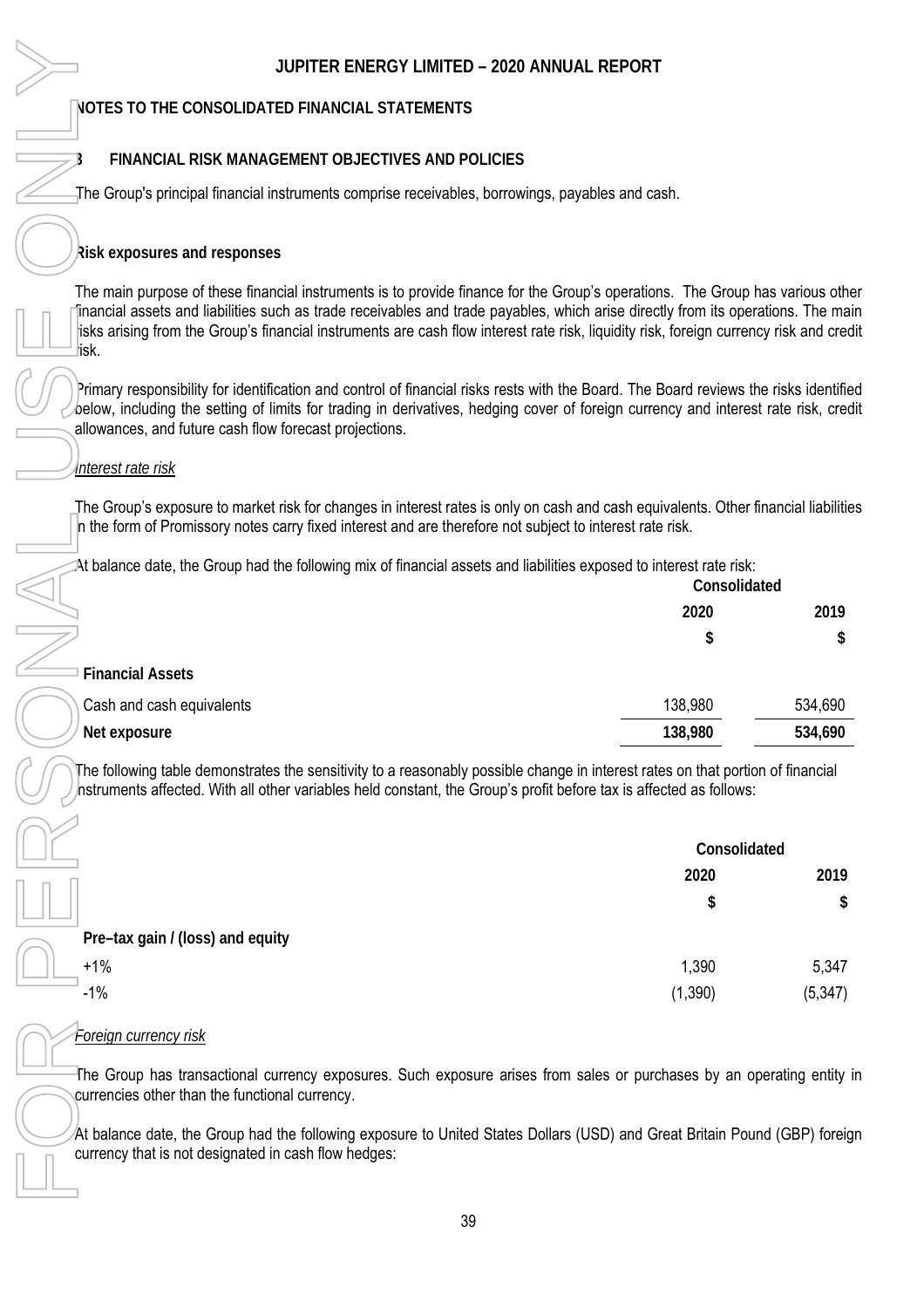| JUPITER ENERGY LIMITED - 2020 ANNUAL REPORT                                                                                                                                                                                                                                                                                                                                                                                                       |                |                |
|---------------------------------------------------------------------------------------------------------------------------------------------------------------------------------------------------------------------------------------------------------------------------------------------------------------------------------------------------------------------------------------------------------------------------------------------------|----------------|----------------|
| NOTES TO THE CONSOLIDATED FINANCIAL STATEMENTS                                                                                                                                                                                                                                                                                                                                                                                                    |                |                |
|                                                                                                                                                                                                                                                                                                                                                                                                                                                   | Consolidated   |                |
|                                                                                                                                                                                                                                                                                                                                                                                                                                                   | 2020           | 2019           |
|                                                                                                                                                                                                                                                                                                                                                                                                                                                   | S              | \$             |
| <b>Financial Assets</b>                                                                                                                                                                                                                                                                                                                                                                                                                           |                |                |
| Cash and cash equivalents                                                                                                                                                                                                                                                                                                                                                                                                                         |                |                |
| <b>USD</b>                                                                                                                                                                                                                                                                                                                                                                                                                                        | 132,098        | 440,937        |
| <b>GBP</b>                                                                                                                                                                                                                                                                                                                                                                                                                                        | 365            | 19,068         |
|                                                                                                                                                                                                                                                                                                                                                                                                                                                   | 132,463        | 460,005        |
| <b>Financial Liabilities</b>                                                                                                                                                                                                                                                                                                                                                                                                                      |                |                |
| Other financial liabilities                                                                                                                                                                                                                                                                                                                                                                                                                       |                |                |
| <b>USD</b>                                                                                                                                                                                                                                                                                                                                                                                                                                        | (86, 874, 707) | (74, 801, 895) |
|                                                                                                                                                                                                                                                                                                                                                                                                                                                   | (86, 874, 707) | (74, 801, 895) |
| Net exposure                                                                                                                                                                                                                                                                                                                                                                                                                                      | (86, 742, 244) | (74, 341, 890) |
| he preceding 5 periods.                                                                                                                                                                                                                                                                                                                                                                                                                           |                |                |
|                                                                                                                                                                                                                                                                                                                                                                                                                                                   | Consolidated   |                |
|                                                                                                                                                                                                                                                                                                                                                                                                                                                   | 2020           | 2019           |
|                                                                                                                                                                                                                                                                                                                                                                                                                                                   | S              | \$.            |
| Post – tax gain / (loss)                                                                                                                                                                                                                                                                                                                                                                                                                          |                |                |
| $+5%$                                                                                                                                                                                                                                                                                                                                                                                                                                             | (4, 337, 130)  | (3,718,048)    |
| $-5%$                                                                                                                                                                                                                                                                                                                                                                                                                                             | 4,337,130      | 3,718,048      |
| <u>Credit risk</u>                                                                                                                                                                                                                                                                                                                                                                                                                                |                |                |
| Credit risk represents the loss that would be recognised if counterparties fail to perform as contracted.                                                                                                                                                                                                                                                                                                                                         |                |                |
| With respect to credit risk arising from the financial assets of the Group, which comprise cash and cash equivalents, a<br>iquidation fund and trade receivables, the Group's exposure to credit risk arises from default of the counter party, with a<br>naximum exposure equal to the carrying amount of these instruments.                                                                                                                     |                |                |
| The Group continuously monitors the credit quality of counterparties. Where available, external credit ratings and/or reports on<br>the counterparty are obtained and used. The group's policy is to deal only with credit worthy counterparties. Credit terms are<br>subject to an internal approval process which considers the credit rating of the customer. The ongoing credit risk is managed<br>through regular review of ageing analysis. |                |                |
| <b>Liquidity Risk</b>                                                                                                                                                                                                                                                                                                                                                                                                                             |                |                |
| The Group's objective is to maintain a balance between continuity of funding and flexibility through use of bank overdrafts,<br>promissory notes, finance leases and hire purchase contracts.                                                                                                                                                                                                                                                     |                |                |
| The contractual maturities of the Group's financial assets and liabilities are shown in the table below. Undiscounted cash flows<br>for the respective years are presented.                                                                                                                                                                                                                                                                       |                |                |
|                                                                                                                                                                                                                                                                                                                                                                                                                                                   |                |                |

|                          | Consolidated |             |
|--------------------------|--------------|-------------|
|                          | 2020         | 2019        |
|                          | \$           | \$          |
| Post – tax gain / (loss) |              |             |
| $+5%$                    | (4,337,130)  | (3,718,048) |
| $-5%$                    | 4,337,130    | 3,718,048   |
|                          |              |             |

### *Credit risk*

### *Liquidity Risk*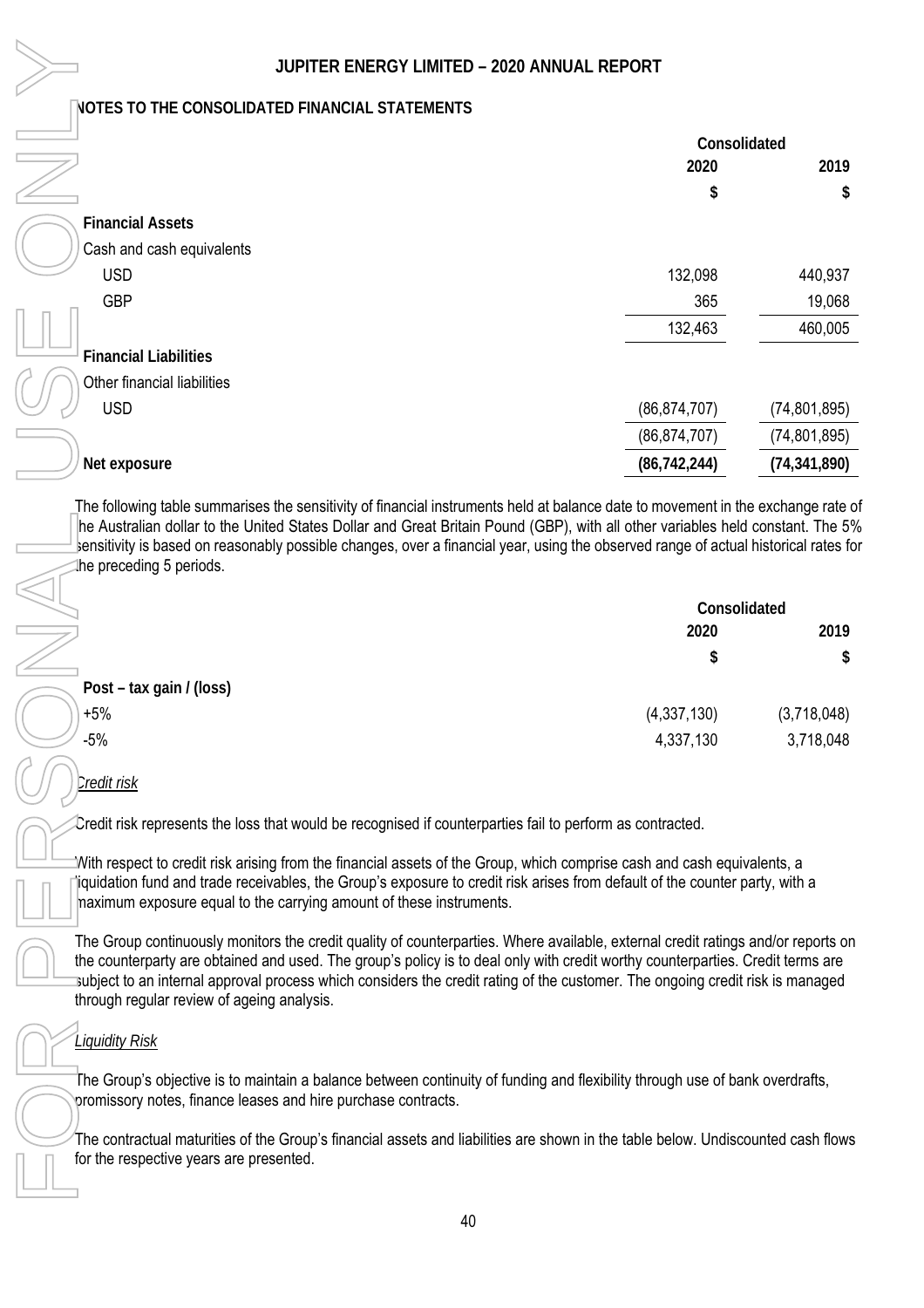|                                                                                                                                                                                                                                                                                                                                                                                                                                                                                                      | <b>JUPITER ENI</b> |                         |
|------------------------------------------------------------------------------------------------------------------------------------------------------------------------------------------------------------------------------------------------------------------------------------------------------------------------------------------------------------------------------------------------------------------------------------------------------------------------------------------------------|--------------------|-------------------------|
| <b>NOTES TO THE CONSOLIDATED FINANCIAL</b>                                                                                                                                                                                                                                                                                                                                                                                                                                                           |                    |                         |
|                                                                                                                                                                                                                                                                                                                                                                                                                                                                                                      | 2020               | 20.                     |
|                                                                                                                                                                                                                                                                                                                                                                                                                                                                                                      | Within one<br>year | After<br>year b<br>more |
|                                                                                                                                                                                                                                                                                                                                                                                                                                                                                                      | \$                 | five y<br>S             |
| <b>Financial liabilities</b>                                                                                                                                                                                                                                                                                                                                                                                                                                                                         |                    |                         |
| Trade and other payables                                                                                                                                                                                                                                                                                                                                                                                                                                                                             | 1,723,257          |                         |
| Lease liabilities                                                                                                                                                                                                                                                                                                                                                                                                                                                                                    | 90,708             |                         |
| <b>Promissory Notes</b>                                                                                                                                                                                                                                                                                                                                                                                                                                                                              | 25,334,950         | 74,5                    |
| <b>Total outflows</b>                                                                                                                                                                                                                                                                                                                                                                                                                                                                                | 27,148,915         | 74,57                   |
| <b>Financial assets</b>                                                                                                                                                                                                                                                                                                                                                                                                                                                                              |                    |                         |
| Cash and cash equivalents                                                                                                                                                                                                                                                                                                                                                                                                                                                                            | 138,980            |                         |
| Trade and other receivables                                                                                                                                                                                                                                                                                                                                                                                                                                                                          | 65,579             |                         |
| Other financial assets                                                                                                                                                                                                                                                                                                                                                                                                                                                                               |                    |                         |
| <b>Total inflows</b>                                                                                                                                                                                                                                                                                                                                                                                                                                                                                 | 204,559            |                         |
| Liquidity gap                                                                                                                                                                                                                                                                                                                                                                                                                                                                                        | (26, 944, 356)     | (74, 57)                |
| additional \$US5.0m committed by Waterford Fir<br>As at 30 June 2020, the 2016 Funding Agreer<br>overrun will be funded by the 2017 Funding<br>Company, as at 30 June 2020, is a net \$US4.9<br>Management and the Board monitor the Group'<br>by senior management and reviewed by the Bo<br>Fair value<br>The Group uses various methods in estimating<br>Level 1 - the fair value is calculated us<br>Level $2$ – the fair value is estimated us<br>for the asset or liability, either directly ( |                    |                         |
| Level 3 - the fair value is estimated us                                                                                                                                                                                                                                                                                                                                                                                                                                                             |                    |                         |
| All of the Group's financial liabilities are carried                                                                                                                                                                                                                                                                                                                                                                                                                                                 |                    |                         |
| <b>GENERAL AND ADMINISTRATIVE E</b><br>4.                                                                                                                                                                                                                                                                                                                                                                                                                                                            |                    |                         |
|                                                                                                                                                                                                                                                                                                                                                                                                                                                                                                      |                    |                         |
| Administration and compliance expenses                                                                                                                                                                                                                                                                                                                                                                                                                                                               |                    |                         |
| Penalties and Fines <sup>1</sup>                                                                                                                                                                                                                                                                                                                                                                                                                                                                     |                    |                         |
| Employee benefits <sup>2</sup>                                                                                                                                                                                                                                                                                                                                                                                                                                                                       |                    |                         |
|                                                                                                                                                                                                                                                                                                                                                                                                                                                                                                      |                    |                         |

|                              | 2020               | 2020<br>After one                       | 2020                     | 2020            | 2019               | 2019<br>After one                       | 2019                    | 2019           |
|------------------------------|--------------------|-----------------------------------------|--------------------------|-----------------|--------------------|-----------------------------------------|-------------------------|----------------|
|                              | Within one<br>year | year but not<br>more than<br>five years | More than<br>five years  | Total           | Within one<br>year | year but not<br>more than<br>five years | More than<br>five years | Total          |
|                              | \$                 | \$                                      | \$                       | \$              | \$                 | S                                       |                         | \$             |
| <b>Financial liabilities</b> |                    |                                         |                          |                 |                    |                                         |                         |                |
| Trade and other payables     | 1,723,257          |                                         | $\overline{\phantom{a}}$ | 1,723,257       | 3,347,098          |                                         |                         | 3,347,098      |
| Lease liabilities            | 90,708             |                                         |                          | 90,708          |                    |                                         |                         |                |
| <b>Promissory Notes</b>      | 25,334,950         | 74,570,963                              | $\overline{\phantom{a}}$ | 99,905,913      | 183,318            | 74,618,575                              |                         | 74,801,893     |
| Total outflows               | 27,148,915         | 74,570,963                              | $\overline{\phantom{a}}$ | 101,719,878     | 3,530,416          | 74,618,575                              |                         | 78,148,991     |
| <b>Financial assets</b>      |                    |                                         |                          |                 |                    |                                         |                         |                |
| Cash and cash equivalents    | 138,980            |                                         |                          | 138,980         | 534,690            |                                         |                         | 534,690        |
| Trade and other receivables  | 65,579             |                                         |                          | 65,579          | 79,950             | 2,277,059                               |                         | 2,357,009      |
| Other financial assets       |                    | $\overline{\phantom{a}}$                | 489,460                  | 489,460         |                    |                                         | 459,565                 | 459,565        |
| Total inflows                | 204,559            | $\overline{\phantom{a}}$                | 489,460                  | 694,019         | 614,640            | 2,277,059                               | 459,565                 | 3,351,264      |
| Liquidity gap                | (26, 944, 356)     | (74, 570, 963)                          | 489,460                  | (101, 025, 859) | (2,915,776)        | (72, 341, 516)                          | 459,565                 | (74, 797, 727) |

lown US\$4.64m (A\$6.76m) under the \$US5.0m 2017 Funding Agreement. As at was available to the Company under the 2017 Funding Agreement, including the nance and Investment Limited in March 2020.

ment had been fully drawn and had an overrun of US\$0.38m (A\$0.55m). This Agreement, meaning that the total additional funding amount available to the 8m (A\$7.26m).

's liquidity on the basis of expected cash flow. The information that is prepared ard includes monthly and annual cash flow budgets.

the fair value of a financial instrument. The methods comprise:

sing quoted prices in active markets.

ing inputs other than quoted prices included in Level 1 that are observable (as prices) or indirectly (derived from prices).

ing inputs for the asset or liability that are not based on observable market data.

at amortised cost, with the carrying value approximating the fair value.

### **XPENSES**

|                                        | Consolidated |           |
|----------------------------------------|--------------|-----------|
|                                        | 2020         |           |
|                                        | \$           | \$        |
| Administration and compliance expenses | 847,725      | 767,824   |
| Penalties and Fines <sup>1</sup>       | 268,143      | 1,247,931 |
| Employee benefits <sup>2</sup>         | 390,946      | 405,517   |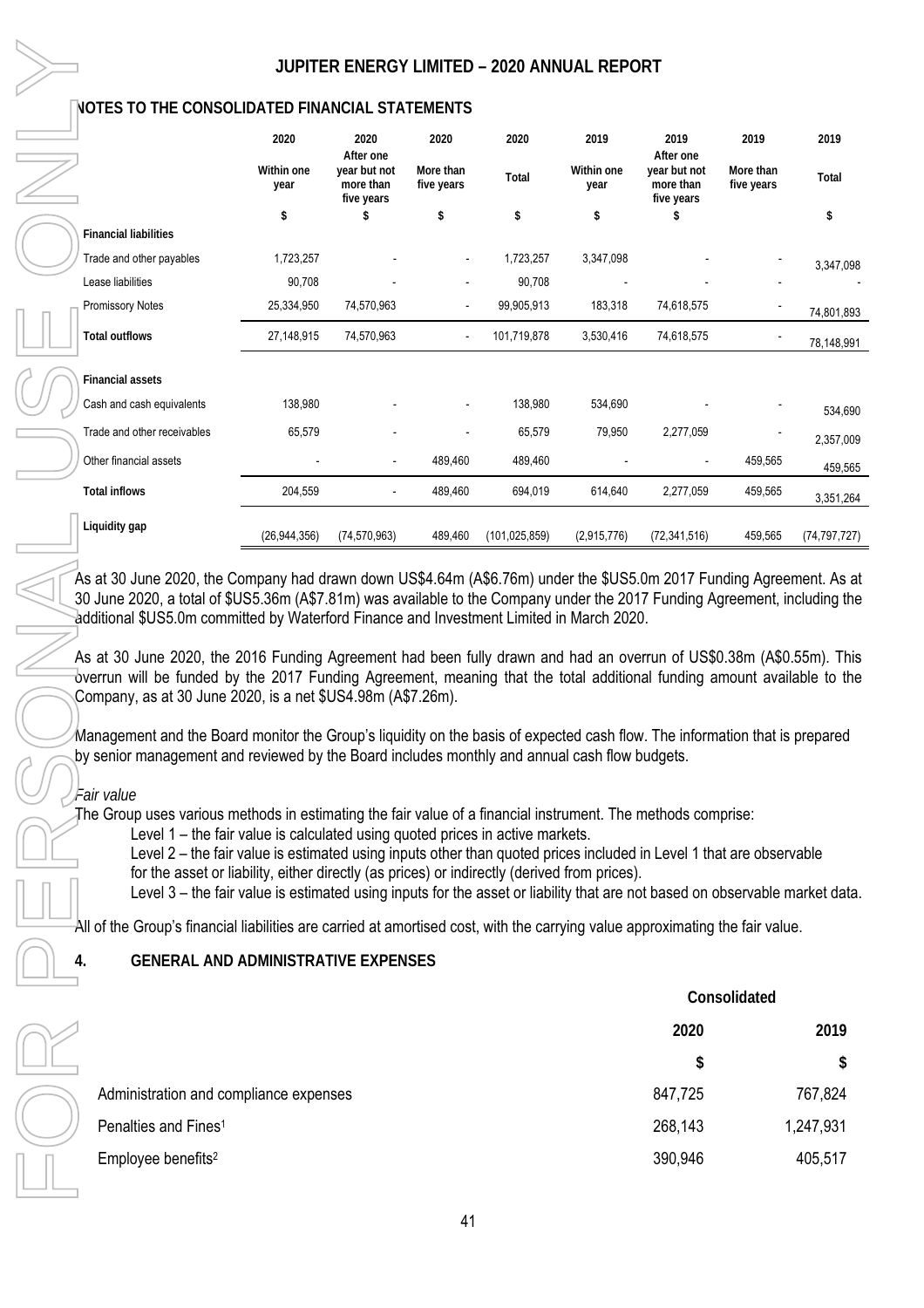| Superannuation                                     | 36,667    | 36,667    |
|----------------------------------------------------|-----------|-----------|
| Consulting fees                                    | 550,535   | 592,027   |
| Depreciation and amortization expense <sup>3</sup> | 13,141    | 7,241     |
| <b>Directors Fees</b>                              | 239,361   | 201,989   |
| Legal fees                                         | 64,488    | 77,840    |
| Occupancy expenses                                 | 108,818   | 66,771    |
| Total expenses                                     | 2,519,824 | 3,403,807 |

1. The Group has a commitment to meet the expenditure as outlined in the Work Program for the relevant oil fields. Failure to meet the expenditure agreed to in the Work Program results in fines penalties for the Group. In the year ended 30 June 2020, fines and penalties of \$268,143 (2019: \$1,247,931) were incurred.

2. A further \$305,757 (2019: \$261,198) of employee benefit costs were included within the Cost of Sales line item in the Statement of Comprehensive Income.

3. Depreciation and amortisation expenses associated with Kazakhstan operations are recorded in Cost of Sales rather than General and administration expenses for the year ended 30 June 2020 for those oil wells that were in production. \$913,557 (2019: \$785,948) of depreciation and amortisation costs were included within the Cost of Sales line item in the Statement of Comprehensive Income.

From February 2015 payment of director fees have been deferred until such time that at least US\$5,000,000 in new equity is raised or alternatively the Group sells the Block 31 licence and receives the funds associated with that sale.

### **5. TAXATION**

Prima facie income tax on operating (loss) is reconciled to the income tax benefit provided in the financial statements as follows:

|                                                                                                         | Consolidated   |             |
|---------------------------------------------------------------------------------------------------------|----------------|-------------|
|                                                                                                         | 2020           | 2019        |
|                                                                                                         |                | S.          |
| Prima facie income tax benefit on operating (loss) at the Australian tax rate of<br>27.5% (2019: 27.5%) | (11, 646, 841) | (2,455,138) |
| Non-deductible expenditure:                                                                             |                |             |
| Effect of tax rates in foreign jurisdictions                                                            | 128,197        | (255, 940)  |
| Interest expense                                                                                        | 2,315,675      | 2,079,497   |
| Temporary differences and tax losses not brought to account as a deferred tax<br>asset                  | 9,202,969      | 631,581     |
| Income tax expense                                                                                      |                |             |
| Deferred Income Tax                                                                                     |                |             |
| Deferred income tax at 30 June relates to the following:                                                |                |             |
| Consolidated                                                                                            |                |             |
| Deferred tax assets                                                                                     |                |             |
| Unrealised FX (gain) / loss                                                                             | (410, 312)     | (721, 543)  |
| Tax losses – Australia                                                                                  | 9,180,622      | 8,839,312   |
| Tax losses - Foreign Subsidiaries                                                                       | 7,042,904      | 2,517,948   |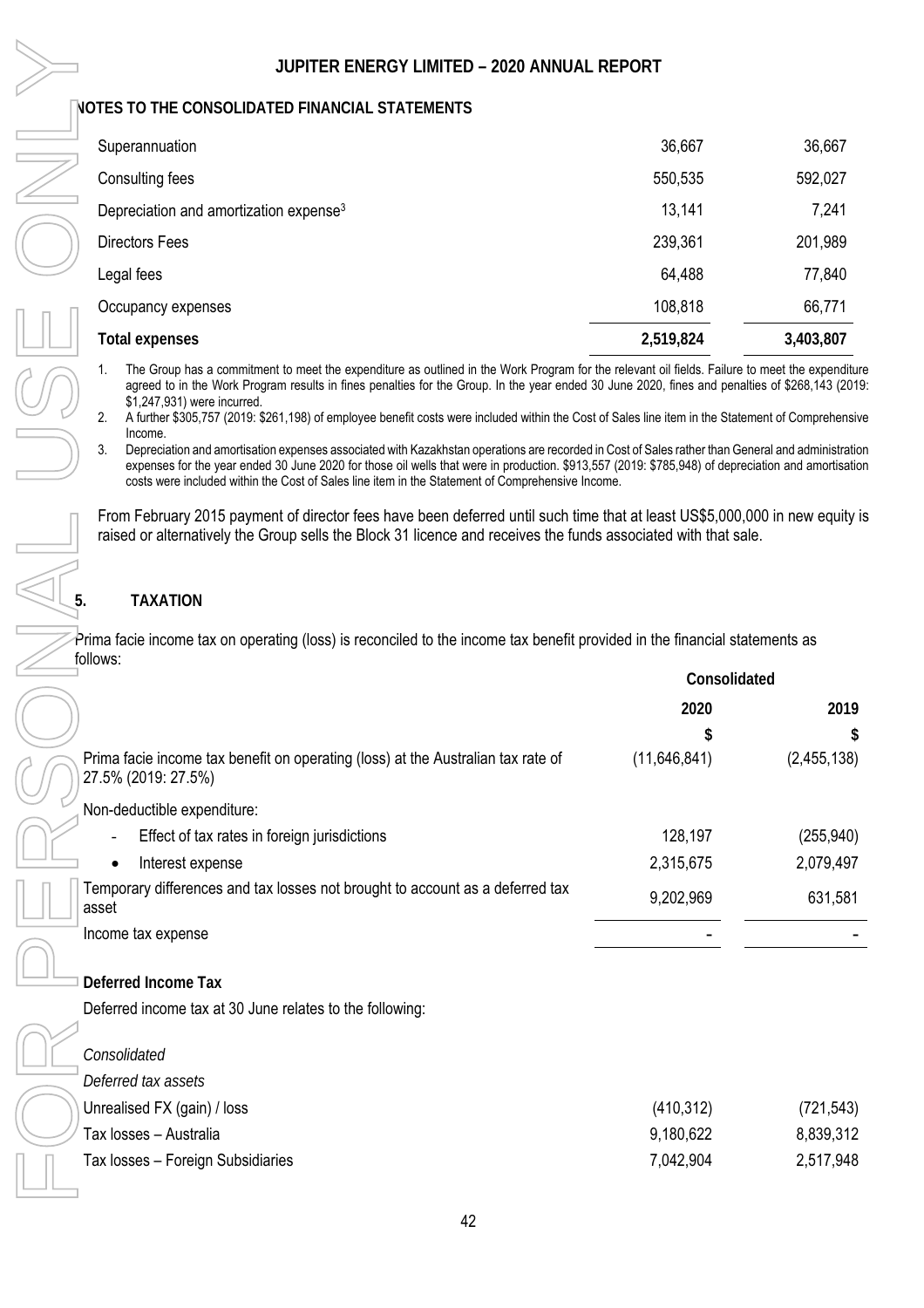### **NOTES TO THE CONSOLIDATED FINANCIAL STATEMENTS**

| Deferred tax assets not recognized           | (15, 813, 214) | (10,635,717) |
|----------------------------------------------|----------------|--------------|
| Deferred tax (income)/expense                |                |              |
| Net deferred tax recognised in Balance Sheet |                |              |

The Consolidated Group has unrecognized tax losses of \$33,384,080 (2019: \$32,142,952) that are available for offset against future taxable profits of the companies in which the losses arose.

The potential deferred tax asset will only be realised if:

- (a) The relevant Group derives future assessable income of a nature and an amount sufficient to enable the asset to be realised, or the asset can be utilised by another Group in the consolidated entity in accordance with Division 170 of the Income Tax Assessment Act 1997;
- (b) The relevant Group and/or consolidated entity continues to comply with the conditions for deductibility imposed by the Law; and
- (c) No changes in tax legislation adversely affect the relevant Group and/or consolidated entity in realising the asset.

### **6. CASH AND CASH EQUIVALENTS**

|                          | Consolidated |         |
|--------------------------|--------------|---------|
|                          | 2020         | 2019    |
|                          | \$           | \$      |
| Cash at bank and in hand | 138,980      | 534,690 |
|                          | 138,980      | 534,690 |

The bank accounts are at call and pay interest at a weighted average interest rate of 0.04% at 30 June 2020 (2019: 0.04%)

### **7. TRADE AND OTHER RECEIVABLES**

|                              | Consolidated |            |
|------------------------------|--------------|------------|
|                              | 2020<br>\$   | 2019<br>\$ |
| Current                      |              |            |
| Trade receivables            | 10,347       | 10,335     |
| Other debtors <sup>(1)</sup> | 55,232       | 69,615     |
|                              | 65,579       | 79,950     |
| Non-current                  |              |            |
| VAT receivable               | -            | 2,277,059  |

(1) Other debtors comprises other prepaid taxes.

During the year the Group recognised an impairment charge in relation to its exploration and evaluation assets, as disclosed in Note 2(d) and 13. As a result of this, the Group has written down the VAT receivable to nil. This was recognised as an expense during the year, of \$1,951,944, and included within Impairment expense in the Statement of Comprehensive Income.

The Group's exposure to credit and currency risks is disclosed in Note 3. All of the non-current other debtor balance is VAT receivable which will be offset against future taxes payable on oil revenue.

There are no receivables as at 30 June 2020 for which expected credit losses have been recognised (2019: nil)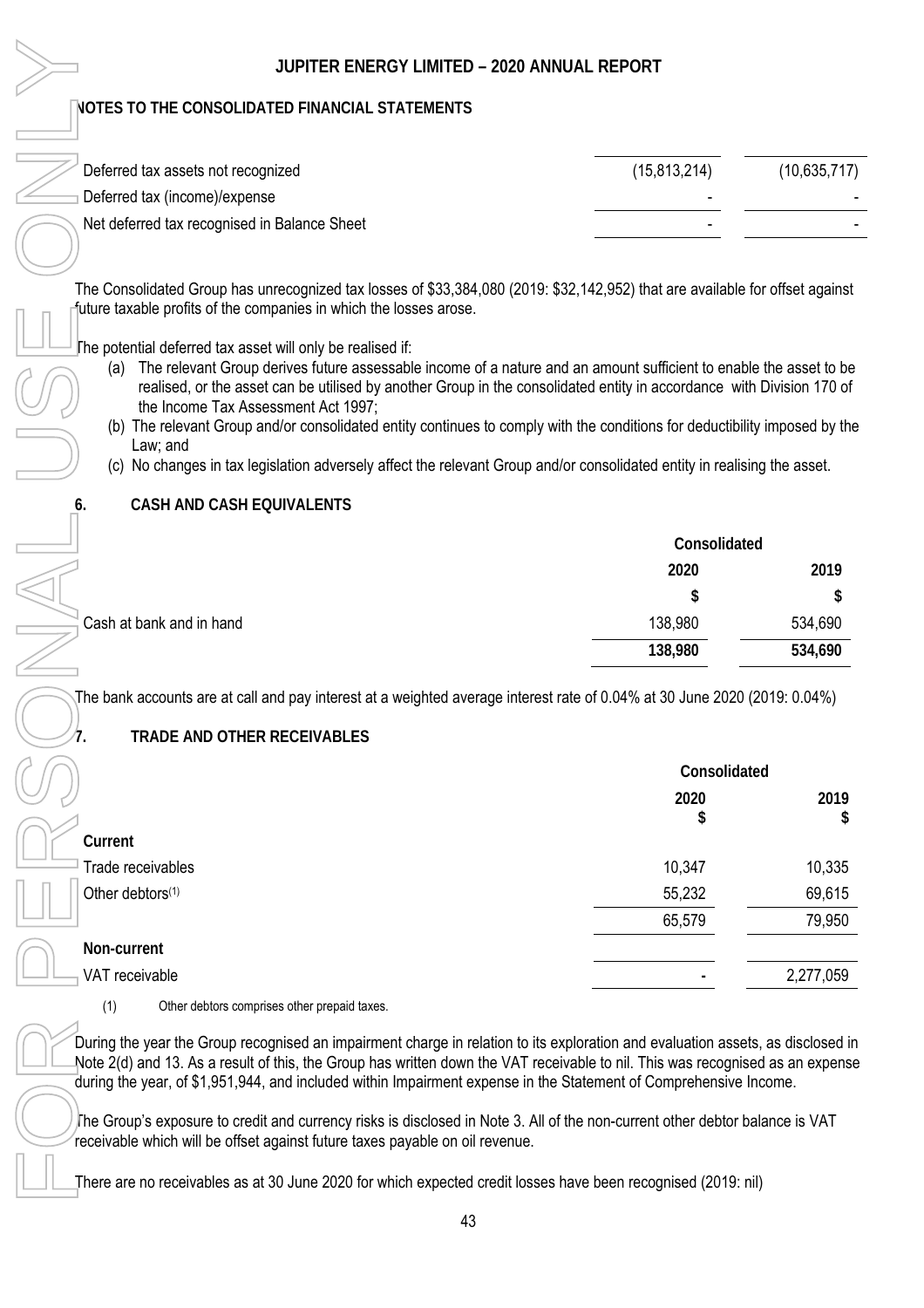### **8. OTHER CURRENT ASSETS**

|            |         | Consolidated |  |
|------------|---------|--------------|--|
|            | 2020    | 2019         |  |
|            | \$      | \$           |  |
| Prepayment | 62,799  | 112,062      |  |
| Other      | 38,566  | 54,122       |  |
|            | 101,365 | 166,184      |  |

### **9. INVENTORIES**

|                 | Consolidated |        |
|-----------------|--------------|--------|
|                 | 2020         | 2019   |
|                 | \$           | \$     |
| <b>Supplies</b> | 25,080       | 27,474 |
|                 | 25,080       | 27,474 |

# **10.** OTHER FINANCIAL ASSETS

|                  | Consolidated |         |  |
|------------------|--------------|---------|--|
|                  | 2020         | 2019    |  |
|                  | \$           | \$      |  |
| Liquidation fund | 489,460      | 459,565 |  |
|                  | 489,460      | 459,565 |  |

### **11. OIL AND GAS PROPERTIES**

| JUPITER ENERGY LIMITED - 2020 ANNUAL REPORT                                                                                                                                                                                                                                                                                                                |              |             |
|------------------------------------------------------------------------------------------------------------------------------------------------------------------------------------------------------------------------------------------------------------------------------------------------------------------------------------------------------------|--------------|-------------|
| <b>NOTES TO THE CONSOLIDATED FINANCIAL STATEMENTS</b>                                                                                                                                                                                                                                                                                                      |              |             |
| <b>OTHER CURRENT ASSETS</b>                                                                                                                                                                                                                                                                                                                                |              |             |
|                                                                                                                                                                                                                                                                                                                                                            | Consolidated |             |
|                                                                                                                                                                                                                                                                                                                                                            | 2020         | 2019        |
|                                                                                                                                                                                                                                                                                                                                                            | \$           | \$          |
| Prepayment                                                                                                                                                                                                                                                                                                                                                 | 62,799       | 112,062     |
| Other                                                                                                                                                                                                                                                                                                                                                      | 38,566       | 54,122      |
|                                                                                                                                                                                                                                                                                                                                                            | 101,365      | 166,184     |
| <b>INVENTORIES</b>                                                                                                                                                                                                                                                                                                                                         |              |             |
|                                                                                                                                                                                                                                                                                                                                                            | Consolidated |             |
|                                                                                                                                                                                                                                                                                                                                                            | 2020         | 2019        |
|                                                                                                                                                                                                                                                                                                                                                            | \$           | \$          |
| Supplies                                                                                                                                                                                                                                                                                                                                                   | 25,080       | 27,474      |
|                                                                                                                                                                                                                                                                                                                                                            | 25,080       | 27,474      |
| 10.<br>OTHER FINANCIAL ASSETS                                                                                                                                                                                                                                                                                                                              | Consolidated |             |
|                                                                                                                                                                                                                                                                                                                                                            | 2020         | 2019        |
|                                                                                                                                                                                                                                                                                                                                                            | \$           | \$          |
| Liquidation fund                                                                                                                                                                                                                                                                                                                                           | 489,460      | 459,565     |
|                                                                                                                                                                                                                                                                                                                                                            | 489,460      | 459,565     |
| The Group has a deposit for the purpose of a Liquidation fund in the amount of \$489,460. The deposit is to be used for land<br>estoration when required. Under the laws of Kazakhstan, the deposit must be replenished in the amount of 1% of the annual<br>investments. The fair value approximates the carrying value.<br>OIL AND GAS PROPERTIES<br>11. |              |             |
|                                                                                                                                                                                                                                                                                                                                                            | Consolidated |             |
|                                                                                                                                                                                                                                                                                                                                                            | 2020         | 2019        |
|                                                                                                                                                                                                                                                                                                                                                            | \$           | \$          |
| Oil and Gas Properties carried forward:                                                                                                                                                                                                                                                                                                                    |              |             |
| Oil and gas properties at cost                                                                                                                                                                                                                                                                                                                             | 22, 152, 915 | 22,665,211  |
| Depletion                                                                                                                                                                                                                                                                                                                                                  | (2,603,665)  | (2,238,056) |
| Net Carrying Value                                                                                                                                                                                                                                                                                                                                         | 19,549,250   | 20,427,153  |
| Movements during the year                                                                                                                                                                                                                                                                                                                                  |              |             |
| <b>Opening Balance</b>                                                                                                                                                                                                                                                                                                                                     | 20,427,153   | 17,228,238  |
| Net exchange differences                                                                                                                                                                                                                                                                                                                                   | (531, 662)   | (629, 146)  |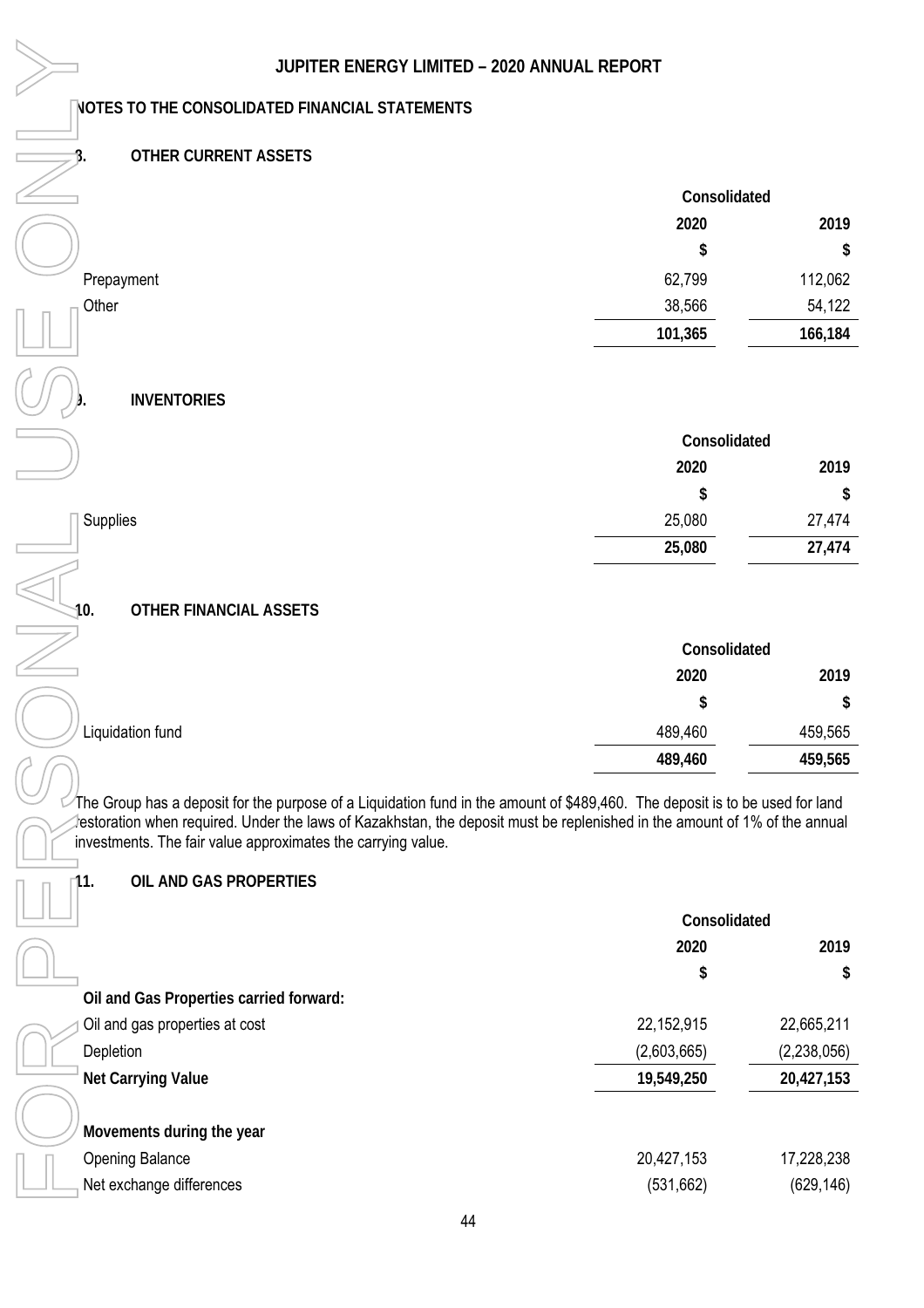### **NOTES TO THE CONSOLIDATED FINANCIAL STATEMENTS**

| Transfers from exploration and evaluation assets | 90,792     | 4,311,210  |
|--------------------------------------------------|------------|------------|
| Change in estimate of restoration liability      | 11.615     |            |
| Depletion Charge for the year                    | (448, 648) | (483, 149) |
| Closing Balance                                  | 19,549,250 | 20,427,153 |

### **12. PLANT AND EQUIPMENT**

|                                                       | JUPITER ENERGY LIMITED - 2020 ANNUAL REPORT                                   |              |             |
|-------------------------------------------------------|-------------------------------------------------------------------------------|--------------|-------------|
| <b>NOTES TO THE CONSOLIDATED FINANCIAL STATEMENTS</b> |                                                                               |              |             |
| Transfers from exploration and evaluation assets      |                                                                               | 90,792       | 4,311,210   |
| Change in estimate of restoration liability           |                                                                               | 11,615       |             |
| Depletion Charge for the year                         |                                                                               | (448, 648)   | (483, 149)  |
| <b>Closing Balance</b>                                |                                                                               | 19,549,250   | 20,427,153  |
|                                                       |                                                                               |              |             |
| 12.<br>PLANT AND EQUIPMENT                            |                                                                               |              |             |
|                                                       |                                                                               | Consolidated |             |
|                                                       |                                                                               | 2020         | 2019        |
|                                                       |                                                                               | \$           | \$          |
| Property, plant and equipment carried forward:        |                                                                               |              |             |
| Property, plant and equipment at cost                 |                                                                               | 2,392,096    | 2,383,259   |
| Accumulated depreciation                              |                                                                               | (1,488,545)  | (1,213,491) |
| Net Carrying Value                                    |                                                                               | 903,552      | 1,169,768   |
|                                                       |                                                                               |              |             |
| Movements during the year                             |                                                                               |              |             |
| <b>Opening Balance</b>                                |                                                                               | 1,169,768    | 564,453     |
| Net exchange differences                              |                                                                               | (43, 401)    | (10, 733)   |
| Transfers from exploration and evaluation assets      |                                                                               |              | 605,938     |
| Additions                                             |                                                                               | 97,262       | 331,159     |
| Disposals                                             |                                                                               |              | (11,009)    |
| Depreciation charge for the year                      |                                                                               | (320, 077)   | (310, 040)  |
| <b>Closing Balance</b>                                |                                                                               | 903,552      | 1,169,768   |
| EXPLORATION AND EVALUATION EXPENDITURE<br>3.          |                                                                               |              |             |
|                                                       |                                                                               | Consolidated |             |
|                                                       |                                                                               | 2020         | 2019        |
|                                                       |                                                                               | \$           | \$          |
| Exploration expenditure carried forward:              |                                                                               |              |             |
|                                                       | Exploration and evaluation expenditure at cost, net of accumulated impairment | 485,567      | 29,336,875  |
| Movements during the year                             |                                                                               |              |             |
| Balance at beginning of year                          |                                                                               | 29,336,875   | 28,614,808  |
| Expenditure incurred during the year                  |                                                                               | 1,808,330    | 6,321,648   |
| Transferred to Oil and Gas Properties                 |                                                                               | (90, 792)    | (4,311,210) |
| Transferred to Property Plant and Equipment           |                                                                               |              | (605, 938)  |
| Foreign exchange translation                          |                                                                               | 50,480       | (682, 433)  |
| Impairment expense <sup>(a)</sup>                     |                                                                               | (30,619,326) |             |
| Balance at end of year                                |                                                                               | 485,567      | 29,336,875  |
|                                                       |                                                                               |              |             |

### **13. EXPLORATION AND EVALUATION EXPENDITURE**

| Consolidated |             |
|--------------|-------------|
| 2020         | 2019        |
| \$           | S           |
|              |             |
| 485,567      | 29,336,875  |
|              |             |
|              |             |
| 29,336,875   | 28,614,808  |
| 1,808,330    | 6,321,648   |
| (90, 792)    | (4,311,210) |
|              | (605, 938)  |
| 50,480       | (682, 433)  |
| (30,619,326) |             |
| 485,567      | 29,336,875  |
|              |             |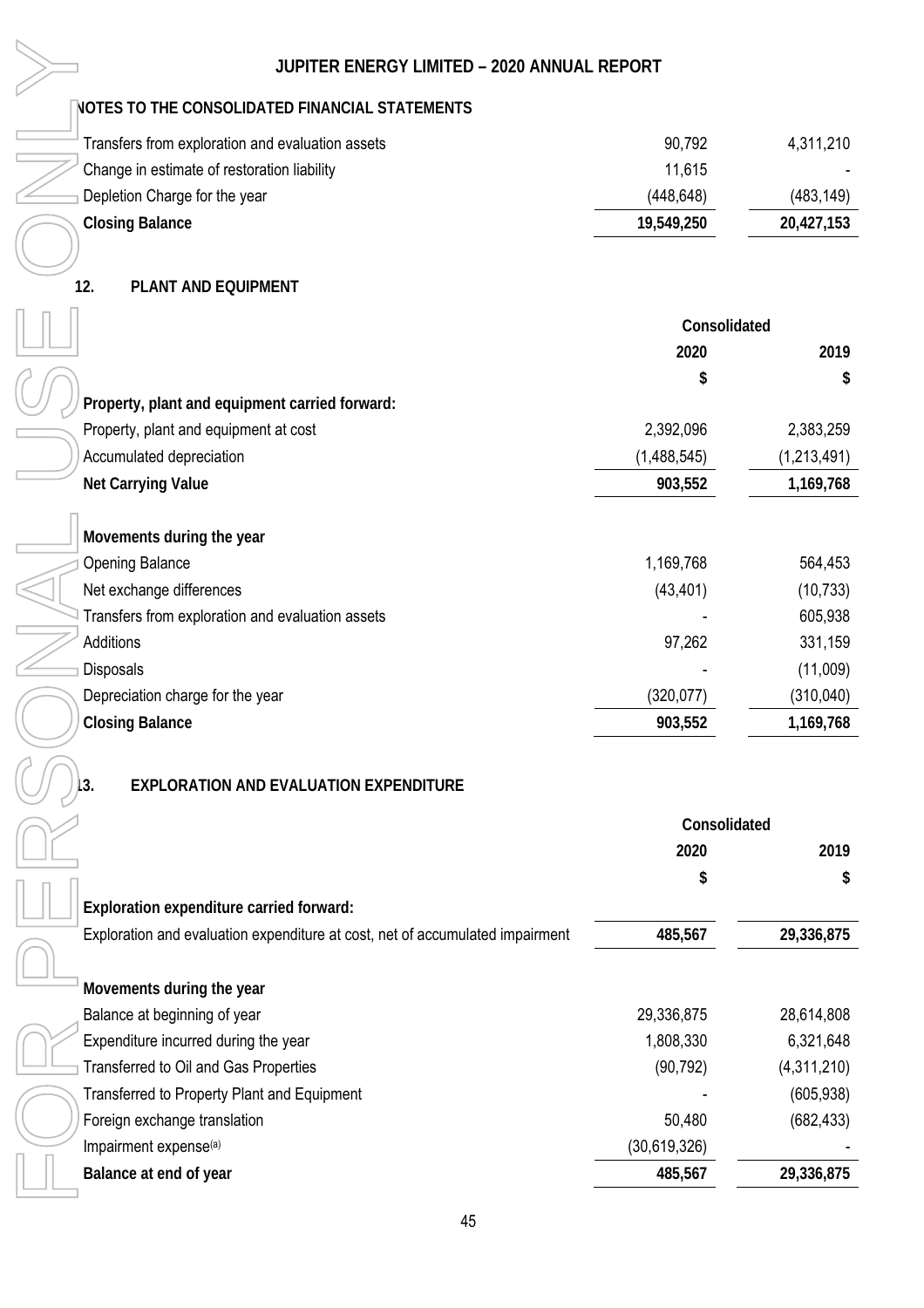### **NOTES TO THE CONSOLIDATED FINANCIAL STATEMENTS**

- -Discount rate: 16%
- $\bullet$ Production volume over the life: ~2,181,000 tonnes
- -Long term oil price – ~US \$60/bbls

### **14. TRADE AND OTHER PAYABLES**

|                  | Consolidated |           |
|------------------|--------------|-----------|
|                  | 2020         | 2019      |
|                  | \$           | \$        |
| Trade creditors  | 1,069,640    | 1,323,553 |
| Accrued expenses | 653,617      | 2,023,545 |
|                  | 1,723,257    | 3,347,098 |

### **15. CONTRACT LIABILITY**

| JUPITER ENERGY LIMITED - 2020 ANNUAL REPORT                                                                                                                                                                                                                                                                                                                                                                                                                                                                                                                                                                                                                                                                                                                                                                                                                                                                                                                                                                                                                                                                                                                                                                                                                                                                                                                                                                                              |                      |           |
|------------------------------------------------------------------------------------------------------------------------------------------------------------------------------------------------------------------------------------------------------------------------------------------------------------------------------------------------------------------------------------------------------------------------------------------------------------------------------------------------------------------------------------------------------------------------------------------------------------------------------------------------------------------------------------------------------------------------------------------------------------------------------------------------------------------------------------------------------------------------------------------------------------------------------------------------------------------------------------------------------------------------------------------------------------------------------------------------------------------------------------------------------------------------------------------------------------------------------------------------------------------------------------------------------------------------------------------------------------------------------------------------------------------------------------------|----------------------|-----------|
| <b>NOTES TO THE CONSOLIDATED FINANCIAL STATEMENTS</b>                                                                                                                                                                                                                                                                                                                                                                                                                                                                                                                                                                                                                                                                                                                                                                                                                                                                                                                                                                                                                                                                                                                                                                                                                                                                                                                                                                                    |                      |           |
| Dil sales revenue capitalised into exploration and evaluation expenditure for the current and prior year was \$nil.                                                                                                                                                                                                                                                                                                                                                                                                                                                                                                                                                                                                                                                                                                                                                                                                                                                                                                                                                                                                                                                                                                                                                                                                                                                                                                                      |                      |           |
| (a) Impairment of Exploration and Evaluation Expenditure                                                                                                                                                                                                                                                                                                                                                                                                                                                                                                                                                                                                                                                                                                                                                                                                                                                                                                                                                                                                                                                                                                                                                                                                                                                                                                                                                                                 |                      |           |
| As outlined in Note 2(d) during the year, the Group applied to transfer Akkar East oilfield from an exploration phase to<br>Commercial Production under the Block 31 contract, which was approved by the Kazakh authorities subsequent to the<br>reporting date, and is also in the process of applying to transfer the Akkar North (East Block) to Commercial Production. As<br>part of submitting the final reserves for the commercial production and relinguishing any parts of the oilfields with no defined<br>eserves the Group concluded, based current forecasts, that capitalised exploration and evaluation costs were not recoverable<br>and recognised an impairment expense of \$30,619,326 (2019: nil) within the Impairment expense line item in the Statement of<br>Comprehensive Income. The carrying value of exploration and evaluation expenditure as at 30 June 2020, net of impairment,<br>relates to the West Zhetybai oilfield, with final reserves expected to be submitted for this oilfield in the 2021 calendar year.<br>The Group assesses each asset or cash generating unit (CGU) every reporting period to determine whether any indication o<br>impairment exists. Where an indicator of impairment exists, a formal estimate of the recoverable amount is made, which is<br>onsidered to be the higher of the fair value less costs of disposal and value in use. Management has assessed Block 31 as |                      |           |
| being an individual CGU, which is the lowest level for which cash inflows are largely independent.<br>The recoverable amount of the Group's CGU is calculated using the value-in-use method (VIU), which reflects the present<br>alue of the future cash flows expected to be derived from the CGU. This calculated recoverable amount is then compared with<br>the carrying value of the assets of the CGU. Arising from the VIU calculations, an impairment expense of \$30,619,326 (2019:<br>hil) has been recognised.<br>In measuring the recoverable amount, the following key assumptions were used:                                                                                                                                                                                                                                                                                                                                                                                                                                                                                                                                                                                                                                                                                                                                                                                                                               |                      |           |
| Discount rate: 16%<br>Production volume over the life: $\approx 2,181,000$ tonnes<br>Long term oil price $-$ ~US \$60/bbls                                                                                                                                                                                                                                                                                                                                                                                                                                                                                                                                                                                                                                                                                                                                                                                                                                                                                                                                                                                                                                                                                                                                                                                                                                                                                                               |                      |           |
| The impairment charge relating to Block 31 reflects the global oil prices which have fallen significantly during the year, partly<br>due to the softening of the market as a result of the COVID-19 pandemic. The recoverability of Block 31 is highly sensitive to<br>changes in the long term oil prices.                                                                                                                                                                                                                                                                                                                                                                                                                                                                                                                                                                                                                                                                                                                                                                                                                                                                                                                                                                                                                                                                                                                              |                      |           |
| TRADE AND OTHER PAYABLES                                                                                                                                                                                                                                                                                                                                                                                                                                                                                                                                                                                                                                                                                                                                                                                                                                                                                                                                                                                                                                                                                                                                                                                                                                                                                                                                                                                                                 |                      |           |
|                                                                                                                                                                                                                                                                                                                                                                                                                                                                                                                                                                                                                                                                                                                                                                                                                                                                                                                                                                                                                                                                                                                                                                                                                                                                                                                                                                                                                                          | Consolidated<br>2020 | 2019      |
|                                                                                                                                                                                                                                                                                                                                                                                                                                                                                                                                                                                                                                                                                                                                                                                                                                                                                                                                                                                                                                                                                                                                                                                                                                                                                                                                                                                                                                          | \$                   | S         |
| Trade creditors                                                                                                                                                                                                                                                                                                                                                                                                                                                                                                                                                                                                                                                                                                                                                                                                                                                                                                                                                                                                                                                                                                                                                                                                                                                                                                                                                                                                                          | 1,069,640            | 1,323,553 |
| Accrued expenses                                                                                                                                                                                                                                                                                                                                                                                                                                                                                                                                                                                                                                                                                                                                                                                                                                                                                                                                                                                                                                                                                                                                                                                                                                                                                                                                                                                                                         | 653,617              | 2,023,545 |
|                                                                                                                                                                                                                                                                                                                                                                                                                                                                                                                                                                                                                                                                                                                                                                                                                                                                                                                                                                                                                                                                                                                                                                                                                                                                                                                                                                                                                                          | 1,723,257            | 3,347,098 |
| Trade payables are non-interest-bearing and are normally settled on 30-day terms.                                                                                                                                                                                                                                                                                                                                                                                                                                                                                                                                                                                                                                                                                                                                                                                                                                                                                                                                                                                                                                                                                                                                                                                                                                                                                                                                                        |                      |           |
| <b>CONTRACT LIABILITY</b><br>15.                                                                                                                                                                                                                                                                                                                                                                                                                                                                                                                                                                                                                                                                                                                                                                                                                                                                                                                                                                                                                                                                                                                                                                                                                                                                                                                                                                                                         |                      |           |
|                                                                                                                                                                                                                                                                                                                                                                                                                                                                                                                                                                                                                                                                                                                                                                                                                                                                                                                                                                                                                                                                                                                                                                                                                                                                                                                                                                                                                                          | Consolidated         |           |
|                                                                                                                                                                                                                                                                                                                                                                                                                                                                                                                                                                                                                                                                                                                                                                                                                                                                                                                                                                                                                                                                                                                                                                                                                                                                                                                                                                                                                                          | 2020                 | 2019      |
|                                                                                                                                                                                                                                                                                                                                                                                                                                                                                                                                                                                                                                                                                                                                                                                                                                                                                                                                                                                                                                                                                                                                                                                                                                                                                                                                                                                                                                          | \$                   | \$        |
| Contract liability                                                                                                                                                                                                                                                                                                                                                                                                                                                                                                                                                                                                                                                                                                                                                                                                                                                                                                                                                                                                                                                                                                                                                                                                                                                                                                                                                                                                                       | 538,223              | 696,102   |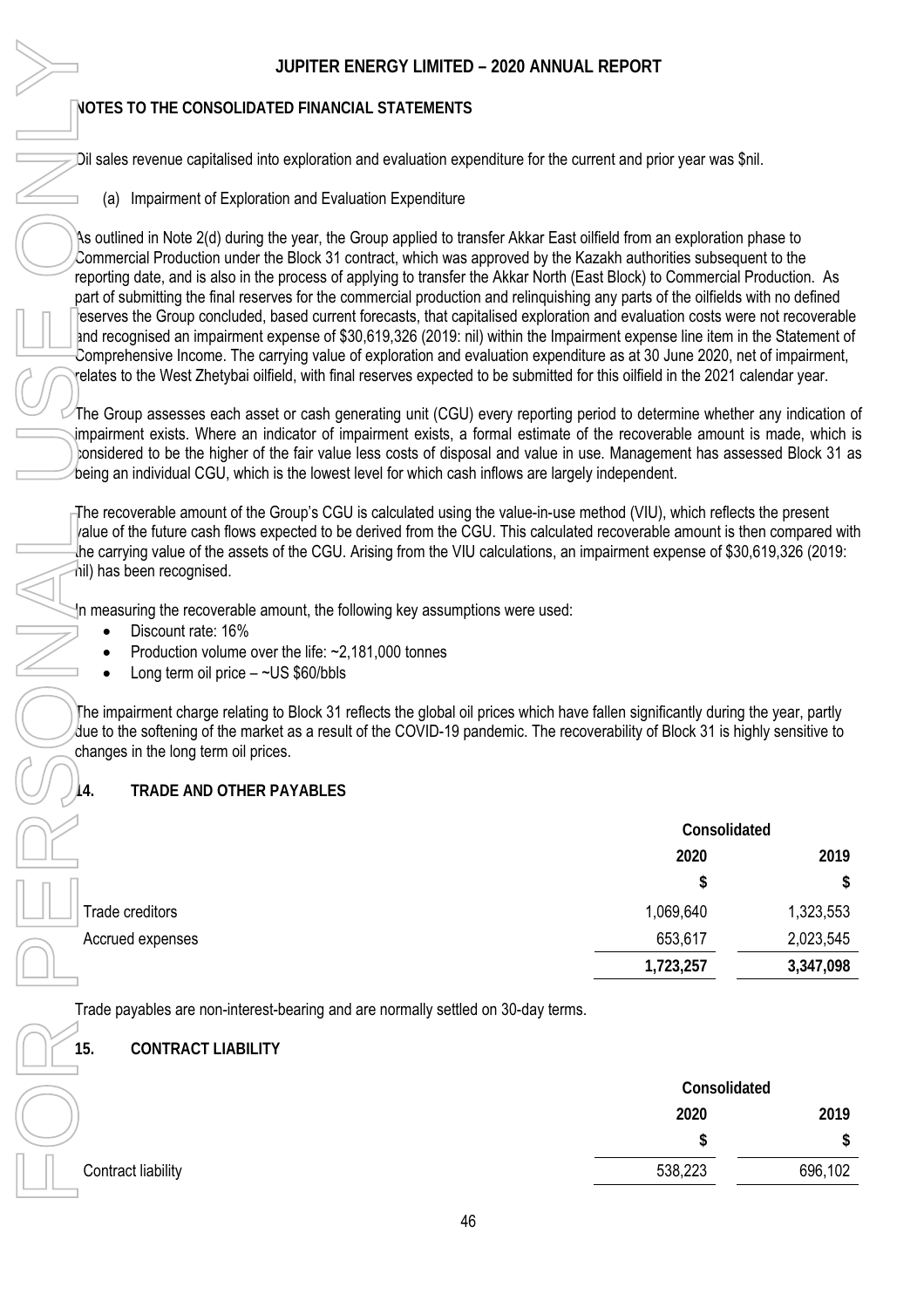### **16. PROVISIONS**

|                              | Consolidated |         |
|------------------------------|--------------|---------|
|                              | 2020         | 2019    |
| Non - current                | \$           |         |
| Provision for rehabilitation | 358,816      | 347,410 |
|                              | 358,816      | 347,410 |

| JUPITER ENERGY LIMITED - 2020 ANNUAL REPORT                                                                                                                                                                                                                                                                                                                                                                                                                                                          |                                       |            |
|------------------------------------------------------------------------------------------------------------------------------------------------------------------------------------------------------------------------------------------------------------------------------------------------------------------------------------------------------------------------------------------------------------------------------------------------------------------------------------------------------|---------------------------------------|------------|
| NOTES TO THE CONSOLIDATED FINANCIAL STATEMENTS                                                                                                                                                                                                                                                                                                                                                                                                                                                       |                                       |            |
| The contract liability refers to amounts received in advance for oil sales. As at 30 June 2020, there is approximately 3,388<br>tonnes of oil to be delivered under the contract (2019: 2,522 tonnes). This obligation is expected to be fulfilled within the<br>quarter ending 30 September 2020.                                                                                                                                                                                                   |                                       |            |
| <b>PROVISIONS</b><br>16.                                                                                                                                                                                                                                                                                                                                                                                                                                                                             |                                       |            |
|                                                                                                                                                                                                                                                                                                                                                                                                                                                                                                      |                                       |            |
|                                                                                                                                                                                                                                                                                                                                                                                                                                                                                                      | Consolidated                          |            |
|                                                                                                                                                                                                                                                                                                                                                                                                                                                                                                      | 2020                                  | 2019       |
| Non - current                                                                                                                                                                                                                                                                                                                                                                                                                                                                                        | \$                                    |            |
| Provision for rehabilitation                                                                                                                                                                                                                                                                                                                                                                                                                                                                         | 358,816                               | 347,410    |
|                                                                                                                                                                                                                                                                                                                                                                                                                                                                                                      | 358,816                               | 347,410    |
| ehabilitation of the oilfield would be \$358,816 (2019: \$347,410). The timing of rehabilitation is likely to depend on when the<br>field ceases to produce at economically viable rates which is currently estimated to be 2044 (2019: 2044). This will depend<br>upon future oil and gas prices, which are inherently uncertain. The underlying rehabilitation costs are denominated in Tenge<br>and in calculating the provision at 30 June 2020 a discount rate of 7.47% (2019: 7.46%) was used. |                                       |            |
| Movements in rehabilitation provision                                                                                                                                                                                                                                                                                                                                                                                                                                                                | 2020                                  | 2019       |
|                                                                                                                                                                                                                                                                                                                                                                                                                                                                                                      | \$                                    |            |
| Carrying amount at beginning of the year                                                                                                                                                                                                                                                                                                                                                                                                                                                             | 347,410                               | 244,258    |
| Unwinding of discount rate                                                                                                                                                                                                                                                                                                                                                                                                                                                                           | 12,683                                | 9,612      |
| Foreign exchange translation                                                                                                                                                                                                                                                                                                                                                                                                                                                                         | (12, 892)                             | (13,000)   |
| Re-measurement for changes in estimates <sup>1</sup>                                                                                                                                                                                                                                                                                                                                                                                                                                                 | 11,615                                | 74,397     |
| Provision for new wells                                                                                                                                                                                                                                                                                                                                                                                                                                                                              |                                       | 32,144     |
| Carrying amount at the end of year                                                                                                                                                                                                                                                                                                                                                                                                                                                                   | 358,816                               | 347,410    |
| Due to a change in the discount rate and the expected timing of when the rehabilitation activities will be undertaken.<br>(1)                                                                                                                                                                                                                                                                                                                                                                        |                                       |            |
| OTHER FINANCIAL LIABILITIES<br>17.                                                                                                                                                                                                                                                                                                                                                                                                                                                                   |                                       |            |
| Dther financial liabilities comprises the following unsecured promissory notes as at 30 June 2020:                                                                                                                                                                                                                                                                                                                                                                                                   |                                       |            |
|                                                                                                                                                                                                                                                                                                                                                                                                                                                                                                      | <b>Accrued Principal and Interest</b> |            |
|                                                                                                                                                                                                                                                                                                                                                                                                                                                                                                      | 2020                                  | 2019       |
|                                                                                                                                                                                                                                                                                                                                                                                                                                                                                                      |                                       |            |
| 2017 Funding Agreement (max \$US 5m)                                                                                                                                                                                                                                                                                                                                                                                                                                                                 | 6,762,017                             | 3,746,743  |
| 2016 Funding Agreement (max \$US 5m)                                                                                                                                                                                                                                                                                                                                                                                                                                                                 | 7,836,828                             | 6,921,764  |
| Refinanced Series B Promissory Note                                                                                                                                                                                                                                                                                                                                                                                                                                                                  | 23,290,326                            | 20,666,478 |
| Promissory Note – Discharge of Convertible Notes <sup>1</sup>                                                                                                                                                                                                                                                                                                                                                                                                                                        | 48,985,537                            | 43,466,910 |
| Total                                                                                                                                                                                                                                                                                                                                                                                                                                                                                                | 86,874,707                            | 74,801,894 |
| In May 2016, the Group issued a series of promissory notes to discharge its obligations under a convertible note deed originally<br>1)<br>dated 20 September 2013. There is no conversion feature associated with this promissory note.                                                                                                                                                                                                                                                              |                                       |            |

### **17. OTHER FINANCIAL LIABILITIES**

|                                                               | <b>Accrued Principal and Interest</b> |            |
|---------------------------------------------------------------|---------------------------------------|------------|
|                                                               | 2020                                  | 2019       |
| 2017 Funding Agreement (max \$US 5m)                          | 6,762,017                             | 3,746,743  |
| 2016 Funding Agreement (max \$US 5m)                          | 7,836,828                             | 6,921,764  |
| <b>Refinanced Series B Promissory Note</b>                    | 23,290,326                            | 20,666,478 |
| Promissory Note - Discharge of Convertible Notes <sup>1</sup> | 48,985,537                            | 43,466,910 |
| Total                                                         | 86,874,707                            | 74,801,894 |
|                                                               |                                       |            |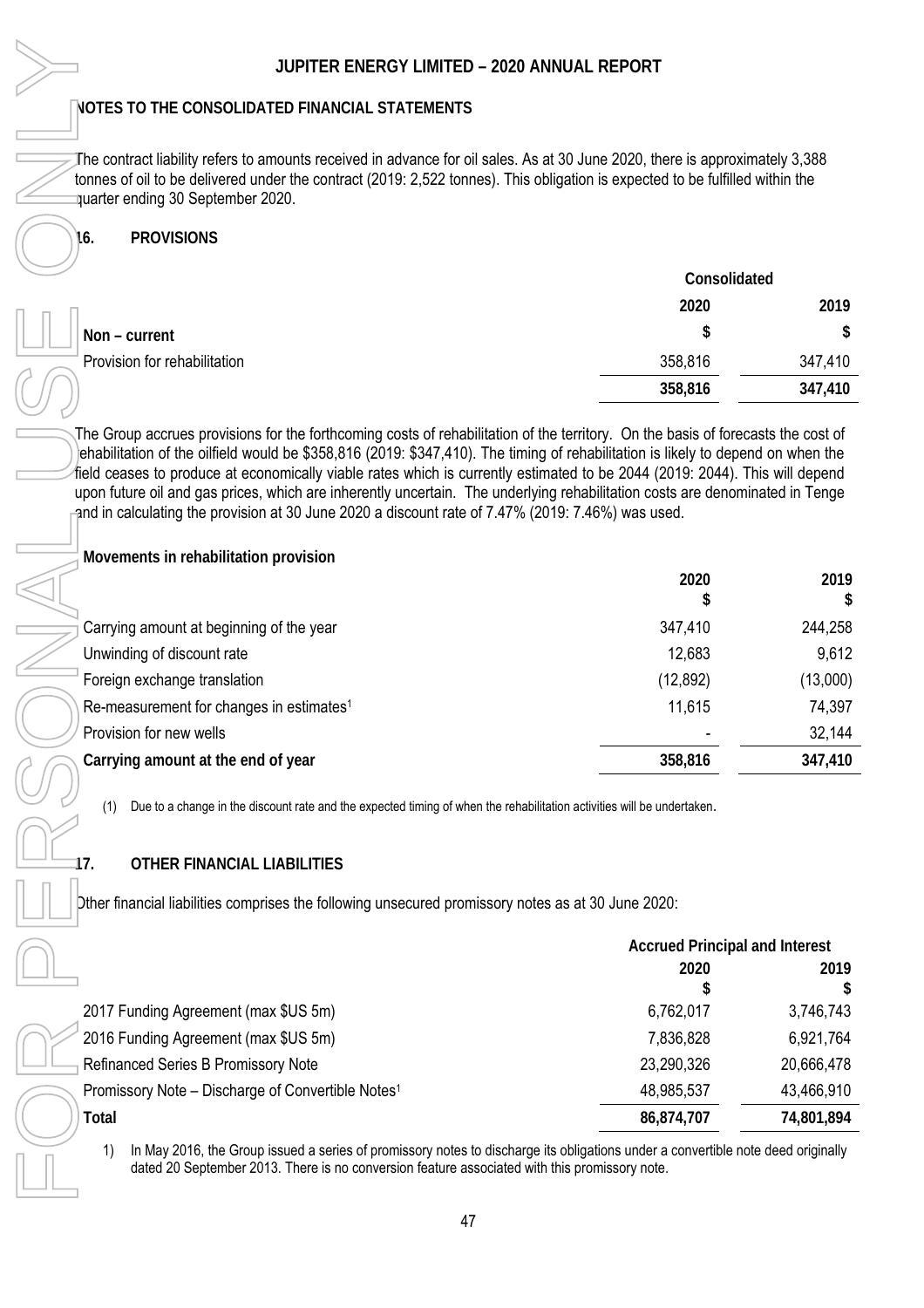2) There has been no change to the terms and conditions of any of the promissory notes to that disclosed in the 30 June 2019 Annual Report, except for the extension dates for all Promissory Notes, other than Mobile Energy, having their repayment date extended to July 2021 in March 2020. Additionally, subsequent to the year ended 30 June 2020, an extension to the repayment date has been granted. Refer to Note 27 Subsequent Events for further details.

Movements in the balance and presentation of other financial liabilities during the year were as follows:

|                                                             | Consolidated |           |
|-------------------------------------------------------------|--------------|-----------|
|                                                             | 2020<br>\$   | 2019<br>S |
| Current                                                     |              |           |
| Promissory notes (unsecured) - Opening Balance              | 183,318      |           |
| Change in current/non-current classification <sup>(1)</sup> | 19,365,167   | 171,611   |
| Drawdowns during the financial year                         |              |           |
| Interest accrued                                            | 2,100,394    | 10,534    |
| Impact of foreign exchange                                  | 381,512      | 1,173     |
| Promissory Notes (Unsecured) - Closing balance              | 22,030,391   | 183,318   |
|                                                             |              |           |

|                                                 | Consolidated   |            |
|-------------------------------------------------|----------------|------------|
|                                                 | 2020<br>\$     | 2019<br>\$ |
| Non-Current                                     |                |            |
| Promissory notes (unsecured) - Opening Balance  | 74,618,575     | 62,510,430 |
| Change in current/non-current classification(1) | (19, 365, 167) | (171, 611) |
| Drawdowns during the financial year             | 2,298,205      | 1,192,369  |
| Interest accrued                                | 6,263,309      | 7,541,612  |
| Impact of foreign exchange                      | 1,029,394      | 3,545,775  |
| Promissory Notes (Unsecured) - Closing balance  | 64,844,316     | 74,618,575 |

*(1) The promissory notes issued under the Promissory Note agreement for debtholder Mobile Energy (reassigned to Blackbird Trust subsequent to 30 June 2020) were repayable on 1 July 2020 (or such later date as agreed by the parties in writing). They have therefore been reclassified as current. Subsequent to period end an extension to the repayment date was granted (Refer to Note 27 Subsequent Events for further detail).*

*(2) Interest relating to promissory notes totals \$8,363,703 (2019: \$7,552,147). Finance costs in the Statement of Comprehensive Income also include interest expense recognised in relation to lease liabilities of \$40,774 (2019: nil) and other interest expense of \$16,158 (2019: nil).* 

### **Promissory Notes**

The key terms of the 2017 Funding Agreement are:

- -Unsecured
- $\bullet$ Effective 31 July 2017
- $\bullet$  US\$100,000 (and any interest thereon) repayable on 31 July 2021 (or such later date agreed by the parties in writing) (the "Repayment Date")
- $\bullet$  US\$4.9m (and any interest thereon) repayable on 31 July 2021 (or such later date agreed by the parties in writing) (the "Repayment Date")
- -Interest rate of 15% pa
- $\bullet$ Interest will accrue and be repayable with principal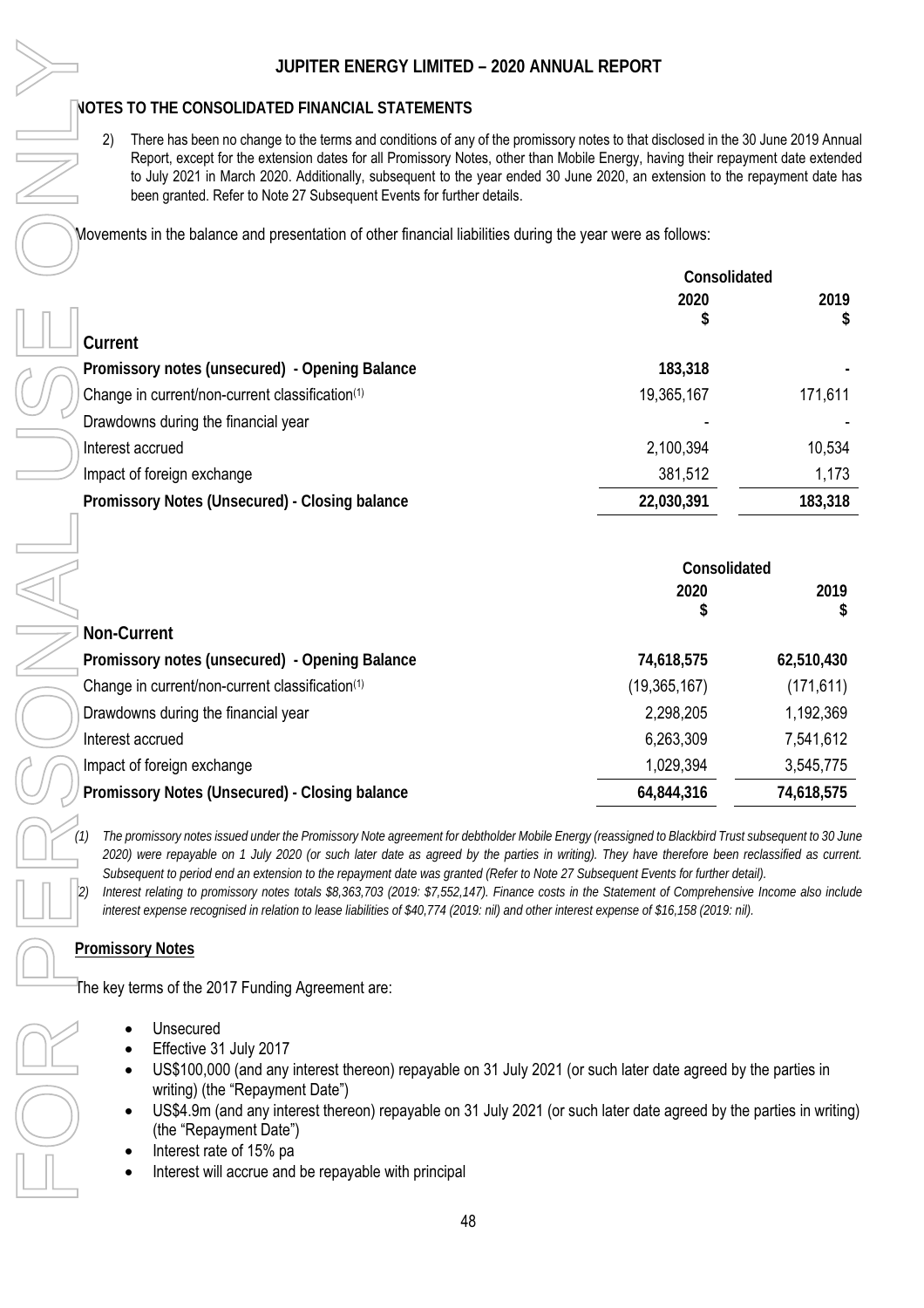### **NOTES TO THE CONSOLIDATED FINANCIAL STATEMENTS**

- $\bullet$  Lenders can elect to be repaid if there is a change of control in Jupiter Energy Limited or Jupiter Energy Pte Ltd or there is a change in control in contract 2275 covering the Block 31 Licence
- $\bullet$  Bonus will be payable to the Lenders equivalent to 5% of the sale price of contract 2275 in the event that the contract is assigned, transferred or sold to a 3rd party during the period of the facility. No Liability has been recognized, as no sale agreement has been entered into. Interest rate of 15% pa

As at 30 June 2020, the Company had drawn down US\$4.64m (A\$6.76m) under the \$US5.0m 2017 Funding Agreement. As at 30 June 2020, a total of \$US5.36m (A\$7.81m) was available to the Company under the 2017 Funding Agreement, including the additional \$US5.0m committed by Waterford Finance and Investment Limited in March 2020.

As at 30 June 2020, the 2016 Funding Agreement had been fully drawn and had an overrun of US\$0.38m (A\$0.55m). This overrun will be funded by the 2017 Funding Agreement, meaning that the total additional funding amount available to the Company, as at 30 June 2020, is a net \$US4.98m (A\$7.26m).

On 2 July 2020 a Deed of Assignment was signed between Jupiter Energy Limited, Mobile Energy Limited and Blackbird Trust, whereby the outstanding Notes held by Mobile Energy Limited, totaling \$US15,119,458 (\$A22,030,391) as at 30 June 2020 (principal and accrued interest) were assigned to Blackbird Trust.

The key terms of the 2016 Funding Agreement (including the Refinanced Series B Promissory Note) are:

- $\bullet$ Unsecured
- $\bullet$ Effective 24 May 2016
- -Drawdowns will roll into a Promissory Note
- $\bullet$ Promissory Note is repayable on 1 July 2021
- -Interest rate of 15% pa
- $\bullet$ Interest will accrue and be repayable with principal
- $\bullet$  Lender can elect to be repaid if there is a change of control in Jupiter Energy Limited or Jupiter Energy Pte Ltd or there is a change in control in contract 2275 covering the Block 31 Licence.

The key terms of the Promissory Note – Discharge of Convertible Notes:

- -Unsecured
- $\bullet$ Effective 24 May 2016
- -Note is repayable on 1 July 2020<sup>1</sup> and 1 July 2021
- $\bullet$ Interest rate of 15% pa
- $\bullet$ Interest will accrue and be repayable with principal

Lender can elect to be repaid if there is a change of control in Jupiter Energy Limited or Jupiter Energy Pte Ltd or there is a change in control in contract 2275 covering the Block 31 Licence

<sup>1</sup> *The promissory notes issued under the Promissory Note agreement for debtholder Mobile Energy (reassigned to Blackbird Trust subsequent*  to 30 June 2020) were repayable on 1 July 2020 (or such later date as agreed by the parties in writing). Subsequent to period end an extension to *the repayment date was granted (Refer to Note 27 Subsequent Events for further detail).* 

There are no covenants associated with the Promissory notes to which the Group would have to comply.

**18. CONTRIBUTED EQUITY Consolidated 2020 \$ 2019 \$** *Shares issued and fully paid1* Ordinary shares (a) 85,633,935 85,633,935 85,633,935 85,633,935 **85,633,935 85,633,935**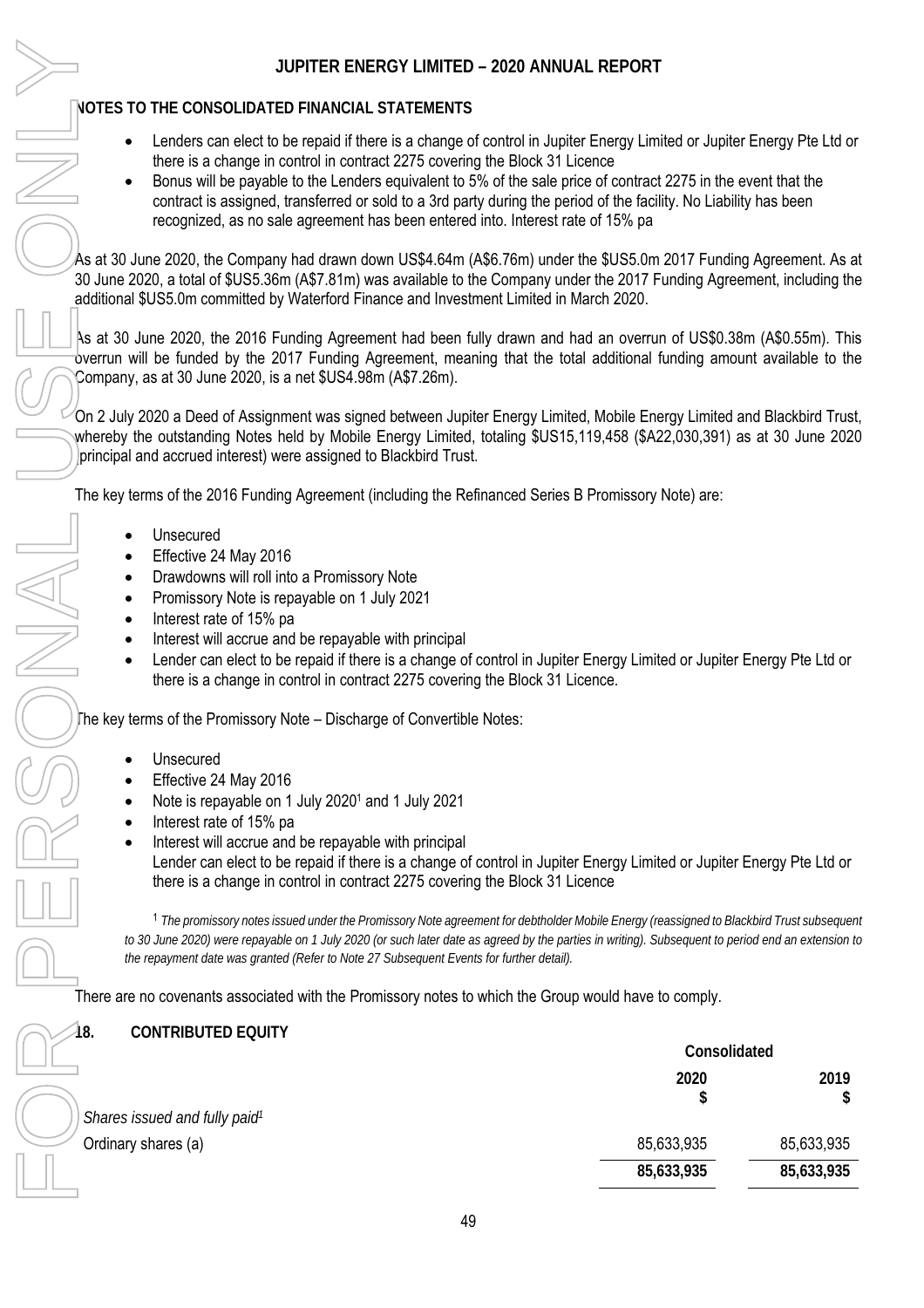|                                                                   | <b>Number</b> | <b>Number</b> |
|-------------------------------------------------------------------|---------------|---------------|
| $\overline{\phantom{a}}$ (a) Movements in ordinary share capital: | 2020          | 2019          |
| Balance 30 June 2019                                              | 153,377,693   | 153,377,693   |
| Balance 30 June 2020                                              | 153,377,693   | 153,377,693   |
| These shares have no par value.                                   |               |               |

### **Capital risk management**

When managing capital, management's objective is to ensure the entity continues as a going concern as well as to maintain optimal returns to shareholders and benefits for other stakeholders. Management also aims to maintain a capital structure that ensures the lowest cost of capital available to the entity.

In order to maintain or adjust the capital structure, the entity may adjust the amount of dividends paid to shareholders, return capital to shareholders, issue new shares, enter into joint ventures or sell assets.

The entity does not have a defined share buy-back plan.

No dividends were paid in 2020 and none are expected to be paid in 2021.

The Group is not subject to any externally imposed capital requirements.

### **19. RESERVES**

|                              |                                            | CONSOLIDATED                    |                |
|------------------------------|--------------------------------------------|---------------------------------|----------------|
|                              | Foreign currency<br>translation<br>reserve | Share based<br>payments reserve | Total          |
|                              | \$                                         | \$                              | \$             |
| At 30 June 2018              | (26, 262, 620)                             | 5,764,014                       | (20, 498, 606) |
| Share based payment          |                                            |                                 |                |
| Foreign currency translation | (1,437,707)                                |                                 | (1,437,707)    |
| At 30 June 2019              | (27,700,327)                               | 5,764,014                       | (21, 936, 313) |
| Share based payment          |                                            |                                 |                |
| Foreign currency translation | (680, 854)                                 |                                 | (680, 854)     |
| At 30 June 2020              | (28, 381, 181)                             | 5,764,014                       | (22,617,167)   |

**Nature and purpose of reserves**

*Foreign currency translation reserve*

The foreign currency translation reserve is used to record exchange differences arising from the translation of the financial statements of foreign subsidiaries.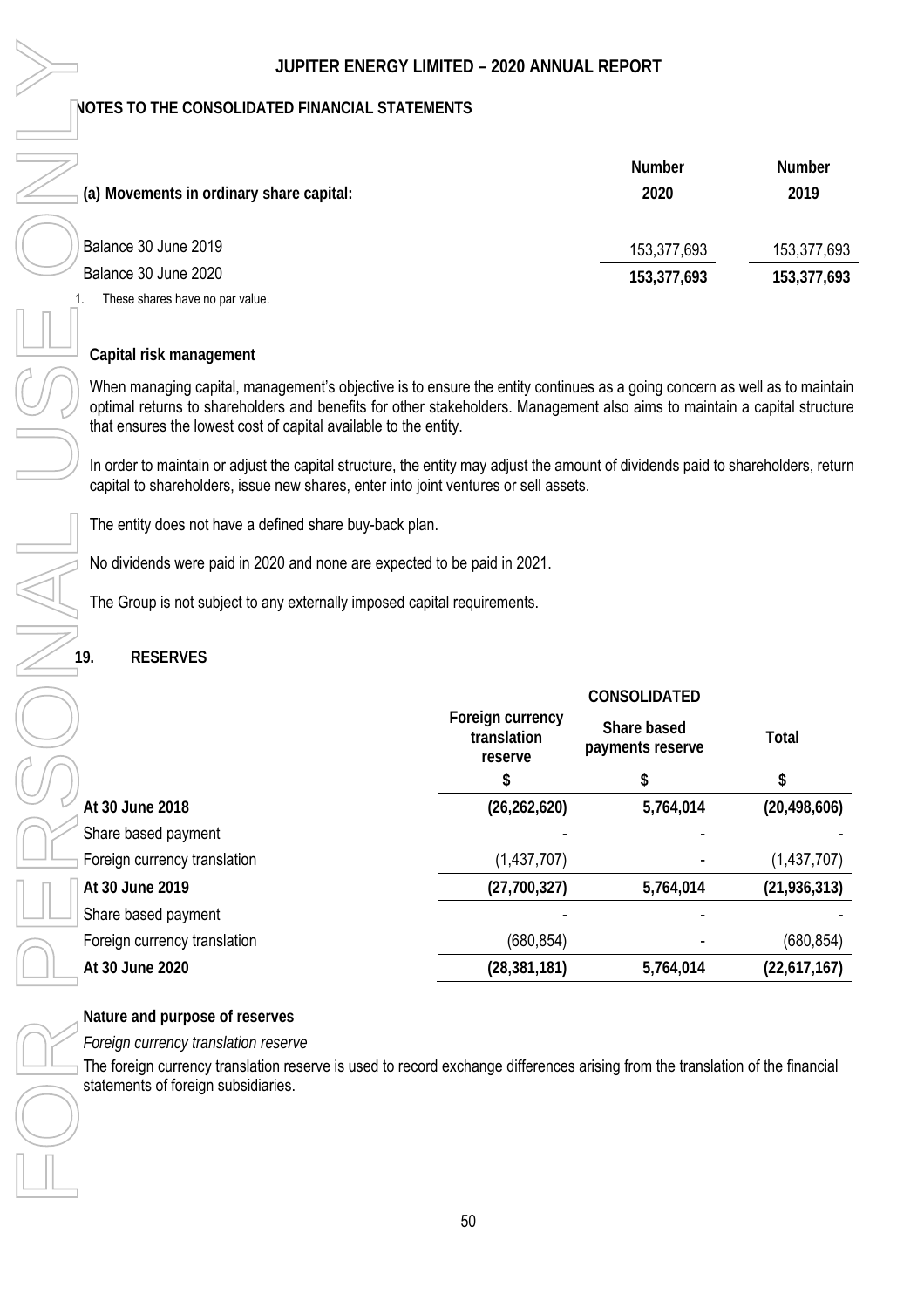### **NOTES TO THE CONSOLIDATED FINANCIAL STATEMENTS**

### *Share based payments reserve*

The share based payments plan reserve is used to record the value of equity benefits provided to eligible employees as part of their remuneration. There have been no share based payments during the year ended 30 June 2020 (2019: none).

### **20. KEY MANAGEMENT PERSONNEL AND RELATED PARTY DISCLOSURE**

This note is to be read in conjunction with the Remuneration Report, included in the Directors Report on pages 12 to 19.

### **(a) Key management personnel compensation**

|                              | Consolidated |           |
|------------------------------|--------------|-----------|
|                              | 2020         | 2019      |
|                              |              |           |
| Short-term employee benefits | 912,441      | 998,329   |
| Post-employment benefits     | 40,000       | 40,000    |
|                              | 952,441      | 1,038,329 |
|                              |              |           |

### **(b) Transactions between the Group and other related parties**

### **Consultancy fees**

During the year, consulting fees of \$222,164 (2019: \$284,985) were accrued and paid under normal terms and conditions to Meridian Petroleum LLP, of which Mr. Kuandykov is a director, for the provision of geological services at normal commercial rates. This amount has been included in the payments to key management personnel above. As at 30 June 2020, \$23,055 was outstanding and payable to Meridian Petroleum LLP.

During the year, consulting fees of \$144,011 (2019: \$151,000) were accrued and paid under normal terms and conditions to Grange Consulting of which Mr Warren is a director. As at 30 June 2020, \$11,640 (incl GST) was outstanding and payable to Grange Consulting. The consulting fees includes the provisions of key management personnel services to the Group.

The total deferred fees owing to each related party are included within Trade and Other Payables in the Statement of Financial Position and have been detailed below:

|                                                                                                                                                                                                                                                                                                                                                                                                                                                                                                   | JUPITER ENERGY LIMITED - 2020 ANNUAL REPORT |           |                                                 |
|---------------------------------------------------------------------------------------------------------------------------------------------------------------------------------------------------------------------------------------------------------------------------------------------------------------------------------------------------------------------------------------------------------------------------------------------------------------------------------------------------|---------------------------------------------|-----------|-------------------------------------------------|
| NOTES TO THE CONSOLIDATED FINANCIAL STATEMENTS                                                                                                                                                                                                                                                                                                                                                                                                                                                    |                                             |           |                                                 |
| Share based payments reserve                                                                                                                                                                                                                                                                                                                                                                                                                                                                      |                                             |           |                                                 |
| The share based payments plan reserve is used to record the value of equity benefits provided to eligible<br>part of their remuneration. There have been no share based payments during the year ended 30 June 20                                                                                                                                                                                                                                                                                 |                                             |           |                                                 |
| ŀО.<br>KEY MANAGEMENT PERSONNEL AND RELATED PARTY DISCLOSURE                                                                                                                                                                                                                                                                                                                                                                                                                                      |                                             |           |                                                 |
| This note is to be read in conjunction with the Remuneration Report, included in the Directors Report on pa                                                                                                                                                                                                                                                                                                                                                                                       |                                             |           |                                                 |
| a) Key management personnel compensation                                                                                                                                                                                                                                                                                                                                                                                                                                                          |                                             |           |                                                 |
| Short-term employee benefits<br>Post-employment benefits                                                                                                                                                                                                                                                                                                                                                                                                                                          |                                             |           | Consoli<br>2020<br>912,441<br>40,000<br>952,441 |
| (b) Transactions between the Group and other related parties                                                                                                                                                                                                                                                                                                                                                                                                                                      |                                             |           |                                                 |
| Consultancy fees                                                                                                                                                                                                                                                                                                                                                                                                                                                                                  |                                             |           |                                                 |
| ates. This amount has been included in the payments to key management personnel above. As at 30 June<br>outstanding and payable to Meridian Petroleum LLP.<br>During the year, consulting fees of \$144,011 (2019: \$151,000) were accrued and paid under normal terms a<br>Grange Consulting of which Mr Warren is a director. As at 30 June 2020, \$11,640 (incl GST) was outstandi<br>Brange Consulting. The consulting fees includes the provisions of key management personnel services to t |                                             |           |                                                 |
| The total deferred fees owing to each related party are included within Trade and Other Payables in the Sta<br>Position and have been detailed below:                                                                                                                                                                                                                                                                                                                                             |                                             |           |                                                 |
|                                                                                                                                                                                                                                                                                                                                                                                                                                                                                                   | 2020<br>\$                                  | 2019<br>S |                                                 |
| Geoff Gander <sup>1</sup>                                                                                                                                                                                                                                                                                                                                                                                                                                                                         | 72,100                                      | 177,377   |                                                 |
| Baltabek Kuandykov                                                                                                                                                                                                                                                                                                                                                                                                                                                                                | 304,362                                     | 243,548   |                                                 |
| Alexey Kruzhkov                                                                                                                                                                                                                                                                                                                                                                                                                                                                                   | 221,850                                     | 161,037   |                                                 |
| Alexander Kuzev                                                                                                                                                                                                                                                                                                                                                                                                                                                                                   | 126,667                                     | 81,056    |                                                 |
| Total                                                                                                                                                                                                                                                                                                                                                                                                                                                                                             | 724,979                                     | 663,018   |                                                 |
| During the year, payments totaling A\$145,273 were made to Mr Geoff Gander in relation to deferred Director fees, which had b<br>years.<br>These are deferred until such time that at least US\$5,000,000 in new equity is raised or alternatively the G<br>31 licence and receives the funds associated with that sale. The deferred director fees will be paid in cash.                                                                                                                         |                                             |           |                                                 |

1 During the year, payments totaling A\$145,273 were made to Mr Geoff Gander in relation to deferred Director fees, which had been accrued in previous years.

⊤hese are deferred until such time that at least US\$5,000,000 in new equity is raised or alternatively the Group sells the Block<br>31 licence and receives the funds associated with that sale. The deferred director fees will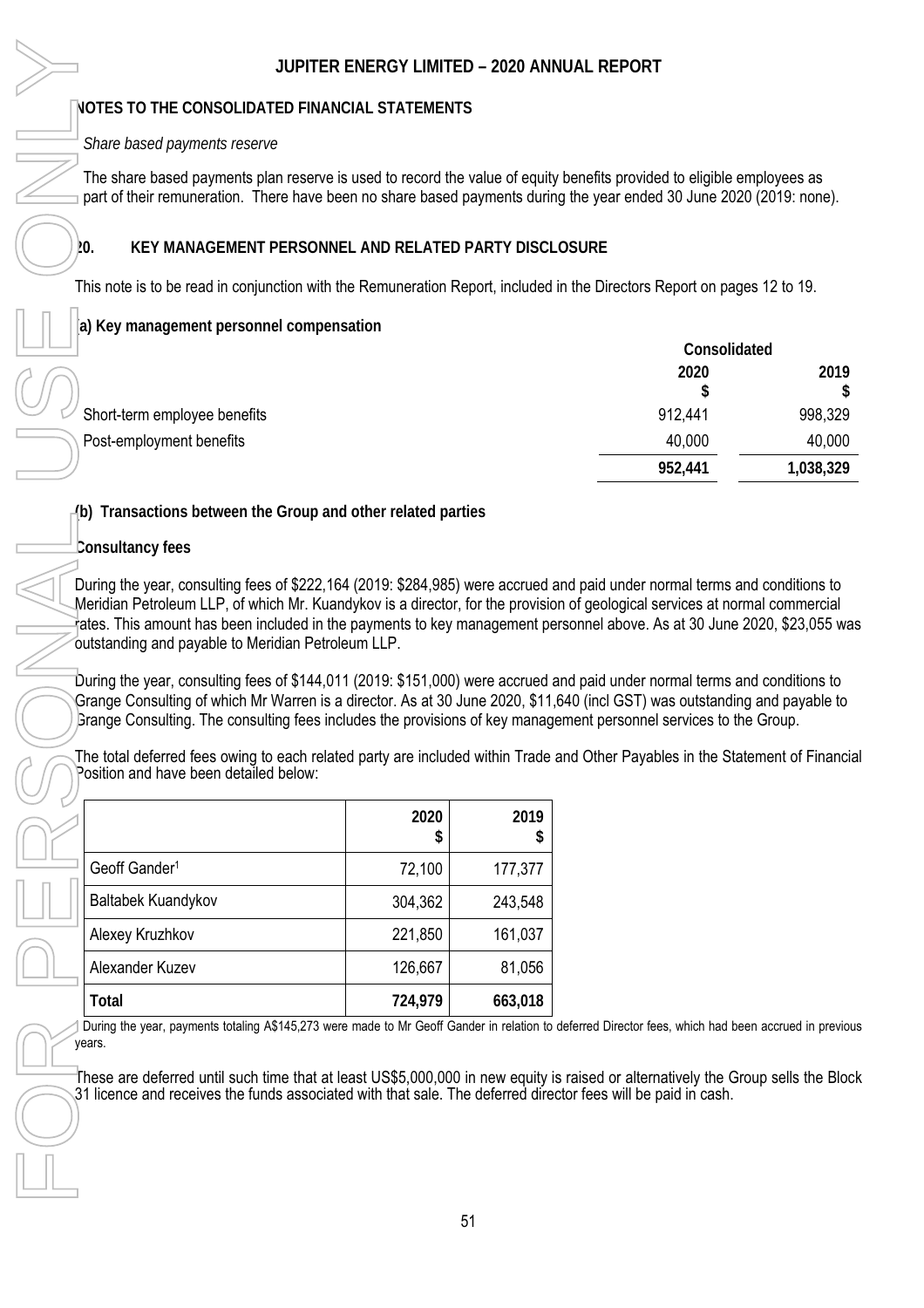### **21. COMMITMENTS FOR EXPENDITURE**

|                                                     | 2020                     | 2019 |
|-----------------------------------------------------|--------------------------|------|
|                                                     | \$.                      | \$   |
| - not later than one year                           | 3,965,380                |      |
| - later than one year but not later than five years | $\overline{\phantom{0}}$ |      |
|                                                     | 3,965,380                |      |
|                                                     |                          |      |

### **22. AUDITORS REMUNERATION**

| JUPITER ENERGY LIMITED - 2020 ANNUAL REPORT                                                                                                            |           |            |
|--------------------------------------------------------------------------------------------------------------------------------------------------------|-----------|------------|
| NOTES TO THE CONSOLIDATED FINANCIAL STATEMENTS                                                                                                         |           |            |
| <b>COMMITMENTS FOR EXPENDITURE</b><br>-21.                                                                                                             |           |            |
| <b>Exploration Work Program Commitments</b>                                                                                                            |           |            |
| The Group has entered into a subsoil utilisation rights for petroleum exploration and extraction in Areas 1 and 2 in Mangistau                         |           |            |
| Dblast in accordance with Contract No. 2272 dated 29 December 2006 with the Ministry of Energy and Mineral Resources of the<br>Republic of Kazakhstan. |           |            |
| Exploration work program commitments contracted for that are payable:                                                                                  |           |            |
|                                                                                                                                                        | 2020      | 2019       |
|                                                                                                                                                        | \$        | \$         |
| - not later than one year                                                                                                                              | 3,965,380 |            |
| - later than one year but not later than five years                                                                                                    |           |            |
|                                                                                                                                                        | 3,965,380 |            |
| 22.<br><b>AUDITORS REMUNERATION</b><br>The auditor of Jupiter Energy Limited is Ernst & Young.                                                         |           |            |
|                                                                                                                                                        |           |            |
|                                                                                                                                                        | 2020      | 2019<br>\$ |
| Amounts received or due and receivable by Ernst & Young (Australia) for:                                                                               |           |            |
| auditing or reviewing the financial report                                                                                                             | 102,011   | 88,680     |
|                                                                                                                                                        | 102,011   | 88,680     |
|                                                                                                                                                        |           |            |
| Amounts received or due and receivable by Ernst & Young (Kazakhstan) for:<br>auditing or reviewing the financial report                                | 37,211    | 55,826     |
| Non-audit fees (tax advisory services)                                                                                                                 | 20,331    | 14,953     |
|                                                                                                                                                        | 57,542    | 70,779     |
|                                                                                                                                                        |           |            |
| Amounts received or due and receivable by Ernst & Young (Singapore) for:                                                                               |           |            |
| auditing or reviewing the financial report                                                                                                             | 17,280    |            |
|                                                                                                                                                        | 17,280    |            |
| Total paid to Ernst & Young                                                                                                                            | 176,833   | 159,459    |
|                                                                                                                                                        |           |            |
|                                                                                                                                                        |           |            |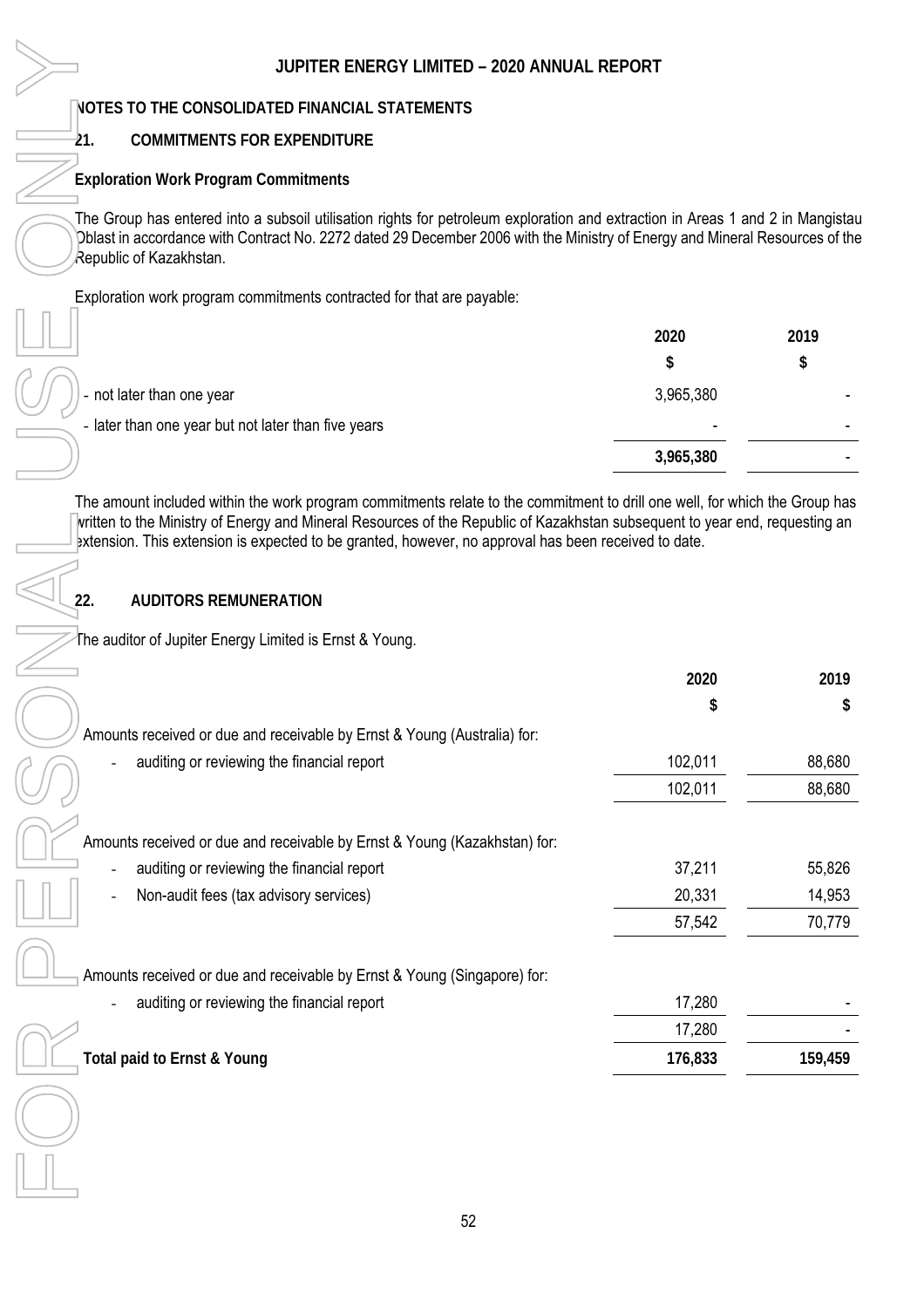**NOTES TO THE CONSOLIDATED FINANCIAL STATEMENTS** 

### **23. LOSS PER SHARE**

### **Basic loss per share**

Basic loss per share are calculated by dividing the profit / (loss) attributable to equity holders of the Group by the weighted average number of ordinary shares outstanding during the period.

The following reflects the income and data used in the basic and diluted loss per share computations:

|                                                                                              | Consolidated                       |                                    |  |
|----------------------------------------------------------------------------------------------|------------------------------------|------------------------------------|--|
| Net loss attributable to ordinary equity holders of the<br>Parent from continuing operations | 2020<br>(42, 352, 148)             | 2019<br>(8,927,775)                |  |
| Weighted average number of ordinary shares for basic<br>and diluted loss per share           | Number of<br>shares<br>153,377,693 | Number of<br>shares<br>153,377,693 |  |
| Basic and diluted loss per share (cents)                                                     | (27.61)                            | (5.82)                             |  |

There have been no other transactions involving ordinary shares or potential ordinary shares between the reporting date and the date of authorisation of these financial statements.

### **24. SEGMENT REPORTING**

**Identification of reportable segments** 

The Group has identified its operating segments based on the internal reports that are used by the chief operating decision makers in assessing performance and determining the allocation of resources.

The Group has identified that it has one operating segment being related to the activities in Kazakhstan, on the basis that the bperations in Australia relate to running the Corporate Head Office only.

All significant Oil and Gas and Exploration and evaluation expenditure are domiciled in Kazakhstan. All oil sales are with one customer in Kazakhstan.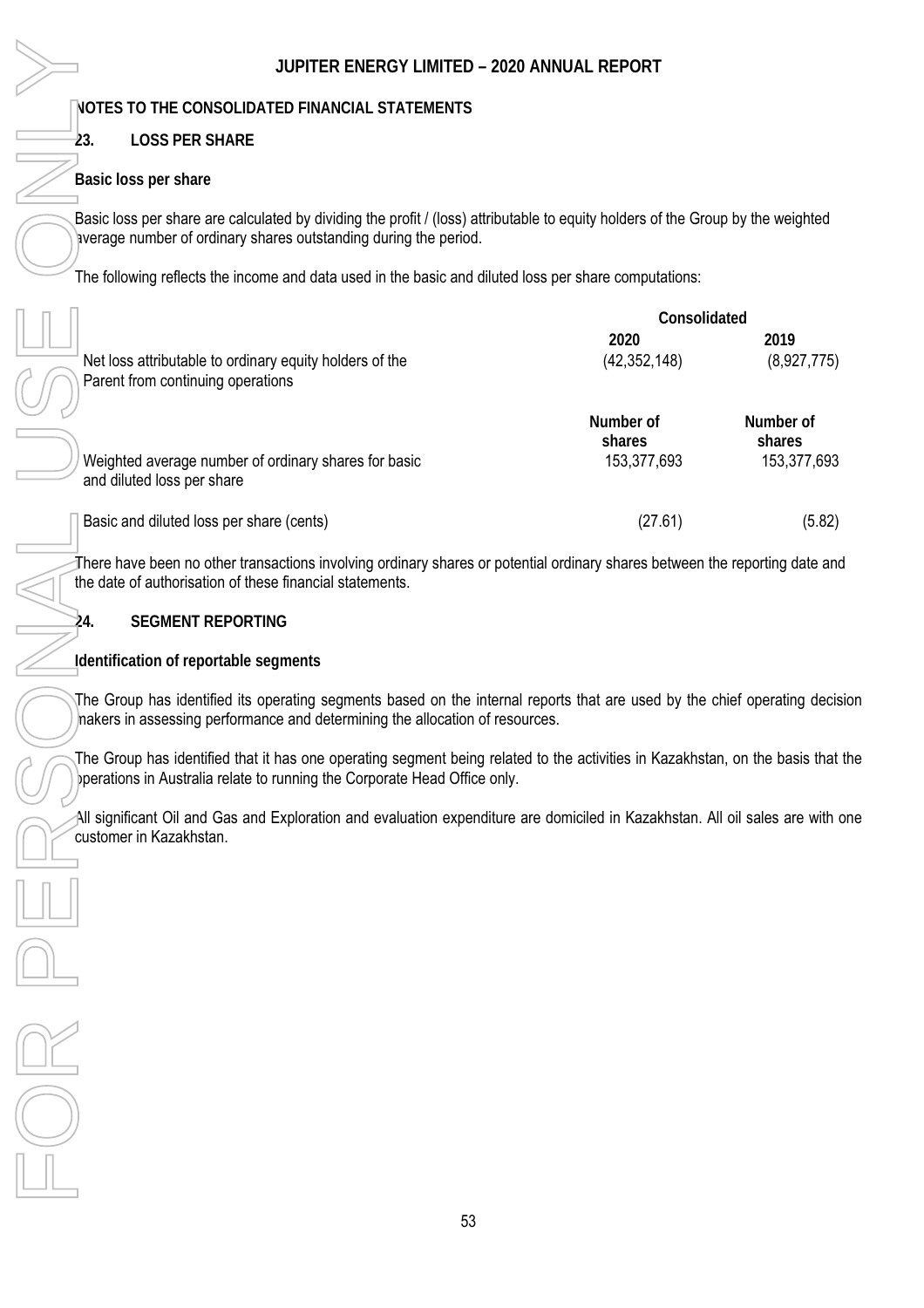# NOTES TO THE CONSOLIDATED FINANCIAL STATEMENTS<br>25. STATEMENT OF CASHFLOWS RECONCILIATION

### **25. STATEMENT OF CASHFLOWS RECONCILIATION**

### **(a)** Reconciliation of operating (loss) after income tax to net cash (used in) operating activities

| JUPITER ENERGY LIMITED - 2020 ANNUAL REPORT                                                                                                                                                                                                                                                                |                  |             |
|------------------------------------------------------------------------------------------------------------------------------------------------------------------------------------------------------------------------------------------------------------------------------------------------------------|------------------|-------------|
| NOTES TO THE CONSOLIDATED FINANCIAL STATEMENTS                                                                                                                                                                                                                                                             |                  |             |
| 25.<br>STATEMENT OF CASHFLOWS RECONCILIATION                                                                                                                                                                                                                                                               |                  |             |
| Reconciliation of operating (loss) after income tax to net cash (used in) operating activities<br>(a)                                                                                                                                                                                                      |                  |             |
|                                                                                                                                                                                                                                                                                                            | Consolidated     |             |
|                                                                                                                                                                                                                                                                                                            | 2020             | 2019        |
|                                                                                                                                                                                                                                                                                                            | \$               | \$          |
| Operating (loss) after income tax:                                                                                                                                                                                                                                                                         | (42, 352, 148)   | (8,927,775) |
| Add/(less) non-cash items:                                                                                                                                                                                                                                                                                 |                  |             |
| Depreciation / Depletion                                                                                                                                                                                                                                                                                   | 926,698          | 793,189     |
| Finance costs                                                                                                                                                                                                                                                                                              | 8,363,703        | 7,552,147   |
| Impairment expense                                                                                                                                                                                                                                                                                         | 32,571,270       |             |
| Effect of foreign exchange translation                                                                                                                                                                                                                                                                     | 1,406,647        | 3,474,045   |
| Changes in assets and liabilities:                                                                                                                                                                                                                                                                         |                  |             |
| Decrease (increase) in receivables                                                                                                                                                                                                                                                                         | 339,486          | 406,787     |
| Decrease (increase) in inventories                                                                                                                                                                                                                                                                         | 2,394            | 16,494      |
| Decrease (increase) in other current assets                                                                                                                                                                                                                                                                | 55,484           | (17, 239)   |
| Increase in payables                                                                                                                                                                                                                                                                                       | (1,786,327)      | 1,534,224   |
| Increase in contract liabilities                                                                                                                                                                                                                                                                           | (157, 879)       | 654,473     |
| Increase in Provisions                                                                                                                                                                                                                                                                                     |                  | 103,153     |
| Net cash flows from operating activities                                                                                                                                                                                                                                                                   | (630, 672)       | 5,589,498   |
| For the purposes of the cash flow statement, cash includes cash on hand, at banks, and money market investments readily<br>convertible to cash on hand, net of outstanding bank overdrafts.<br>NEW AND AMENDED ACCOUNTING STANDARDS AND INTERPRETATIONS ADOPTED<br>26.                                     |                  |             |
| The Group adopted AASB 16 as of 1 January 2019. AASB 16 supersedes AASB 117 Leases, IFRIC 4 Determining whether<br>Arrangement contains a Lease, SIC-15 Operating Leases-Incentives and SIC-27 Evaluating the Substance of Transactio<br>Involving the Legal Form of a Lease as detailed in Note 2(b).     |                  |             |
| The Group also elected to use the recognition exemptions for lease contracts that, at the commencement date, have a lea<br>ferm of 12 months or less and do not contain a purchase option ('short-term leases'), and lease contracts for which the underlyi<br>asset is of low value ('low-value assets'). |                  |             |
| ease liabilities are measured at the present value of future payments on the initial date of application, being 1 January 201<br>Right of use assets were recognised at an amount equal to the lease liability.                                                                                            |                  |             |
| The impact of the application of AASB 16 is as follows:                                                                                                                                                                                                                                                    |                  |             |
| Impact on the equity (increase/(decrease)):                                                                                                                                                                                                                                                                |                  |             |
|                                                                                                                                                                                                                                                                                                            | 1 July 2019<br>7 |             |
| Assets                                                                                                                                                                                                                                                                                                     |                  |             |
| Non-current assets                                                                                                                                                                                                                                                                                         |                  |             |
| Right-of-use assets                                                                                                                                                                                                                                                                                        | 229,391          |             |
| Liabilities                                                                                                                                                                                                                                                                                                |                  |             |
| Lease liabilities - current<br>There is no material impact on accumulated losses at the date of initial application.                                                                                                                                                                                       | 229,391          |             |

### **26. NEW AND AMENDED ACCOUNTING STANDARDS AND INTERPRETATIONS ADOPTED**

|                                                                                       | 1 July 2019 |
|---------------------------------------------------------------------------------------|-------------|
| $\lnot$ Assets                                                                        |             |
| Non-current assets                                                                    |             |
| Right-of-use assets                                                                   | 229,391     |
| Liabilities                                                                           |             |
| Lease liabilities - current                                                           | 229,391     |
| There is no material impact on accumulated losses at the date of initial application. |             |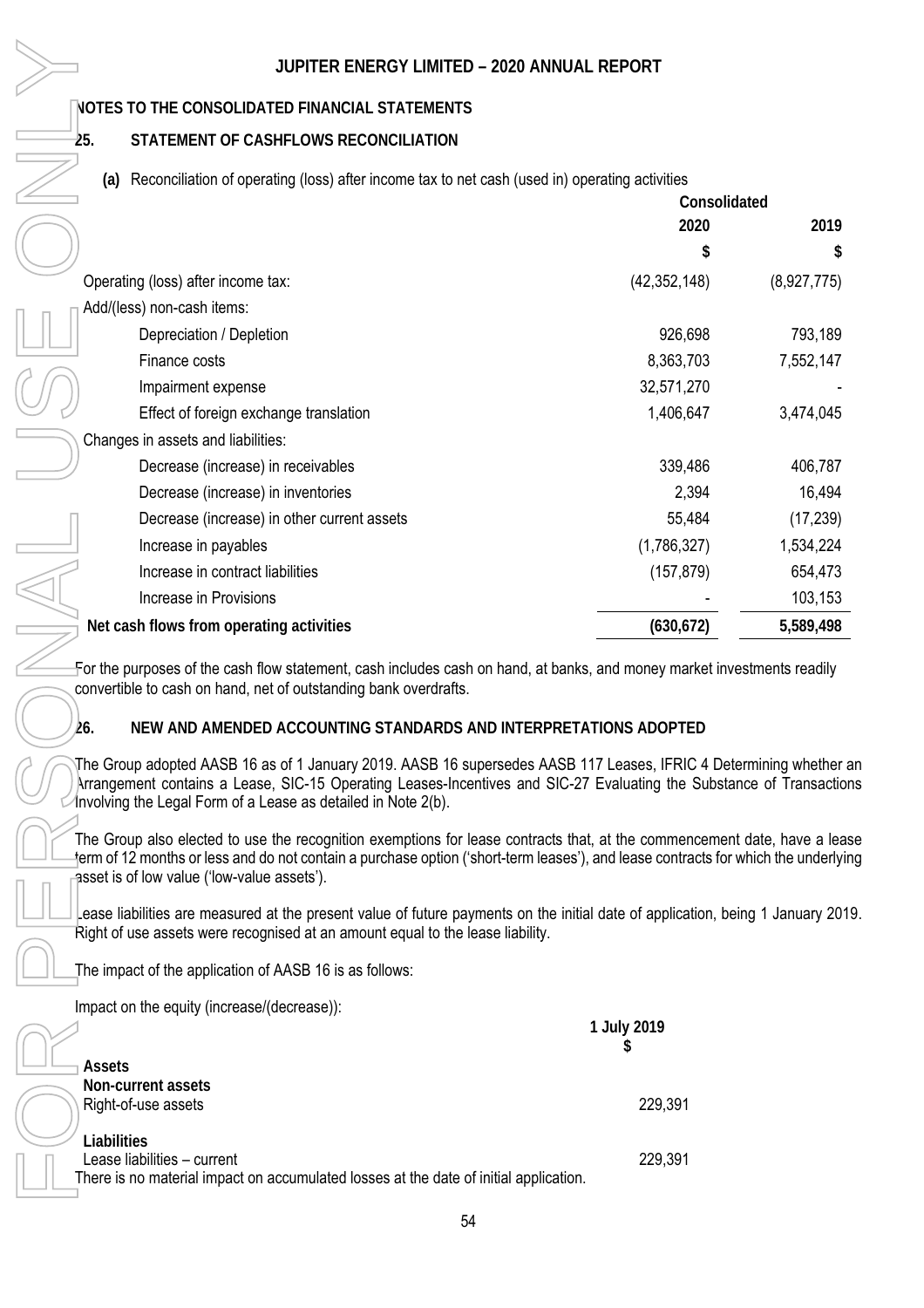|     | JUPITER ENERGY LIMITED - 2020 ANNUAL REPORT                                                                                                                                                                                                                                                                                                                                                                                                                                                                                                                                                                                                                                                                                                                                                          |            |            |
|-----|------------------------------------------------------------------------------------------------------------------------------------------------------------------------------------------------------------------------------------------------------------------------------------------------------------------------------------------------------------------------------------------------------------------------------------------------------------------------------------------------------------------------------------------------------------------------------------------------------------------------------------------------------------------------------------------------------------------------------------------------------------------------------------------------------|------------|------------|
|     | NOTES TO THE CONSOLIDATED FINANCIAL STATEMENTS                                                                                                                                                                                                                                                                                                                                                                                                                                                                                                                                                                                                                                                                                                                                                       |            |            |
|     | Lease assets and lease liabilities at 30 June 2020 are detailed below:                                                                                                                                                                                                                                                                                                                                                                                                                                                                                                                                                                                                                                                                                                                               |            |            |
|     | <b>Lease Assets</b>                                                                                                                                                                                                                                                                                                                                                                                                                                                                                                                                                                                                                                                                                                                                                                                  |            |            |
|     |                                                                                                                                                                                                                                                                                                                                                                                                                                                                                                                                                                                                                                                                                                                                                                                                      | 2020<br>\$ | 2019<br>\$ |
|     | Right of use assets                                                                                                                                                                                                                                                                                                                                                                                                                                                                                                                                                                                                                                                                                                                                                                                  | 227,425    |            |
|     | Less: Accumulated Amortisation                                                                                                                                                                                                                                                                                                                                                                                                                                                                                                                                                                                                                                                                                                                                                                       | (154, 973) |            |
|     | Net Carrying Value                                                                                                                                                                                                                                                                                                                                                                                                                                                                                                                                                                                                                                                                                                                                                                                   | 72,452     |            |
|     | Movements during the year                                                                                                                                                                                                                                                                                                                                                                                                                                                                                                                                                                                                                                                                                                                                                                            |            |            |
|     | <b>Opening Balance</b>                                                                                                                                                                                                                                                                                                                                                                                                                                                                                                                                                                                                                                                                                                                                                                               | 229,391    |            |
|     | Net exchange differences                                                                                                                                                                                                                                                                                                                                                                                                                                                                                                                                                                                                                                                                                                                                                                             | (1,966)    |            |
|     | Depreciation charge for the year                                                                                                                                                                                                                                                                                                                                                                                                                                                                                                                                                                                                                                                                                                                                                                     | (154, 973) |            |
|     | <b>Closing Balance</b>                                                                                                                                                                                                                                                                                                                                                                                                                                                                                                                                                                                                                                                                                                                                                                               | 72,452     |            |
|     | Lease Liabilities                                                                                                                                                                                                                                                                                                                                                                                                                                                                                                                                                                                                                                                                                                                                                                                    |            |            |
|     |                                                                                                                                                                                                                                                                                                                                                                                                                                                                                                                                                                                                                                                                                                                                                                                                      | 2020       | 2019       |
|     |                                                                                                                                                                                                                                                                                                                                                                                                                                                                                                                                                                                                                                                                                                                                                                                                      | \$         | \$         |
|     | Lease liabilities - current                                                                                                                                                                                                                                                                                                                                                                                                                                                                                                                                                                                                                                                                                                                                                                          | 83,071     |            |
|     | Lease liabilities - non current                                                                                                                                                                                                                                                                                                                                                                                                                                                                                                                                                                                                                                                                                                                                                                      |            |            |
|     | <b>Total lease liabilities</b>                                                                                                                                                                                                                                                                                                                                                                                                                                                                                                                                                                                                                                                                                                                                                                       | 83,071     |            |
|     | Movements during the year                                                                                                                                                                                                                                                                                                                                                                                                                                                                                                                                                                                                                                                                                                                                                                            |            |            |
|     | <b>Opening Balance</b>                                                                                                                                                                                                                                                                                                                                                                                                                                                                                                                                                                                                                                                                                                                                                                               | 229,391    |            |
|     | Payments                                                                                                                                                                                                                                                                                                                                                                                                                                                                                                                                                                                                                                                                                                                                                                                             | (185, 548) |            |
|     | Interest                                                                                                                                                                                                                                                                                                                                                                                                                                                                                                                                                                                                                                                                                                                                                                                             | 40,774     |            |
|     | Net exchange differences                                                                                                                                                                                                                                                                                                                                                                                                                                                                                                                                                                                                                                                                                                                                                                             | (1, 546)   |            |
|     | <b>Closing Balance</b>                                                                                                                                                                                                                                                                                                                                                                                                                                                                                                                                                                                                                                                                                                                                                                               | 83,071     |            |
|     | Lease liabilities were discounted using an incremental borrowing rate of 15% as of 1 July 2019.                                                                                                                                                                                                                                                                                                                                                                                                                                                                                                                                                                                                                                                                                                      |            |            |
|     | $D$ uring the year, the total cash outflows relating to lease liabilities was \$185,548 (2019: Nil) and the interest recognised a<br>to \$40,774 which has been recognised within finance costs in the Statement of Comprehensive Income (2019: Nil). Pay<br>\$55,895 for short term leases (lease term of 12 months or less) and leases of low value assets were expensed in the con<br>hcome statement under general and administration costs for the year ended 30 June 2020. The Group's leasing arran<br>relate to pumping equipment for the Block 31 oilfields.                                                                                                                                                                                                                                |            |            |
| 27. | EVENTS OCCURING AFTER THE BALANCE SHEET DATE                                                                                                                                                                                                                                                                                                                                                                                                                                                                                                                                                                                                                                                                                                                                                         |            |            |
|     | There have been no events subsequent to 30 June 2020, and up to the date of this report which would require disclosu<br>han those matters detailed below:                                                                                                                                                                                                                                                                                                                                                                                                                                                                                                                                                                                                                                            |            |            |
|     | On 21 July 2020, as announced to the market, the Company announced the engagement of VTB Capital to carry out a<br>Review of the funding options available to the Group in relation to the ongoing development of its acreage in Kazakhsta                                                                                                                                                                                                                                                                                                                                                                                                                                                                                                                                                           |            |            |
|     | On 15 September 2020 the Company announced that the Akkar East field had recommenced production after having<br>all the requisite approvals to begin Commercial Production from wells 19, J-51 and J-52. These approvals are base<br>Company producing oil under what is defined in the Sub Surface User Code as the "Preparatory Period" – that is a peri<br>wells can produced under Commercial Production whilst not yet having 100% gas utilization infrastructure in pla<br>requirement for 100% gas utilization means production from the three wells will be constrained and production is expec<br>approximately 30% of capacity until the Company has access to the requisite infrastructure that will enable it to achie<br>jas utilization when the wells are producing at full capacity. |            |            |
|     | On 28 September 2020, the Company received a commitment to increase the facility under the 2017 Framework Agree<br>an additional US\$6.0 million, with a repayment date of 1 July 2022.                                                                                                                                                                                                                                                                                                                                                                                                                                                                                                                                                                                                              |            |            |

 $D$ uring the year, the total cash outflows relating to lease liabilities was \$185,548 (2019: Nil) and the interest recognised amounted to \$40,774 which has been recognised within finance costs in the Statement of Comprehensive Income (2019: Nil). Payments of \$55,895 for short term leases (lease term of 12 months or less) and leases of low value assets were expensed in the consolidated hcome statement under general and administration costs for the year ended 30 June 2020. The Group's leasing arrangements relate to pumping equipment for the Block 31 oilfields.

There have been no events subsequent to 30 June 2020, and up to the date of this report which would require disclosure, other han those matters detailed below:

On 21 July 2020, as announced to the market, the Company announced the engagement of VTB Capital to carry out a Strategic Review of the funding options available to the Group in relation to the ongoing development of its acreage in Kazakhstan.

On 15 September 2020 the Company announced that the Akkar East field had recommenced production after having received all the requisite approvals to begin Commercial Production from wells 19, J-51 and J-52. These approvals are based on the Company producing oil under what is defined in the Sub Surface User Code as the "Preparatory Period" – that is a period when wells can produced under Commercial Production whilst not yet having 100% gas utilization infrastructure in place. The requirement for 100% gas utilization means production from the three wells will be constrained and production is expected to be approximately 30% of capacity until the Company has access to the requisite infrastructure that will enable it to achieve 100% as utilization when the wells are producing at full capacity.

On 28 September 2020, the Company received a commitment to increase the facility under the 2017 Framework Agreement by an additional US\$6.0 million, with a repayment date of 1 July 2022.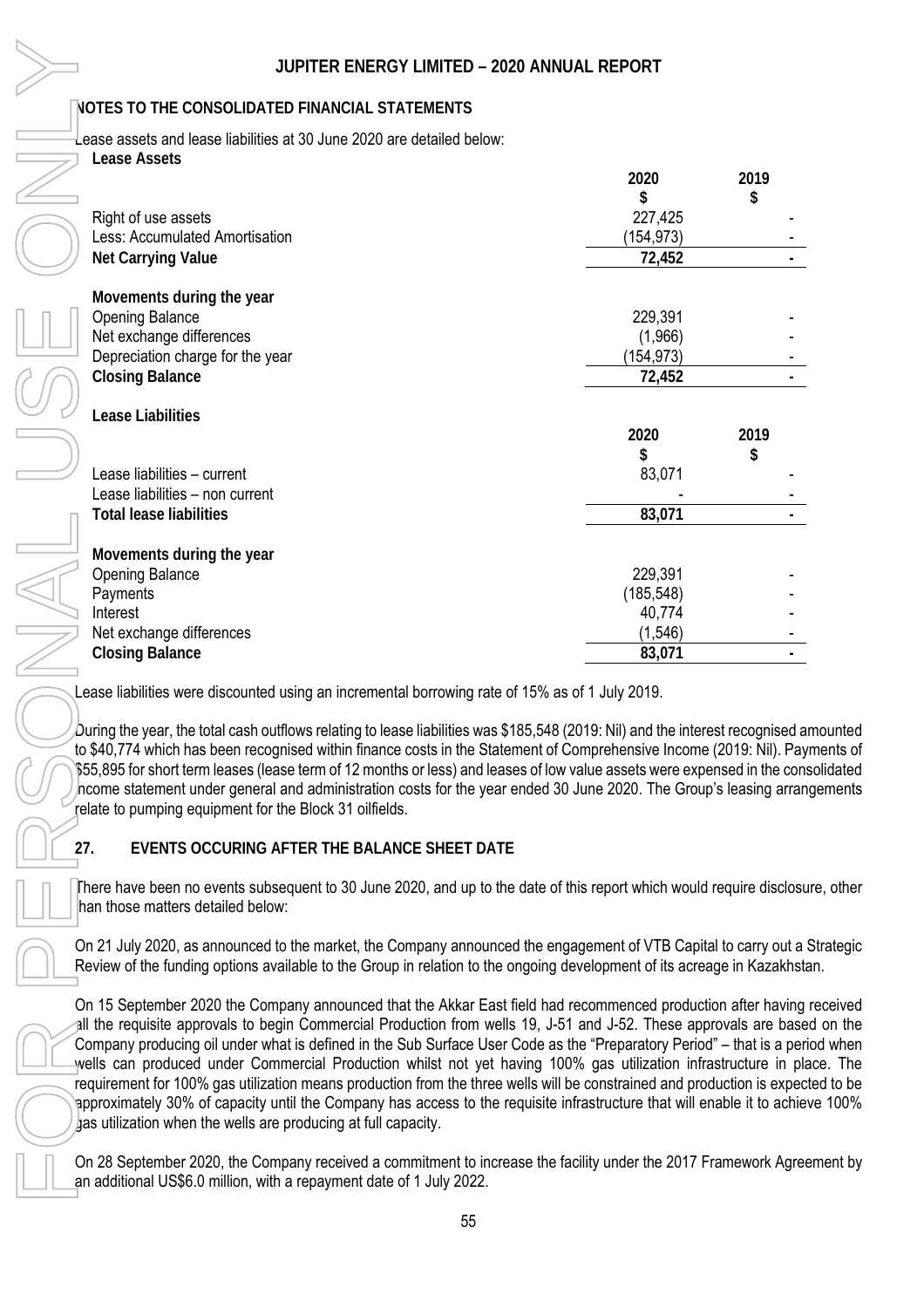### **28. INFORMATION ON PARENT ENTITY**

| JUPITER ENERGY LIMITED - 2020 ANNUAL REPORT                                                                                                                                |               |                       |                 |
|----------------------------------------------------------------------------------------------------------------------------------------------------------------------------|---------------|-----------------------|-----------------|
| NOTES TO THE CONSOLIDATED FINANCIAL STATEMENTS                                                                                                                             |               |                       |                 |
| n September 2020 Promissory Notes, that had a carrying value of US\$59.62m (A\$86.87m) at 30 June 2020, had their repaymer<br>dates extended to 1 July 2022.               |               |                       |                 |
| 28.<br><b>INFORMATION ON PARENT ENTITY</b>                                                                                                                                 |               |                       |                 |
|                                                                                                                                                                            |               |                       |                 |
|                                                                                                                                                                            |               | 2020<br>\$            | 2019<br>S       |
| Information relating to Jupiter Energy Limited:<br>(a)                                                                                                                     |               |                       |                 |
| <b>Current assets</b>                                                                                                                                                      |               | 19,965,035            | 55,178,481      |
| <b>Total assets</b>                                                                                                                                                        |               | 19,965,139            | 55,178,585      |
| <b>Current liabilities</b>                                                                                                                                                 |               | (24, 374, 942)        | (1,061,707)     |
| <b>Total liabilities</b>                                                                                                                                                   |               | (87, 711, 928)        | (75,680,282)    |
| Issued capital                                                                                                                                                             |               | 85,633,935            | 85,633,935      |
| <b>Accumulated losses</b>                                                                                                                                                  |               | (116, 106, 746)       | (105, 746, 254) |
| Share based payment reserve                                                                                                                                                |               | 5,764,014             | 5,764,014       |
| Profit or (loss) of the parent entity                                                                                                                                      |               | (43,037,992)          | (6, 153, 392)   |
|                                                                                                                                                                            | Country of    | <b>Equity Holding</b> |                 |
|                                                                                                                                                                            | incorporation | 2020                  | 2019            |
|                                                                                                                                                                            |               | $\%$                  | $\%$            |
| Name of Entity                                                                                                                                                             |               |                       |                 |
| Jupiter Energy (Victoria) Pty Ltd                                                                                                                                          | Australia     | 100                   | 100             |
| Jupiter Biofuels Pty Ltd                                                                                                                                                   | Australia     | 100                   | 100             |
| Jupiter Energy (Kazakhstan) Pty Ltd                                                                                                                                        | Australia     | 100                   | 100             |
| Jupiter Energy Pte Ltd                                                                                                                                                     | Singapore     | 100                   | 100             |
| Jupiter Energy (Services) Pte Ltd                                                                                                                                          | Singapore     | 100                   | 100             |
| (b) Details of any guarantees entered into by the parent entity in relation to the debts of its subsidiaries<br>There are no guarantees entered into by the parent entity. |               |                       |                 |
| c) Details of any contingent liabilities of the parent entity<br>There are no contingent liabilities of the parent entity as at reporting date.                            |               |                       |                 |
| (d) Details of any contractual commitments by the parent entity<br>There are no contractual commitments by the parent entity                                               |               |                       |                 |
| 29.<br><b>CONTINGENT LIABILITIES</b>                                                                                                                                       |               |                       |                 |
| The Group has no contingent liabilities as at 30 June 2020 (30 June 2019: Nil)                                                                                             |               |                       |                 |
|                                                                                                                                                                            |               |                       |                 |
|                                                                                                                                                                            |               |                       |                 |

|                                     | Country of    |               | <b>Equity Holding</b> |
|-------------------------------------|---------------|---------------|-----------------------|
|                                     | incorporation | 2020          | 2019                  |
|                                     |               | $\frac{0}{0}$ | $\frac{0}{0}$         |
| Name of Entity                      |               |               |                       |
| Jupiter Energy (Victoria) Pty Ltd   | Australia     | 100           | 100                   |
| Jupiter Biofuels Pty Ltd            | Australia     | 100           | 100                   |
| Jupiter Energy (Kazakhstan) Pty Ltd | Australia     | 100           | 100                   |
| Jupiter Energy Pte Ltd              | Singapore     | 100           | 100                   |
| Jupiter Energy (Services) Pte Ltd   | Singapore     | 100           | 100                   |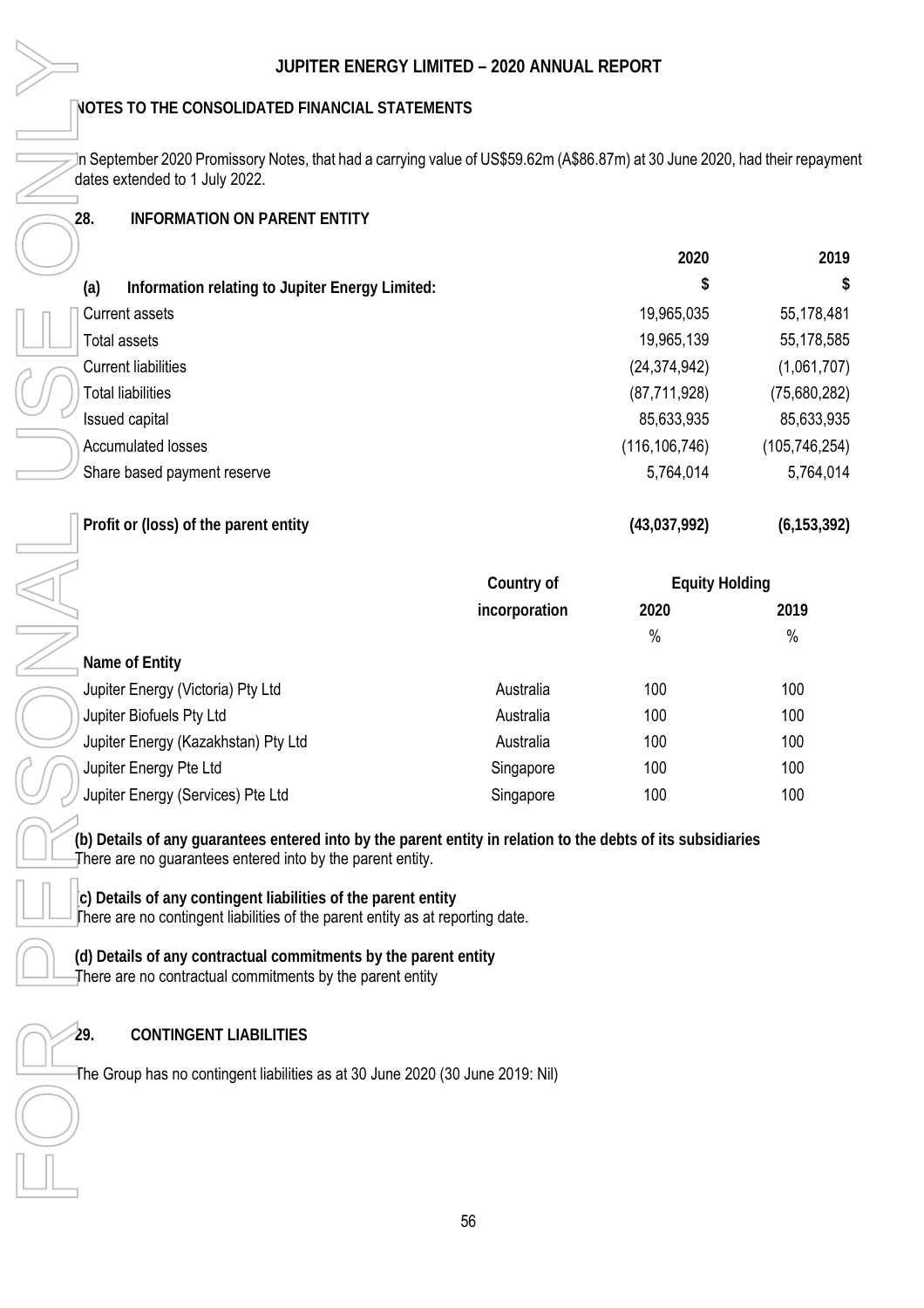**DIRECTORS' DECLARATION** 

In accordance with a resolution of the directors of Jupiter Energy Limited, I state that:

- 1 In the opinion of the directors:
	- (a) the financial statements and notes of Jupiter Energy Limited for the financial year ended 30 June 2020 are in accordance with the *Corporations Act 2001*, including:
		- (i) Giving a true and fair view of its financial position as at 30 June 2020 and performance for the year ended on that date.
		- (ii) Complying with Accounting Standards (including the Australian Accounting Interpretations) and the *Corporations Regulations 2001*
	- (b) The financial statements and notes also comply with International Financial Reporting Standards, as disclosed in note 2(b)
	- (c) Subject to the matter set out in Note 2(a) there are reasonable grounds to believe that the Group will be able to pay its debts as and when they become due and payable.
- 2 This declaration has been made after receiving the declarations required to be made to the Directors in accordance with section 295A of the *Corporations Act 2001* for the financial year ended 30 June 2020.

On behalf of the Board

Geoff Gander Executive Chairman

Perth, Western Australia 7 October 2020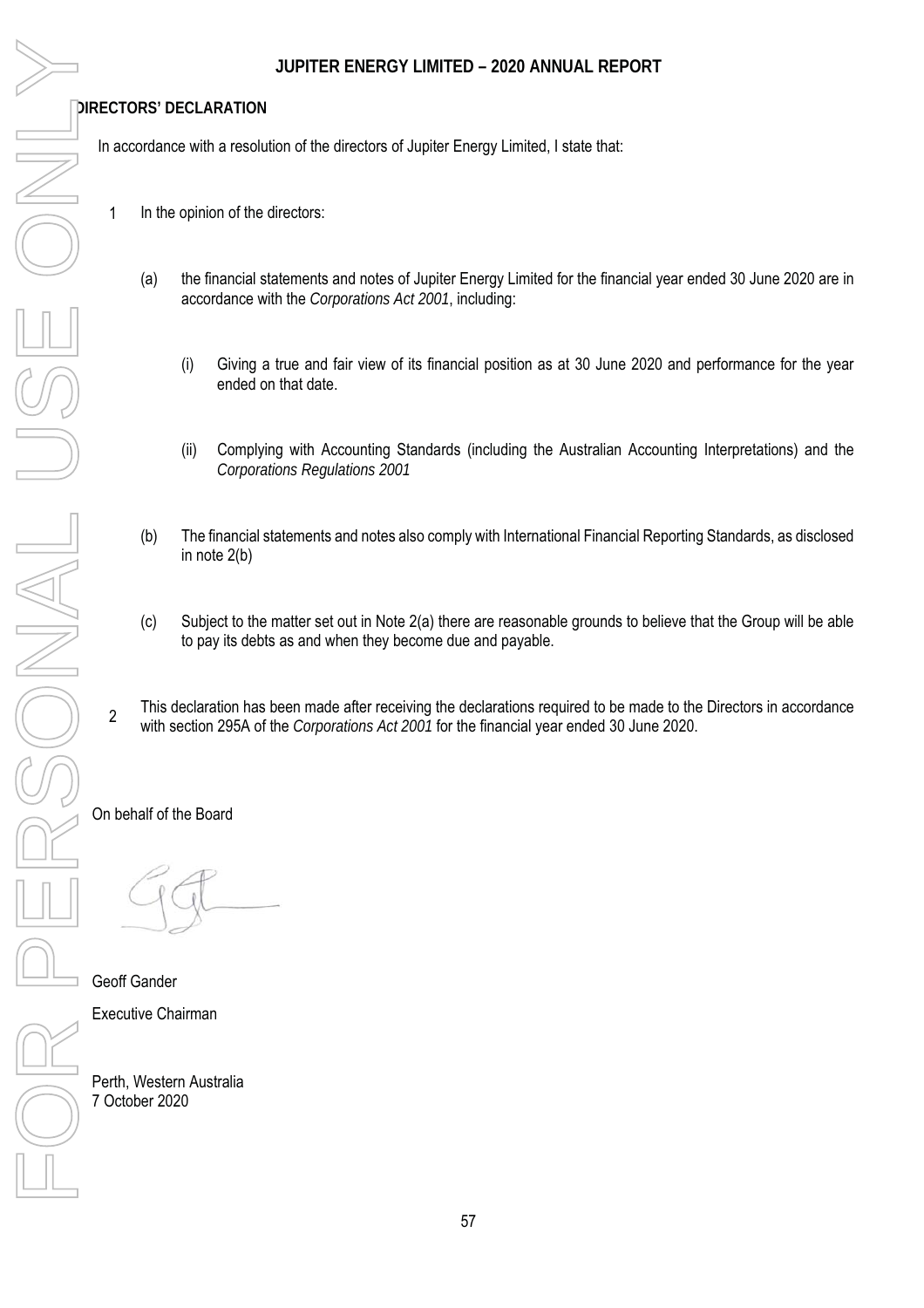**Building a better** working world

Ernst & Young 11 Mounts Bay Road Perth WA 6000 Australia GPO Box M939 Perth WA 6843

Tel: +61 8 9429 2222 Fax: +61 8 9429 2436 ey.com/au

### **Independent auditor's report to the members of Jupiter Energy Limited**

### Report on the audit of the financial report

### Opinion

We have audited the financial report of Jupiter Energy Limited (the Company) and its subsidiaries (collectively the Group), which comprises the consolidated statement of financial position as at 30 June 2020, the consolidated statement of comprehensive income, consolidated statement of changes in equity and consolidated statement of cash flows for the year then ended, notes to the financial statements, including a summary of significant accounting policies, and the director's declaration.

In our opinion, the accompanying financial report of the Group is in accordance with the *Corporations Act 2001*, including:

- a) giving a true and fair view of the consolidated financial position of the Group as at 30 June 2020 and of its consolidated financial performance for the year ended on that date; and
- b) complying with Australian Accounting Standards and the *Corporations Regulations 2001*.

### **Basis for opinion**

We conducted our audit in accordance with Australian Auditing Standards. Our responsibilities under those standards are further described in the *Auditor's Responsibilities for the Audit of the Financial Report* section of our report. We are independent of the Group in accordance with the auditor independence requirements of the *Corporations Act 2001* and the ethical requirements of the Accounting Professional and Ethical Standards Board's APES 110 *Code of Ethics for Professional Accountants (including Independence Standards)* (the Code) that are relevant to our audit of the financial report in Australia. We have also fulfilled our other ethical responsibilities in accordance with the Code.

We believe that the audit evidence we have obtained is sufficient and appropriate to provide a basis for our opinion.

### **Material uncertainty related to going concern**

We draw attention to Note 2(a) of the financial report, which describes the principal conditions that raise doubt about the Group's ability to continue as a going concern. These events or conditions indicate that a material uncertainty exists that may cast significant doubt on the Group's ability to continue as a going concern. Our opinion is not modified in respect of this matter.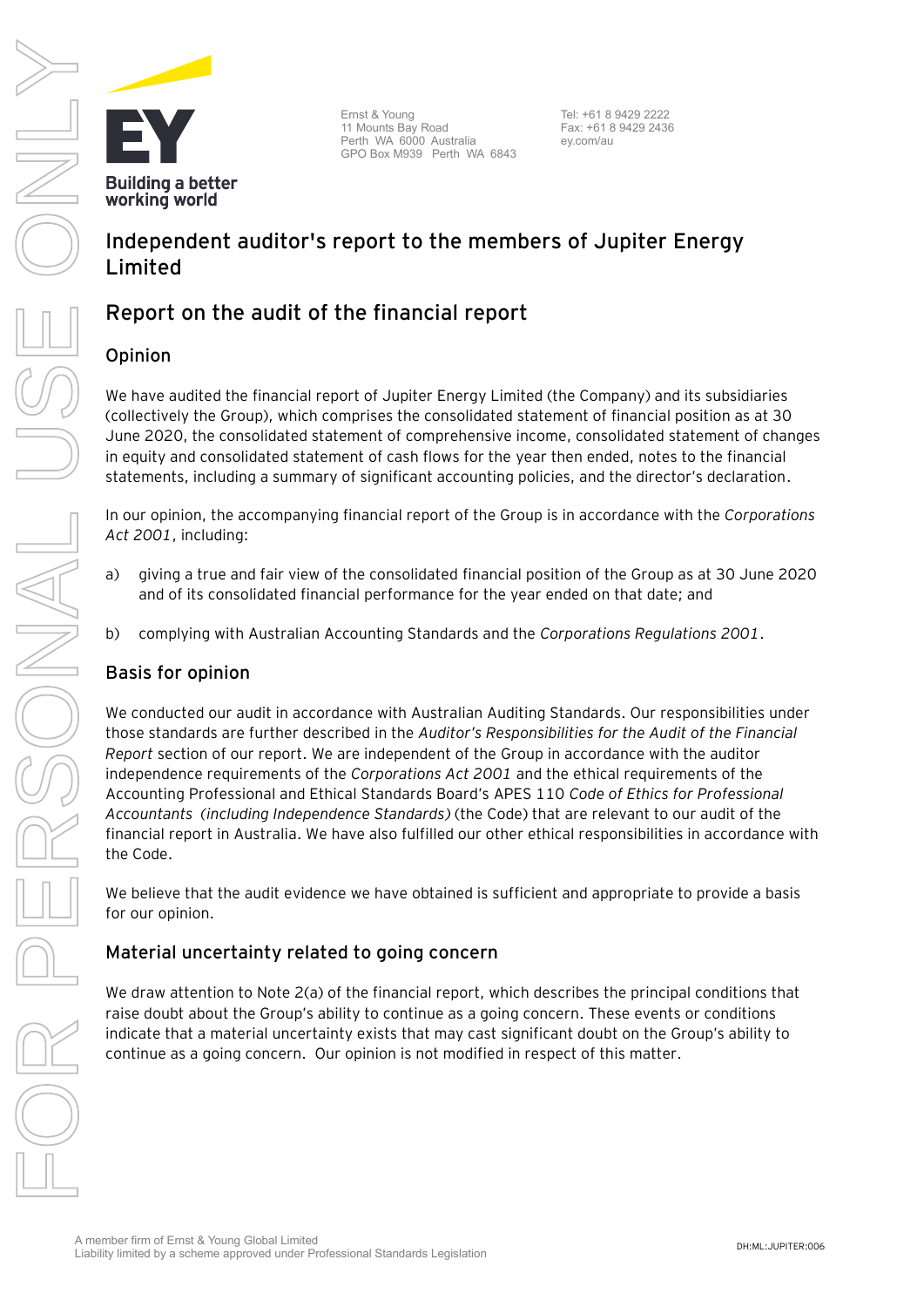

### **Key audit matters**

Key audit matters are those matters that, in our professional judgment, were of most significance in our audit of the financial report of the current year. These matters were addressed in the context of our audit of the financial report as a whole, and in forming our opinion thereon, but we do not provide a separate opinion on these matters. In addition to the matter described in the *Material uncertainty related to going concern* section of our report, we have determined the matter described below to be the key audit matter to be communicated in our report. Our description of how our audit addressed the matter is provided in that context.

We have fulfilled the responsibilities described in the *Auditor's Responsibilities for the Audit of the Financial Repor*t section of our report, including in relation to these matters. Accordingly, our audit included the performance of procedures designed to respond to our assessment of the risks of material misstatement of the financial report. The results of our audit procedures, including the procedures performed to address the matters, provide the basis for our audit opinion on the accompanying financial report.

### **Carrying value of non-current assets**

At 30 June 2020, the Group had non-current assets, after impairment write-downs, comprising its oil and gas properties of \$19,549,250, property, plant and equipment of \$903,552 and capitalised exploration and evaluation expenditure of \$485,567. These non-current assets form part of the Block 31 cash-generating unit ("CGU") for impairment testing purposes.

The Group is required to assess throughout the reporting period, whether there is any indication that an asset or CGU may be impaired. If any such indication exists, the Group is required to estimate the recoverable amount of the asset or CGU.

With the decline in global oil prices the Group identified impairment indicators and calculated the recoverable value of the Block 31 CGU, resulting in an impairment write-down of \$30,619,326 being recognised in the current year. Disclosures regarding this matter are in Notes 2(d) and 13 to the financial report.

Given the size of the balance, the judgmental nature in identifying indicators of impairment and the estimation involved in the determination of the Block 31 CGU recoverable value we considered this a key audit matter.

### **Why significant How our audit addressed the key audit matter**

In performing our procedures, we:

- ► Considered the Group's impairment triggers assessment including forecasted oil price assumptions and current and historical operational performance.
- ► Considered the Group's right to tenure over the Block 31 CGU, which included obtaining and assessing supporting documentation such as license agreements.
- ► Considered the qualitative impairment indicators of exploration and evaluation assets related to the Group's ability or intention to progress evaluation activities.
- Tested the mathematical accuracy and integrity of the of the impairment model used to determine the recoverable amount.
- ► Assessed, in conjunction with our valuation specialists, the key assumptions and methodologies used in determination of the recoverable amount of the Block 31 CGU.
- ► Considered the relationship between the assets carrying value and the Group's market capitalisation.
- ► Considered the adequacy of disclosure in Note 2(d) and 13 of the financial report.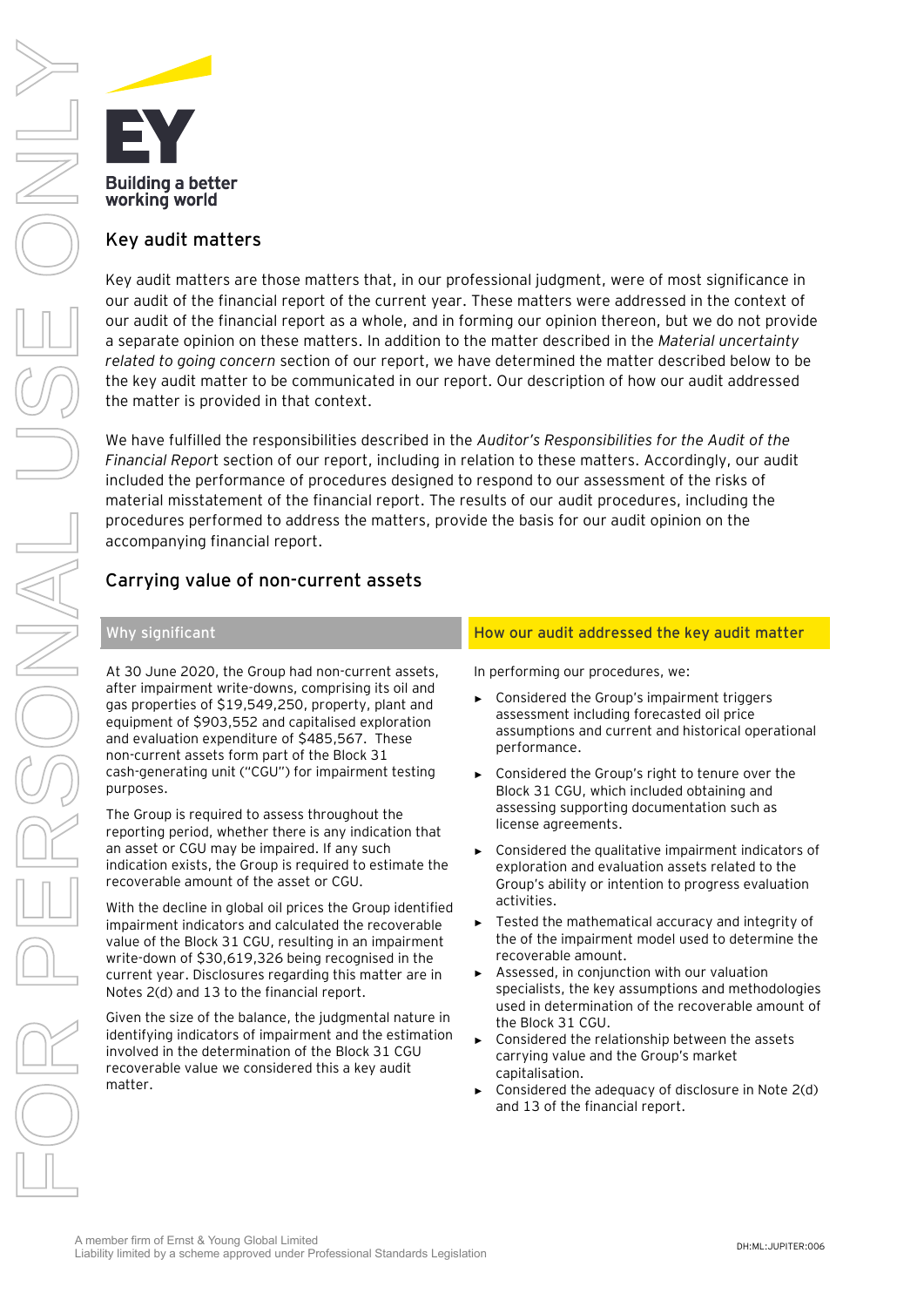

### **Promissory note facilities**

At 30 June 2020, as disclosed in Note 17, the Group had a financial liability of \$86,874,707 comprised of promissory note facilities.

The promissory notes are denominated in US dollars and are converted to the Company's functional currency of Australian dollars at period end. Any changes in the Australian dollar balance, due to movements in the foreign exchange rates, is recognised in the profit and loss as a foreign currency gain or loss.

During the year, the Group continued to draw down on the available promissory note facilities to fund operations and repayment dates were extended for two facilities.

Accordingly, due to the significance of the balance, the classification and measurement of promissory notes was considered to be a key audit matter.

### **Why significant How our audit addressed the key audit matter**

We evaluated the appropriateness of the measurement and classification of amounts outstanding on the Group's promissory note facilities. Our procedures included the following:

- ► Considered the changes to the terms and conditions of each promissory note during the year and the impact of the reported balances at year end and the compliance with the requirements of Australian Accounting Standards.
- ► Tested the measurement of foreign currency gains or losses on promissory note balances.
- ► Confirmed the completeness and accuracy of outstanding balances with the Issuer of the promissory note facilities.
- ► Considered whether the Group had the unconditional right to defer repayment of the promissory note facilities by more than 12 months as at 30 June 2020.
- Considered the adequacy of disclosure in Note 17 to the financial report.

### Information other than the financial report and auditor's report thereon

The directors are responsible for the other information. The other information comprises the information included in the Group's Annual Report for the year ended 30 June 2020, but does not include the financial report and our auditor's report thereon.

Our opinion on the financial report does not cover the other information and accordingly we do not express any form of assurance conclusion thereon, with the exception of the Remuneration Report and our related assurance opinion.

In connection with our audit of the financial report, our responsibility is to read the other information and, in doing so, consider whether the other information is materially inconsistent with the financial report or our knowledge obtained in the audit or otherwise appears to be materially misstated.

If, based on the work we have performed, we conclude that there is a material misstatement of this other information, we are required to report that fact. We have nothing to report in this regard.

### **Responsibilities of the directors for the financial report**

The directors of the Company are responsible for the preparation of the financial report that gives a true and fair view in accordance with Australian Accounting Standards and the *Corporations Act 2001* and for such internal control as the directors determine is necessary to enable the preparation of the financial report that gives a true and fair view and is free from material misstatement, whether due to fraud or error.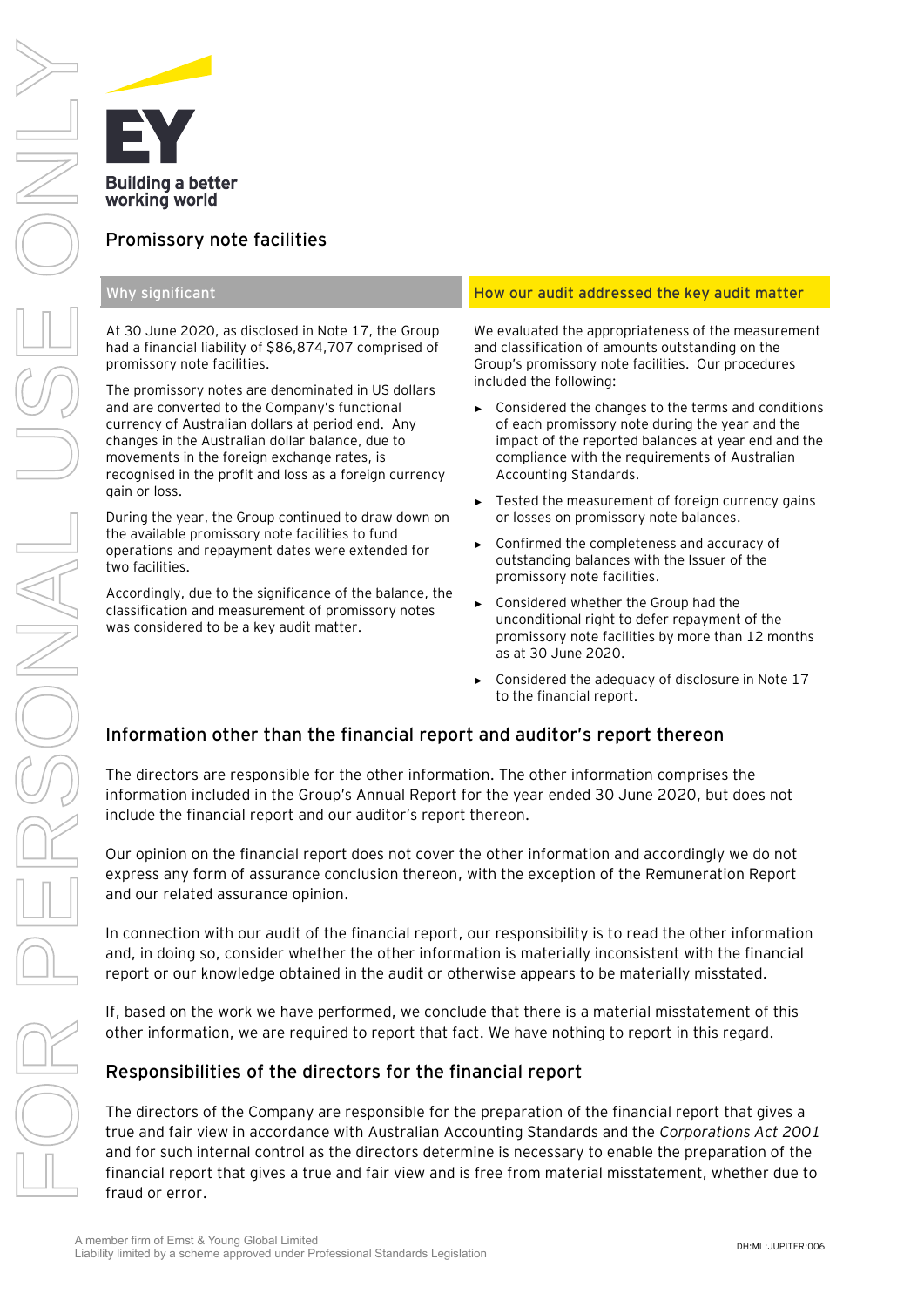

In preparing the financial report, the directors are responsible for assessing the Group's ability to continue as a going concern, disclosing, as applicable, matters relating to going concern and using the going concern basis of accounting unless the directors either intend to liquidate the Group or to cease operations, or have no realistic alternative but to do so.

### **Auditor's responsibilities for the audit of the financial report**

Our objectives are to obtain reasonable assurance about whether the financial report as a whole is free from material misstatement, whether due to fraud or error, and to issue an auditor's report that includes our opinion. Reasonable assurance is a high level of assurance, but is not a guarantee that an audit conducted in accordance with the Australian Auditing Standards will always detect a material misstatement when it exists. Misstatements can arise from fraud or error and are considered material if, individually or in the aggregate, they could reasonably be expected to influence the economic decisions of users taken on the basis of this financial report.

As part of an audit in accordance with the Australian Auditing Standards, we exercise professional judgment and maintain professional scepticism throughout the audit. We also:

- Identify and assess the risks of material misstatement of the financial report, whether due to fraud or error, design and perform audit procedures responsive to those risks, and obtain audit evidence that is sufficient and appropriate to provide a basis for our opinion. The risk of not detecting a material misstatement resulting from fraud is higher than for one resulting from error, as fraud may involve collusion, forgery, intentional omissions, misrepresentations, or the override of internal control.
- Obtain an understanding of internal control relevant to the audit in order to design audit procedures that are appropriate in the circumstances, but not for the purpose of expressing an opinion on the effectiveness of the Group's internal control.
- Evaluate the appropriateness of accounting policies used and the reasonableness of accounting estimates and related disclosures made by the directors.
- Conclude on the appropriateness of the directors' use of the going concern basis of accounting and, based on the audit evidence obtained, whether a material uncertainty exists related to events or conditions that may cast significant doubt on the Group's ability to continue as a going concern. If we conclude that a material uncertainty exists, we are required to draw attention in our auditor's report to the related disclosures in the financial report or, if such disclosures are inadequate, to modify our opinion. Our conclusions are based on the audit evidence obtained up to the date of our auditor's report. However, future events or conditions may cause the Group to cease to continue as a going concern.
- Evaluate the overall presentation, structure and content of the financial report, including the disclosures, and whether the financial report represents the underlying transactions and events in a manner that achieves fair presentation.
- Obtain sufficient appropriate audit evidence regarding the financial information of the entities or business activities within the Group to express an opinion on the financial report. We are responsible for the direction, supervision and performance of the Group audit. We remain solely responsible for our audit opinion.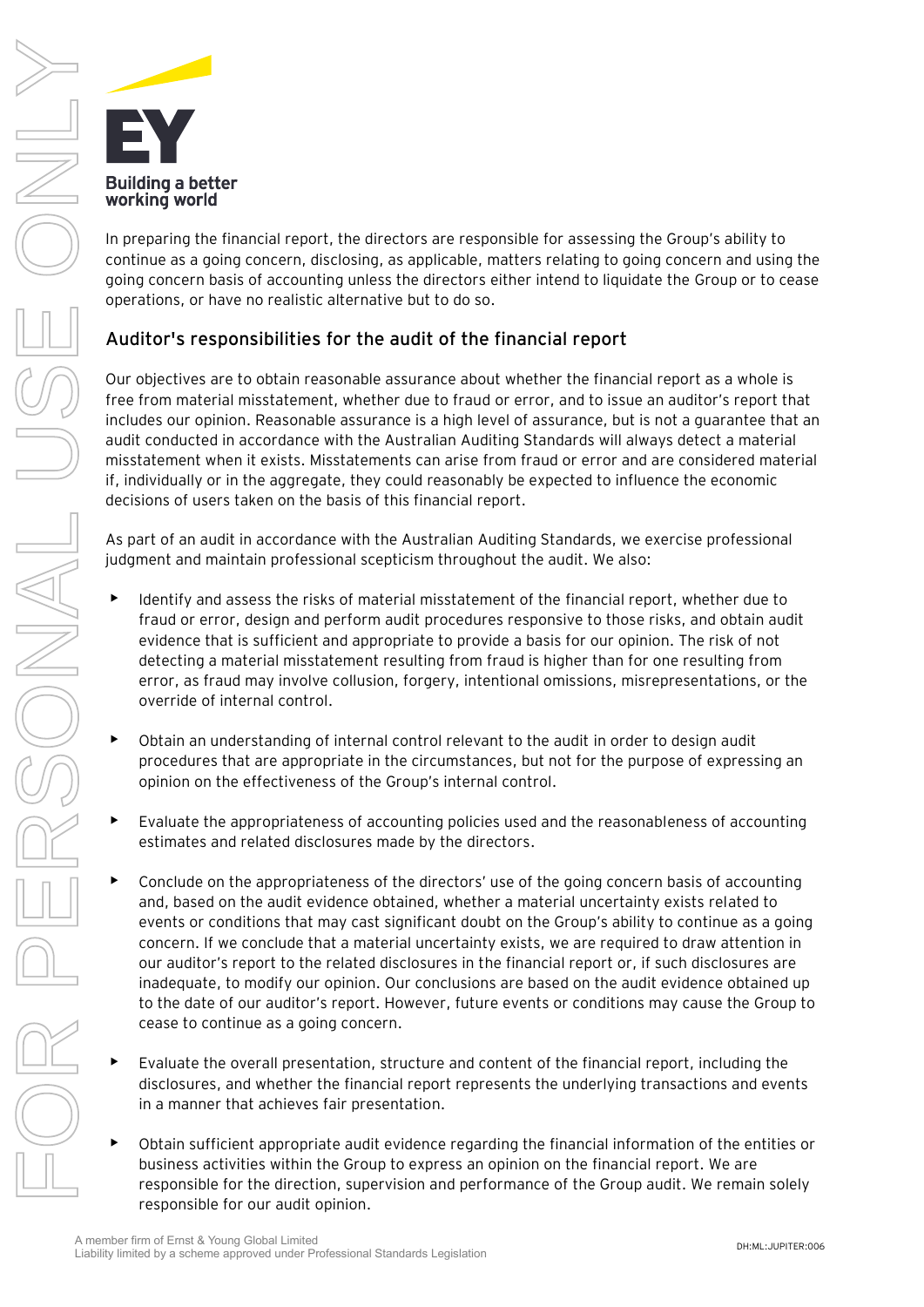

We communicate with the directors regarding, among other matters, the planned scope and timing of the audit and significant audit findings, including any significant deficiencies in internal control that we identify during our audit.

We also provide the directors with a statement that we have complied with relevant ethical requirements regarding independence, and to communicate with them all relationships and other matters that may reasonably be thought to bear on our independence, and where applicable, actions taken to eliminate threats or safeguards applied.

From the matters communicated to the directors, we determine those matters that were of most significance in the audit of the financial report of the current year and are therefore the key audit matters. We describe these matters in our auditor's report unless law or regulation precludes public disclosure about the matter or when, in extremely rare circumstances, we determine that a matter should not be communicated in our report because the adverse consequences of doing so would reasonably be expected to outweigh the public interest benefits of such communication.

### Report on the audit of the remuneration report

### Opinion on the remuneration report

We have audited the Remuneration Report of the directors' report for the year ended 30 June 2020.

In our opinion, the Remuneration Report of Jupiter Energy Limited for the year ended 30 June 2020, complies with section 300A of the *Corporations Act 2001.*

### Responsibilities

The directors of the Company are responsible for the preparation and presentation of the Remuneration Report in accordance with section 300A of the *Corporations Act 2001*. Our responsibility is to express an opinion on the Remuneration Report, based on our audit conducted in accordance with Australian Auditing Standards.

Ernst & Young

Darryn Hall Partner Perth 7 October 2020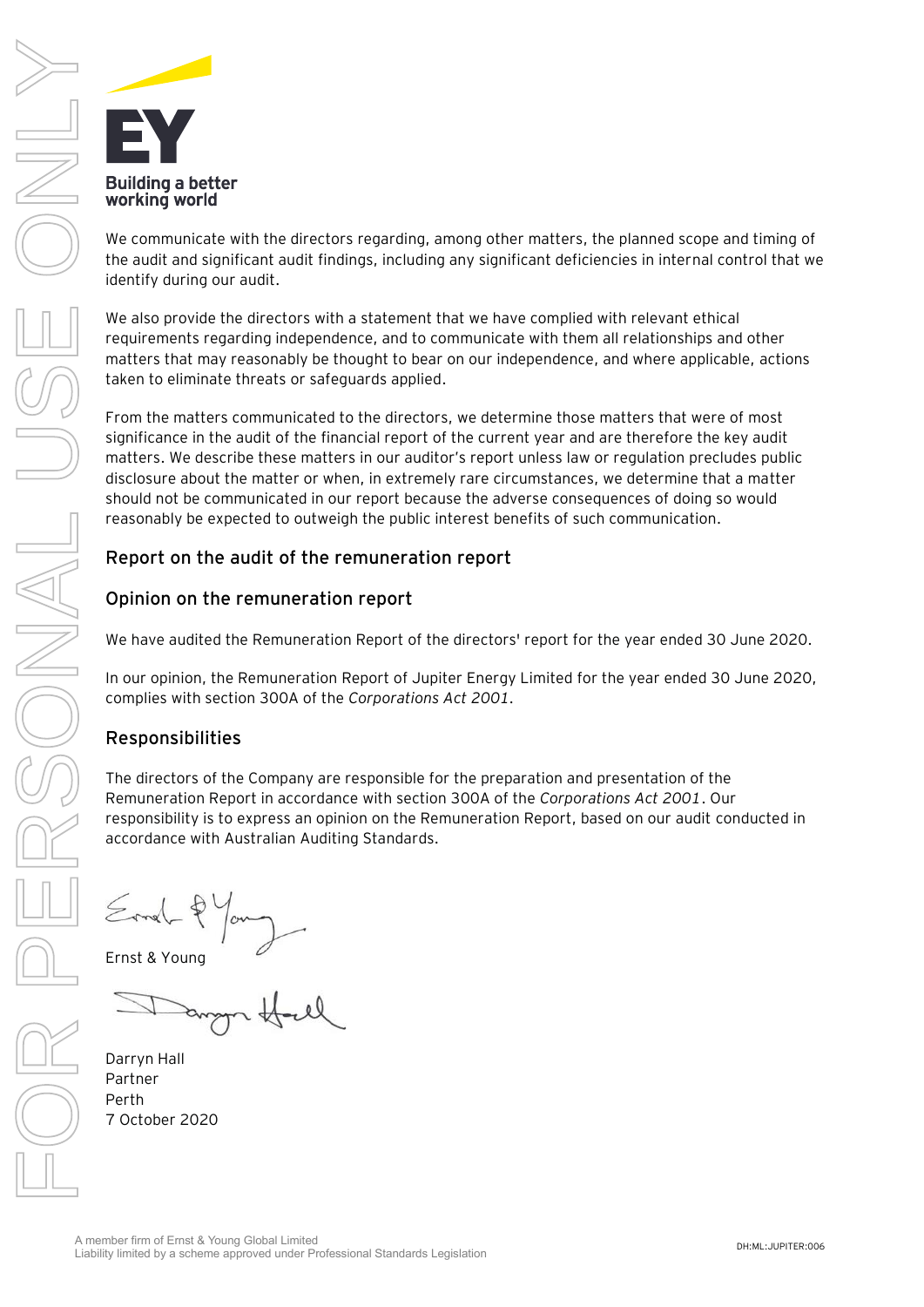### **ASX OTHER INFORMATION**

Additional information required by the ASX Listing Rules and not disclosed elsewhere in this Annual Report is as follows.

**1. Number of holders and voting rights of each class of securities** 

As at 2 October 2020 the Company has only one class of securities being fully paid ordinary shares as outlined below.

| <b>Equity Class</b>                 | Number of Holders | Total on issue I |
|-------------------------------------|-------------------|------------------|
| Fully paid ordinary shares (Shares) | 1,626             | 153,377,693      |

All Shares carry one vote per Share. Each Shareholder is entitled to receive notice of and attend and vote at general meetings of the Group. At a general meeting, every Shareholder present in person or by proxy, representative or attorney will have one vote on a show of hands and on a poll, one vote for each share held.

### **2. Substantial Shareholders**

| <b>Substantial Holder</b>                | Number of Shares | % Total Shares |
|------------------------------------------|------------------|----------------|
| Waterford Finance and Investment Limited | 41,246,107       | 26.89%         |
| <b>Arrow Business Limited</b>            | 32,227,908       | 21.01%         |
| Central Asian Oil Holdings Ltd           | 28,637,883       | 18.67%         |

### **3. Distribution of Shares as at 2 October 2020**

| Range                   | <b>Total holders</b> | <b>Units</b> | % of Issued Capital |
|-------------------------|----------------------|--------------|---------------------|
| $1 - 1,000$             | 420                  | 157,408      | 0.10%               |
| $1,001 - 5,000$         | 509                  | 1,379,247    | 0.90%               |
| $5,001 - 10,000$        | 241                  | 1,806,398    | 1.18%               |
| 10,001 - 100,000        | 396                  | 13,612,280   | 8.88%               |
| 100,001 - 9,999,999,999 | 60                   | 136,422,360  | 88.95%              |
| Total                   | 1,626                | 153,377,693  | 100.00%             |

There were 1,207 holders with less than a marketable parcel of Shares based on the closing share price of \$0.042 per Share on 2 October 2020.

### **4. On-market buy back**

There is no current on-market buy back program for the Company's Shares and no Shares were purchased onmarket during the financial period.

### **5. Restricted Securities**

There are no restricted securities or securities subject to voluntary escrow on issue.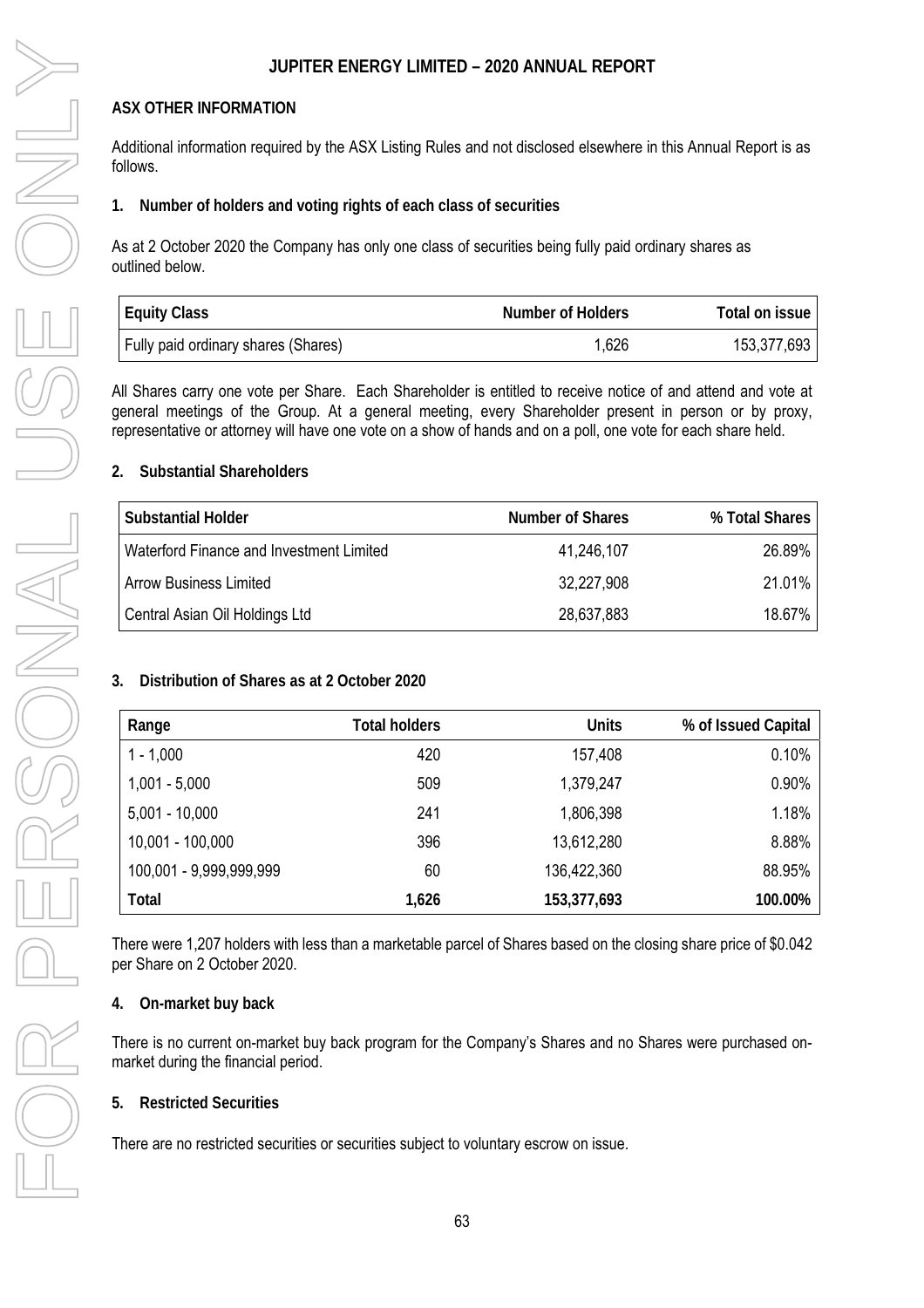### **ASX OTHER INFORMATION**

### **6.** Top 20 Shareholders as at 2 October 2020

| Rank         | Name                                                                               | <b>Shares</b> | % Total<br><b>Shares</b> |
|--------------|------------------------------------------------------------------------------------|---------------|--------------------------|
| 1            | FISKE NOMINEES LIMITED <fiskpool a="" c=""></fiskpool>                             | 42,734,581    | 27.86                    |
| 2            | HSBC CUSTODY NOMINEES (AUSTRALIA) LIMITED                                          | 39,200,049    | 25.56                    |
| 3            | <b>BNP PARIBAS NOMS PTY LTD <drp></drp></b>                                        | 29,358,608    | 19.14                    |
| 4            | <b>CITICORP NOMINEES PTY LIMITED</b>                                               | 5,295,185     | 3.45                     |
| 5            | J P MORGAN NOMINEES AUSTRALIA PTY LIMITED                                          | 1,933,136     | 1.26                     |
| 6            | SECURE NOMINEES LIMITED <svclt a="" c=""></svclt>                                  | 1,610,357     | 1.05                     |
| 7            | MR SOON JEUNG YUEN                                                                 | 1,210,000     | 0.79                     |
| 8            | MR CHRISTOPHER G CHANDLER                                                          | 1,200,000     | 0.78                     |
| 9            | MR GLENN WILLIAM TWOMEY + MRS KAREN LYNNE<br><b>TWOMEY</b>                         | 1,010,796     | 0.66                     |
| 10           | <b>MRS CINDY MAREE ANDUEZA</b>                                                     | 1,000,000     | 0.65                     |
| 11           | BNP PARIBAS NOMINEES PTY LTD <ib au="" noms<br=""><b>RETAILCLIENT DRP&gt;</b></ib> | 862,496       | 0.56                     |
| 12           | MR JOHN NORMAN ACKLAND                                                             | 776,000       | 0.51                     |
| 13           | <b>IRELAND RESOURCES</b>                                                           | 506,450       | 0.33                     |
| 14           | <b>MR ARJUN BHATTARAI</b>                                                          | 500,000       | 0.33                     |
| 14           | TINA'S STYLE CENTRE PTY LTD <ja &="" jenkins<br="" tj="">S/F A/C</ja>              | 500,000       | 0.33                     |
| 16           | MR PETER ANTHONY WRIGHT                                                            | 464,554       | 0.30                     |
| 17           | MRS DEVI SAPKOTA KOIRALA                                                           | 429,411       | 0.28                     |
| 18           | MRS FOO YING TONG                                                                  | 316,541       | 0.21                     |
| 19           | <b>IERACE PTY LTD <the a="" c="" family="" ierace=""></the></b>                    | 290,000       | 0.19                     |
| 20           | MR BARRY WILLIAM HOWARD                                                            | 283,500       | 0.18                     |
| <b>TOTAL</b> |                                                                                    | 129,481,664   | 84.42%                   |